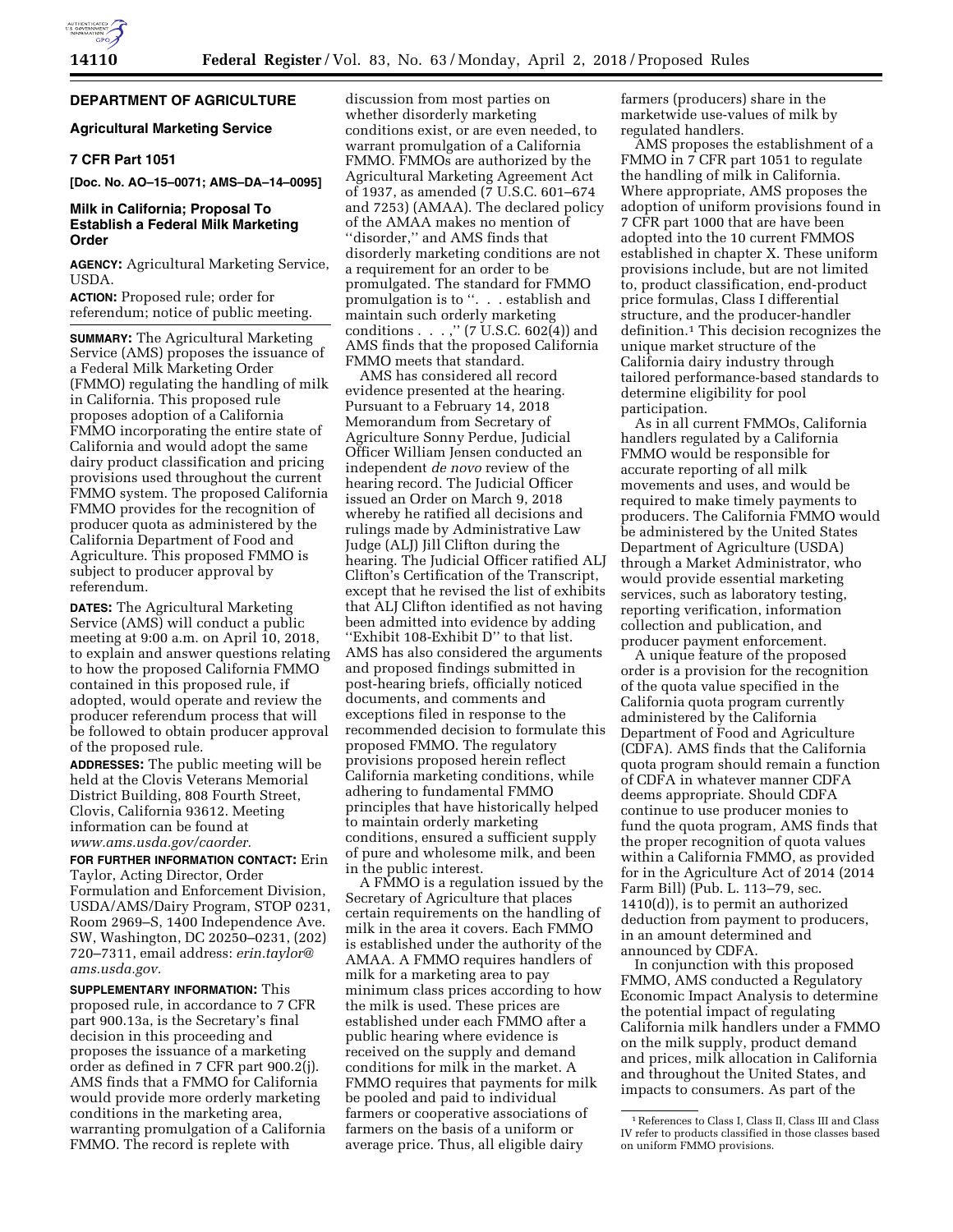analysis, a regional econometric model was used to project deviations from the USDA Agricultural Baseline Projections to 2026 2 under the provisions of the proposed California FMMO. The full text of the Regulatory Economic Impact Analysis Report and accompanying documentation may be accessed at *[www.regulations.gov](http://www.regulations.gov)* or

*[www.ams.usda.gov/caorder.](http://www.ams.usda.gov/caorder)* 

Prior documents in this proceeding: *Notice of Hearing:* Issued July 27, 2015; published August 6, 2015 (80 FR 47210);

*Notice To Reconvene Hearing:* Issued September 25, 2015; published September 30, 2015 (80 FR 58636);

*Recommended Decision and Opportunity To File Written Exceptions:*  Issued February 6, 2017; published February 14, 2017 (82 FR 10634);

*Documents for Official Notice:* Issued August 8, 2017; published August 14, 2017 (82 FR 37827); and

*Submission for OMB Review: Information Collection—Producer Ballots:* Issued September 27, 2017; published October 2, 2017 (82 FR 45795);

*Delay of Rulemaking:* Issued February 1, 2018; published February 6, 2018 (83 FR 5215);

*Ratification of Record:* Issued March 14, 2018; published March 19, 2018 (83 FR 11903).

This proposed rule is governed by the provisions of Sections 556 and 557 of Title 5 of the United States Code and is therefore excluded from the requirements of Executive Order 12866.

This proposed rule is not expected to be an Executive Order 13771 regulatory action because this proposed rule is not a significant regulatory action under Executive Order 12866.

The provisions of this proposed rule have been reviewed under Executive Order 12988, Civil Justice Reform. They are not intended to have a retroactive effect. If adopted, the proposed FMMO would not preempt any state or local laws, regulations, or policies, unless they present an irreconcilable conflict with this rule.

AMS is committed to complying with the E-Government Act, to promote the use of the internet and other information technologies to provide increased opportunities for citizen access to Government information and services, and for other purposes.

The AMAA provides that administrative proceedings must be exhausted before parties may file suit in

court. Under 7 U.S.C. 608c(15)(A) of the AMAA, any handler subject to an order may request modification or exemption from such order by filing with USDA a petition stating that the order, any provision of the order, or any obligation imposed in connection with the order is not in accordance with the law. A handler is afforded the opportunity for a hearing on the petition. After a hearing, USDA would rule on the petition. The AMAA provides that the district court of the United States in any district in which the handler is an inhabitant, or has its principal place of business, has jurisdiction in equity to review USDA's ruling on the petition, provided a bill in equity is filed not later than 20 days after the date of the entry of the ruling.

# **Civil Rights Impact Analysis**

AMS has reviewed this proposed rule in accordance with Departmental Regulation 4300–4—Civil Rights Impact Analysis (CRIA), to identify and address potential impacts the proposal might have on any protected groups of people. After a careful review of the proposed rule's intent and provisions, AMS has determined that this proposed rule, if adopted, would not limit or reduce the ability of individuals in any protected classes to participate in the proposed FMMO, or to enjoy the anticipated benefits of the proposed program. Any impacts on dairy farmers and processors arising from implementation of this proposed rule are not expected to be disproportionate for members of any protected group on a prohibited basis.

An anonymous commenter took exception to AMS's determination with respect to civil rights impact of the proposed rule. The commenter took exception with AMS's conclusion that because the proposed California FMMO would provide for orderly marketing conditions, its implementation would not result in disparate impacts on protected classes, especially consumers. The civil rights analysis did not consider consumers because consumers are not a protected class. Other observations suggested by the commenter regarding consumerism and homelessness are outside the scope of the CRIA.

# **Regulatory Flexibility Analysis**

Pursuant to the requirements set forth in the Regulatory Flexibility Act (RFA) (5 U.S.C. 601–612), AMS has considered the economic impact of this action on small entities. Accordingly, AMS has prepared this regulatory flexibility analysis.

The purpose of the RFA is to fit regulatory actions to the scale of

businesses subject to such actions so that small businesses will not be unduly or disproportionately burdened. Small dairy farm businesses have been defined by the Small Business Administration (SBA) (13 CFR 121.601) as those businesses having annual gross receipts of less than \$750,000. SBA's definition of small agricultural service firms, which includes handlers that would be regulated under this proposed FMO, varies depending on the product manufactured. Small fluid milk and ice cream manufacturers are defined as having 1,000 or fewer employees. Small butter and dry or condensed dairy product manufacturers are defined as having 750 or fewer employees. Small cheese manufacturers are defined as having 1,250 or fewer employees.

For the purpose of determining which California dairy farms are ''small businesses,'' the \$750,000 per year criterion was used to establish a production guideline that equates to approximately 315,000 pounds of milk per month. Although this guideline does not factor in additional monies that may be received by dairy farmers, it is a standard encompassing most small dairy farms. For the purpose of determining a handler's size, if the plant is part of a larger company operating multiple plants that collectively exceed the employee limit for that type of manufacturing, the plant is considered a large business even if the local plant has fewer than the defined number of employees.

Interested persons were invited to present evidence at the hearing on the probable regulatory and informational impact of the proposed California FMMO on small businesses. Specific evidence on the number of large and small dairy farms in California (above and below the threshold of \$750,000 in annual sales) was not presented at the hearing. However, data compiled by CDFA 3 suggests that between 5 and 15 percent of California dairy farms would be considered small business entities. No comparable data for dairy product manufacturers was available.

Record evidence indicates that implementing the proposed California FMMO would not impose a disproportionate burden on small businesses. Currently, the California dairy industry is regulated by a California State Order (CSO) that is administered and enforced by CDFA. While the CSO and FMMOs have differences that are discussed elsewhere

<sup>2</sup>Official Notice is taken of: U.S. Department of Agriculture, Office of the Chief Economist, World Agricultural Outlook Board, Interagency Agricultural Projections Committee, 2016, *Longterm Projections Report OCE–2016–1.* 

<sup>3</sup>Official Notice is taken of: CDFA, *California Dairy Review,* Volume 19, Issue 9, September 2015. *[https://www.cdfa.ca.gov/dairy/pdf/CDR/2015/CDR](https://www.cdfa.ca.gov/dairy/pdf/CDR/2015/CDR_SEPT_15.pdf)*\_ *SEPT*\_*[15.pdf.](https://www.cdfa.ca.gov/dairy/pdf/CDR/2015/CDR_SEPT_15.pdf)*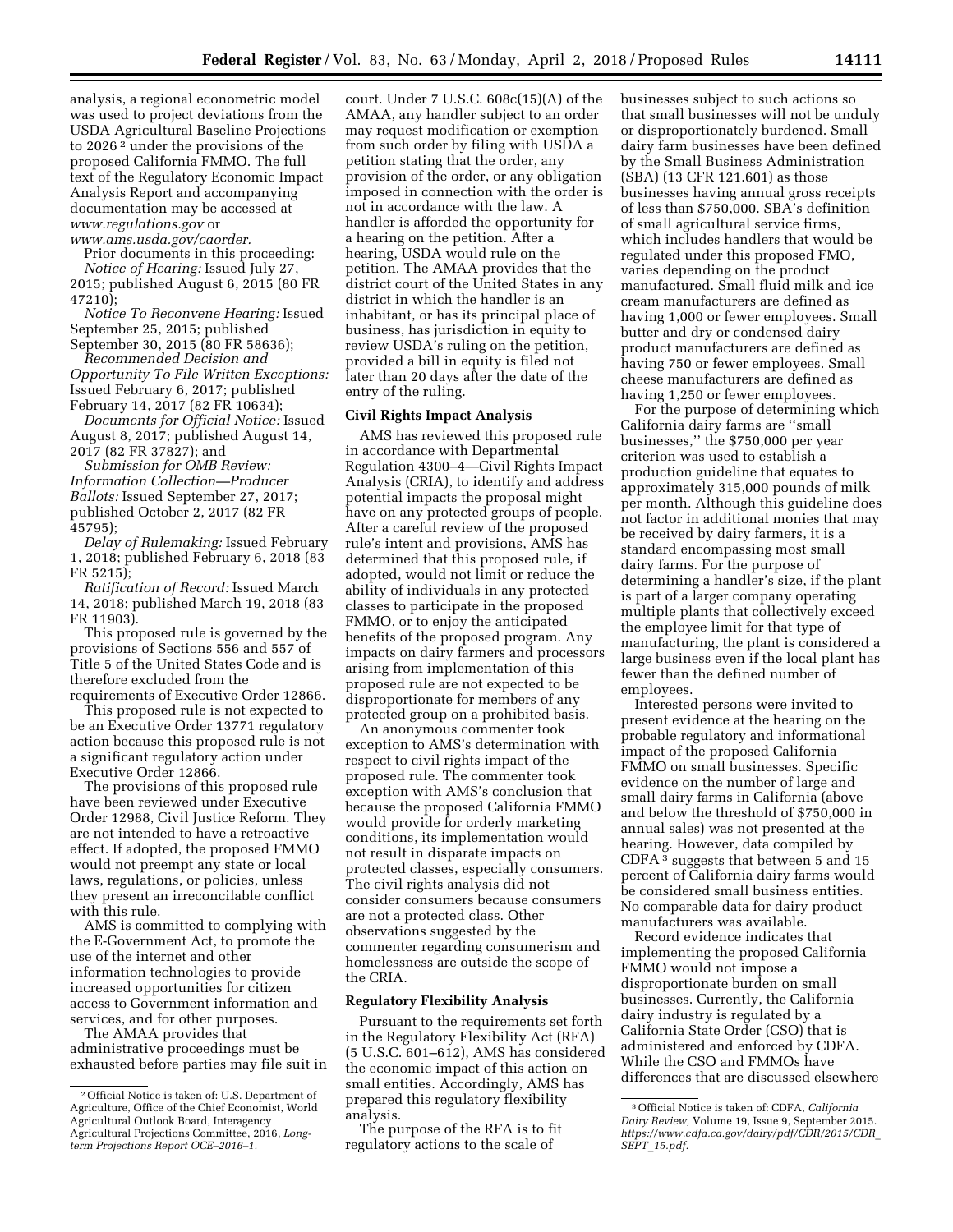in this document, they both maintain similar classified pricing and marketwide pooling functions. Therefore, it is not expected that the proposed regulatory change will have a significant impact on California small businesses.

The record evidence indicates that while the program is likely to impose some costs on the regulated parties, those costs would be outweighed by the benefits expected to accrue to the California dairy industry. In conjunction with the publication of the recommended decision (82 FR 10634), AMS released a Regulatory Economic Impact Analysis (REIA) to study the possible impacts of the proposed California FMMO. AMS received five comments related to the REIA. The substance of those comments and AMS's response are provided in the documentation that accompanies an updated REIA, which was prepared to reflect the provisions proposed in this FMMO. The updated analysis may be viewed in conjunction with this proposed FMMO (Docket No. AMS– DA–14–0095) at *[www.regulations.gov.](http://www.regulations.gov)* 

# *California Dairy Market Background*

The record shows that the California dairy industry accounts for approximately 20 percent of the nation's milk supply. While its 39 million residents are concentrated in the state's coastal areas, the majority of California's dairy farms are located in the interior valleys, frequently at some distance from milk processing plants and consumer population centers.

CDFA has defined and established distinct regulations for Northern and Southern California dairy regions.4 According to data published by CDFA,5 over 94 percent of the state's approximately 40.4 billion pounds of milk for 2016 was produced in the Northern California region. The five leading milk production counties in 2016 were Tulare, Merced, Kings, Stanislaus, and Kern, together accounting for approximately 72.4 percent of the state's milk.

According to CDFA, there were 1,392 dairy farms in California in 2016. Of those, 1,297 were located in Northern California, and 95 were in Southern California. The statewide average number of cows per dairy was 1,249; in Northern California, the average herd size was 1,265 cows, and in Southern California, 1,026 cows. Average milk production for the state's 1.74 million cows was 23,265 pounds in 2016.

According to record evidence, 132 handlers reported milk receipts to CDFA for at least one month during 2015. A CDFA February 2015 list of California dairy product processing plants by type of product produced 6 shows that 35 California plants processed Class 1 products; 75 plants processed Class 2 and 3 products; 18 plants processed Class 4a products; and 64 plants processed Class 4b products.7 Some plants processed products in more than one class.

CDFA reported 8 that approximately 98 percent of California's 2016 milk production was market grade (Grade A), and the rest was manufacturing grade (Grade B). Thirteen percent of the milk pooled under the CSO was utilized by California processors as Class 1 (fluid milk). Eight and three-tenths percent was utilized for Classes 2 and 3 (soft and frozen dairy products), 32.3 percent was utilized for Class 4a (butter and dried milk powders), and 46.4 percent was utilized for Class 4b (cheese).

According to CDFA, total Class 1 sales in California were approximately 642 million gallons in 2016. Record evidence shows that annual California Class 1 sales outside the state averaged 22 million gallons for the five years preceding 2015.

The record shows that for the fiveyear period from 2010 through 2014, an average of 230 million pounds of California bulk milk products were transferred to out-of-state plants for processing each year. During the same period, an average of 633 million pounds of milk from outside the state was received and reported by California pool plants each year.

#### *Impact on Small Businesses*

AMS proposes to establish a FMMO in California similar to the 10 existing FMMOs in the national system. The California dairy industry is currently regulated under the CSO, which is similar to the proposed FMMO in most respects. California handlers currently report milk receipts and utilization to CDFA, which calculates handler prices based on component values derived from finished product sales surveys.

Likewise, FMMO handlers report milk receipts and utilization to the Market Administrators, who calculate handlers' pool obligations according to price formulas that incorporate component prices based on end product sales values. Under both programs, the value of handlers' milk is pooled, and pool revenues are shared by all the pooled producers. Thus, transitioning to the FMMO is expected to have only a minimal impact on the reporting and regulatory responsibilities for large or small handlers, who are already complying with similar CSO regulations.

# *Pricing*

Under the proposed California FMMO, uniform FMMO end-product price formulas would replace the CDFA price formulas currently used to calculate handler milk prices. FMMO end-product price formulas incorporate component prices derived from national end-product sales surveys conducted by AMS. Use of price formulas based on national product sales would permit California producers to receive prices for pooled milk reflective of the national market for commodity products for which their milk is utilized. Consistent with the current FMMOs, California FMMO Class I prices would be computed using the higher of the Class III or IV advance prices announced the previous month, and would be adjusted by the Class I differential for the county where the plant is located.<sup>9</sup>

Regulated minimum prices, especially for milk used in cheese manufacturing, are likely to be higher than what handlers would pay under the CSO. However, pooling regulations under the proposed FMMO would allow handlers to elect not to pool milk used in manufacturing. This option would be available to both large and small manufacturing handlers.

Dairy farmers whose milk is pooled on the proposed California FMMO would receive a pro rata share of the pool revenues through the California FMMO uniform blend price. The California FMMO would not provide for the quota and non-quota milk pricing tiers found under the CSO. Under the proposed California FMMO, regulated handlers would be allowed to deduct monies, in an amount determined and announced by CDFA, from blend prices paid to California dairy farmers for

<sup>4</sup>Official Notice is taken of: CDFA, *Stabilization and Marketing Plan for Market Milk, as Amended, for the Northern California Marketing Area,* August 2015. *[https://www.cdfa.ca.gov/dairy/pdf/hearings/](https://www.cdfa.ca.gov/dairy/pdf/hearings/2015/NOCAL_STAB_PLAN61.pdf) [2015/NOCAL](https://www.cdfa.ca.gov/dairy/pdf/hearings/2015/NOCAL_STAB_PLAN61.pdf)*\_*STAB*\_*PLAN61.pdf.* 

<sup>5</sup>Official Notice is taken of: CDFA, *California Dairy Statistics Annual,* 2016. *[https://](https://www.cdfa.ca.gov/dairy/pdf/Annual/2016/2016_Statistics_Annual.pdf) [www.cdfa.ca.gov/dairy/pdf/Annual/2016/2016](https://www.cdfa.ca.gov/dairy/pdf/Annual/2016/2016_Statistics_Annual.pdf)*\_ *Statistics*\_*[Annual.pdf.](https://www.cdfa.ca.gov/dairy/pdf/Annual/2016/2016_Statistics_Annual.pdf)* 

<sup>6</sup>Official Notice is taken of: CDFA, Milk and Dairy Food Safety Branch, *Milk Plant Listings. [https://www.cdfa.ca.gov/ahfss/Milk](https://www.cdfa.ca.gov/ahfss/Milk_and_Dairy_Food_Safety/index.html#Plants)*\_*and*\_*Dairy*\_ *Food*\_*[Safety/index.html#Plants.](https://www.cdfa.ca.gov/ahfss/Milk_and_Dairy_Food_Safety/index.html#Plants)* 

<sup>7</sup>References to Class 1, Class 2, Class 3, Class 4a and Class 4b refer to products classified in those categories based on the CSO.

<sup>8</sup>CDFA, *California Dairy Statistics Annual,* 2016.

<sup>9</sup>FMMOs have four classifications of milk: Class I—fluid milk products; Class II—fluid cream products, soft ''spoonable'' cheeses, ice cream, and yogurt; Class III—hard cheeses and spreadable cheese such as cream cheese; Class IV—butter and dried milk products.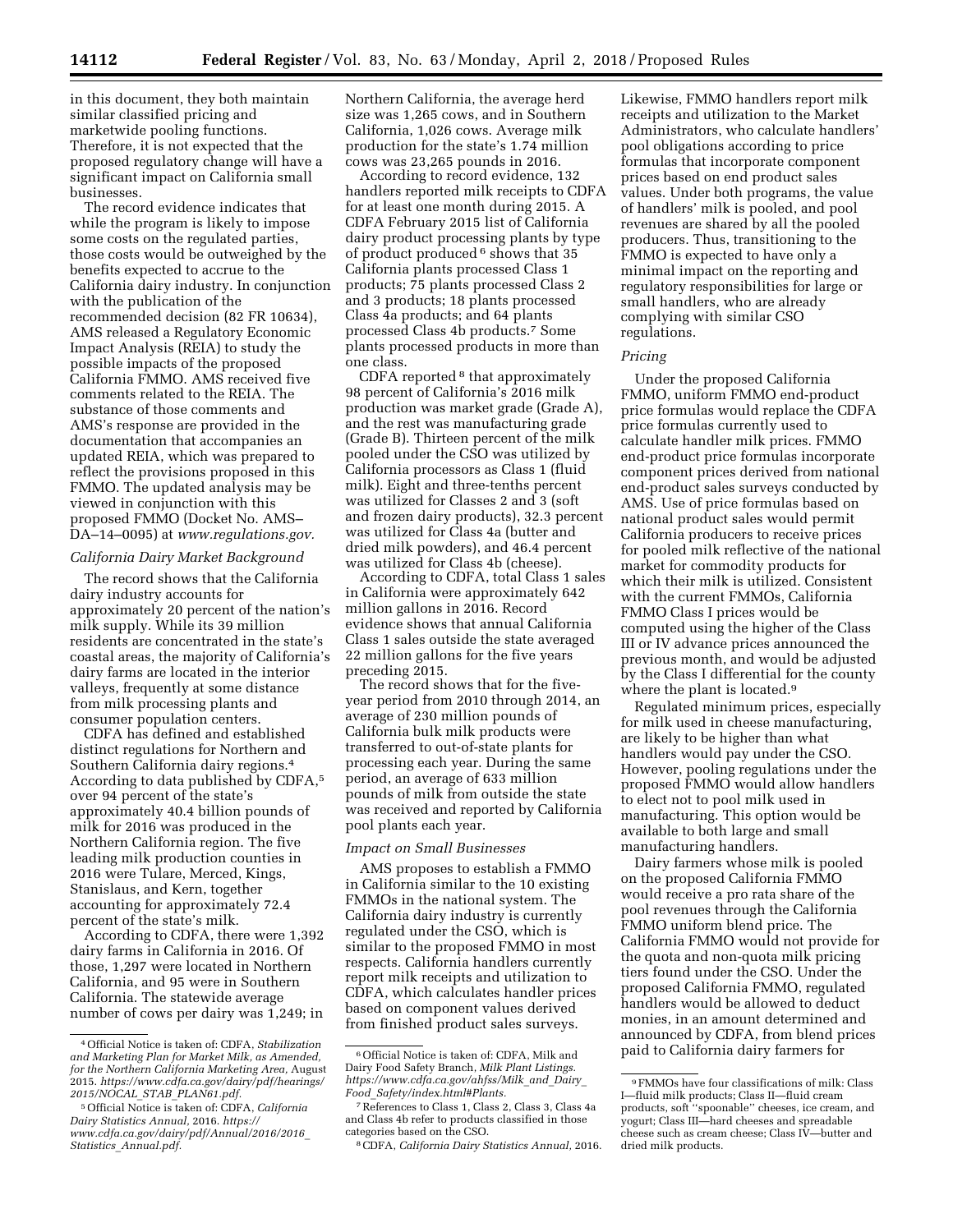pooled milk and send those monies to CDFA to administer the quota program.

These changes are expected to affect producers and handlers of all sizes, but are not expected to be disproportionate for small entities.

# *Producer-Handlers*

The record shows that there are four producer-handlers 10 in California whose Class 1 milk production is all or partially exempt from CSO pricing and pooling by virtue of their ''exempt quota'' holdings, representing approximately 21 million pounds of milk each month. It is likely that these four entities would become fully regulated by the proposed California FMMO and accountable to the marketwide pool for all of their Class I sales in the marketing area. By accounting to the pool for all their Class I sales in the marketing area, the value of the marketwide pool is expected to increase, benefiting most other large and small producers. The proposed California FMMO makes no provision for exempting large producer-handlers from pricing and pooling regulations under the order.

The evidentiary record shows that several smaller California producerhandlers, whose production volume exceeds the threshold to receive an exemption from the CSO's pricing and pooling regulations, would likely qualify as producer-handlers under the proposed California FMMO.11

# *Interstate Commerce*

The evidentiary record indicates that milk in interstate commerce, which the CSO does not have authority to regulate, would be regulated under the proposed California FMMO. Currently, California handlers who purchase milk produced outside the state do not account to the CSO marketwide pool for that milk. Record evidence shows approximately 425 million pounds of milk from outside the state was processed into Class 1 products at California processing plants during 2014.

Under the proposed FMMO, all Class I milk processed and distributed in the marketing area would be subject to FMMO pricing and pooling regulations, regardless of its origin. Thus, revenues from Class 1 sales that are not currently regulated would accrue to the California FMMO pool and would be shared with all producers who are pooled on the

California FMMO, including out-of-state producers. If California handlers elect to continue processing out-of-state milk into Class I products, under the provisions of the proposed California FMMO they would be required to pay the order's classified minimum price for that milk. Those additional revenues would be pooled and would benefit large and small producers who participate in the pool. Both large and small out-of-state producers who ship milk to pool plants in California would receive the California FMMO uniform blend price for their milk.

# *Classification and Fortification*

Dairy product classification under the CSO and the proposed FMMO is similar, but not identical. The table below compares CSO and FMMO product classes.

| CSO Class     | Equivalent<br><b>FMMO</b><br>Class |
|---------------|------------------------------------|
|               | Class I.                           |
| Class 2 and 3 | Class II.                          |
|               | Class III.                         |
|               | Class IV.                          |

Under the proposed California FMMO, the classification of certain California products would change to align with standard FMMO classifications:

• Reassigning buttermilk from CSO Class 2 to FMMO Class I

• Reassigning half and half from CSO Class 1 to FMMO Class II

• Reassigning eggnog from CSO Class 2 to FMMO Class I

• There are numerous instances where the CSO classifies a product based on product type and where the product is sold.12 The proposed California FMMO would classify all products based solely on product type.

Under the proposed FMMO, California handlers would no longer receive credits for fluid milk fortification. Instead, accounting for fortification would be uniform with other FMMOs, as the fluid milk equivalent of the milk solids used to fortify fluid milk products would be classified as Class IV, and the increased volume of Class I product due to fortification would be classified as Class I. The FMMO system accounts for fortification differently than does the CSO. The record does not indicate the net impact of this change. However, the impact is not expected to disproportionately affect small entities.

### *Transportation Credits*

The proposed California FMMO does not contain a transportation credit program to encourage milk shipments to Class 1, 2, and 3 plants, as is currently provided for in the CSO. AMS proposes that producer payments be adjusted to reflect the applicable producer location adjustment for the handler location where the milk is received, thus providing the incentive to producers to supply Class I plants. Producers are responsible for finding a market for their milk and consequently bear the cost of transporting their milk to a plant. The record of this proceeding does not support reducing the producers' value of the marketwide pool by authorizing transportation credits to handlers. This change is not expected to disproportionately impact small business entities.

#### *Summary*

AMS continues to find that adoption of the proposed California FMMO would promote more orderly marketing of milk in interstate commerce. Classified milk prices under the order would reflect national prices for manufactured products and local prices for fluid milk products, fostering greater equality for California producers and handlers in the markets where they compete. Under the proposed FMMO, handlers would be assured a uniform cost for raw milk, and producers would receive uniform payments for raw milk, regardless of its use. Small dairy farmers and handlers are not expected to be disproportionately impacted by the transition from CSO to FMMO regulations.

#### **Paperwork Reduction Act**

In accordance with the Paperwork Reduction Act of 1995 (44 U.S.C. Chapter 35), the ballot materials that will be used in conducting the referendum have been submitted to and approved by OMB (0581–0300). The forms to be used to administer the proposed California FMMO have also been reviewed by OMB (0581–0032) and would be approved should the California FMMO producer referendum pass.

Any additional information collection and recordkeeping requirements that may be imposed under the proposed order would be submitted to OMB for public comment and approval.

### **Secretary's Decision**

Notice is hereby given of the filing with the Hearing Clerk of this final decision with respect to the proposed marketing agreement and order

<sup>10</sup>Producer-handlers are dairy farmers who process and distribute their own farm milk into dairy products.

<sup>&</sup>lt;sup>11</sup> The CSO exempts producer-handlers with sales averaging less than 500 gallons of milk per day on an annual basis and who distribute 95 percent of their production to retail or wholesale outlets.

<sup>12</sup>Official Notice is taken of: CDFA, *Classification of Dairy Products. [https://www.cdfa.ca.gov/dairy/](https://www.cdfa.ca.gov/dairy/pdf/PRDCLASS.pdf)  [pdf/PRDCLASS.pdf](https://www.cdfa.ca.gov/dairy/pdf/PRDCLASS.pdf)*.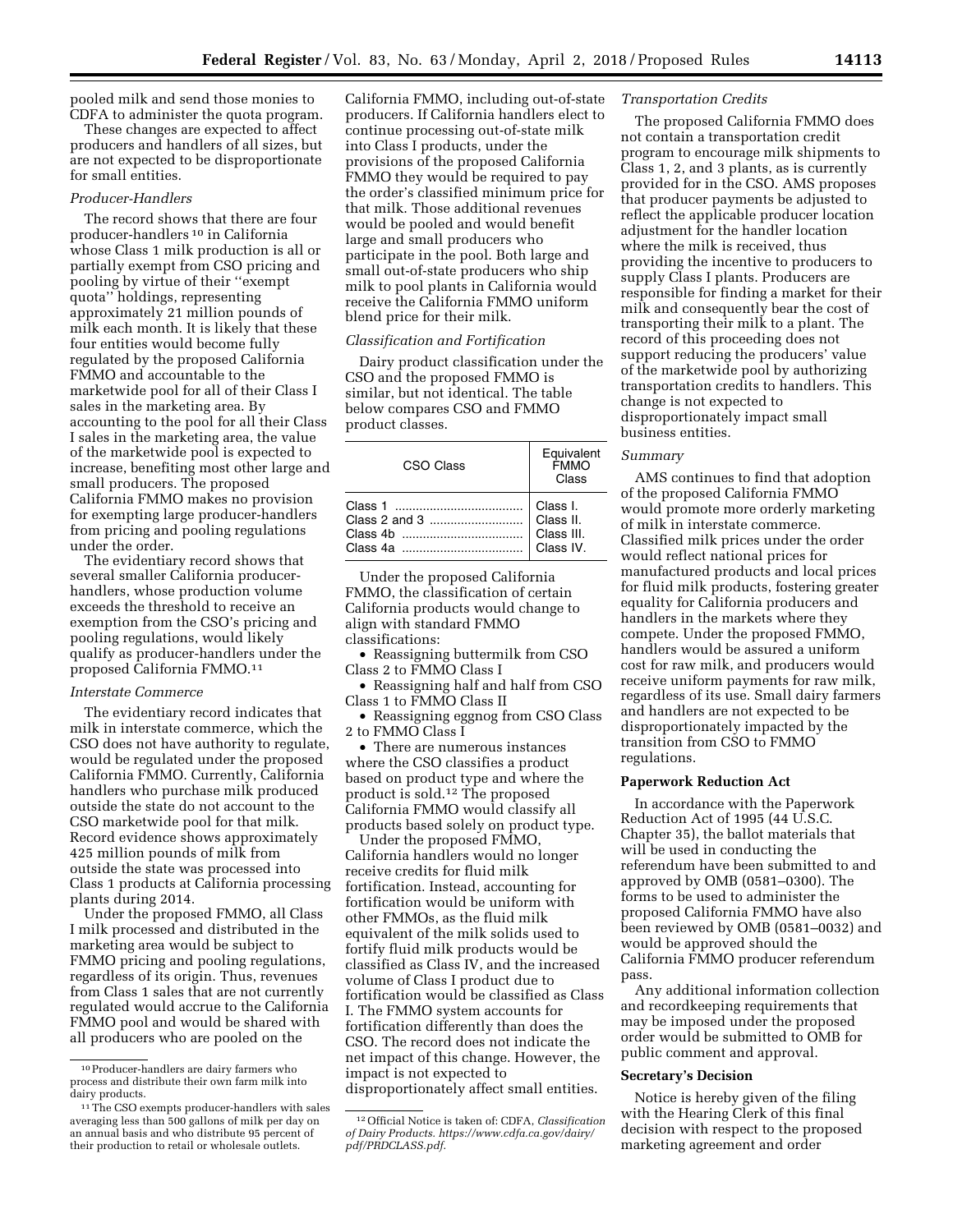regulating the handling of milk in California.

This final decision is issued pursuant to the provisions of the AMAA and the applicable rules of practice and procedure governing the formulation of marketing agreements and orders (7 CFR part 900). The proposed marketing agreement and order are authorized under 7 U.S.C. 608c.

The proposed marketing agreement and order are based on the record of a public hearing held September 22 through November 18, 2015, in Clovis, California. The hearing was held to receive evidence on four proposals submitted by dairy farmers, handlers, and other interested parties. Notice of this hearing was published in the **Federal Register** on August 6, 2015 (80 FR 47210).

Ninety-eight witnesses testified over the course of the 40-day hearing. Witnesses provided a broad overview of the history and complexity of the California dairy industry, and submitted 194 exhibits containing supporting data, analyses, and historical information.

Upon the basis of evidence introduced at the hearing and the record thereof, the Administrator of AMS on February 6, 2017, filed with the Hearing Clerk, USDA, a recommended decision and Opportunity to File Written Exceptions thereto by May 15, 2017. Twenty-nine comments or exceptions were filed. That document also announced AMS's intent to request approval of new information collection requirements to implement the program. Written comments on the proposed information collection requirements were due April 17, 2017. Two comments were filed. AMS issued a notice regarding Documents for Official Notice, inviting comments on whether the Department should take official notice of numerous listed documents submitted for consideration by proponents. The notice was issued on August 8, 2017, and published on August 14, 2017. Comments on the official notice request were due August 29, 2017. Three supportive comments were received and are discussed later in this decision. Lastly, AMS announced its intent to request approval of a new information collection for ballot material to be used in a producer referendum in a document issued on April 17, 2017, and published on April 21, 2017. Comments on the ballot material information collection were due June 20, 2017. One supportive comment was received. A Submission for OMB Review seeking OMB approval of the ballot material was issued on September 27, 2017, and published on October 2, 2017 (82 FR 45795).

The material issues presented on the record of hearing are as follows:

1. Whether the handling of milk in the proposed marketing area is in the current of interstate commerce, or directly burdens, obstructs, or affects interstate commerce in milk or its products;

2. Whether economic and marketing conditions in California show a need for a Federal marketing order that would tend to effectuate the declared policy of the Act;

3. If an order is issued, what its provisions should be with respect to:

a. Handlers to be regulated and milk to be priced and pooled under the order;

b. Classification of milk, and assignment of receipts to classes of utilization;

c. Pricing of milk;

d. Distribution of proceeds to producers; and

e. Administrative provisions.

# **Findings and Conclusions**

The findings and conclusions on the material issues are based on the record of the hearing and the comments and exceptions filed with regard to the recommended decision. Discussions are organized by topic, recognizing inevitable overlap in some areas. Topics are addressed in the following order:

- 2. Overview of Proposals
- 3. Justification for a California FMMO
- 4. California Quota Program Recognition
- 5. Definitions and Uniform Provisions
- 6. Classification
- 7. Pricing
- 8. Pooling
- 9. Transportation Credits
- 10. Miscellaneous and Administrative Provisions
- 11. Ruling on Office Notice Documents
- 12. Rulings on Proposed Findings, Conclusions, and Exceptions

#### **1. Regulatory Comparison**

The purpose of the following section is to provide a general description and comparison of the major features of the California state dairy regulatory framework and the FMMO system as provided in the evidentiary record. A more detailed discussion of each issue is provided in the appropriate section of this decision.

California State Order:

Currently, milk marketing in California is regulated by the CDFA. The CSO is codified in the *Pooling Plan for Market Milk,* as amended, and in two *Stabilization and Marketing Plan(s) for Market Milk,* as amended, for the

Northern and Southern California marketing areas.13

#### *Quota*

The California quota program is a state-administered producer program that entitles the quota holder to \$0.195 per pound of solids-not-fat above the CSO base and overbase price of milk.14 The quota premium is funded by a deduction from the CSO marketwide pool before the CSO overbase price is calculated. The quota program requires quota holders to deliver milk to a pool plant at least once every 60 days. Quota can be bought and sold, and according to record evidence, approximately 58 percent of California dairy farms owned some volume of quota in 2015.

#### *Classification*

The CSO provides for the pricing of five classified use values of milk. In general, Class 1 is milk used in fluid milk products; Class 2 is milk used in heavy cream, cottage cheese, yogurt, and sterilized products; Class 3 is milk used in ice cream and frozen products; Class 4a is milk used in butter and dry milk products, such as nonfat dry milk; and Class 4b is milk used in cheese—other than cottage cheese—and whey products.

# *Pricing*

The CSO utilizes an end-product pricing system to determine classified prices for raw milk produced and manufactured in the State of California. Class 1, 4a, and 4b prices are announced monthly. Class 2 and 3 prices are announced bi-monthly. Prices for all five milk classes are component-based. Three components of milk are used to determine prices: butterfat (fat); solidsnot-fat (SNF), which includes protein and lactose; and a fluid carrier (used in only the Class 1 price).

The CSO determines milk component prices based on commodity market prices obtained from the Chicago Mercantile Exchange (CME), the AMS Dairy Market News Western Dry Whey—Mostly (WDW-Mostly) price series, and the announced nonfat dry milk (NFDM) California Weighted Average Price (CWAP), which is determined by CDFA through weekly surveys of California manufacturing plants.

The price for milk used in cheese manufacturing (CSO Class 4b) is a

<sup>1.</sup> Regulatory Comparison

<sup>13</sup>Official Notice is taken of: Chapter 2, Part 3, Division 21 and Chapter 3, Part 3, Division 21 of the California Food and Agriculture Code.

<sup>14</sup>The hearing record reveals that the \$0.195 per pound solids-non-fat equates to a \$1.70 per cwt of milk quota premium. Additionally, under current CSO provisions, base and overbase prices are equal.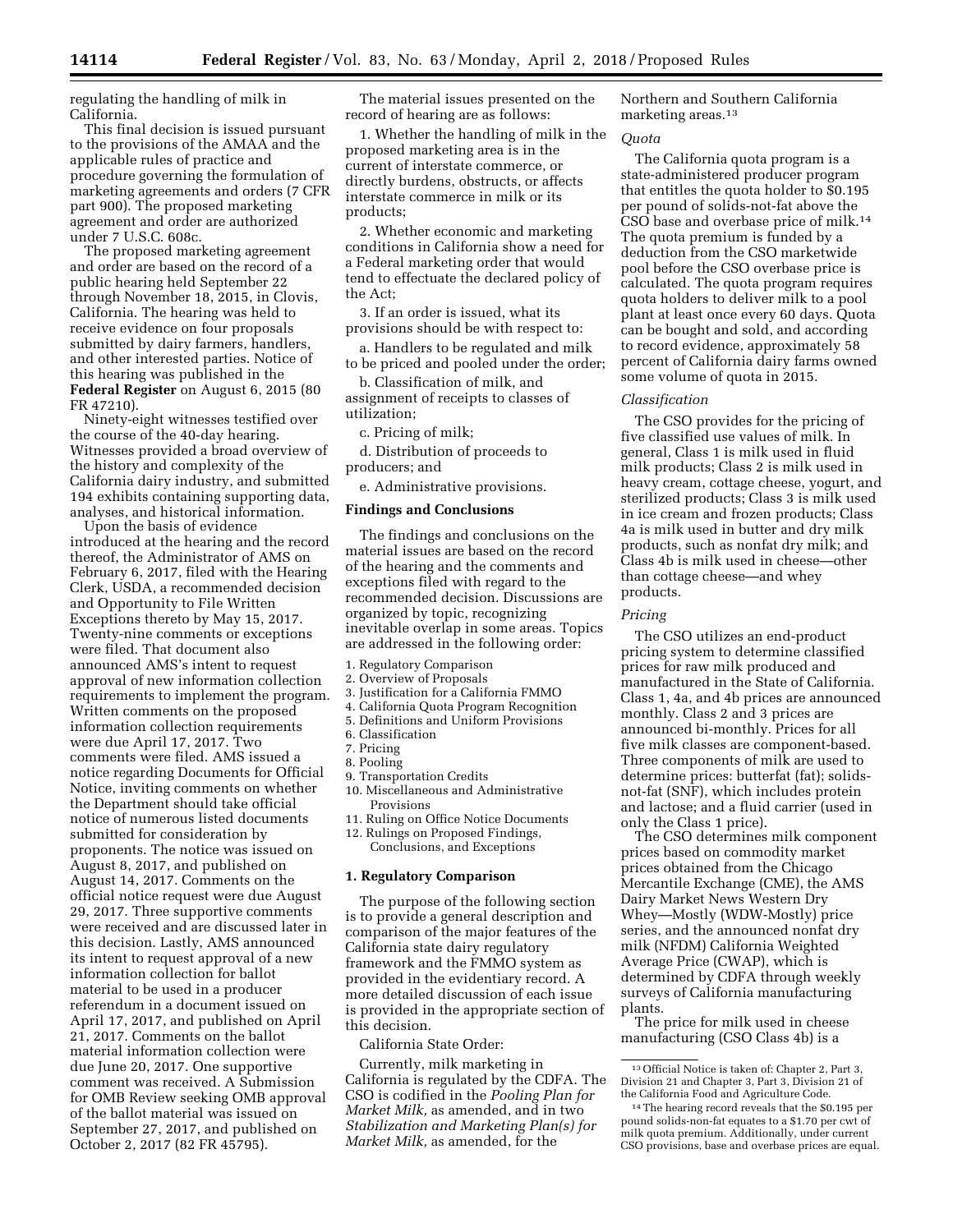central issue in this proceeding. The Class 4b price is announced monthly and utilizes average commodity market prices for block Cheddar cheese, butter, and dry skim whey to determine the Class 4b component values. The average CME prices for butter and 40-pound Cheddar blocks are adjusted by f.o.b. price adjusters, which are designed to represent the difference between the CME price and the price California manufacturers actually receive. The CME butter price is also reduced by \$0.10 per pound to derive the value of whey butter as it relates to cheese processing. The value of dry skim whey is determined through a sliding scale that provides a per hundredweight (cwt) value based on a series of announced WDW-Mostly per pound value ranges. The sliding scale determines dry whey's contribution to the Class 4b price, with a floor of \$0.25 per cwt and a ceiling of \$0.75 per cwt when the WDW-Mostly price equals or exceeds \$0.60 per pound.

The CSO pricing system has a number of features worth highlighting. First, under the CSO, handlers must pay at least minimum classified prices for all Grade A milk purchased from California dairy farmers, regardless of whether the milk is pooled on the CSO. Additionally, Class 1 processors may claim credits against their pool obligations to offset the cost of fortifying fluid milk to meet the State-mandated nonfat solids content standards.

The classified use values of all the milk pooled on the CSO are aggregated, and producers are paid on the fat and SNF component levels in their raw milk. Producers are paid on the basis of their allocated quota (if applicable), base, and overbase production for the month. While the CSO pricing formulas have changed over time, in their current form the base and overbase prices are the same. Generally, the quota price is the overbase price plus the \$1.70 per cwt quota premium.

# *Pooling*

Almost all California-produced milk received by California pool plants is pooled on the CSO, with some exceptions. Grade B milk is neither pooled nor subject to minimum prices. Manufacturing plants that do not make any Class 1 or 2 products can opt out of the pool; however, they are still required to pay announced CSO classified minimum prices for Grade A milk received. The requirement that quota holders must deliver milk to a pool plant at least once every 60 days tends to limit the amount of Grade A milk not pooled on the CSO. The decision not to pool milk in California

carries with it a stipulation that the plant may not repool for 12 months after opting not to pool, and after repooling, a plant cannot opt out of pooling for 12 months.

Entities recognized as producerhandlers under the CSO may be exempt from pooling some or all of their milk. Producer-handlers are dairy farmers who also process and distribute their dairy products. Fully exempt (''Option 66'') producer-handlers have minimal production volumes and are exempt from the pricing and pooling provisions of the CSO. Producer-handlers who own exempt quota (''Option 70'') do not account to the CSO marketwide pool for the volume of Class 1 milk covered by their exempt quota.

The State of California cannot regulate interstate commerce; therefore, milk from out-of-state producers cannot be regulated by the CSO. While the record reflects that California handlers typically pay for out-of-state milk at a price reflective of the receiving plant's utilization, those prices are not regulated or enforced by the CSO.

# *Transportation Credits*

The CSO provides transportation credits to producers for farm-to-plant Class 1, 2, and 3 milk movements between designated supply zones and plants with more than 50 percent Class 1, 2, and/or 3 utilization in designated demand zones. The CSO also provides for transportation allowances to handlers for plant-to-plant milk movements.

# Federal Milk Marketing Orders

A FMMO is a regulation issued by the Secretary of Agriculture (Secretary) that places certain requirements on the handling of milk in a defined geographic marketing area. FMMOs are authorized by the AMAA. The declared policy of the AMAA is to ''. . . establish and maintain such orderly marketing conditions for agricultural commodities in interstate commerce . . .'' (7 U.S.C. 602(1)). The principal means of meeting the objectives of the FMMO program are through the use of classified milk pricing and the marketwide pooling of returns.

# *Classification*

Whereas the CSO designates five classes of milk utilization, FMMOs provide for four classes of milk utilization. FMMO Class I is milk used in fluid milk products. Class II is milk used to produce fluid cream products, soft ''spoonable'' products like cottage cheese, ice cream, sour cream, and yogurt, and other products such as kefir, baking mixes, infant formula and meal

replacements, certain prepared foods, and ingredients in other prepared food products. Class III is milk used to produce spreadable cheeses like cream cheese, and hard cheeses, like Cheddar, that can be crumbled, grated, or shredded. Class IV is milk used to produce butter, evaporated, or sweetened condensed milk in consumer-style packages, and dry milk products.

#### *Pricing*

Like the CSO, the FMMO program currently uses end-product price formulas based on the wholesale prices of finished products to determine the minimum classified prices handlers pay for raw milk in the four classes of utilization. However, the FMMO pricing system has some notable differences. While the CSO announces some classified prices on a bi-monthly basis, FMMOs announce prices for all four milk classes monthly. FMMOs use four components of milk to determine prices: Butterfat, protein, nonfat solids, and other solids.

Like the CSO, the FMMO determines component prices based on commodity prices. However, AMS administers the Dairy Product Mandatory Reporting Program (DPMRP) to survey weekly wholesale prices of four manufactured dairy products (cheese, butter, NFDM and dry whey), and releases weekly average survey prices in the National Dairy Product Sales Report (NDPSR).15 The FMMO product-price formulas use these surveyed prices to determine the component values in raw milk.

As referenced previously, a central issue of this proceeding is the pricing of milk used for cheese manufacturing (FMMO Class III). The FMMO pricing system determines the Class III value from DPMRP surveyed butter, cheese, and dry whey prices. The FMMO does not utilize a sliding scale to determine the value of whey that contributes to the Class III price.

Unlike the CSO, FMMOs do not provide for a tiered system of producer payments. A uniform blend price is computed for each FMMO reflecting the use of all milk in each marketwide pool. A blend price is paid for all milk that is pooled on the FMMO, adjusted for location. In six of the FMMOs, producers are paid for the pounds of butterfat, pounds of protein, pounds of other solids, and cwt of milk pooled. The cwt price is known as the producer price differential (PPD) and reflects the

<sup>15</sup>Official Notice is taken of: The Notice of Equivalent Price Series: 77 FR 22282. The National Dairy Product Sales Report was deemed as equivalent to the price series previously released by the National Agricultural Statistics Service.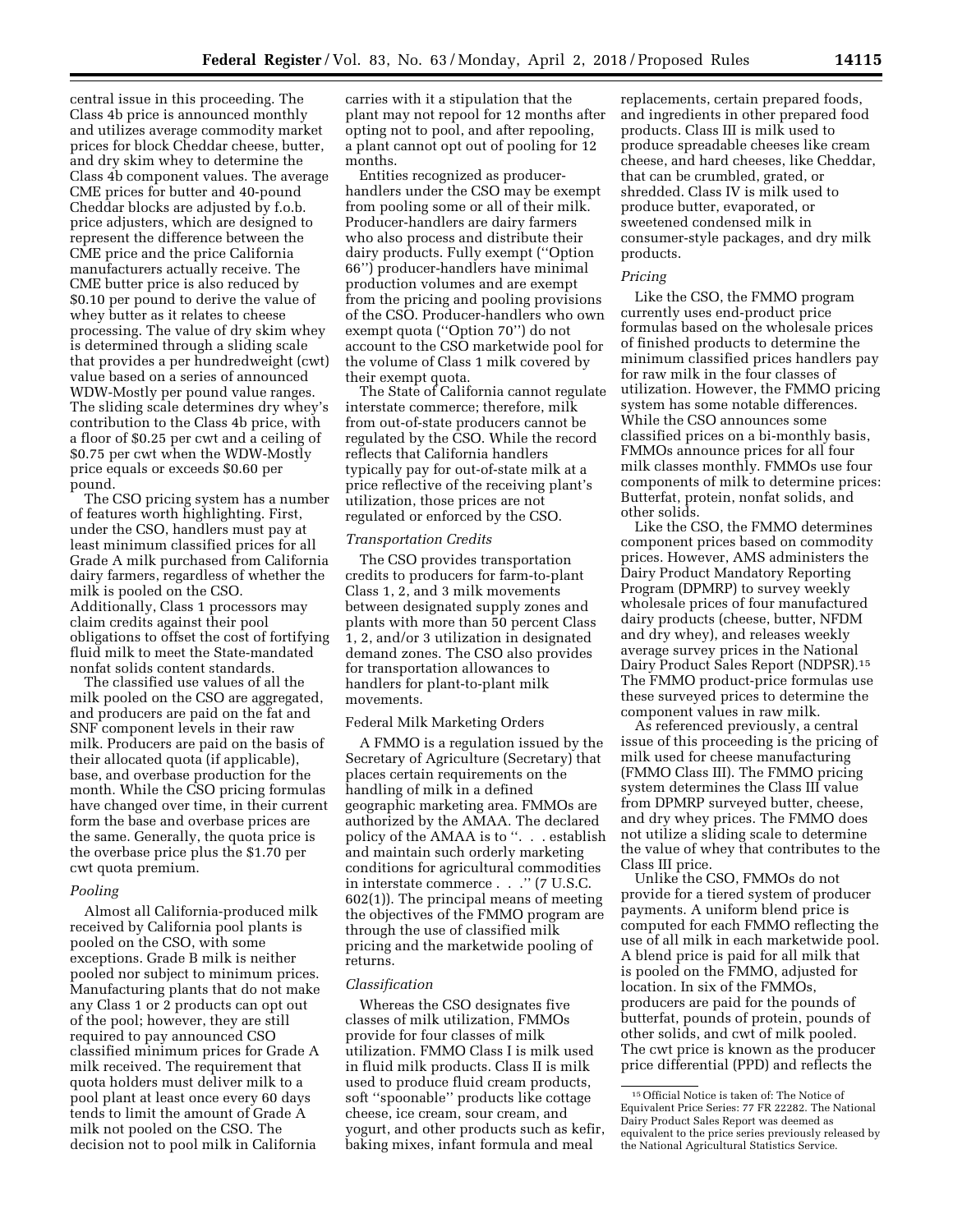producer's pro rata share of the value of Class I, Class II, and Class IV uses in the pool relative to Class III value. In the other four FMMOs, producers are paid on a butterfat and skim basis.

# *Pooling*

Inclusion in the FMMO marketwide pool carries with it an obligation to be available to serve the fluid market with necessary milk supplies throughout the year. In the FMMO system, participation in the pool is mandatory for distributing plants that process Grade A milk into Class I products sold in a FMMO marketing area. Handlers of manufacturing milk (Class II, III, or IV) have the option of pooling, and pool eligibility is based on performance standards specific to each FMMO.

FMMOs recognize the unique business structures of producerhandlers and exempt them from the pricing and pooling regulations of the orders based on size. Producer-handler exemptions under FMMOs are limited to those vertically-integrated entities that produce and distribute no more than three million pounds of packaged fluid milk products each month.

Unlike the CSO, FMMOs are authorized to regulate the interstate commerce connected with milk marketing. Thus, there is no differentiated regulatory treatment for milk produced outside of a FMMO marketing area boundary. All eligible milk is pooled and priced in the same manner, regardless of its source.

#### *Transportation Credits*

The Appalachian and Southeast FMMOs provide for transportation credits to offset a handler's cost of hauling supplemental milk to Class I markets. During deficit months, handlers can apply for transportation credits to offset the cost of supplemental milk deliveries from outside the marketing area to meet the Class I demand of FMMO handlers. The most significant difference from the CSO here is that the FMMO transportation credits described are not paid from the marketwide pool. Instead, they are paid from separate funds obtained through monthly assessments on handlers' Class I producer milk. The exception is the Upper Midwest FMMO, which provides transportation credits on plant-to-plant milk movements paid from the marketwide pool.

### **2. Overview of Proposals**

Four proposals were published in the Hearing Notice of this proceeding. Dairy Farmers of America, Inc., Land O'Lakes, Inc., and California Dairies, Inc. jointly submitted Proposal 1. Dairy Farmers of

America, Inc. (DFA), is a national dairyfarmer owned cooperative with approximately 14,000 members and several processing facilities located throughout the United States, with products marketed both nationally and internationally. Within California, DFA represents 260 members and operates three processing facilities. Land O'Lakes (LOL) is a national farmer-owned cooperative with over 2,200 dairyfarmer members. LOL has processing facilities in the Upper Midwest, the eastern United States, and the State of California, with products marketed nationally and internationally. Within California, LOL represents 200 dairyfarmer members and operates three processing facilities. California Dairies, Inc. (CDI), is a California based dairyfarmer owned cooperative with 390 dairy-farmer members, six processing facilities in California, and national and international product sales. Combined, DFA, LOL, and CDI (Cooperatives) market approximately 75 percent of the milk produced in California.

Proposal 1 seeks to establish a California FMMO that incorporates the same dairy product classification and pricing provisions as those used throughout the FMMO system. Proposal 1 also includes unique pooling provisions, described as ''inclusive'' throughout the proceeding, that would pool the majority of the milk produced in California each month while also allowing for the pooling of milk produced outside of the marketing area if it meets specific pooling provisions. The proposal includes fortification and transportation credits similar to those currently provided by the CSO. Lastly, Proposal 1 provides for payment of the California quota program quota values from the marketwide pool before the FMMO blend price is computed each month.

Proposal 2 was submitted on behalf of the Dairy Institute of California (Institute). The Institute is a California trade association representing proprietary fluid milk processors, cheese manufacturers, and cultured and frozen dairy products manufacturers in 38 plants throughout California. Institute plants process 70 percent of the fluid milk products, 85 percent of the cultured and frozen dairy products, and 90 percent of the cheese manufactured in the state. The Institute's first position is that a California FMMO should not be promulgated. However, should USDA find justification for promulgation, the Institute supports Proposal 2. Proposal 2 incorporates the same dairy product classification provisions used throughout the FMMO system, as well as pooling provisions that are consistent

with those found in other FMMOs. The Proposal 2 pooling provisions require the pooling of Class I milk, but the pooling of milk used in manufactured products is optional. Proposal 2 includes fortification and transportation credits similar to those currently provided by the CSO. It also includes an additional shrinkage allowance for extended shelf life (ESL) products above that provided in the FMMO system. Lastly, Proposal 2 recognizes quota value by allowing producers to opt out of the quota program, thus receiving a FMMO blend price reflective of the market's utilization. Under Proposal 2, producers who remain in the quota program would have their blend price monies transferred to CDFA and redistributed according to their quota and non-quota holdings.

Proposal 3 was submitted on behalf of the California Producer Handlers Association (CPHA). CPHA is an association of four producer-handlers: Foster Farms Dairy, Inc. (Foster); Hollandia Dairy, Inc.; Producers Dairy Foods, Inc. (Producers);and Rockview Dairies, Inc. (Rockview). CPHA members own their respective dairy farms and process that farm milk, as well as the milk of other dairy farms, for delivery to consumers. CPHA members own exempt quota, which entitles them to exemption from CSO pricing and pooling provisions for the volume of Class 1 milk covered by their exempt quota. Proposal 3 seeks recognition and continuation of CPHA members' exempt quota status under a California FMMO.

Proposal 4 was submitted on behalf of Ponderosa Dairy (Ponderosa). Ponderosa is a Nevada dairy farm that supplies raw milk to California fluid milk processing plants. Ponderosa contends that disorderly marketing conditions do not exist in California that would warrant promulgation of a FMMO. However, if USDA finds justification for a California FMMO, Proposal 4 seeks to allow California handlers to elect partiallyregulated plant status with regard to milk they receive from out-of-state producers. Such allowance would enable handlers to not pool out-of-state milk, as long as they could demonstrate that they paid out-of-state producers an amount equal to or higher than the market blend price.

#### **3. Justification for a California FMMO**

This section reviews and summarizes the testimony, hearing evidence, and comments and exceptions filed regarding the recommended decision addressing whether or not promulgation of a California FMMO is justified. After careful consideration and review, this final decision affirms the finding that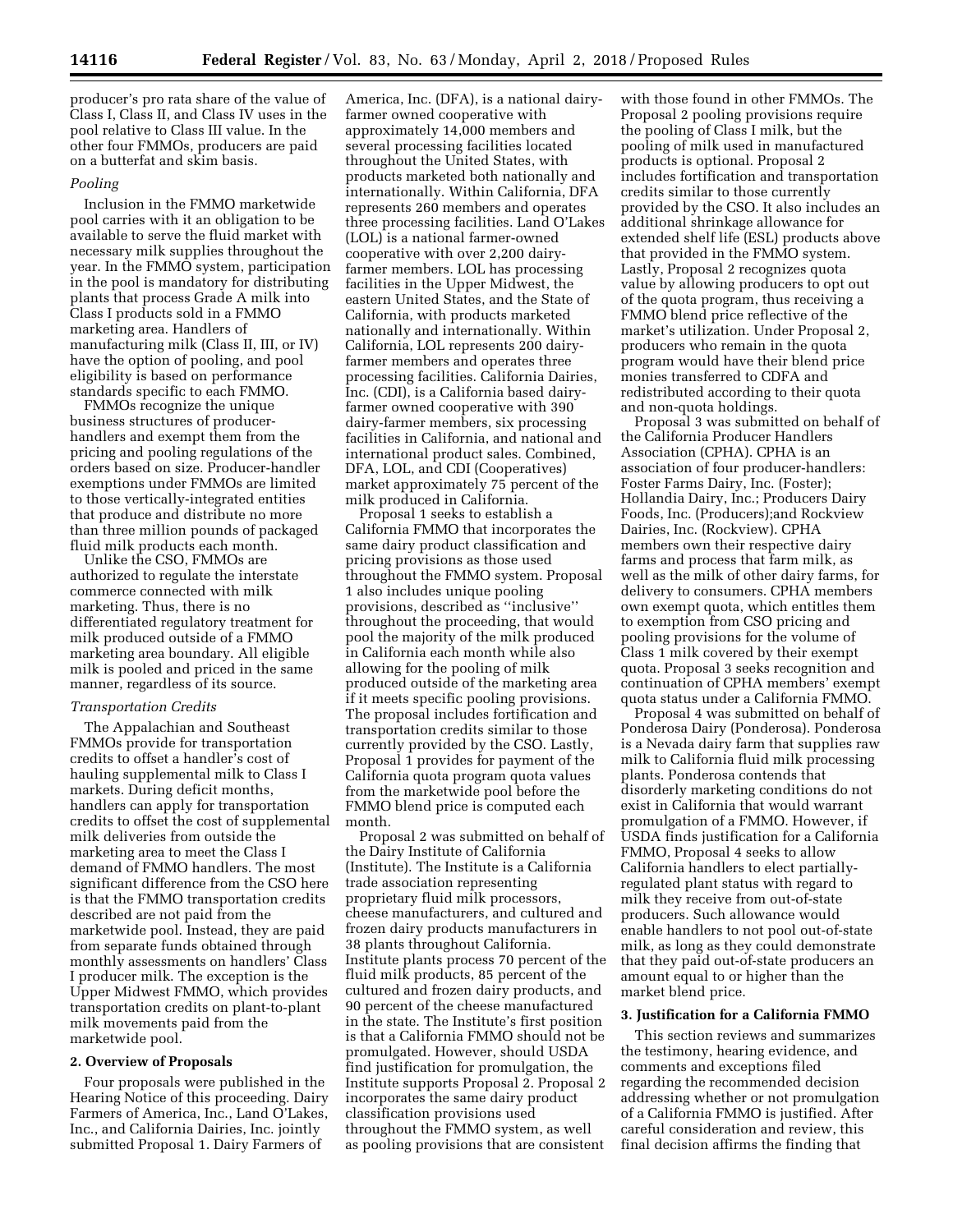the proposed California FMMO would provide for more orderly marketing conditions for the handling of milk in the State of California, as provided for and authorized by the AMAA. The Secretary has found upon the record that the proposed order and all of its terms and provisions will tend to effectuate the declared policy of the AMAA 608 c(4).

### *Summary of Testimony*

A Cooperative witness testified regarding current California marketing conditions and the need for establishing a California FMMO. According to the witness, California is the largest milkproducing state, producing more than 20 percent of the nation's milk. The witness stated that the pooled volume of a California FMMO would be the largest of all FMMOs, averaging slightly below 3.4 billion pounds per month; the Class I volume would represent the third largest, following the Northeast and Mideast FMMOs.

The Cooperative witness testified that the primary reason California farmers are seeking the establishment of a FMMO is to receive prices reflective of the national commodity values for all milk uses. The witness opined that orderly marketing is no longer attainable through the CSO because the prices California dairy farmers receive do not reflect the full value of their raw milk. The witness estimated that this pricing difference has reduced California dairy farm income by \$1.5 billion since 2010. The witness maintained that Proposal 1 allows California dairy farms to receive an equitable price for their milk, while also tailoring FMMO provisions to the California dairy industry. The Cooperatives' post-hearing brief reflected this position.

The Cooperative witness testified that there are significant price differences, depending on whether a producer's milk is regulated by the CSO or a FMMO. To illustrate this difference, the witness compared California farm milk prices to those received by producers in the states that comprise the Upper Midwest and Pacific Northwest marketing areas.16 The witness selected these areas for comparison due to the similar milk utilization in the Upper Midwest FMMO and the geographic proximity of the Pacific Northwest FMMO. The witness estimated that between August 2012 and May 2015, California dairy farmers received on average \$1.85 per cwt less (ranging from \$0.43–\$4.27 per cwt lower) than producers pooled on the Upper Midwest

16Wisconsin, Minnesota, and Illinois; Oregon, Washington and Northern Idaho, respectively.

and Pacific Northwest FMMOs. The witness used the data to emphasize a wide difference in prices for farmers in similarly situated areas. The witness opined that a California FMMO, as advanced in Proposal 1, would ensure California dairy farmers receive equitable prices, more in line with those received by their FMMO counterparts.

The Cooperative witness emphasized that while both the CSO and the FMMOs use end-product pricing formulas to determine class prices, the two regulatory systems use different commodity series, effective dates, yield factors, and make allowances, which result in substantially different prices, as highlighted above. The witness explained that while the two regulatory systems have always had price differences, historically CSO and FMMO prices were relatively close. According to the witness, prices began to diverge significantly in 2007 when the CSO established a fixed whey factor in its formula for milk used to produce cheese. From that point forward, the witness said, price differences have become significant and have led to market disruptions both in the fluid and manufacturing markets.

The Cooperative witness summarized USDA's justification from the FMMO Order Reform decision for adopting a national Class I price surface that assigns a Class I differential for every county in the country, including counties in California. The witness said that the separate CSO Class 1 price surface undermines the integrity of the nationally coordinated Class I price surface and has become a source of disorder in California. To demonstrate the disorder, the witness compared FMMO Class I and CSO Class 1 prices for both in-state and out-of-state purchases. The witness said that because of the CSO and FMMO differences in both classified price formulas and Class I/1 price surfaces, the Class 1 price paid by California handlers is almost always lower than what it otherwise would be if FMMO Class I prices were applicable for those same purchases.

The Cooperative witness presented a similar comparison between CSO Class 1 prices and Class I prices in FMMO areas that were likely competitors. The witness said that under FMMO regulations, the difference in Class I prices between two FMMO areas is attributed to the difference in the Class I differential at the two locations. For example, the witness explained, the Class I price difference between two plants, one located in a \$2.10 zone and another in the \$2.00 zone, would be \$0.10 per cwt. However, when the

witness compared Class 1 prices in California and a competing FMMO area, the price difference was always greater than the difference in differentials. For example, the FMMO differential in the Los Angeles/San Diego market is \$2.10, while the differential in neighboring Phoenix is \$2.35, a difference of \$0.25. However, said the witness, when comparing the actual CSO Class 1 price in Los Angeles/San Diego with the FMMO Class I price in Phoenix from August 2012 to July 2015, the difference averaged \$0.62. The witness concluded that these observed price differences undermine a nationally-coordinated pricing structure and contribute to disorderly marketing, where fluid milk handlers pay different minimum prices depending on where they are regulated.

The Cooperative witness also provided testimony on the CSO and FMMO price disparities for manufacturing milk. The witness testified that FMMO Class II, III, and IV prices reflect national prices for products manufactured in these classes. If Proposal 1 is adopted, the witness said, California handlers would pay the same uniform prices as their FMMO competitors in the national marketplace. The witness noted past FMMO decisions that discussed the national supply and demand for manufactured dairy products and the need for national uniform manufacturing prices. The witness stressed that California producers should also receive these national prices like their FMMO counterparts.

The Cooperative witness elaborated on the differences between CSO and FMMO manufacturing class prices. When comparing FMMO Class II to CSO Class 2 and Class 3 prices, the witness cited differences in the commodity series used as price references, the time periods of data used, and the length of time prices are applicable to explain the sometimes large differences in prices under the two regulatory systems. As a result, the witness said, Class 2 products are sometimes sold on a spot basis to exploit short-term price differences.

The Cooperative witness presented a comparison of CSO Class 4a and FMMO Class IV prices from January 2000 to July 2015, revealing that over the entire time period the Class 4a price averaged \$0.29 per cwt less than the Class IV price. The witness added that over this 15-year period, the CSO Class 4a price on an annual average basis was never above the FMMO Class IV price.

The Cooperative witness also provided testimony on the price disparity between CSO Class 4b and FMMO Class III price formulas. Data from January 2000 to July 2015 revealed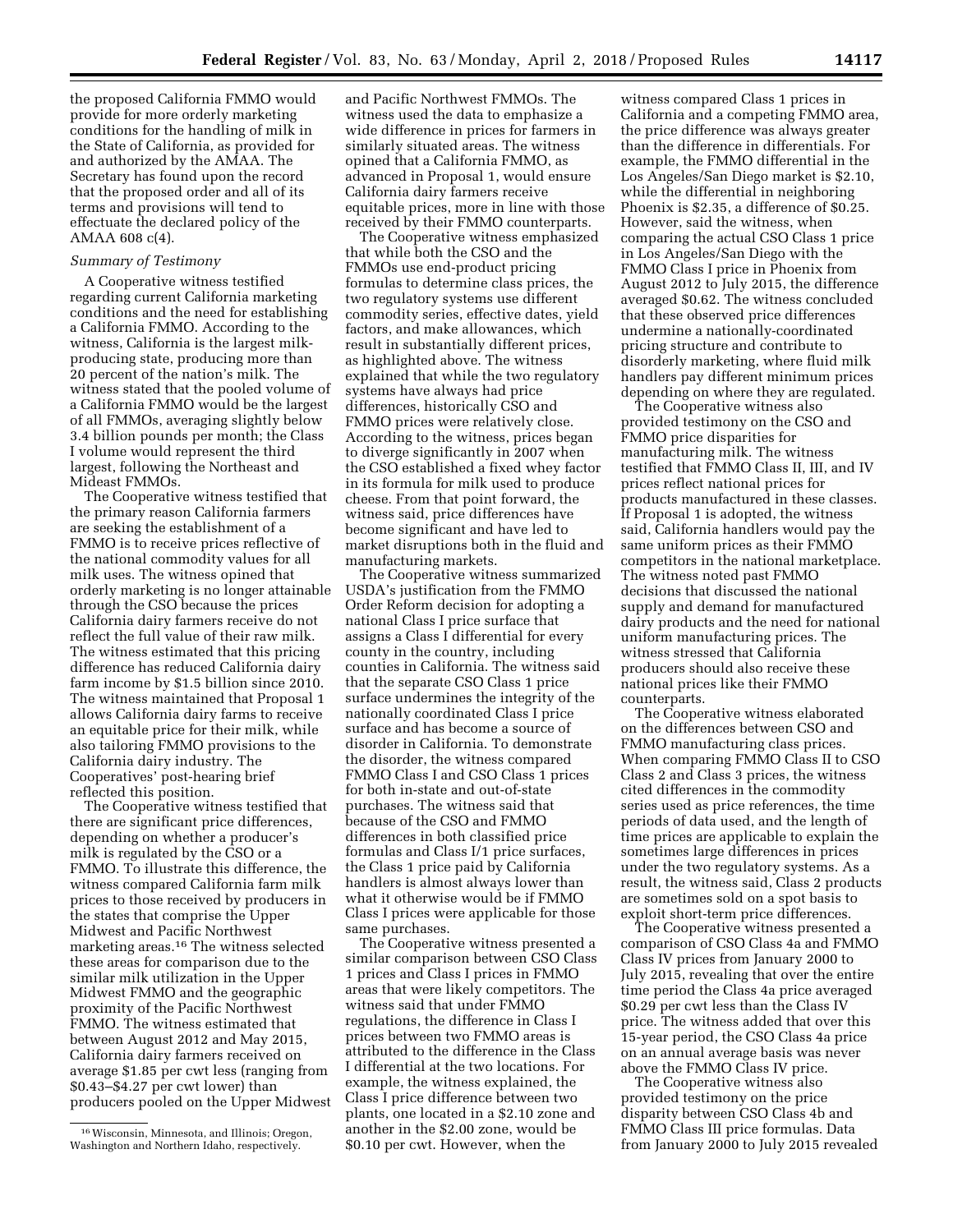that the CSO Class 4b price was lower than the Class III price in 161 of the 187 months examined. The witness computed the average difference over that 15-year time period to be \$0.91 per cwt, with the largest difference of \$3.24 per cwt occurring in November 2014. The witness attributed the observed price differences to differences in the valuation of dry whey between the CSO 4b and the FMMO Class III formulas. The witness said that in 2007, the whey factor in the CSO Class 4b formula became a tiered, bracketed system with a floor of \$0.25 and a ceiling of \$0.75, which is reached when the WDW-Mostly price is greater than or equal to \$0.60 per pound. The witness added that the whey value contained in the FMMO Class III price comes from the AMS NDPSR, and reflects the mandatory reporting of dry whey sales throughout the country. The witness estimated that from August 2012 through July 2015, the Dairy Market News (DMN) whey value contributed \$0.68 per cwt to the CSO 4b price, while the NDPSR whey value contributed \$2.39 per cwt to the FMMO Class III price. The witness concluded that the whey cap contained in the CSO 4b price results in lower contributions to the marketwide pool than what is observed in the national marketplace and reflected in FMMO prices.

The Cooperative witness reiterated the consequences of having two different regulatory pricing schemes which has led to severe differences between the regulated markets. The witness opined that the regulatory differences allow California handlers who purchase raw milk and manufacture products for sale in the national marketplace to pay substantially different regulated minimum prices than handlers regulated by the FMMO system. The witness estimated that because of the regulatory price differences, from August 2012 to July 2015, California farms received, on average, \$1.89 per cwt less than similarly-situated FMMO farms. The witness concluded that this results in California farms being in a worse competitive position than similarly situated FMMO farms. The witness labeled this as disorderly and said that this condition should be remedied through the adoption of Proposal 1.

The Cooperative witness also entered data estimating the value of regulating interstate commerce through the establishment of a California FMMO. The witness cited January 2009 through July 2015 CDFA data that indicated a monthly average of 54.5 million pounds of milk originating outside the state was

processed by California processing plants, and another monthly average 36 million pounds of milk was produced inside California and sold to plants located outside of the state. The witness explained that this milk is able to evade CSO minimum-price regulations because of the state's inability to regulate interstate commerce. Consequently, the witness said, out-ofstate farms delivering milk to California plants can receive plant blend prices, which can be higher than the market's overbase price received by in-state producers delivering to the same plant. The witness elaborated that the problem is compounded because processors receiving these unregulated supplies are not required to pay minimum classified prices and can instead pay a lower price than their competitors pay for regulated milk. By regulating these interstate transactions through the establishment of a California FMMO, the witness stressed, the California market would be more orderly.

The Cooperatives' post-hearing brief also highlighted the CSO's inability to regulate out-of-area milk as a market dysfunction. The Cooperatives wrote that out-of-area sales financially harm California dairy farms because the Class 1 revenues from those sales do not contribute to the CSO marketwide pool that is shared with all the farms in the market.

A consultant witness, appearing on behalf of the Cooperatives, testified in support of Proposal 1. The witness was of the opinion that the primary purpose of FMMOs is to enhance producer prices, which is provided in the AMAA through its flexibility to regulate milk and/or milk products, not just fluid milk. As evidence of this flexibility, the witness discussed the Evaporated Milk Marketing Agreement, in existence until 1947, under which manufacturing milk was regulated. The witness said it was reasonable to conclude from this example that the regulation of all California plants that purchase milk from California farms, as contained in Proposal 1, would fall within the scope of the AMAA.

The consultant witness elaborated that extending minimum price regulation to all classes of milk in California is necessary to avoid the market-disrupting practice of handlers opting to not pool eligible milk because of price, often referred to as depooling. The witness said that many FMMOs have adopted provisions to reduce instances of depooling. Currently under the CSO, the witness said, while plants can choose to not participate in the marketwide pool, they gain no price advantage because they are still required

to pay minimum classified prices. The witness was of the opinion that the impact of depooling would be greater in a California FMMO because of how California quota premiums are paid. The witness testified that uniform prices calculated after deducting quota premiums would be less than they otherwise would be if large volumes of milk were not pooled. Additionally, the witness addressed the requirement of uniform producer payments. The witness was of the opinion that under Proposal 1, once quota premiums were paid, as required by California law, remaining pool revenues would be distributed uniformly to producers for non-quota milk, as required by the AMAA.

The consultant witness addressed the issue of whether Proposal 1 would implement classified prices that were too high. The witness opined that the classified price formulas contained in Proposal 1 would not establish manufacturing milk prices that are too high because FMMO regulated handlers in other areas are already paying those prices. The witness entered data showing that cheese production has increased in the western states (not including California and Idaho) by 92 percent from 2000 to 2014, while California cheese production has increased only 64 percent. The witness concluded that minimum FMMO prices have not been detrimental to FMMOregulated plants, and offered the fact that over-order premiums are currently paid to FMMO producers to support that claim. The witness stated that regulations providing for orderly marketing conditions should also provide stability (regulations should not alter market transactions) and efficiency (regulations should stimulate a competitive economic environment), and concluded that both are embodied in Proposal 1.

Twenty-seven California dairy farmers testified in support of Proposal 1. Sixteen belong to one of the three proponent Cooperatives: Nine LOL members, three DFA members, and four CDI members. An additional 11 dairy farmers not associated with the Cooperatives provided testimony supporting the adoption of Proposal 1.

Although each dairy farmer provided unique testimony, several difficulties challenging the California dairy industry were addressed repeatedly. Producer testimony described financial hardships due to the CSO producer prices they receive consistently being below the amount needed to cover the cost of production. One farmer witness cited CDFA cost of production data from the first quarter of 2015 for the North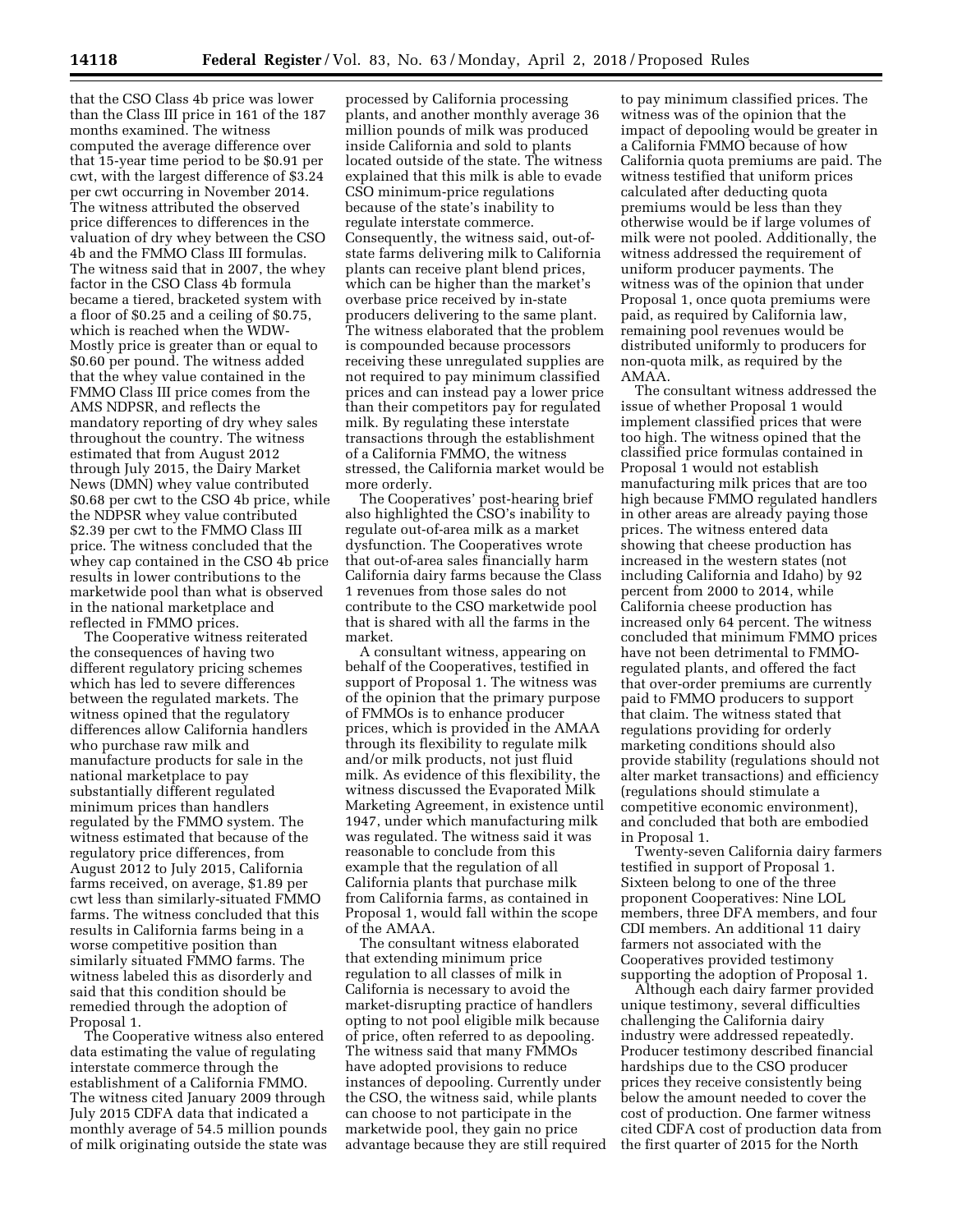Valley of California, and estimated that 90 percent of surveyed farms had negative net incomes. Farmer witnesses stated that a FMMO would provide an opportunity for dairy farms to cover their cost of production and work toward reducing debts incurred from historically low mailbox prices.

A number of producers testified that historically they had many competitive advantages (low cost of land, grain, hay and water) enabling them to produce milk at a significantly lower cost than farms located in the rest of the county. All of the witnesses testified that the hardships of high land, feed, and/or water costs, as compared to those in other dairy states, have eroded their competitive advantage. Citing no competitive advantage, coupled with the difference between the FMMO and CSO pricing formulas, dairy farmers testified they are receiving a lower mailbox price than their FMMO counterparts. Testimony stressed that these realities are forcing many California dairy farms out of business.

Many producers expressed that their inability to cover the cost of production is tied to how whey is valued in the CSO Class 4b formula. Thirteen of the 27 producers testified regarding the impact of the whey valuation on mailbox prices. The witnesses stressed that the CSO historically responded to producers' needs by encouraging manufacturing plant investment that would provide an outlet for milk to be processed at a regulated price considered fair. According to the witnesses, this regulatory balance shifted in 2007 because of a CDFA rulemaking that adopted a sliding scale capping the value of the dry whey factor in the Class 4b formula. Witnesses stated that the 2007 hearing marked the start of the widening discrepancy between mailbox prices for California dairy farmers and those received by other dairy farmers across the nation. Witnesses also said that the reduced mailbox prices continue to undervalue milk throughout the State. The producers were of the opinion that a California FMMO would bring California's valuation of dry whey in line with the rest of the country. With comparable whey values, producers testified their mailbox price would become more representative of the true market value of their milk.

Three testifying producers owned farms in both California and in FMMO regulated areas. These producers testified to the difference in production costs and mailbox prices received by their farms over the last decade or more. Their testimonies specifically highlighted the industry differences

between California and Wisconsin. The producers said the production advantages California dairy farmers once enjoyed (inexpensive land, feed, and a different regulatory environment) no longer exist, and as a result, California dairy farms are closing or moving out of state at an increasing rate.

Seven producers testified that the use of futures contracting and hedging as risk management tools are hindered by the differences in the CSO and FMMO price formulas. They explained that current risk management tools are based on FMMO prices, and the fact that CSO prices are different make those tools less effective for California producers.

Eight producers provided evidence about reductions in the California dairy industry since 2007. According to the witnesses, many farms have elected to reduce their herd size or cease dairy farming. A witness provided September 2014 to September 2015 data showing that the Cooperatives have experienced a 6.6 percent reduction in milk production volume. The witness stated that the reduction seen by the Cooperatives is supported by CDFA data showing a 3.5 percent reduction in California milk production. The witness noted that while milk production in California is decreasing, it is increasing in the rest of the country. The witnesses believed the discrepancy between California and national milk production trends is due to the inability of California farms to compete on a level playing field with farms in the FMMO system. Many also expressed concern with the impact on related businesses due to the closing of many California dairy farms.

According to six producer witnesses, many farms have opted to weather the milk price volatility by diversifying their operations and investing in treecrop production. Several witnesses testified that lenders encourage treecrop production over dairy farming, due to the reduction of risk and the large margins attainable in tree-crop farming. Producers expressed a belief that the adoption of a California FMMO would lead to a more stable dairy industry supported by lenders.

Overall, California producer witnesses stated they are currently subject to a regulatory system that does not provide producer milk prices representative of the full value of their raw milk in the market. The producers believe adoption of a California FMMO represents an opportunity to remedy this regulatory disadvantage and to compete on a level playing field with the rest of the country.

A Western United Dairymen (WUD) representative testified in support of

Proposal 1. WUD is a trade organization representing approximately 50 percent of California dairy farmers, whose farm sizes range from 17 to 10,000 cows. According to the WUD witness, the difference between CSO Class 4b and FMMO Class III prices demonstrates that the CSO is not providing California dairy farms with a milk price reflective of the national marketplace for manufactured dairy products. The witness attributed the pricing differences to how dry whey is accounted for in the two price formulas. The witness said the value difference has become increasingly larger since the CSO adopted a fixed whey factor in 2007, and then subsequently replaced it with a sliding scale whey factor in 2011. The witness said that from August 2014 to July 2015 the CSO Class 4b whey value averaged \$1.50 per cwt less than the FMMO Class III whey value. As a result, the witness said, there are different regulated minimum milk prices for the milk products that compete in a national market. This regulated milk price difference, the witness stressed, results in market decisions based on government regulations instead of market fundamentals. Furthermore, the witness said, the resulting lower CSO class prices put California dairy farmers at a competitive disadvantage compared to their FMMO counterparts. The witness concluded that this situation is disorderly and reiterated WUD's support for Proposal 1 as a more appropriate method to determine the value of whey.

A witness representing the California Dairy Campaign (CDC) testified in support of Proposal 1. CDC is a dairy producer organization with members located throughout California. The CDC witness said that over the last 10 years, more than 600 California dairy farms have permanently closed or moved to other states. The witness attributed this to milk prices that have been consistently lower than the cost of producing milk in California, and noted that water and feed availability due to the ongoing drought is the primary reason for increased production costs. The witness highlighted the consolidation and concentration of the California dairy manufacturing sector that causes dairy producers to be price takers in the market, thus making equitable regulated minimum prices vital to the long-term viability of California dairy farms.

The CDC witness testified that the failure of the CSO to align with FMMO prices, particularly between CSO Class 4b and FMMO Class III, has resulted in a more than \$1.5 billion loss to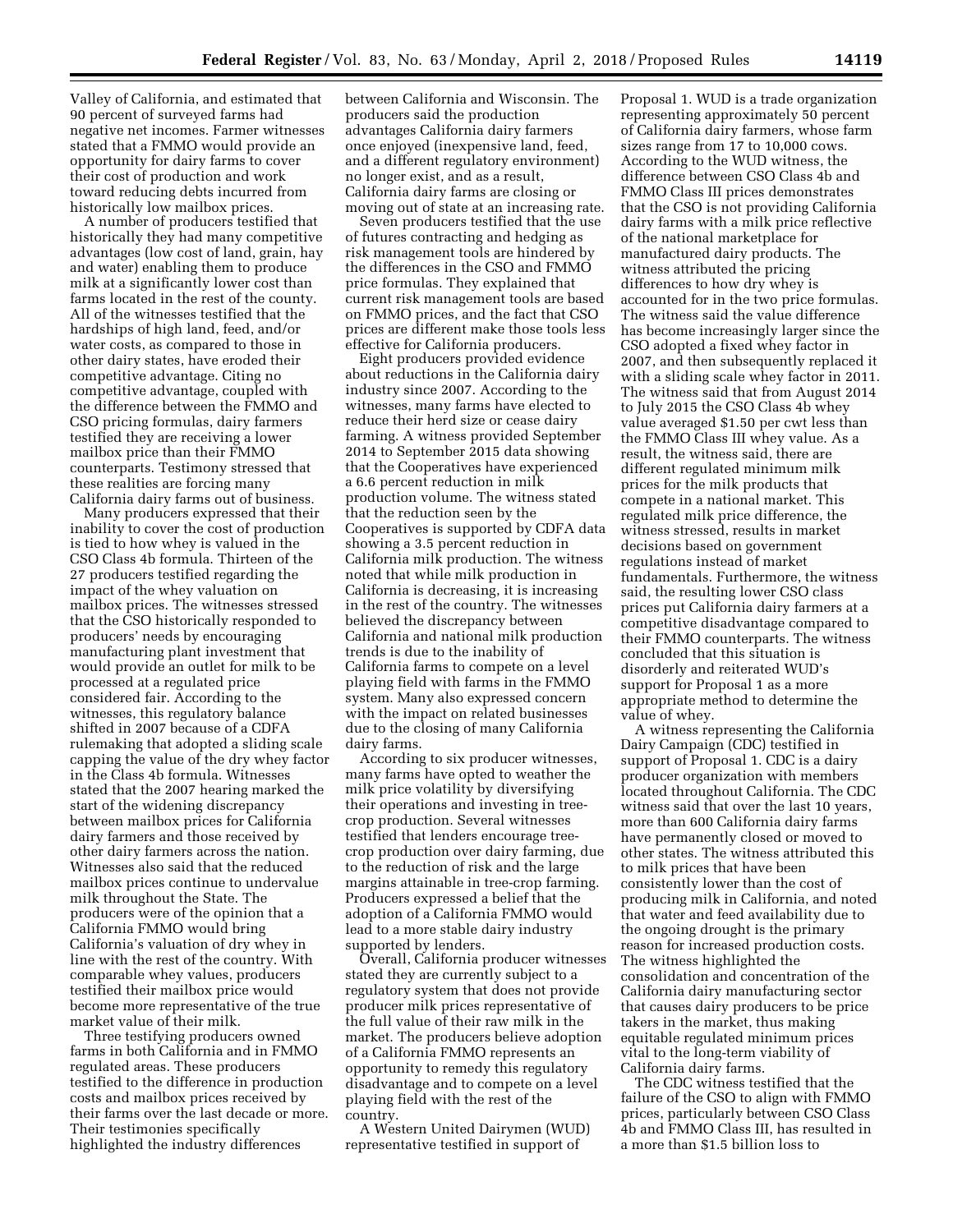California producers since 2010. The witness also said that risk-management tools, particularly the USDA Margin Production Program (MPP), are not as effective for California dairy farms because the national all-milk price used to determine MPP payments is significantly higher than California producer mailbox prices under CSO regulation.

The witness highlighted CDC's support of specific provisions contained in Proposal 1, including the adoption of FMMO end-product pricing formulas, unique pooling provisions that address the needs of the California market, regulation of out-of-state milk, uniform producer-handler provisions, fluid milk fortification allowances, and the continuation of the California quota program. The witness opined that Proposal 1 addresses California's unique market conditions and is the only path to restoring California producer price equity and the health of the California dairy industry.

CDC's post-hearing brief stated that CDC has supported adoption of a California FMMO for over 20 years. The brief highlighted 2015 CDFA data showing California cost of production at \$19.30 per cwt, while the average farm income was \$15.94 per cwt. The brief stated the belief that minimum prices are put in place to ensure dairy farmers are able to share in some minimal level of profitability. CDC estimated that in 2015, a 1,000-cow California dairy farm was paid approximately \$1.4 million less than equal-sized farms whose milk was pooled on a FMMO. A witness representing Milk Producers Council (MPC) testified in support of Proposal 1. MPC is a nonprofit trade association with 120 California dairy-farmer members, accounting for approximately 10 percent of the California milking herd. The witness agreed with testimony given by the Cooperatives outlining California's disorderly marketing conditions. The witness said that California dairy farmers have repeatedly, though unsuccessfully, sought relief through CDFA to bring CSO classified prices more in line with FMMO classified prices. This is why California dairy farmers are now seeking to join the FMMO system, the witness added.

The MPC witness testified that Proposal 1 would establish orderly marketing conditions in California, resulting in a level playing field for producers and processors. The witness stressed that not only would Proposal 1 provide price alignment between California and FMMOs, but a California FMMO would regulate interstate commerce—something the CSO cannot

do. Proposal 1 would also maintain the current California quota program, a vital financial tool for many California dairy farmers, the witness stated. The witness said that while the quota program has no impact on the minimum prices handlers pay, it does aid in providing a local milk supply for some plants that would otherwise have to source milk from farther distances. The witness explained that in some instances, quota is an investment farms located in higher cost areas of the state make to remain financially viable and be able to provide a local milk supply to plants that would otherwise have to seek a supply from farther distances.

A witness representing the National Farmers Union (NFU) testified in support of Proposal 1. NFU is a national grassroots farmer organization with over 200,000 members across the nation, including dairy farmers located in California. The witness testified that NFU supports the inclusion of California in the FMMO system so California dairy farms can receive prices similar to those received by dairy farms located throughout the country. The witness testified that California's lowmilk prices and high-feed costs have resulted in strained margins and ultimately the closure of over 400 dairy farms in the last five years.

The NFU witness testified that the pay price differences between dairy farms whose milk is pooled under the CSO and FMMOs are primarily due to the difference in the Class 4b and Class III prices and have resulted in disorderly marketing conditions and a revenue loss to California dairy farms of more than \$1.5 billion since 2010. The witness added that pay-price differences have reduced the ability of California dairy farms to utilize risk management tools, and put them at a disadvantage when competing for resources such as feed, land, cattle and labor.

A witness appearing on behalf of the Institute testified that while the Institute offered Proposal 2 as an alternative to the Cooperatives' proposal, their first position is that disorderly marketing conditions do not exist in California to warrant the promulgation of a FMMO. The witness stated that the California dairy industry is currently regulated by the CSO, whose purpose, much like a FMMO, is to provide for orderly marketing conditions. The witness emphasized their opinion that orderly marketing conditions are currently achieved through CSO classified pricing and marketwide pooling.

The Institute witness reviewed CSO history and regulatory evolution, and highlighted regulatory changes demonstrating how the CSO has

consistently adapted to changing market conditions. Some, but not all, of these regulatory changes are highlighted below.

The Institute witness explained that California sought state solutions to disorderly marketing conditions through the Young Act of 1935. When FMMOs were authorized in 1937, California opted to remain under the purview of the CSO.

The Institute witness explained that the CSO adopted marketwide pooling through the Gonsalves Milk Pooling Act. Before that time, handlers operated individual handler pools, giving Class 1 handlers strong bargaining power as producers sought Class 1 contracts.

According to the witness, this led to handler practices that eroded producer revenues. The witness testified that the California quota program, also authorized by the Gonsalves Milk Pooling Act, was a way for Southern California dairy farmers, who at the time had a higher percentage of Class 1 contracts, to preserve some of the Class 1 earnings they would otherwise be required to share with all producers through marketwide pooling. At the time, the witness said, producers were assigned a production base, and producer quota was allocated based on historical Class 1 sales. Milk marketed in excess of a producer's base and quota allocations was termed overbase milk. The witness explained that during this time the state's population was growing, and quota was deemed necessary to ensure the market's Class 1 needs would always be met.

The Institute witness said that when the quota program was established, there was a growing number of dairy farmers who also owned fluid milk bottling operations. They typically processed all the milk they produced, and were referred to as producerhandlers. These operations feared that the income benefits they gained from processing their own milk would disappear with the establishment of mandatory pooling. To relieve this concern, the witness said smaller producer-handlers were exempted from pooling in return for not receiving a quota allocation. The witness explained larger producer-handlers had the option of not receiving a quota premium, and deducting those quota pounds from their Class 1 obligations to the pool, an amount referred to as exempt quota.

The Institute witness testified that the CSO was modified numerous times in the late 1970's and early 1980's to ensure that Class 1 needs of the market would always be met. First, call provisions were established requiring manufacturing plants participating in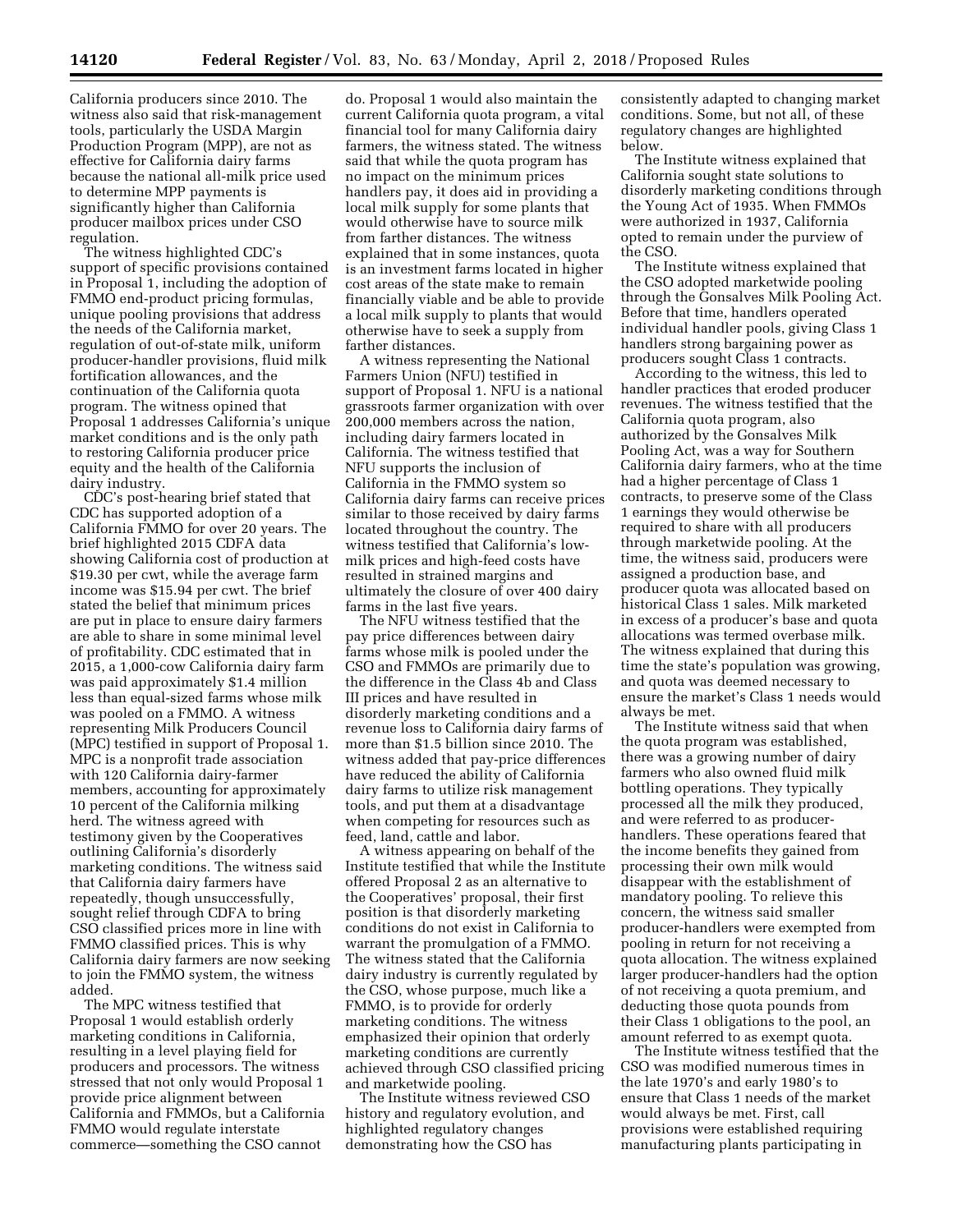the pool to maintain a percentage of quota milk available to Class 1 plants. Second, a system of transportation credits and allowances was established to cover part of the cost of moving milk from surplus areas to deficit areas for Class 1 use. According to the witness, CDFA regularly updates these milk movement incentives to reflect current costs.

In the early 1990's, CDFA amended how the quota premium was derived. At the time, quota funds were derived from Class 1, 2, and 3 prices, while overbase prices were derived from Class 4a and 4b prices. Consequently, the witness noted, the difference between quota and overbase prices varied greatly by month. The witness said the historic value of quota, in comparison to the overbase value, was evaluated to derive a fixed quota price of \$0.195 per pound of quota solids nonfat.

The Institute witness also reviewed several instances since 2000 where CSO provisions were amended to reflect changing market conditions and changing FMMO regulations. These instances included adopting the ''higher of'' concept for pricing Class 1 milk, incorporating a dry whey factor in the price formulas, and changing the make allowances contained in the product price formulas—all changes the witness said were necessary to maintain orderly marketing conditions in California.

The Institute witness maintained that current California marketing conditions are orderly, and therefore the establishment of a FMMO is not justified. The witness stated the CSO program focuses on orderly marketing conditions to ensure Class 1 needs are met, while providing reasonable returns to those dairy farms who supply the Class 1 market. The witness stressed the regulated price differences between CSO Class 4a/4b prices and FMMO Class III/ IV prices do not amount to disorder, and in fact, those differences are needed to maintain orderly marketing in the state.

The Institute witness testified that in the CSO-regulated environment, where all milk is subject to minimum price regulation, it is important that manufacturing prices are not set above market-clearing levels. The witness elaborated that the largest market, and therefore the highest value, for finished dairy products is in the eastern United States where most of the population resides. Therefore, the witness said, in order for California dairy products to be transported and compete in the eastern markets, they must have a lower value in the West. The witness was of the opinion that FMMO Class III and Class IV prices are not appropriate local, market-clearing prices for California.

The Institute witness also opined that current differences between CSO Class 2 and 3 prices and FMMO Class II prices are not disorderly. The witness explained that Class 2 and 3 prices are set relative to the Class 4a price, and it is important that these prices are not set so high as to encourage dairy ingredient substitution with Class 4a products. The witness argued the Cooperatives provided no evidence that the class price differences between the CSO and FMMO systems are disorderly.

The Institute witness also testified regarding the difference between CSO Class 1 and FMMO Class I prices. While CSO Class 1 prices are somewhat lower than those in neighboring FMMO areas, the witness said, they are not causing disorderly marketing conditions. The witness explained that if lower priced California milk is sold into FMMO areas, there are provisions for FMMO partial regulation to ensure the California Class 1 plants do not have a regulatory price advantage over the FMMO plants.

The Institute witness testified that recent declines in California milk production and increases in dairy farm consolidation are not evidence of disorderly marketing conditions. The witness elaborated that dairy-farm consolidation is a natural market evolution resulting from differences in producers' cost structure, risk tolerance, and access to capital. This is no different than consolidation trends seen in other regions of the country, added the witness. The witness also testified that, while dairy farmer margins have been volatile in recent years, California milk production costs have remained below the United States average. According to USDA Economic Research Service data, the witness said 2010– 2014 California milk production costs were well below the national average, by a yearly average of \$4.19 per cwt. Regardless of milk production and consolidation trends, the witness stated that California has adequate milk supplies to meet fluid demand, and milk movements to meet processing and manufacturing demands are largely efficient.

The Institute witness explained that its members represent approximately 65 percent of the fluid milk processing in California, and none have expressed difficulty obtaining milk supplies or any type of disorderly marketing condition. The witness expressed concern that any changes in the regulatory environment would likely increase the cost of fluid milk. This cost would be passed onto consumers, thereby creating a barrier for fluid milk sales, said the witness.

The Institute witness opined the CSO has an effective pricing and pooling system that has evolved over time to address changing market conditions, and disorderly marketing conditions do not exist to warrant a California FMMO. However, should the Department recommend a California FMMO, the witness said the provisions outlined in Proposal 2 should be adopted.

The post-hearing brief submitted on behalf of the Institute reiterated its opinion that the Department must find disorderly marketing conditions to justify intervention. Disorderly marketing conditions under the AMAA, the Institute wrote, refers to the fluid milk supply and not the market for manufactured milk. The brief stated that California has, on average, an 11 to 12 percent Class 1 utilization and more than enough reserve milk to meet fluid demand.

The Institute's brief outlined a sixpoint test that it argued needs to be met in order to justify a California FMMO. The Institute stated the current CSO already meets all six of the requirements and thus Federal intervention is not justified.

The Institute's brief also addressed the 1996 and 2014 Farm Bills as they pertain to the consideration of a California FMMO. The Institute stressed that in neither case did Congress amend the AMAA, and therefore the Department is authorized, but not required, to incorporate the California quota program. According to the Institute, whatever decision the Department makes, it must uphold the AMAA's uniform payments and trade barrier provisions. The Institute stated that Proposal 1's incorporation of the California quota program does not uphold either of these provisions.

The Institute's post-hearing brief argued that the differences in Class III and Class 4b prices, highlighted by the Cooperatives, do not provide justification for a California FMMO. According to the brief, the AMAA requires marketing orders to have regional application that recognizes differences in production and market conditions.

A witness appearing on behalf of Hilmar Cheese Company (Hilmar) testified that the Department has consistently found that evidence of disorderly marketing conditions must exist in order to justify Federal intervention through the promulgation or amendment of a FMMO. Hilmar is a dairy manufacturer with facilities in California and Texas selling dairy products both domestically and internationally. According to the witness, Hilmar's California cheese and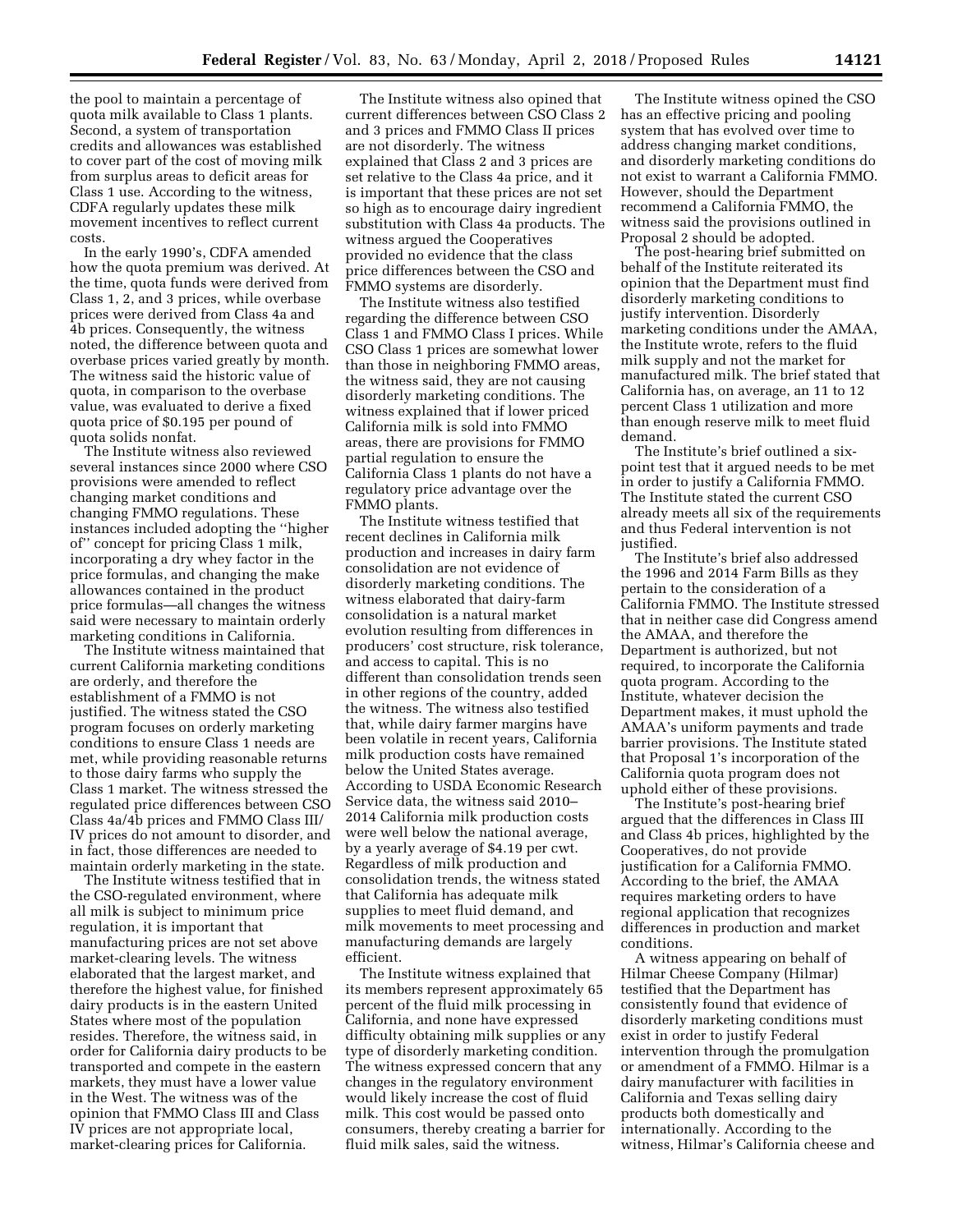The Hilmar witness cited previous Department decisions, including the 1981 Southwestern Idaho/Eastern Oregon and the 1990 Carolina promulgations, as examples of what market conditions should be present in order for the Department to act. The witness was of the opinion that the Cooperatives did not provide evidence of actual disorderly marketing conditions in California warranting Federal intervention.

In its post-hearing brief, Hilmar stated that FMMOs are designed to be a marketing tool to address problems associated with the inherent instability in milk marketing. Hilmar reiterated its opposition to a California FMMO, stating that the Department has consistently denied proposals seeking price enhancement, as they believe is the case in this proceeding. Hilmar stated that the record does not support the notion that there is an inadequate supply of milk for fluid use in California, and therefore a California FMMO is not justified.

A witness appearing on behalf of HP Hood, LLC, a milk processor with facilities in California and other states, testified that disorderly marketing conditions are not present in California and therefore a FMMO is not warranted. The witness said the CSO is an efficient program that has been routinely updated to reflect changing market conditions. The witness stated that HP Hood has not had any difficulty securing an adequate supply of raw milk for its California processing plants, nor is HP Hood aware of instances where raw milk had to be transported long distances in order to meet California demand.

The HP Hood witness suggested the Department consider the potential adverse impacts of recommending a California FMMO on other FMMOs, as well as potential increases in milk costs to consumers that may stem from adoption of the higher uniform minimum milk prices included in Proposal 1. The witness specifically opposed the inclusive pooling portion of Proposal 1 and explained how the ability for milk handlers to pool or not pool is how orderly marketing has been maintained in the existing FMMOs. The witness urged the adoption of Proposal 2, should the Department find that a California FMMO is warranted.

A witness appeared on behalf of Saputo Cheese USA, Inc. (Saputo), a proprietary international dairy and grocery products manufacturer and marketer with seven dairy productmanufacturing facilities in California. Saputo opposes the promulgation of a California FMMO, but should the Department find a FMMO warranted, it supports adoption of Proposal 2. The witness testified that disorderly marketing conditions are not present in California to warrant FMMO promulgation. The witness explained how CDFA has been responsive to dairy industry concerns, has held many hearings in the past, and administers the CSO in a manner that facilitates orderly marketing as well as, or better than, the FMMO system.

The Saputo witness summarized many of the similarities and differences between the CSO and FMMO systems. The witness was of the opinion that the CSO mandatory pooling rules increased milk production to surplus levels and encouraged the construction of bulk, storable dairy product manufacturing facilities. In conjunction with these rules, the witness explained, CSO regulated minimum prices are set at levels that are not too high to encourage significant additional increases in supply.

The Saputo witness described the California cheese production landscape. The witness, relying on CDFA data, said that from January through March of 2015, 57 cheese plants processed 45 percent of California's milk. The witness noted that out of the 57 cheese plants, 3 of the plants processed more than 25 percent of the state's entire milk supply. The witness stated that if the increase in the hypothetical California FMMO Class III price included in the USDA Preliminary Economic Analysis of \$1.84 per cwt occurred, under a system of mandatory pooling, the aforementioned 3 cheese plants would face combined increased annual raw milk costs of nearly \$196.5 million. The witness testified that such raw milk cost increases would be disorderly and threaten the viability of California manufacturing facilities.

A witness appearing on behalf of Farmdale Creamery (Farmdale) testified in support of Proposal 2. Farmdale is a proprietary dairy processing company located in San Bernardino, CA, that manufactures cheese, sour cream, dried whey protein concentrate, and buttermilk. The witness was of the opinion that disorderly marketing conditions are not present in California, since there is no shortage of milk to meet fluid milk needs. The Farmdale witness opined that the CSO maintains

an orderly market by responding to changing market conditions when warranted.

Should the Department find a California FMMO justified, the witness supported adoption of Proposal 2 and opposed the mandatory pooling provisions contained in Proposal 1.

The witness also testified about financial losses incurred by Farmdale since 2005, when the CSO whey value was sometimes higher than what they could obtain from the market. The witness added that their on-again, offagain financial losses demonstrate the inability of current regulatory pricing systems to track and value the whey markets.

A witness appeared on behalf of Pacific Gold Creamery (Pacific Gold) in opposition to the adoption of a California FMMO, although the witness supported the provisions contained in Proposal 2 should a FMMO be recommended. Pacific Gold operates a dairy farmer-owned specialty cheese plant in California. The witness testified that across existing FMMOs and unregulated areas, dairy product manufacturers regularly pay below FMMO minimum prices. The witness presented and explained USDAprepared FMMO data regarding volumes of milk pooled and not pooled across existing FMMOs.

The Pacific Gold witness explained how their business produces ricotta from the whey stream of their cheese manufacturing, and how ricotta sales supplement the income of the cheese operation. The witness was of the opinion that the FMMO Class III price, and the accompanying higher whey value contained in Proposal 1, would be devastating to small and mid-size facilities. The witness also testified how an increase in California minimumregulated prices would jeopardize exports, saying that U.S. domestic cheese prices are already relatively higher than global prices.

A post-hearing brief was submitted on behalf of Trihope Dairy Farms (Trihope). Trihope is a dairy farm located in, and pooled on, the Southeast FMMO. Trihope stated that disorderly marketing conditions do not exist in California to warrant promulgation of a FMMO. Trihope was of the opinion that California dairy farmers are seeking higher prices through a new regulatory body, which is not a justification for USDA to proceed. According to Trihope, the AMAA was designed to solve marketing problems in unregulated areas, not to address price disparities between Federal and State regulation.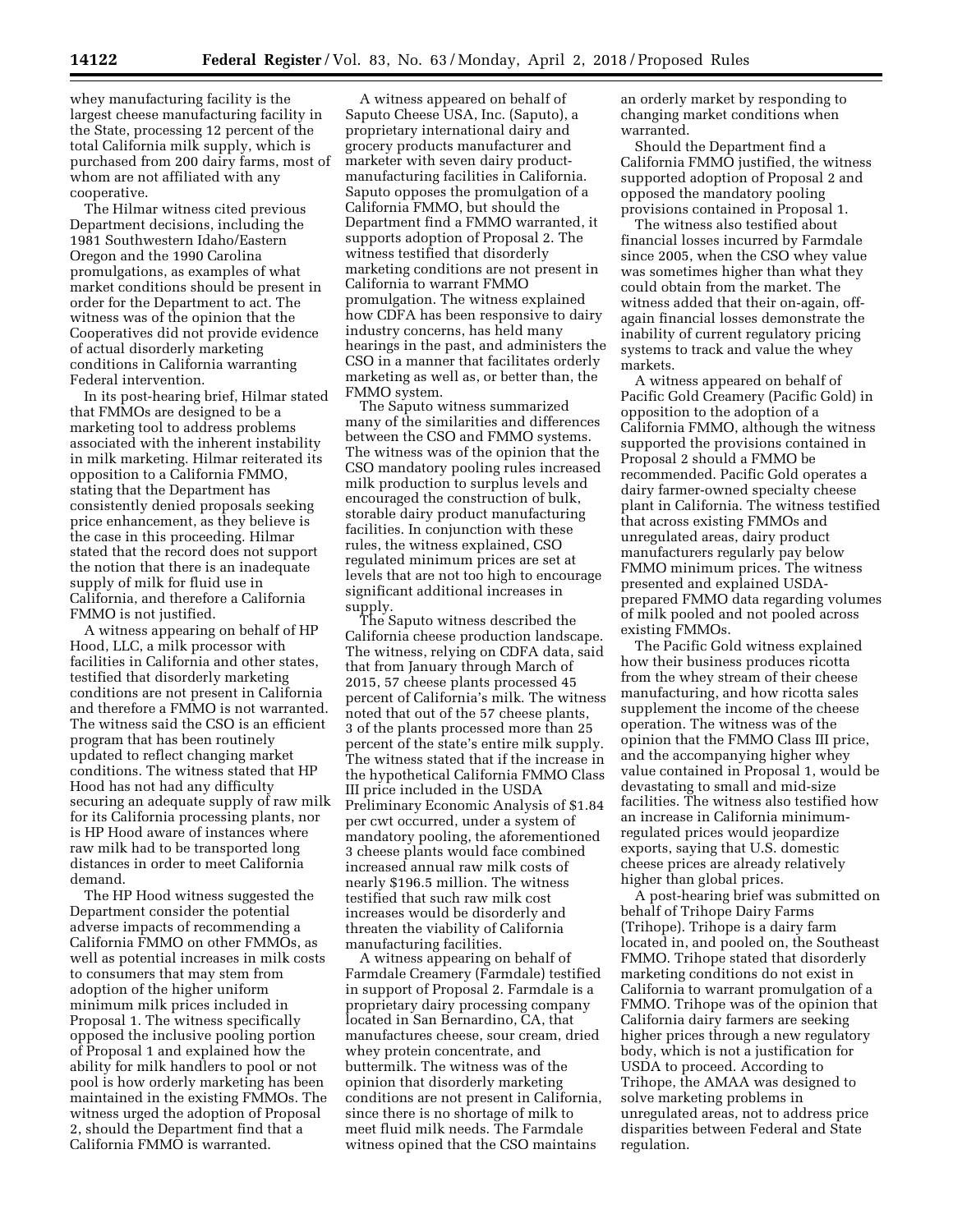Trihope expressed concern about the potential impact a California FMMO would have on the entire system. Trihope specifically noted the impacts to the southeastern marketing areas contained in the USDA Preliminary Economic Impact Analysis. According to their brief, Trihope estimates losses from 2017 to 2024 of approximately \$313,091. Trihope wrote that California's marketing issues of high California milk production and limited plant capacity would not be solved by a FMMO.

A post-hearing brief submitted by Select Milk Producers, Inc. (Select) expressed support for the adoption of a California FMMO. Select is a national dairy-farmer cooperative that markets over 6.5 billion pounds of milk annually, and whose members' milk is regularly pooled on the Appalachian, Mideast, Southeast and Southwest FMMOs. Select also supplies plants located in many other FMMOs, but it does not supply any California plants. Select opined that having California's milk supply priced similarly to the rest of the FMMOs would remedy the competitive disadvantages faced by companies competing in the national marketplace, and would allow for more efficient milk movements. Select expressed support for maintaining a uniform national pricing system and opposed the Institute's alternative whey-pricing proposal. Select expressed support for the Cooperatives' inclusive pooling provisions on the basis that the provisions would apply only to California, due to its unique marketing conditions. Select stated the California quota program should be addressed outside of this rulemaking proceeding. Select was of the opinion that adoption of a California FMMO would lead to more orderly milk marketing throughout the entire FMMO system, and thus uphold the intent of the AMAA.

A post-hearing brief submitted on behalf of the Northwest Dairy Association (NDA) expressed support for Proposal 1. NDA is a dairy farmerowned cooperative that markets the milk of its 460 members and operates numerous fluid milk and manufacturing plants located in Washington, Oregon, Idaho, and Montana. NDA was of the opinion that adoption of Proposal 1 would create more orderly marketing conditions and strengthen the entire FMMO system. As California represents the largest milk supply in the United States, NDA wrote, it is important for the integrity of the FMMO program to include the additional 20 percent of United States milk represented by California. NDA stated that California producers should not be disadvantaged

with lower Class III and IV prices than what their western FMMO producer counterparts receive.

# *Findings*

The record contains a voluminous amount of testimony, evidence, and opinions as to whether or not a California FMMO is justified. The Cooperatives and their supporters argue that a California FMMO was authorized by Congress in the 2014 Farm Bill. They contend that this proceeding is not about whether or not a FMMO should be established, but rather to determine what the California FMMO provisions should be. The Cooperatives are of the opinion that the existence of disorderly marketing conditions is not required by the AMAA to justify order promulgation. They stressed in their post-hearing briefs that a FMMO needs to establish and maintain orderly marketing conditions, and that would be accomplished through the adoption of their proposal. However, should the Department find that disorderly marketing conditions must be present, the Cooperatives provided evidence of what they believe are ongoing disorderly marketing conditions in California.

In general, the record reflects that the California producer community supports joining the FMMO system. Producers are of the opinion that the prices they currently receive under the CSO do not reflect the appropriate value for their milk and its components. Particularly, producers believe that the price they receive for milk used for cheese manufacturing does not value the dry whey component at a level commensurate with what manufacturers receive for whey in the marketplace.

In contrast, the Institute and its members consistently argued throughout the hearing, in their posthearing briefs, and in comments to the recommended decision that the existence of disorderly marketing conditions is required by the AMAA, and that such conditions do not exist in California. They provided testimony explaining how the CSO is a flexible system that is routinely evaluated through the CDFA hearing process and changes are made as market conditions warrant. The Institute and its members were united in the opinion that the Cooperatives are solely seeking to receive higher prices for their milk, and that such higher prices are not justified for California.

As discussed earlier, the declared policy of the AMAA is to ''. . . establish and maintain such orderly marketing conditions for agricultural commodities in interstate commerce . . .'' FMMOs

accomplish this through the classified pricing of milk products and marketwide pooling of those classified use values. Through these mechanisms, orderly marketing conditions are provided so that handlers are assured uniform minimum raw milk costs and producers receive minimum uniform payments for their raw milk, regardless of its use.

While in recent history FMMOs have been consolidated, amended and expanded, it has been decades since a new order has been promulgated. The records of those promulgation proceedings include descriptions of the market conditions at the time, and how a FMMO would provide order in the market. However, those decisions did not, nor does this final decision find, that disorderly marketing conditions must exist or are a condition of order promulgation. Order promulgation and amendatory proceedings have reiterated that a FMMO must adhere to the declared policy of the AMAA, where there is no express or implicit declaration of a requirement for a finding of disorderly marketing conditions.

This final decision continues to find, based on the evidentiary record, a FMMO for California would provide more orderly marketing conditions in the marketing area, and therefore promulgation of a California FMMO is warranted. The record is replete with discussion from most parties on whether disorderly marketing conditions exist, or are even needed, to warrant promulgation of a California FMMO. The declared policy of the AMAA makes no mention of ''disorder,'' and this final decision continues to find that disorderly marketing conditions are not a requirement for an order to be promulgated. The standard for FMMO promulgation is to ''. . . establish and maintain such orderly marketing conditions . . . ,'' and this decision continues to find that the proposed California FMMO meets that standard by providing uniform minimum raw milk costs to handlers and minimum uniform payments to producers for their raw milk, regardless of its use.

Comments filed on behalf of the Cooperatives supported the Department's finding that a California FMMO would effectuate the declared policy of the AMAA and was therefore warranted. The Cooperatives supported the determination that disorderly market conditions were not a requirement for FMMO promulgation. Furthermore, the Cooperatives wrote, the recommended decision properly found that the intent of the AMAA was not to preclude a group of state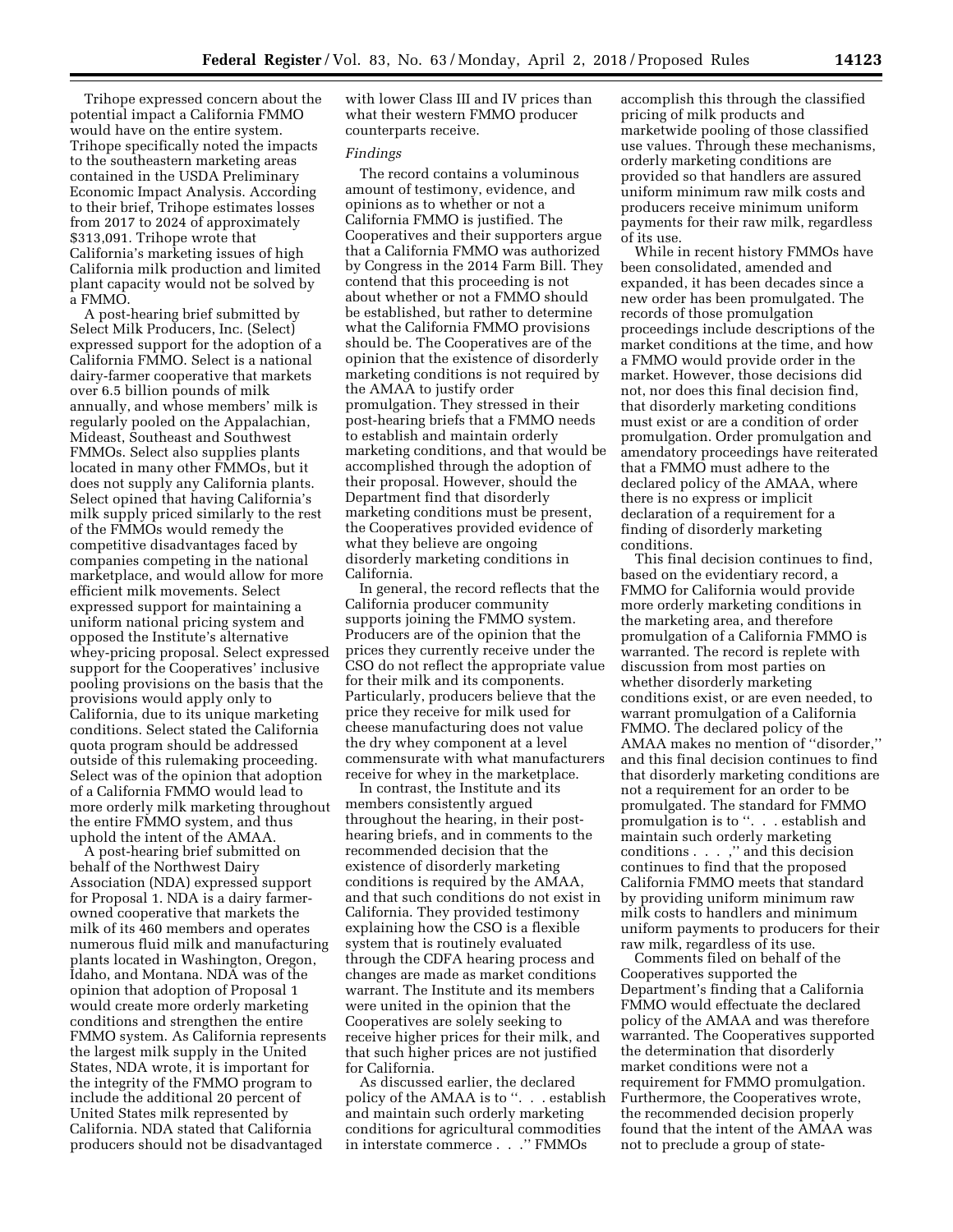regulated producers from petitioning for a FMMO. The Cooperatives expressed that the recommended California FMMO, with some modifications they offered, would provide for more orderly marketing conditions by assuring producers that the prices they receive more appropriately represent the full value of all the classified use values of raw milk in the market. Additionally, wrote the Cooperatives, the proposed California FMMO would provide more orderly marketing conditions by ensuring that prices paid by handlers would be reflective of the national market for manufactured dairy products in which California products compete.

Comments filed on behalf of Select supported the finding that disorderly marketing conditions are not a requirement for order promulgation and that a California FMMO would provide more orderly marketing conditions.

Additionally WUD, CDC, MPC, and National All-Jersey (NAJ), whose comments focused primarily on the specific provisions recommended, offered general support for establishing a California FMMO.

The Institute took exception to the Department's finding that disorderly marketing conditions are not a requirement for order promulgation. They argued that a FMMO can only be promulgated if the regulations ''establish'' order, and they contend that the Department's finding that an order can be established if it creates ''more'' order unjustly broadens the authority of the AMAA. The Institute wrote that to establish orderly marketing conditions, market disorder must first exist. Therefore, because the Department did not find disorder in the California marketplace, the promulgation of a California FMMO is not justified.

The Institute further argued that the California FMMO promulgation standard articulated in the recommended decision was in contrast to prior agency decisions that cited disorder as a reason for promulgation or amendment. Lastly, the Institute argued that FMMO Supplemental Rules of Practice refer to disorder as a condition for submitting an amendatory proposal, so such standard should not be ignored in the California FMMO proceeding. The Institute concluded that the Department does not have the legal authority to change its interpretation of the declared policy of the AMAA, and therefore California lacks the market disorder needed to justify promulgation of a FMMO.

Separate comments filed by Leprino Foods (Leprino) and Dean Foods supported the arguments by the Institute regarding order promulgation.

Comments filed by the International Dairy Foods Association (IDFA) did not offer an opinion on whether a California FMMO should be promulgated, but did take exception with the Department's finding that disorderly marketing is not a requirement for FMMO promulgation. IDFA opined that if orderly marketing conditions already exist, the Department has no basis to promulgate an order. Like the Institute, IDFA argued that there should be no differentiation in the threshold for Federal government intervention between amendatory and promulgation proceedings. IDFA contended that the FMMO Supplemental Rules of Practice were adopted through notice and comment rulemaking by which the Department adopted the disorderly marketing conditions requirement, and the different threshold for promulgation described in the recommended decision is not appropriate. Additionally, IDFA reviewed multiple amendatory FMMO decisions that cited disorderly marketing conditions as a justification for regulatory change. IDFA concluded that imposing Federal regulations in a market that exhibits no signs of market disorder carries the risk of disrupting the currently existing orderly marketing conditions. Comments filed by Hilmar also took exception with the Department's finding that disorderly marketing conditions are not a requirement for FMMO promulgation. Hilmar wrote that the objective of the AMAA is to establish and maintain orderly marketing conditions and that the Department ignored past FMMO proceedings that cited disorderly marketing conditions as a justification for regulatory change. Hilmar contended that the Department did not explain why the California FMMO proceeding was held to a different standard.

Another commenter also argued that disorderly marketing conditions should be a requirement for FMMO promulgation. The commenter elaborated that in order for a FMMO to align with the public interest, the public should have access to milk at a reasonable cost, and further study is needed to determine the impact to all stakeholders. The commenter wrote that it was not in the public interest to establish a FMMO in a market where disorderly market conditions have not been found.

Additional opposition to the Department's finding that disorderly marketing conditions are not a requirement for FMMO promulgation was also expressed in comments filed by Pacific Gold and HP Hood.

Comments filed by CPHA were specific to exempt quota; however

CPHA stressed that it would be unable to offer support or opposition to a California FMMO until CDFA has released its plan for operating the California quota program.

The Department recognizes that many commenters took exception to the finding that disorderly marketing is not a requirement for FMMO promulgation. Similar to arguments made at the hearing and in post-hearing briefs, the commenters provided numerous rulemaking examples where market disorder was found. However, none demonstrated that market disorder was a requirement for FMMO promulgation. This final decision continues to find that the declared policy of the AMAA to ''establish and maintain orderly marketing conditions'' does not require market disorder to be the justification for promulgation of an order.

Numerous commenters noted that the Supplemental Rules of Practice in 7 CFR 900.20–900.33 stipulate that petitioners provide examples of market disorder to justify requesting an amendatory proceeding. Commenters took exception to the fact that the Department was not now requiring evidence of market disorder to justify this promulgation proceeding. The 2008 Farm Bill required the Department to establish these Supplemental Rules specifically to address only amendatory proceedings. The rules outline submission requirements for FMMO amendatory proposals and specify timeframes the Department must adhere to during the amendatory rulemaking process. Congress could have extended the reach of the Supplemental Rules to include both amendatory and promulgation FMMO proceedings, but did not.

The record indicates that there are both handler and producer price differences between the CSO and the FMMO systems. The record contains data regarding the difference in classified use values paid by handlers regulated by the CSO and FMMOs. As will be discussed later, this decision proposes the adoption of the classified price formulas that currently exist in the FMMO system. A California FMMO, under the provisions contained in this final decision, would ensure that the prices handlers pay to purchase pooled California milk would be similar to prices paid for milk pooled on other FMMOs. As commodity dairy products compete in the national market, current FMMOs uniformly price the raw milk used in those products. This pricing system ensures that competing handlers have uniform minimum raw milk costs, and consequently none has a regulatory price advantage. The record demonstrates that California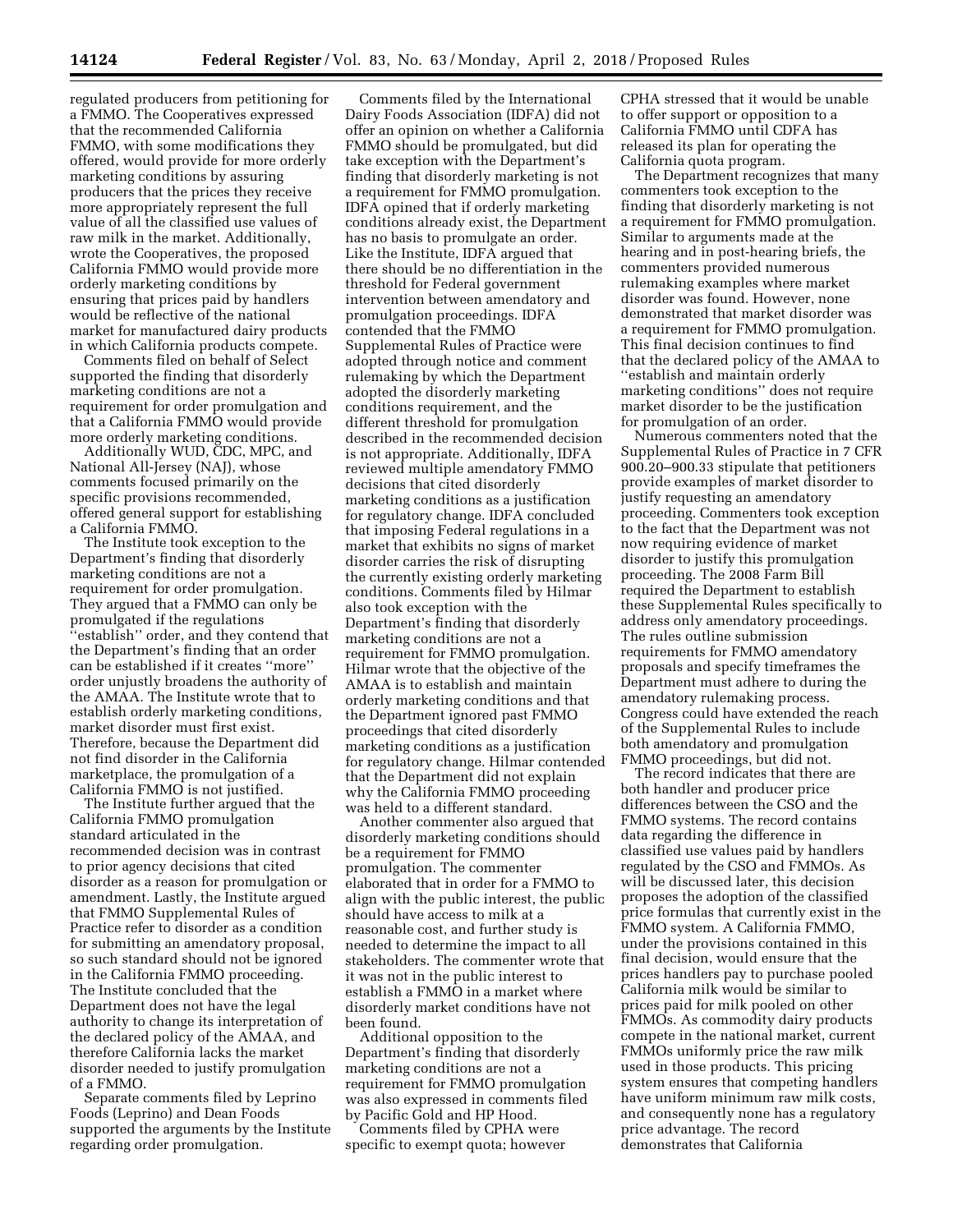manufactured dairy products compete in the national market. However, the CSO-regulated prices for raw milk paid by California manufacturers are different than those paid by manufacturers under FMMOs. This final decision continues to find the proposed California FMMO would provide classified milk prices that would be more uniform with those paid by competing handlers, and more reflective of the national market for manufactured milk products and the local market for fluid milk products, as is the policy for the 10 current FMMOs. This final decision finds these prices would provide more orderly market conditions for California.

This final decision continues to find that the classified prices proposed for a California FMMO will provide producers with a minimum producer blend price more reflective of the national market for manufactured products and the utilization of the local California market. Taken together, handler and producer prices reflective of the national market in which manufactured dairy products are sold will ensure orderly marketing conditions in California.

While the current CSO provides classified pricing and marketwide pooling similar to a FMMO, the hearing record reflects that California dairy producers have been unsuccessful in obtaining a minimum regulated price they believe is reflective of the full value of their raw milk. Some parties argued on the record, and in their comments on the recommended decision, that because the CSO already provides for classified pricing and marketwide pooling, disorderly marketing conditions do not exist in California, and therefore there is no justification for promulgating a California FMMO. As discussed earlier, disorderly marketing conditions are not a precedent or requirement for order promulgation. Furthermore, this final decision continues to find that it is not the intent of the AMAA to preclude a group of producers from petitioning for a FMMO simply because they are otherwise regulated by a state order that provides for classified pricing and marketwide pooling. Such a restriction would place an undue barrier on those producers as they would not have the opportunity to petition for FMMO regulation simply because they are currently regulated by a state.

Additionally, unlike the CSO, a California FMMO would have the authority to regulate interstate commerce. The record reveals that there is milk, both raw and packaged, being sold into and out of California over

which the CSO has no regulatory jurisdiction. The revenues from those unregulated Class I sales are not shared with all the producers supplying the California market. A FMMO would ensure that those classified use values would be shared with all producers who supply the California market. The ability of a California FMMO to capture interstate sales, through either full or partial regulation, would protect the integrity of the entire regulatory framework. Furthermore, out-of-state producers supplying that milk would be paid the order's blend price, which is reflective of the market's total classified use value.

In their post-hearing brief, the Institute made reference to a ''six-point test'' that must be met in order for a FMMO to be promulgated. While the Institute correctly lists various factors that have been used in some order promulgations, the articulated AMAA standard that must be met for order promulgation is that the order will ". establish and maintain such orderly marketing conditions. . . .''

Other parties in post-hearing briefs contended that the 2014 Farm Bill mandated that a California FMMO be promulgated. The Farm Bill merely authorized a California FMMO that recognizes quota value as determined appropriate through a rulemaking proceeding. It is important to note that California producers could have petitioned for a FMMO at any time. However, Congress did not provide for the recognition of quota before the 1996 Farm Bill, and later, the 2014 Farm Bill. This decision finds that a California FMMO is justified, as it would meet the objective of the AMAA to ''. . . maintain such orderly marketing conditions. . . .'' The provisions proposed herein are tailored to the California market, adhere to the uniform handler and producer pricing provisions of the AMAA, and recognize quota as authorized by the 2014 Farm Bill and as deemed appropriate by an objective analysis of this hearing record.

Some hearing participants indicated that a goal of FMMOs, and therefore of a California FMMO, is to enhance producer prices. Other participants from outside of California, in testimony and post-hearing briefs, expressed the opinion that a California FMMO could not be promulgated if it would have adverse impacts on other FMMOs, and that the Department must act to mitigate those adverse impacts before such promulgation.

FMMOs are a marketing tool that, among other things, establish a marketing framework and enforce market-based minimum prices to

handlers and uniform payments to producers reflective of all classified use values in the market. The record reflects that at the time of the hearing, California represented over 20 percent of the United States milk supply. If a California FMMO is established, over 80 percent of the United States milk supply would fall under the same regulatory framework. This decision finds that a California FMMO would provide more orderly marketing conditions in California. Through inclusion of California in the FMMO regulatory framework, the prices received by all producers participating in the FMMO system would be more reflective of the national marketplace for dairy products. This would send uniform market signals to producers that would allow them to make their individual business decisions.

Comments filed by the Maine Dairy Industry Association (MDIA) supported the establishment of the proposed California FMMO, but reiterated their opinion that the Department must mitigate potential adverse producer impacts in other FMMOs. Specifically, MDIA commented that the Department should address four specific adverse impacts: Impact on producer welfare and orderly marketing; impact on Class I utilization; impact from projected regional changes in milk production; and impact from projected depooling in various FMMOs.

It is to be expected that incorporating an additional 20 percent of the U.S. milk supply into a FMMO—milk that is currently state regulated—would have an impact in other regions of the country. The REIA released in conjunction with this final decision estimates the potential impact of regulating California milk handlers under a FMMO and its results show impacts in all regions throughout the United States. This final decision continues to find that promulgation of a California FMMO would enable 80 percent of the United States milk supply to fall under the same regulatory framework. Consolidation under this Federal milk marketing framework would ensure that prices received by all producers participating in the FMMO system would be more reflective of the national marketplace for dairy products. This final decision finds that changes to other FMMOs to counter projected impacts are not warranted and would only serve to send incorrect market signals to those producers who need to make individual business decisions based on accurate information.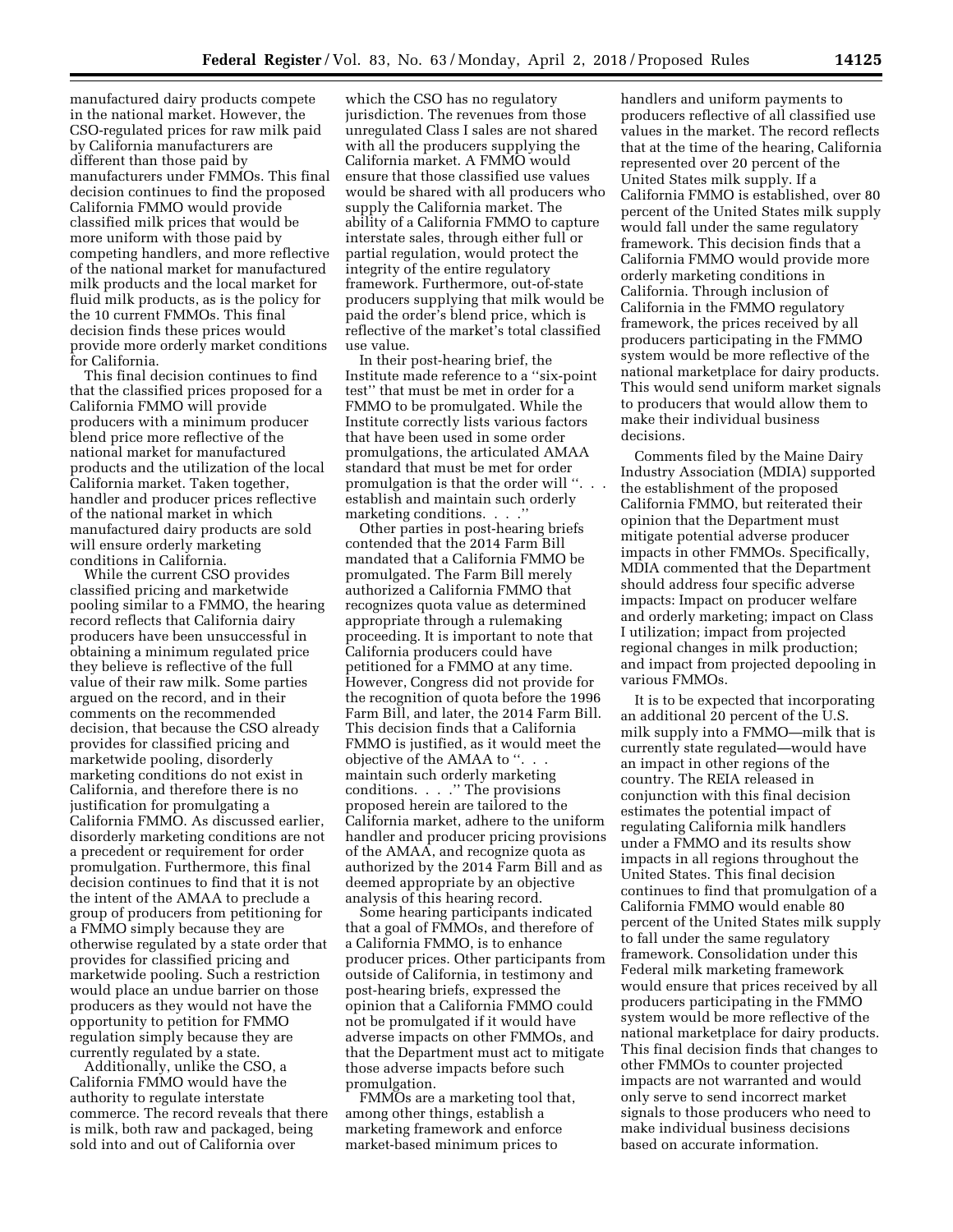# **4. California Quota Program Recognition**

This section reviews and highlights the hearing evidence, post hearing briefs, and comments or exceptions submitted in response to the recommended decision regarding the appropriate recognition of the California quota program, including exempt quota, in a California FMMO. The California quota program is a state-administered program that entitles the quota holder to an additional \$0.195 per pound of SNF over the CSO overbase price. Currently, the money to pay the quota premium is deducted from the CSO marketwide pool before the CSO overbase price is calculated. This decision continues to find that the quota program should remain entirely within the jurisdiction of CDFA, and that its proper recognition under the proposed California FMMO would be through an authorized deduction from payments due to producers.

# *Summary of Testimony*

A Cooperative witness testified regarding the development of the California quota program and its continued significance to California dairy farmers. The witness explained the California quota system is a tiered pricing system, developed in the late 1960s, that pays producers on three price calculations referred to as quota, base, and overbase. In its current form, ownership of quota entitles producerowners to a higher price for milk covered by quota, and a lower base/ overbase price on their nonquota milk production. Approximately 58 percent of all California farmers own quota at varying levels, which in aggregate represents approximately 2.2 million pounds of SNF on a daily basis. The witness testified that, currently, quota premium payments are approximately \$12.5 to \$13 million per month, and this money is taken out of the CSO marketwide pool before the base/ overbase price is calculated. The witness stressed that the quota program is an important revenue source for California dairy farms and that the value of quota should not be diminished with the adoption of a California FMMO.

The Cooperative witness reviewed the authorization of the California milk pooling and quota programs by the 1967 Gonsalves Milk Pooling Act (Gonsalves Act). Originally, the witness explained, producers were assigned quota holdings as they related to the producers' historical milk production and individual deliveries to the Class 1 market. The witness said that in the beginning, quota premiums were not a

set value, but instead were determined by allocating quota holdings to the highest value milk (Class 1). Then base and overbase production were allocated to the remaining classes in descending order of classified value. In essence, the witness explained, quota holders were paid the Class 1 price for their quota holdings, and then a separate lower value for their non-quota holdings. According to the witness, when CDFA sought to enhance producer prices, additional revenue was typically assigned to Class 1 and subsequently quota holders, and overbase prices were not impacted. The witness said that as milk production grew without corresponding increases in quota holdings, producers were faced with lower milk prices on their non-quota production. Therefore, the Gonsalves Act was amended, effective January 1, 1994, setting the quota premium at \$0.195 per pound of SNF (equivalent to \$1.70 per cwt). The result, said the witness, was that overbase production did not subsidize quota milk, and quota holders could receive a reasonable return on their quota holdings.

The witness also discussed adjustments made to the total CSO marketwide pool value in conjunction with the quota program. According to the witness, when pooling was originally established, the provisions contained producer location differentials designed to encourage quota milk to be delivered to Class 1 plants. However, as overbase milk production began to grow, location differentials applicable only to quota milk did not ensure that the market's Class 1 needs would always be met, the witness stated. Consequently, in 1983 transportation allowances (on milk movements from ranches to plants) were established in lieu of location differentials. At the same time, the witness said, regional quota adjusters (RQAs), while providing no direct incentive to move Class 1 milk, were established to address producer equity issues that arose with the elimination of location differentials. The witness described RQAs as reductions (ranging from \$0.00 to \$0.27 per cwt) to the producer's quota premium, depending on their farm location and plant of receipt. In essence, the witness said, quota premiums have a location value: The further the dairy farm is located from the receiving plant, the lower the quota premium.

The Cooperative witness stated that quota can only be held on Grade A milk produced in California, and a quota holder must deliver milk to a pool handler at least every 60 days. The witness also noted the fact that quota is

bought and sold on a monthly basis, which underscores its continued importance to California dairy farms. The witness estimated that at a price of \$525 per pound of SNF, the California quota program has a value of \$1.2 billion to California dairy farms.

The witness was of the opinion, which was reiterated in the Cooperatives' post-hearing briefs, that under current California and Federal statutory authorities, a California FMMO can be established and the California quota program maintained. The witness said that the main objective of Proposal 1 is to preserve the quota program to the maximum extent possible, and that proponents believe this is consistent with the Congressional intent of the Agricultural Act of 2014 (2014 Farm Bill), which authorized a California FMMO that recognizes the quota program.

The witness concluded by outlining what the proponents believe is the necessary framework of a proposed working relationship between CDFA and the Department, and said that the provisions contained in Proposal 1 are needed to effectively maintain the quota program. The witness explained that Proposal 1 allows the quota premium to be removed from the marketwide pool before a FMMO blend price is computed. Producers would then receive the blend price for their nonquota holdings and the FMMO blend price plus the quota premium (adjusted for RQAs) for their quota holdings. According to the witness, USDA would enforce all producer payments, including quota payments, and jurisdiction over quota administration, calculations, record keeping, and regulatory changes would remain with CDFA.

In their post-hearing brief, the Cooperatives asserted that their proposal is the only one that properly recognizes the quota program as intended by Congress. The Cooperatives rebutted the Institute's claim that adoption of Proposal 1 would create a trade barrier to milk produced outside the state because that milk would be ineligible for the quota program. The Cooperatives offered a modification that would create an out-of-state adjustor to ensure out-of-state producers do not receive a lower price than their in-state counterparts who can earn California quota premium payments.

The Cooperatives further argued that Proposal 1 upholds the AMAA's uniform pricing provisions, as all quota milk would be paid uniformly, all nonquota milk would be paid uniformly, and all milk located outside of the proposed marketing area would be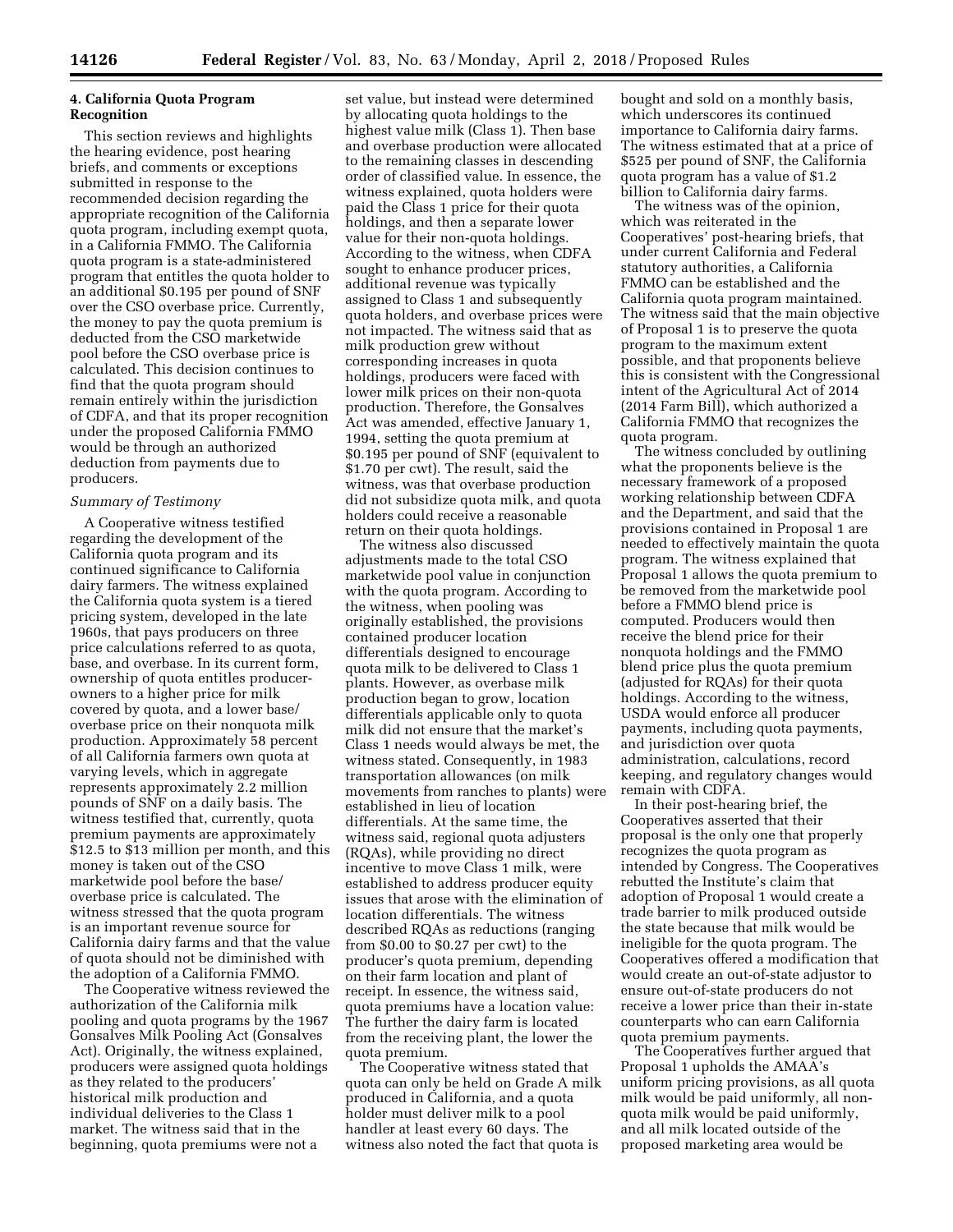unaffected by the quota program. The Cooperatives' brief stated that the ability of a FMMO to regulate interstate commerce would provide a more level playing field among all handlers with sales in California.

A consultant witness, appearing on behalf of the proponents of Proposal 1, testified regarding the economic importance of the California quota program, and provided a brief history of its evolution. At current market prices, the witness estimated the value of the California quota program at \$1.164 billion—a significant economic asset for dairy farms and the communities they support, especially in counties where a high percentage of milk production is covered by quota. The witness noted that not only is quota a solid financial investment for dairy farms, but it is a tangible asset used by dairy farms to obtain additional financing from banks and lenders.

The witness utilized an economic impact analysis model to estimate the total economic impact of the California quota program. The witness estimated that total annual economic value of quota is associated with a \$27.9 million increase in California GDP, creation of 1,269 jobs, an \$11 million increase in local tax revenue, and a \$16.7 million increase in Federal tax revenue. The witness clarified that the analysis did not consider the economic impact of the quota program on non-quota holders, but stressed that any change to the quota program would create regulatory uncertainty and diminish the economic value of quota. The witness opined that Proposal 2 does not recognize the economic value of quota and would result in the devaluation of the asset, which would financially harm California quota holders. The witness concluded that Proposal 1 was the only proposal that would preserve and maintain the California quota program.

Twelve dairy farmers testified that a California FMMO must provide for the continuation of the California quota program. The farmers stressed the importance of the program as an asset for dairy farms throughout the state. The witnesses explained that farms utilize quota not only for the monthly quota premium they receive, but also as an asset on farm balance sheets for lending purposes. The witnesses expressed concern that any devaluation of their quota asset would be financially harmful to their businesses. Of the 27 dairy farmers who testified, eight said they owned quota, and both quota and non-quota holders expressed support for the quota program.

A witness testifying on behalf of WUD also elaborated on the importance of

maintaining the quota program and the need for strict pooling provisions to ensure the quota premium could continue to be paid. The witness said quota is considered an asset and if its value is diminished, it could create cash flow and lending difficulties for dairy farms. The witness was of the opinion that if a California order was adopted with pooling provisions similar to those found in other FMMOs, the quota value would likely be diminished, which would violate the California statute. A witness appearing on behalf of the Institute testified regarding Proposal 2's recognition of the California quota program. Like the Cooperative witness, the Institute witness provided a historical overview of the quota program's authorization and evolution. The witness stated that the quota program served as a way to compensate producers who shipped most of their milk to Class 1 plants through the contract system in place prior to marketwide pooling. At the time, the witness said, the industry believed prices to producers would become more uniform and quota allocation would be equalized among producers as Class 1 utilization grew.

The Institute witness outlined the problems the Institute believes arise from Proposal 1's method for quota recognition. The witness was of the opinion, which also was stressed in the Institute's post-hearing brief, that the Cooperatives have rendered an overly broad interpretation of the 2014 Farm Bill, and in doing so, proposed provisions that violate the AMAA. The witness said that before quota can be recognized, a California FMMO must first determine and pay a traditional FMMO blend price to out-of-state dairy farms who cannot own quota. The witness said that subtracting the quota value from the marketwide pool first, before computing a non-quota blend price, as suggested in Proposal 1, would result in non-uniform payments to producers and violate the AMAA.

The Institute witness explained the mechanics of quota recognition in Proposal 2, which were modeled after the former Oregon-Washington FMMO. The witness said that out-of-state producers would receive a traditional FMMO blend price for their milk pooled on the California FMMO. In-state producers would have the option to receive the CDFA calculated quota and non-quota prices, or they could irrevocably opt out of the quota program and receive the traditional FMMO blend price. The witness explained that producers opting to be paid on a quota/ non quota basis would have their aggregate FMMO blend price monies

transferred to CDFA for reblending and distribution to that producer subset. The witness opined that by giving in-state producers the payment choice, the uniform payment provision of the AMAA would be satisfied. The Institute witness said that Proposal 2 sought to recognize quota value as authorized by the 2014 Farm Bill while simultaneously upholding the purpose and provisions of the AMAA. These opinions were reiterated in the Institute's post-hearing brief.

The Institute witness highlighted California producer support for the quota program, and was of the opinion that USDA's Preliminary Economic Impact Analysis prediction that the program would quickly erode under Proposal 2 was overstated.

Proposal 3, submitted by the CPHA, seeks to have exempt quota—as part of the California quota program—be recognized and preserved, should a California FMMO be recommended. CPHA also proposed that the terms of consanguinity, as currently applied to producer-handlers under CDFA regulations, be removed to allow indefinite perpetuation of exempt quota. CPHA withdrew the second part of their proposal at the hearing.

A consultant witness for CPHA provided testimony regarding the history of the Gonsalves Act and detailed how exempt quota was included as part of the State's milk marketing program from its inception. According to the witness, the CSO marketwide pooling system and quota program were developed as an alternative to a FMMO. The witness said the quota program was originally designed so that farmers who historically served fluid milk processors would continue to receive a higher price for the portion of their milk that had previously been under Class 1 contract; under the CSO marketwide pooling system, all of the Class 1 revenue would be shared with the market's producers. Over time, the witness said, it was thought that quota holdings would be equalized among dairy farmers. Those who had not previously held contracts with fluid milk processors were expected to be assigned rights to new quota created as the fluid milk market expanded.

The consultant witness explained that dairy farmers who processed their own milk into fluid milk products were issued exempt quota, rather than regular quota, under the new CSO system. The exempt quota was allotted to these vertically integrated entities, known as producer-handlers, in recognition of how their milk was marketed. The witness said that there were originally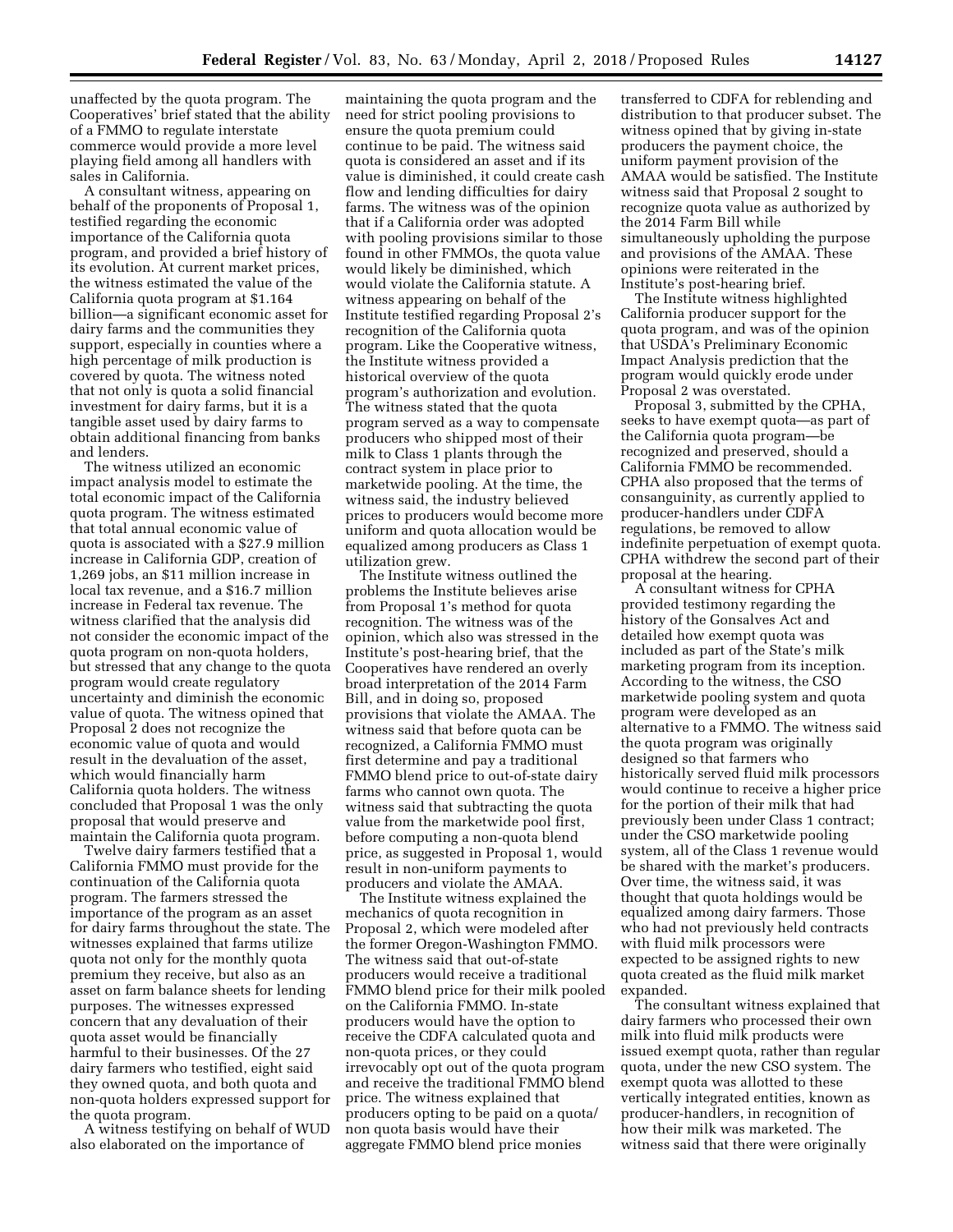49 exempt quota holders, but only 4 remain. The witness said that the amount of exempt quota was legislatively capped in 1995.

The consultant witness clarified that exempt quota was issued as certificates of ownership to the producer entity. The witness explained that the handler side of the business is still required to report all of its milk receipts to the CSO, and in turn, the handler entity receives a credit against its financial obligation to the pool for the volume of exempt quota owned by the producer entity. The handler entity then accounts to the CSO marketwide pool for Class 1 sales in excess of the exempt quota volume, said the witness. The producer entity side receives the Class 1 price from the handler side for the exempt quota volume of milk they produce, and then they receive a combination of the quota and overbase prices from the marketwide pool, depending on their regular quota holdings.

A witness from Producers, testifying on behalf of CPHA, said that all four members of CPHA own exempt quota, are referred to as ''Option 70'' producerhandlers, are fully regulated, and report to the CSO marketwide pool for all their Class 1 sales. The witness contrasted this to ''Option 66'' producer-handlers, who are fully exempt from the CSO and do not participate in the quota program. Of the original 49 ''Option 70'' producer-handlers, the witness said only the four CPHA members remain, and all have maintained essentially the same business structures since the quota program was established.

According to the Producers witness, CPHA members hold both exempt quota and regular quota, but most of the milk produced by CPHA members is accounted for as overbase production. Using 2015 CDFA data, the Producers witness calculated that ''Option 70'' producer-handler milk represents approximately 0.6 percent of all California production. The witness estimated that exempt quota represents 17.4 percent of ''Option 70'' producerhandler production and 4.6 percent of all California Class 1 sales. The witness said that all of the milk produced and sold by CPHA members, including volumes covered by exempt quota, is reported to the CSO marketwide pool.

The Producers witness said that the Gonsalves Act primarily addressed industry problems that did not impact producer-handlers because all the milk from their dairy operations flowed to their own Class 1 plants and the markets they had developed. The witness was of the opinion that the exempt quota feature was included as part of the quota program to recognize the vertically

integrated producer-handler's unique business structure.

Additional CPHA witnesses representing Foster and Rockview joined the Producers witness in describing their acquisition and maintenance of exempt quota over the years. Each mentioned they had to make strategic business decisions or sacrifices in order to preserve their exempt quota status.

The CPHA witnesses attempted to quantify the value of exempt quota, explaining that exempt quota is carried as an asset on their farms' books and can be sold as or converted to regular quota. The CPHA witnesses measured the value of exempt quota as the difference between the CSO Class 1 and the quota prices. Using historical CDFA data, the Producers and Rockview witnesses calculated the average exempt quota value over the previous 20 years to be approximately \$1.14 and \$1.20 per cwt, respectively.

Using CDFA data for the preceding five years, a second Foster witness calculated the value of exempt quota in terms of regular quota for both northern and southern California. The witness estimated that every pound of exempt quota in northern California and southern California is worth 1.96 pounds and 2.12 pounds of regular quota, respectively. Valuing regular quota at \$525 per pound of SNF, but not adjusting for RQAs, the witness estimated the value of exempt quota as \$1,029 per pound of SNF in northern California, and \$1,113 per pound of SNF in southern California. Citing CDFA production data, the witness calculated the value of the collective 40,244.51 pounds of SNF exempt quota in northern California as \$41,411,600 and the 17,669.59 pounds of SNF exempt quota in southern California as \$19,666,253.

The Rockview witness added that converting exempt quota to regular quota would make those volumes eligible for CSO transportation credits that are not currently available for exempt quota milk.

A Cooperative witness also testified with regard to the evolution of exempt quota for ''Option 70'' producerhandlers. The witness estimated that the four CPHA members market approximately five percent of all California Class 1 sales. The witness explained that exempt quota entitles the producer-handler to waive any pool obligation on those holdings. The witness described the value of exempt quota as the difference between the Class 1 and quota prices. The witness estimated that from 1970 through 2014, the additional value of exempt quota

was approximately \$0.58 per cwt in southern California. The witness estimated the monthly impact to the marketwide pool of recognizing exempt quota in this manner at less than onehalf of one cent per cwt. The witness testified that the Cooperatives did not oppose adoption of Proposal 3.

A witness representing the Institute was of the opinion that exempt quota was offered to large producer-handlers for political expediency. According to the witness, as the Gonsalves Act and the particulars of marketwide pooling were being developed in the 1960s, larger producer-handlers worried they would lose advantages enjoyed under the then-prevailing system. The witness explained that to head off producerhandler opposition to marketwide pooling, concessions were made to smaller producer-handlers who were exempted entirely from pooling and received no quota allocation. Larger entities were given the option to forgo the quota premium and instead exempt those pounds from their Class 1 pool obligations.

The Institute witness testified that exempt quota holds no real market value, as it cannot be bought and sold. The witness acknowledged that determining an equivalency between exempt quota and regular quota might be one method to assign a value to exempt quota. The Institute witness opined that exempt quota holders have already recovered the cost of their exempt quota, which they were last able to purchase 20 years previous.

A witness from Dean Foods testified that the competitive advantage producer-handlers gain from their exempt quota can be spread out over their total volume of Class 1 sales. Dean Foods is a national fluid milk manufacturer that operates three Class I plants and one Class II plant in California. The witness argued that CPHA witnesses diluted the impact of exempt quota on Class 1 sales by comparing exempt quota volumes to total California milk production. The witness contended that it was more accurate to compare total ''Option 70'' producer-handler Class 1 production to total California Class 1 sales. The witness calculated that the total volume of the four producer-handlers, including their exempt quota volumes, accounted for 24 percent of total California Class 1 volume, including milk from out of state. The witness testified that 31 handlers process the other 76 percent of California Class 1 milk.

Additional fluid milk processor witnesses representing Clover Stornetta Farms and Farmdale Creamery, along with another Dean Foods witness, all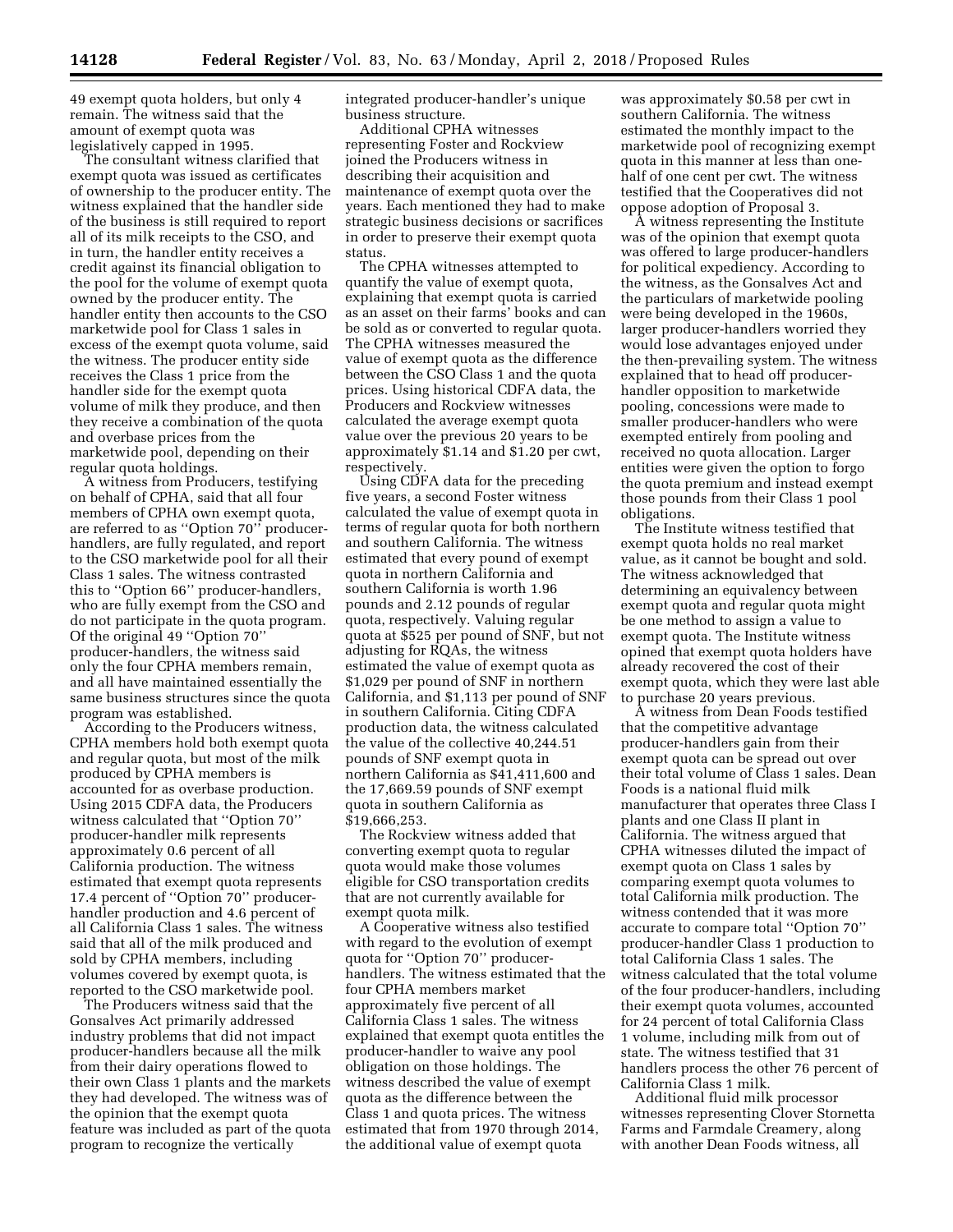testified that their companies face significant disadvantages compared to producer-handlers with exempt quota because, unlike exempt quota holders, their companies must account to the CSO pool at classified prices every month for all the milk they utilize. Some witnesses claimed they have lost sales to ''Option 70'' producer-handlers due to these regulatory disadvantages.

The Producers witness countered opposition testimony that exempt quota provides a competitive advantage enabling producer-handlers to bid customers away from fully-regulated handlers. The witness said that Producers pays the Class 1 price to the farm side of the business for the exempt quota milk they use, and pays the quota or overbase price for the rest of the farm's milk it processes.

In its post-hearing brief, the Institute argued against recognition of exempt quota under a California FMMO. According to the Institute's brief, the recognition of exempt quota in a California FMMO would violate the AMAA's uniform pricing provisions. The Institute explained that by recognizing exempt quota, exemptquota-holding producer entities would not share the value of all their Class 1 sales with their fellow dairy farmers, and handler entities would not be required to pay uniform minimum prices for their raw milk supplies.

The Institute brief further argued that the 2014 Farm Bill language authorizing a California FMMO that recognizes quota value does not mean California's entire quota system should be preserved and maintained, nor that certain Class 1 handlers should be permitted to have a regulatory competitive advantage over other Class 1 handlers. The Institute brief also argued that permitting a differentiated status for only those few entities who currently own exempt quota would be inequitable to new market entrants.

In response, CPHA's reply brief asserted that CPHA handler entities currently pay Class 1 prices for all their raw milk, exempt quota provides no financial advantage over other fullyregulated handlers, and there are no market disruptions attributable to exempt quota. The reply brief stressed that CPHA producer entities, not their handler counterparts, hold exempt quota. The reply brief also asserted that the record contains no evidence that exempt quota holders enjoy raw milk price advantages. CPHA contended that all handlers pay the same classified price for raw milk in California, despite misperceptions to the contrary. CPHA pointed out that competitors have won and lost accounts for milk sales for a

variety of reasons not necessarily attributed to exempt quota ownership.

According to CPHA's reply brief, Congress's use of the term ''quota system,'' and its omission of specific reference to exempt quota in the 2014 Farm Bill language, is consistent with its directive that the Secretary should hold a hearing to consider, and is authorized to recognize, all aspects of California's quota program under a California FMMO.

CPHA's reply brief clarified the intent of Proposal 3 to allow for the preservation of exempt quota status for those few producer-handlers who own it. CPHA argued its members are not seeking exemption from all pricing and pooling obligations under a California FMMO, but merely recognition of their ownership of exempt quota and the related volumes of production it represents.

A post hearing brief submitted by Trihope expressed concerns regarding the recognition of the California quota program within the FMMO framework. Trihope was of the opinion that any recognition of quota would violate the AMAA's uniform payments provision. Trihope also wrote that authorizing quota payments would give a revenue advantage to California dairy farms and create a trade barrier for out-of-state farms seeking to be pooled on the California FMMO.

# *Findings*

The record contains detailed information about the establishment and evolution of the quota program administered by the State of California. The record reflects that the Gonsalves Act legislatively authorized both the California quota program and marketwide pooling within the structure of the CSO. Until that point, dairy farms were paid through individual handler pools that reflected a plant's use values for their milk—there was no marketwide pooling function that allowed all producers to share in the benefits from Class 1 sales and the burden of balancing the market to ensure an adequate supply of milk to meet Class 1 demand. Many witnesses alluded to the political compromise reached to compensate dairy farmers who held Class 1 supply contracts from the financial loss they would incur by pooling and sharing their Class 1 revenue with all dairy farmers in California. While the original quota allotment was based on existing Class 1 contracts, it was thought at the time that quota would equalize among producers as Class 1 utilization increased and future quota allotments were issued; however, this did not occur.

Many witnesses spoke of the importance they believe the California quota program has for the state's dairy industry. Producers spoke of the investments they made in purchasing quota allotments, and of the continued financial benefit quota provides through the monthly quota premium they receive. Even producers who own little or no quota spoke of the importance of continuing the program for their fellow dairy farmers.

The 2014 Farm Bill authorized the promulgation of a California FMMO, and specified that the order ''shall have the right to reblend and distribute order receipts to recognize quota value.'' The hearing record is replete with testimony on the proper interpretation of those final three words, ''recognize quota value.'' The Cooperatives conveyed, and stressed in their post-hearing brief submissions, that the 2014 Farm Bill mandates the quota program must be recognized, and only the method of recognition is to be decided through this rulemaking proceeding. The Cooperatives were of the opinion that the proper recognition of quota value is through the deduction of quota monies from the marketwide pool before a California blend price is calculated, as is current practice for the CSO.17 The Cooperatives stressed repeatedly that should any conflict be found between the provisions of the 2014 Farm Bill and the AMAA, the 2014 Farm Bill language should be given more credence, as it is the most recent Congressional action.

Institute witnesses and post-hearing briefs stressed that quota recognition must be harmonized with the AMAA, in particular its uniform payments and trade-barrier provisions. Should any conflict arise, the Institute contends that because the Farm Bill did not amend the AMAA, the AMAA as the authorizing legislation should take precedent. The Institute's approach to recognizing quota value is to first allow producers the one-time decision to opt out of the quota program. Those producers who opt out of the quota program would be paid a FMMO blend price calculated without a deduction for quota. Those producers who remain in the quota program would have their FMMO blend price monies sent, in aggregate, to CDFA for reblending and redistribution according to their quota and nonquota milk marketings. The Institute is of the opinion that because dairy producers opting out of the quota program would not have their payments affected by

<sup>17</sup>This position was slightly modified in their post-hearing brief to also adjust prices for out-ofstate producers so that their price was not impacted by quota payments.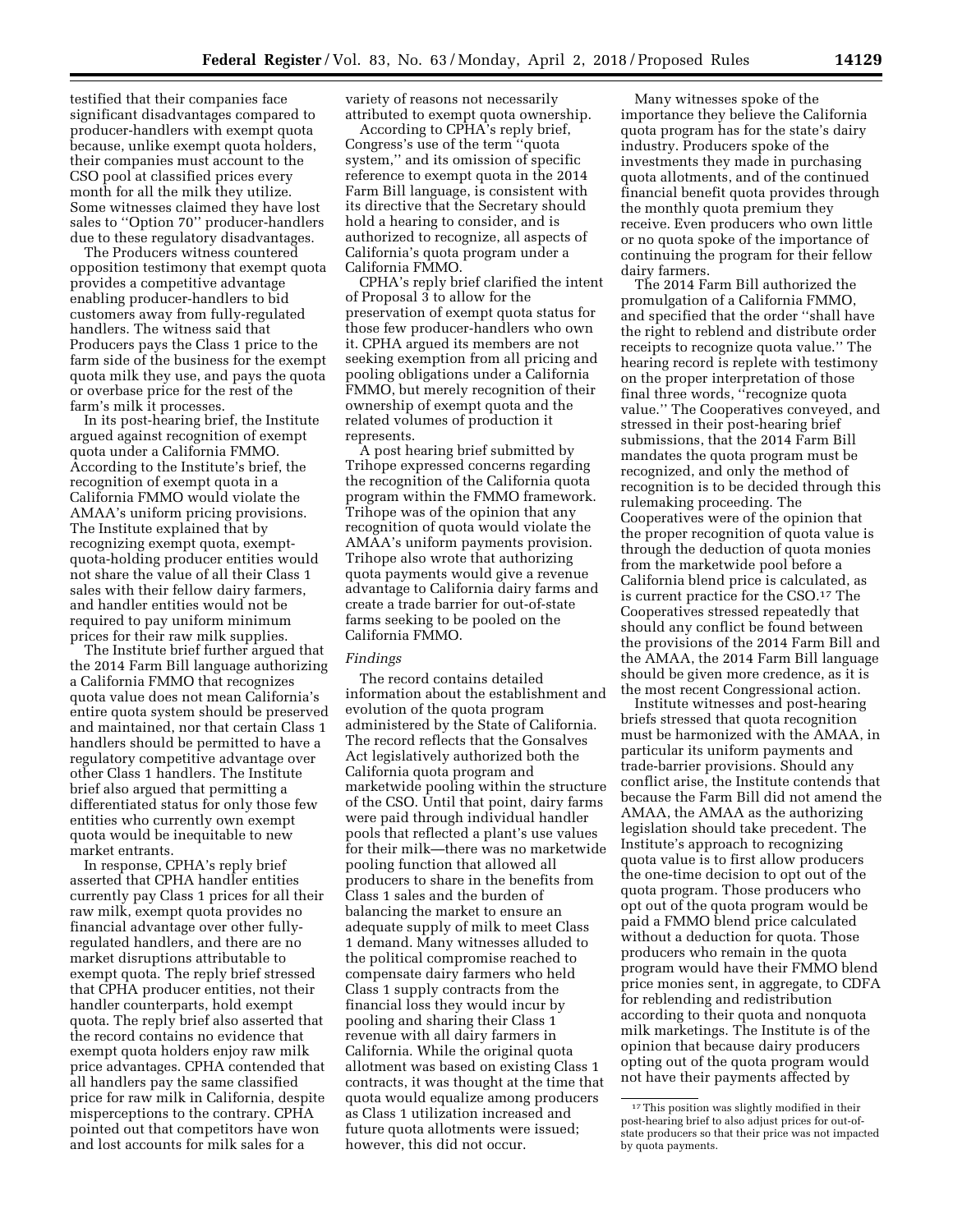quota, recognizing quota under a California FMMO would not violate the uniform pricing and trade-barrier provisions of the AMAA.

As discussed earlier, when promulgating or amending any FMMO, the Department must always evaluate whether the proposed action is authorized by the AMAA. The AMAA not only clearly defines its policy goal, which this decision has already discussed, but it also defines specific provisions that must be contained in the FMMO framework. The two most relevant to the discussion on quota recognition are the provision for uniform payments handlers make to producers, and the provision to prevent trade barriers. The uniform payment provisions require all handlers regulated by a FMMO to pay the same classified use value for their raw milk, and all producers whose milk is pooled on a FMMO to receive the same price for their milk regardless of how it is utilized. In this respect, similarly situated handlers are assured that they are paying the same raw milk costs as their competitors, and producers are indifferent as to where or how their milk is utilized, as they receive the same price regardless.

The trade barrier provision specifies that no FMMO may in any manner limit the marketing of milk or milk products within the marketing area. In this regard, FMMOs cannot adopt provisions that would create any economic barrier limiting the marketing of milk within marketing area boundaries.

To determine how to properly recognize quota value, Congress provided additional guidance to the 2014 Farm Bill language through the 2014 Conference Report.18 In the report, Congress specified that the Department has discretion to determine how best to recognize quota value in whatever manner is appropriate on the basis of a rulemaking proceeding. Consistent with the Conference Report, this decision evaluated record evidence pertaining to how the current California quota program operates, how it can best be recognized within FMMO provisions tailored to the California market, and how all the FMMO provisions work in conjunction with each other to adhere to all AMAA provisions.

The California quota program, like the CSO, is administered by CDFA. The record reflects that 58 percent of California dairy farmers own quota. In its current form, the quota program

entitles a quota holder to an additional \$0.195 per pound SNF (equivalent to \$1.70 per cwt) over the market's overbase price on the quota milk they market each month. Similar to their FMMO counterparts, California handlers pay classified use values for their milk, and those values make up the CSO marketwide pool. Each month, CDFA deducts quota monies from the CSO marketwide pool before a marketwide blend price, otherwise known as the overbase price, is calculated. CDFA then announces the quota and overbase prices 19 to be paid to California dairy farmers. As a result, in general, nonquota milk receives the market's overbase price, and quota milk receives the overbase price plus an additional \$1.70 per cwt. CDFA enforces payments of both quota and overbase prices. Record data shows that the deduction from the CSO marketwide pool to pay quota premiums is approximately \$12.5 to \$13 million per month. Numerous witnesses estimated, at quota market prices at the time of the hearing, the asset value of quota at \$1.2 billion.

The record reflects that the California quota program is funded by California producers. All handlers regulated through the CSO pay minimum classified use values, and it is only once those values have been pooled that the quota value is deducted from the pool. Data on the record indicates that all California dairy farmers, including quota holders, receive \$0.37 per cwt less, on average, for all of their milk marketings in order to fund the \$0.195 per pound of quota SNF payment to quota holders.

This decision continues to find the California quota program could be maintained, administered, and enforced by CDFA and that a California FMMO should operate as a stand-alone program. As is currently done in all FMMOs, handlers would pay classified use values into the pool, and all producers, both in-state and out-of-state, would receive a FMMO blend price reflective of the market's use values. It is through this structure that a California FMMO could ensure the uniform payment and trade barrier provisions of the AMAA are upheld.

Should CDFA determine it can continue to operate the California quota program through the use of producer monies, as is the current practice, the proposed California FMMO could recognize quota values through an

authorized deduction by handlers from the payments due to producers for those dairy farmers determined by CDFA to be participants in the state-administered California quota program. The amount of the deduction would be determined and announced by CDFA.

Currently, FMMOs allow for authorized deductions, such as the Dairy Promotion and Research Program assessment, from a producer's milk check. The proposed California FMMO would similarly authorize a deduction for the state-administered California quota program. The California FMMO would allow regulated handlers to deduct monies, in an amount determined and announced by CDFA, from blend prices paid to California dairy farmers for pooled milk, and send those monies to CDFA to administer the quota program. CDFA would in turn enforce quota payments to quota holders.

In essence, this decision proposes that the California quota program could continue to operate in essentially the same manner as it currently does. The record reflects that the California quota program already assesses California producers to pay quota values to quota holders. While producers may not see this as an itemized deduction on their milk checks, their overbase price is lower than it otherwise would be if there was no quota program. This is a result of deducting the quota value from the pool prior to calculating the overbase price.

The California FMMO would authorize deductions from those California producers whose milk is pooled on the order. As this decision will later explain, the proposed California FMMO would have performance-based pooling standards that allow for manufacturing milk to not be pooled. CDFA would be responsible for the collection of California producer monies for milk not pooled because a California FMMO would only apply to producer milk as defined by the order. USDA and CDFA could cooperate by sharing data through a memorandum of understanding to facilitate CDFA administration of the quota program.

The Department received 13 comments supporting the recommendation to continue the California quota program under the authority and direction of CDFA, with FMMO cooperation for relevant information sharing. Comments expressing support for the proposed recognition of California quota program in the recommended California FMMO were received from the Cooperatives, the Institute, CPHA, HP Hood, Select, Producers, WUD, MPC, Pacific Gold,

<sup>18</sup>Official Notice is taken of: the Agricultural Agreement of 2014 Conference Report. *[https://](https://www.congress.gov/congressional-report/113th-congress/house-report/333/1) [www.congress.gov/congressional-report/113th](https://www.congress.gov/congressional-report/113th-congress/house-report/333/1)[congress/house-report/333/1](https://www.congress.gov/congressional-report/113th-congress/house-report/333/1)*.

<sup>19</sup>The record reflects that CDFA also announces a base price that is equal to the overbase price. For simplicity, this decision will refer only to the overbase price.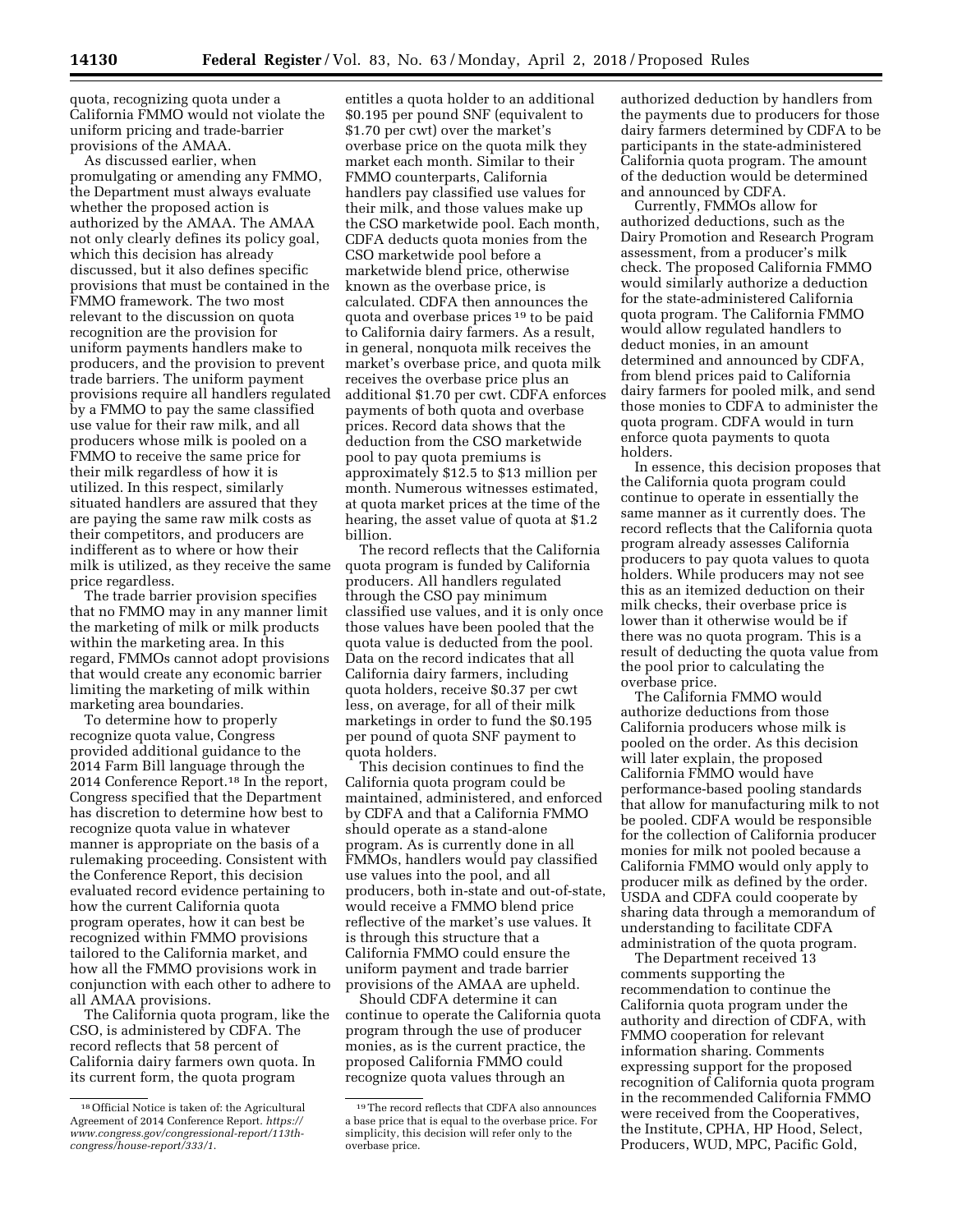NAJ, The Kroger Company (Kroger), CDC, and other individuals. Several commenters stated that the proposed recognition resolved concerns raised during the hearing regarding inclusive pooling, uniform pricing and interstate trade barriers.

Comments filed on behalf of the Institute stated that the Department's solution acknowledges the ''recognize quota'' language of the 2014 Farm Bill without violating the AMAA's requirements for uniform pricing. The Institute was also of the opinion that permitting CDFA to operate a standalone quota program through authorized deductions from producer payments allows the Department to avoid any potential interstate commerce issues relating to quota.

Comments filed on behalf of the Cooperatives also supported the Department's proposed recognition of the California quota program, as well as CDFA's continued administration of quota as a standalone program. The Cooperatives stated that the Department's decision properly recognized quota values and protected the financial investment of the California quota holders. The Cooperatives stated their support is contingent upon CDFA continuing the quota program as proposed by the Department, and added that if CDFA were unable or unwilling to maintain the program without diminishing quota value, the Cooperatives would withdraw their support of the Department's decision. The Cooperatives proposed that specific references to the applicable California statute and regulations that pertain to the California quota program be added to the proposed California FMMO.

Comments submitted on behalf of WUD supported the Department's treatment of the quota program, but requested that the producer referendum be postponed until CDFA determines how it will operate the program.

CDFA submitted a comment confirming its ability to establish a standalone, producer-funded quota program as proposed by the Department, and stated its aim to reach a conclusion prior to a California FMMO producer referendum. In its filed comments, CDFA indicated that it would work toward a solution with the intent of concluding its process before a California FMMO producer referendum was held so California producers would have the pertinent information needed to make an informed decision.

The Department continues to find the proper recognition of quota under the proposed California FMMO is to allow for authorized deductions from

producer payments in accordance with the California quota program, as determined and administered by CDFA. As the Department finds this rulemaking proceeding is separate from CDFA's handling of the quota program, language referencing the CDFA regulations for administering quota is not included in the proposed California FMMO. Standalone language in the proposed California FMMO references the California quota program.

Regarding the treatment of exempt quota as addressed in Proposal 3, this decision continues to find that exempt quota is part of the California quota program and therefore its proper recognition should be determined by CDFA. The record demonstrates that exempt quota was initially granted when the California quota program was established, and like regular quota, the provisions have been adjusted numerous times through both California legislative and rulemaking actions. This decision continues to find the continuation of exempt quota, in whatever manner appropriate, should be determined by CDFA.

The record reflects that under the proposed FMMO, the four California producer-handlers who own exempt quota would likely become fullyregulated handlers because their sales exceed three million pounds per month. These fully-regulated handlers would be required to account to the marketwide pool for all of their Class I utilization and pay uniform FMMO minimum classified prices for all milk they pool. The CPHA witnesses testified that exempt quota is held on the producer side of their businesses. CDFA could best determine how those producers holding exempt quota should be compensated for their exempt quota holdings. Such compensation cannot be made by reducing the minimum Class I obligation of FMMO fully-regulated handlers without undermining the uniform handler payment provision of the AMAA.

Comments submitted on behalf of the CPHA expressed provisional support for the proposed treatment of quota, assuming all aspects of the current program, including exempt quota, would be maintained by CDFA. CPHA asked the Department to reopen the comment period pertaining to the quota program until CDFA releases a final statement detailing their plan to administer the quota program in its entirety. CPHA stated that until such time their comments on the recommended decision would be incomplete.

This decision does not find justification for reopening the public comment period. CDFA has publically outlined the steps it intends to take to preserve, plan for, and operate the California quota program. CDFA has publically stated it intends to complete a producer referendum and release the results before a FMMO producer referendum is held. California producers will be able to consider that information when voting on the proposed California FMMO.

Throughout the hearing, and in posthearing briefs and comments filed in response to the recommended decision, dairy farmers and their Cooperative representatives stressed that while a California FMMO would provide them a more equitable price for their milk, entry into the FMMO system must not diminish or disturb, in any form, California quota values. This final decision continues to find that the package of FMMO provisions in this decision would create more orderly marketing of milk in California, adhere to all the provisions of the AMAA, and allow the California quota program to operate independently of the FMMO. In doing so, the California quota program will not be diminished or disturbed in any form by California's entry into the FMMO system.

#### **5. Definitions and Uniform Provisions**

This section outlines definitions and provisions of a California FMMO that describe the persons and dairy plants affected by the FMMO and specify the regulation of those entities.

#### *Summary of Testimony*

The Cooperatives and the Institute both proposed regulatory language for an entire FMMO, including definitions and regulations specific to a California FMMO, as well as adoption of several of the uniform provisions common to other FMMOs. In many cases, hearing witnesses simply provided the list of uniform provisions for which they supported adoption, and in most cases, proponents for Proposals 1 and 2 agreed on the inclusion of these provisions.

#### *Findings*

The FMMO system currently provides for uniform definitions and provisions, which are found in Part 1000 under the General Provisions of Federal Milk Marketing Orders. Where applicable, those provisions are incorporated by reference into each FMMO. The uniform provisions were developed as part of FMMO Order Reform to prescribe certain provisions that needed to be contained in each FMMO to describe and define those entities affected by FMMO regulatory plans.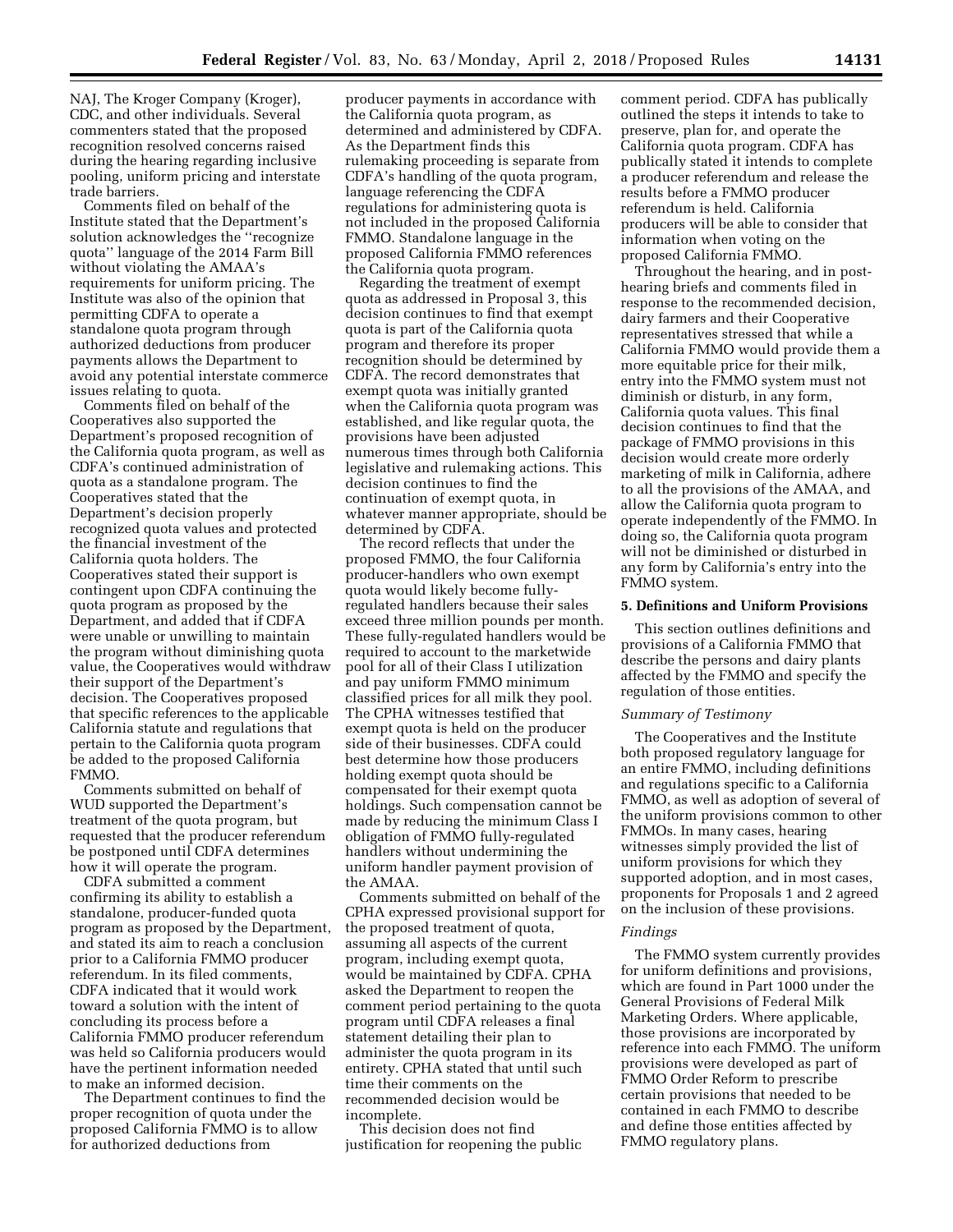As outlined in the Order Reform Proposed Rule 20 and as implemented in the Final Rule,<sup>21</sup> the establishment of a set of uniform provisions provides for regulatory simplification and defines common terms used in the administration of all FMMOs, resulting in the uniform application of basic program principles throughout the system. Application of standardized terminology and administrative procedures enhances communication among regulated entities and supports effective administration of the individual FMMOs.

This final decision continues to find that a set of uniform provisions should continue to be maintained throughout the FMMO system to ensure consistency between the uses of terms. Therefore, this final decision finds that a California FMMO should contain provisions consistent with those in the 10 current FMMOs.

Marketing conditions in each regulated marketing area do not lend themselves to completely identical provisions. Consequently, some provisions are tailored to the marketing conditions of the individual order, and provisions for a California FMMO in this final decision are similarly tailored to the California market where appropriate. This section provides a brief description of the uniform definitions and provisions for a California FMMO. Where a definition or provision does not lend itself to uniform application, it is discussed in greater detail here or in other sections of this document.

Two commenters expressed support for adopting the uniform provisions as proposed in the recommended decision to ensure consistency between uses of terms and application of principles and practices in FMMO areas.

Comments filed by the Cooperatives supported adoption of all but four of the recommended uniform provisions, for which they offered modifications: Pool plant, exempt plant, producer, and producer milk. Their specific exceptions are discussed later in this decision. The Cooperatives' comments also confirmed their support for adoption of the ''miscellaneous and administrative'' provisions generally used throughout the FMMO system, which specify the reporting, accounting, and payment procedures under the orders.

This decision continues to propose a set of uniform definitions consistent with the ten current FMMOs. The

definitions for a California FMMO are explained below:

*Marketing Area.* The *Marketing Area*  refers to the geographic area where handlers who have fluid milk sales would be regulated. In this case, the marketing area should include the entire state of California. The marketing area encompasses any wharves, piers, and docks connected to California and any craft moored there. It also includes all territory within California occupied by government reservations, installations, institutions, or other similar establishments.

*Route Disposition.* A *Route Disposition* should be a measure of fluid milk (Class I) sales in commercial channels. It should be defined as the amount of fluid milk products in consumer-type packages or dispenser units delivered by a distributing plant to a retail or wholesale outlet, either directly or through any distribution facility.

*Plant.* A *Plant* should be defined as what constitutes an operating entity for pricing and regulatory purposes. Plant should include the land, buildings, facilities, and equipment constituting a single operating unit or establishment where milk or milk products are received, processed, or packaged. The definition should include all departments, including where milk products are stored, such as coolers, but not separate buildings used as reload points for milk transfers or used only as distribution points for storing fluid milk products in transit. On-farm facilities operated as part of a single dairy farm entity for cream separation or concentration should not be considered plants.

*Distributing Plant.* A *Distributing Plant* should be defined as a plant approved by a duly constituted regulatory agency to handle Grade A milk that processes or packages fluid milk products from which there is route disposition.

*Supply Plant.* A *Supply Plant* should mean a regular or reserve supplier of bulk milk for the fluid market that helps coordinate the market's milk supply and demand. A supply plant should be a plant, other than a distributing plant, that is approved to handle Grade A milk as defined by a duly constituted regulatory agency, and at which fluid milk products are received or from which fluid milk products are transferred or diverted.

*Pool Plant. A Pool Plant* should mean a plant serving the market to a degree that warrants its producers sharing in the added value that derived from the classified pricing of milk. The pool plant definition provides for pooling

standards that are unique to each FMMO. The specifics of the pooling standards for a California FMMO are discussed in detail in the Pooling section of this final decision.

Comments filed by the Cooperatives took exception to the Department's recommended definition of *Pool Plant,*  preferring instead the definition detailed in their post-hearing brief, which defined a pool plant as any California plant receiving milk from a California producer, unless otherwise exempt. The Cooperatives' definition was aligned with their inclusive pooling proposal, which is not proposed for adoption in this final decision. Therefore, this decision continues to find the Department's proposed pool plant definition appropriate. Specific details regarding pooling standards for a California FMMO are discussed in the Pooling section of this final decision.

*Nonpool Plant.* A *Nonpool Plant*  should be defined as a plant that receives, processes, or packages milk, but does not satisfy the standards for being a pool plant. *Nonpool plant*  should be further defined to include: *A Plant Fully Regulated under Another Federal Order,* which means a plant that is fully subject to the pricing and pooling provisions of another order; a *Producer-Handler Plant,* which means a plant operated by a producer-handler as defined under any Federal order; a *Partially Regulated Distributing Plant,*  which means a plant from which there is route disposition in the marketing area during the month, but does not meet the provisions for full regulation; and an *Unregulated Supply Plant,*  which is a supply plant that does not qualify as a pool supply plant.

*Exempt Plant.* An *Exempt Plant* also is a nonpool plant, and should be defined as a plant exempt from the pricing and pooling provisions of any order, although the exempt plant operator would still need to comply with certain reporting requirements regarding its route disposition and exempt status. Exempt plants should include plants operated by a governmental agency with no route disposition in commercial market channels, plants operated by duly accredited colleges or universities disposing of fluid milk products only through their own facilities and having no commercial route disposition, plants from which the total route disposition is for individuals or institutions for charitable purposes and without remuneration, and plants that have route disposition and sales of packaged fluid milk products to other plants of no more than 150,000 pounds during the month.

<sup>20</sup>Official Notice is taken of: Federal Order Reform Proposed Rule: 63 FR 4802.

<sup>21</sup>Official Notice is taken of: Federal Order Reform Final Rule: 64 FR 47898.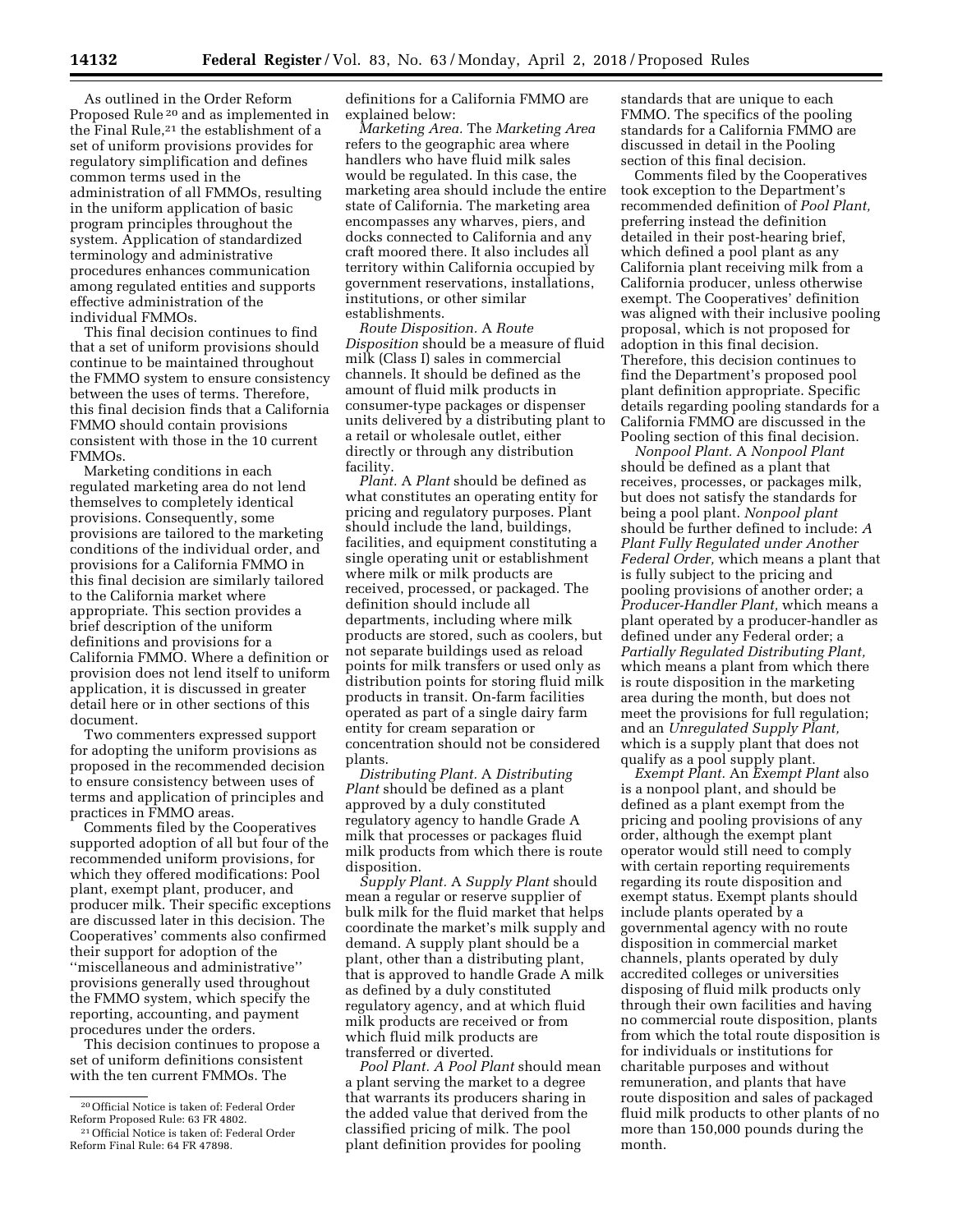The exempt plant definition was standardized as part of Order Reform to provide a uniform definition of distributing plants that, because of their size, did not significantly impact competitive relationships among handlers in the market. The 150,000 pound limit on route disposition and sales of packaged fluid milk products was deemed appropriate because at the time it was the maximum amount of fluid milk products allowed by an exempt plant in any FMMO. Therefore, the uniform provisions ensured that exempt plants remained exempt from pricing and pooling provisions as part of Order Reform. This decision continues to find that to provide for regulatory consistency, the exempt plant definition in a California FMMO should be uniform with the 10 current FMMOs. This provision would allow for smaller California distributing plants that do not significantly impact the competitive relationship among handlers to be exempt from the pricing and pooling provisions of a California FMMO.

Both the Cooperatives and the Institute proposed adoption of the standard FMMO definition of exempt plants, and hearing witnesses were supportive of the proposals. However, in their post-hearing brief, the Cooperatives proposed two additional exempt plant categories to provide regulatory relief to small handlers under Proposal 1. The two additional exempt plant categories proposed include: (1) Plants that process 300,000 pounds or less of milk during the month into Class II, III, and IV products, and have no Class I production or distribution; and (2) plants that process, in total, 300,000 pounds or less of milk during the month, from which no more than 150,000 pounds is disposed of as route disposition or sales of packaged fluid milk products to other plants. Proposal 1, as originally drafted, would have fully regulated all handlers that received California milk, except for plants with 150,000 pounds or less of route disposition. Through the proposed modification, the Cooperatives sought to extend exempt plant status to smaller plants regardless of their use of milk. In essence, it would allow smaller plants with primarily manufacturing uses to be exempt from the pricing and pooling provisions.

The recommended decision found that the performance-based pooling provisions would make such additional exemptions unnecessary, as plants with manufacturing uses would have the option to elect not to pool their milk supply. In their filed comments, the Cooperatives took exception to the recommended definition of exempt

plant as it did not contain the necessary language for inclusive pooling. This final decision continues to find the recommended exempt plant definition appropriate, as this decision does not propose adopting inclusive pooling for a California FMMO, negating the need for language tailored to inclusive pooling provisions. Specific details regarding pooling standards for a California FMMO are discussed in the Pooling section of this final decision.

*Handler.* A *Handler* should be defined as a person who buys milk from dairy farmers. Handlers have a financial responsibility for payments to dairy farmers for milk in accordance with its classified use. Handlers must file reports with the Market Administrator detailing their receipts and utilization of milk.

The handler definition for a California FMMO should include the operator of a pool plant, a cooperative association that diverts milk to nonpool plants or delivers milk to pool plants for its account, and the operator of a nonpool plant.

The handler definition should also include intermediaries, such as brokers and wholesalers, who provide a service to the dairy industry, but are not required by the FMMO to make minimum payments to producers.

The Cooperatives proposed adoption of the uniform FMMO handler definition for a California FMMO. The Institute proposed adopting the uniform handler definition, modified to include proprietary bulk tank handlers (PBTH). A witness representing the Institute and Hilmar testified regarding the PBTH provision. The witness said a PBTH provision had been included in some former FMMOs to allow proprietary handlers to pool milk in a fashion similar to cooperative handlers, without needing to first deliver milk to a pool supply plant to meet the performance standards of the order. The witness explained that under Proposal 2, a PBTH would have to operate a plant located in the marketing area—that does not process Class I milk and further, the PBTH would have to be recognized as the responsible handler for all milk pooled under that provision. The witness was of the opinion that the PBTH provision would promote efficient milk movements, reduce transportation costs, and eliminate unnecessary milk loading and unloading simply to meet the order's performance standards.

The witness said the flexibilities of a PBTH provision would offer operational efficiencies to Hilmar and allow them to meet criteria similar to the pool supply plant qualifications advanced in

Proposal 2. The witness explained that Hilmar would be able to ship milk directly from a farm to a distributing plant, rather than shipping milk first to a pool supply plant and then on to a distributing plant.

In their post-hearing briefs, the Cooperatives opposed the PBTH provision, citing disorderly marketing conditions with its use in earlier marketing orders, and stating that the provision is unnecessary, prone to create disorder, and, as proposed, administratively unworkable. No comments were filed in regard to this provision as proposed in the recommended decision. The record supports adoption of the standard FMMO handler definition without the additional PBTH provision prescribed in Proposal 2. The Department has found in the past that PBTH provisions led to the pooling of milk that was not part of the legitimate reserve supply for distributing plants in the marketing area.22 In California, with a relatively low Class I utilization, such a provision is unnecessary to ensure an adequate supply of milk for Class I use. Therefore, this decision continues to find that the uniform handler definition, without the inclusion of a PBTH provision, is appropriate for a California FMMO.

*Producer-Handler.* Under the 10 existing FMMOs, *Producer-Handlers* are defined as persons who operate, as their own enterprise and at their sole risk, both a dairy farm and a distributing plant from which there is route disposition within the marketing area, and have total Class I fluid milk sales of no more than three million pounds per month. Seven of the existing orders also allow producer-handlers to receive up to 150,000 pounds of fluid milk products per month from fully-regulated handlers in any order. Producerhandlers are exempt from the pricing and pooling provisions under each of the existing orders.

As a result of their exemption from the pricing and pooling provisions, producer-handlers, in their capacity as handlers, are not required to pay the minimum class prices established under the orders, nor are they, in their capacity as producers, granted minimum price protection for disposal of their surplus milk. Producerhandlers, in their capacity as handlers, are not obligated to equalize their usevalue of milk through payment of the difference between their use-value of milk and the respective order's blend price into the producer-settlement fund.

<sup>22</sup>Official Notice is taken of: Pacific Northwest and Western Marketing Areas Tentative Final Decision: 68 FR 49375.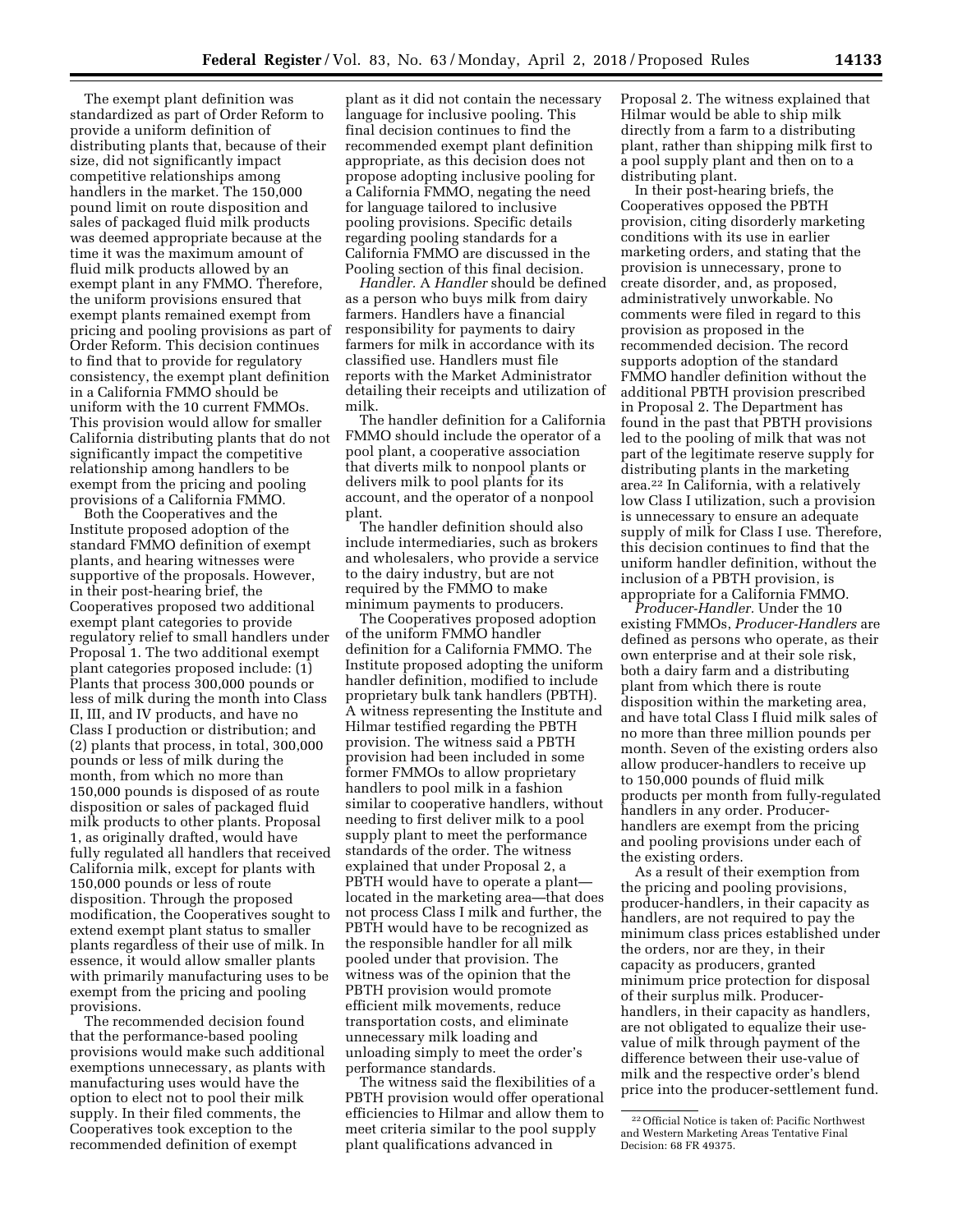Thus, producer-handlers retain the full value of milk processed and disposed of as fluid milk products by their operation.

Entities defined as FMMO producerhandlers must adhere to strict criteria that limit certain business practices, including the purchase of supplemental milk. Given these limitations, producerhandlers bear the full burden of balancing their milk production between fluid and other uses. Milk production in excess of their Class I route disposition does not enjoy minimum price protection under the orders and may be sold at whatever price is obtainable in the market.

Producer-handlers are required to submit reports and provide access to their books, records and any other documentation as deemed necessary by the Market Administrator to ensure compliance with the requirements for their regulatory status as producerhandlers. Therefore, producer-handlers are regulated under the orders, but are not ''fully regulated'' like other handlers who are subject to an order's pricing and pooling provisions.

Under the CSO, two categories of producer-handlers are recognized. ''Option 66'' producer-handlers may request exemption from the CSO's pooling regulations if both their farm production and their sales average less than 500 gallons of milk per day on an annual basis, and if they ship 95 percent of their production to retail or wholesale outlets. ''Option 66'' producer-handlers are fully exempt from the pool for their entire production and may not own quota or production base. The record reflects that there were two ''Option 66'' producer-handlers in California at the time of the hearing. No production data was submitted at the hearing to quantify the volume of ''Option 66'' producerhandler milk exempt from the CSO pool.

The CSO's second producer-handler category pertains to ''Option 70'' producer-handlers—large scale entities that own exempt quota, which exempts them from pooling a portion of their Class 1 milk. The exempt quota held by ''Option 70'' producer-handlers was discussed earlier in this decision.

Proposals 1 and 2 both include definitions and provisions for producerhandlers consistent with the 10 FMMOs that currently exempt persons who operate both dairy farms and distributing plants, and process and distribute no more than three million pounds of fluid milk per month. The producer-handler regulations under Proposal 2 more closely resemble those in the Pacific Northwest and Arizona FMMOs in that they contain additional

specificity about producer-handler qualifications.

A Cooperative witness supported adoption of the standard FMMO producer-handler definition for a California FMMO as contained in Proposal 1. Under the standard definition, producer-handlers who sell or deliver up to three million pounds of Class I milk or packaged fluid milk products monthly would be exempt from the pricing and pooling provisions. The witness added that under Proposal 1, producer-handlers could own regular quota and qualify for transportation credits.

Two producer witnesses who also operate processing facilities in California described their individual experiences related to running small dairy farms and fluid milk processing operations. Both witnesses testified that they supported Proposal 1 because, among other things, they thought the proposed FMMO producer-handler definition could provide them exemptions from the pooling requirements for their Class I production and sales, something that they do not currently enjoy from the CSO.

A witness from Organic Pastures Dairy Company, LLC (Organic Pastures) testified on behalf of Organic Pastures and three other small San Joaquin Valley ''producer-distributor'' entities. According to the witness, these entities produce and bottle their own Class 1 milk, but do not qualify as ''Option 66'' producer-handlers, and must therefore account to the CSO pool. The witness explained that these businesses have taken risks to develop their own brands and customer bases, but struggle to survive financially. The witness said that Organic Pastures' monthly pool obligation for December 2014 was \$50,000 for the milk they bottled and sold in California. The witness contended that because they produce, process, and distribute their own products, they should be exempt from regulation.

The entities represented by the witness supported a California FMMO because they believe they would meet the FMMO producer-handler definition and thus be exempt from the pricing and pooling provisions. The witness testified that the standard three-million pound limit would allow them to grow their businesses, but remain exempt from pricing and pooling provisions.

A witness from Dean Foods testified in support of the producer-handler provision contained in Proposal 2. The witness described similarities and differences between the producerhandler definitions in Proposals 1 and

2. The witness added that proponents of Proposal 2 recommended adoption of the additional ownership requirements, which mirror the standards in the Pacific Northwest and Arizona FMMOs. The witness explained that the additional requirements would ensure that larger-size operations typical of the western Federal orders that meet the producer-handler definition would not be able to undermine the intent of the provision.

The witness testified that Dean Foods fully supported the Institute's proposal to cap producer-handler exemptions at three million pounds of monthly Class I route disposition. The witness cited USDA decisions that found producerhandlers with greater than three million pounds of route disposition per month impacted the market, and thus their exemption from pricing and pooling provisions was disorderly.

Support for the producer-handler provisions contained in Proposal 2 was also expressed by two small California processors and by the Cooperatives in their post-hearing brief.

The FMMO system has historically exempted producer-handlers from the pricing and pooling provisions of FMMOs on the premise that the burden of disposal of their surplus milk was borne by them alone. Until 2005, there was no limit on the amount of Class I route disposition producer-handlers were allowed before they would be fully regulated. A Pacific Northwest and Arizona FMMO rulemaking established a three-million pound per month limit on Class I route disposition.23 The record of that proceeding revealed large producer-handlers were able to market fluid milk at prices below those that could be offered by fully regulated handlers in such volumes that the practice was undermining the order's ability to establish uniform prices to handlers and producers. That proceeding found that producerhandlers with more than three million pounds of Class I route disposition significantly affected the blend prices received by producers and should therefore be fully regulated. The producer-handler provisions in all FMMOs were later amended in 2010.24 In that proceeding, USDA found a threemillion pound monthly limit on producer-handler total Class I route dispositions appropriate to maintain orderly marketing conditions throughout the FMMO system.

<sup>23</sup>Official Notice is taken of: Pacific Northwest and Arizona Proposed Rule: 70 FR 19636.

<sup>24</sup>Official Notice is taken of: FMMO Producer-Handler Final Rule: 75 FR 21157.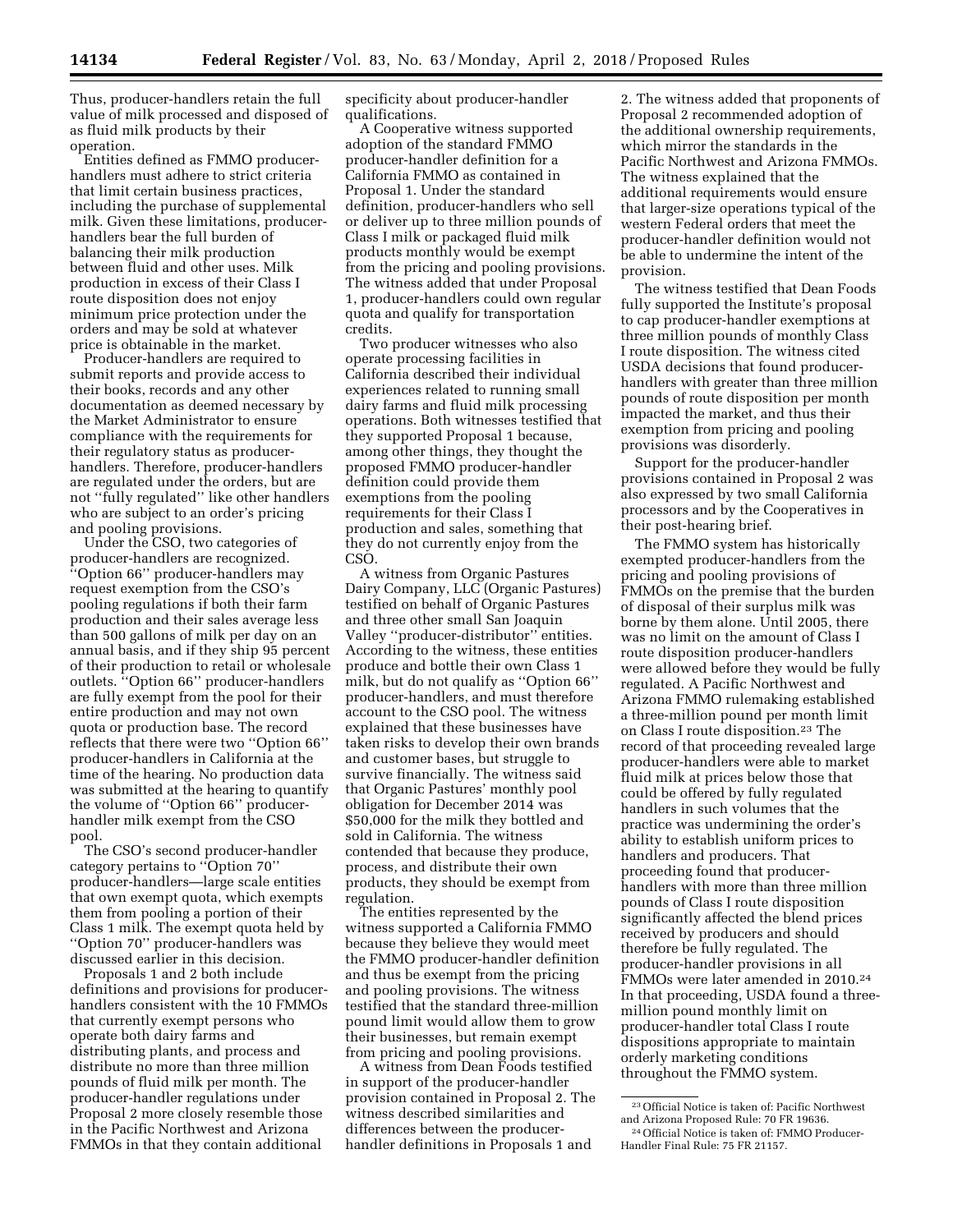The recommended decision found the regulatory treatment of producerhandlers should continue to be uniform throughout the FMMO system. The monthly three million pound limit on Class I route disposition would ensure that California FMMO producerhandlers could not use their pricing and pooling exemption to undermine orderly marketing conditions.

The adoption of the standard FMMO producer-handler definition was supported by proponents of Proposals 1 and 2, as well as by entities that could meet the proposed producer-handler definition. The record does not contain data to indicate how many California entities would meet the proposed FMMO producer-handler definition, but it does indicate that only a small number would be impacted.

The additional qualification standards contained in the Pacific Northwest and Arizona FMMOs were explained in the Order Reform Proposed Rule.25 The decision explained that the larger than average herd size of dairy farms in the western United States lent to the existence of producer-handlers that were a significant factor in the market. Therefore, the Pacific Northwest and Arizona FMMOs adopted producerhandler provisions with additional qualification standards tailored to the larger dairy farm size typical of the western region of the United States.

The record reveals that herd sizes in California tend to be typical of the larger herd sizes found in the western FMMOs. According to CDFA data, in 2015 California's average herd size was 1,215. Therefore, the recommended decision found it appropriate that the producer-handler provision in a California FMMO should include the additional qualification standards similar to those in the nearby Pacific Northwest and Arizona FMMOs.

In their post-hearing brief, the Cooperatives proposed modifying Proposal 1 to broaden the producerhandler definition to include utilization other than Class I. The modification would allow producer-handlers with Class II, Class III, or Class IV manufacturing, in conjunction with their Class I processing, to be granted producer-handler status, as long as their total production remained under the three million pound processing limit. The Cooperatives contend this would provide regulatory relief to smaller producer-handlers, who would otherwise become regulated under the inclusive pooling provisions of Proposal 1. The recommended decision found

that extending the producer-handler definition to include manufacturing uses would not be necessary because the recommended package of pooling provisions would allow for optional pooling of milk used in manufacturing.

Individual comments filed by HP Hood, Kroger, and the CDC expressed support for the producer-handler provision contained in the recommended decision. Commenters agreed that producer-handlers should be treated in California the same way they are treated in the rest of the FMMO system, and that allowing exemptions for production above 3 million pounds per month would create disorder. Comments filed by the Cooperatives also confirmed their support for the recommended producer-handler definition, which mirrors the definition used in the other western orders.

This final decision continues to find that the producer-handler definition, including additional language related to producer-handler qualification, as proposed in the recommended decision would be appropriate for a California FMMO. As well, the proposed California FMMO should contain the uniform FMMO producer-handler provision that limits monthly Class I route disposition to three million pounds. Because this final decision does not propose adoption of inclusive pooling, dairy product manufacturers of all sizes are allowed to opt out of the marketwide pool, making it unnecessary to provide additional allowances for small producer-handlers under the proposed California FMMO.

*California Quota Program.* The *California Quota Program* should be defined as the program outlined by the applicable provisions of the California Food and Agriculture Code and related provisions of the pooling plan administered by CDFA. Details about the proposals, record evidence, and this decision's findings regarding appropriate recognition of the California quota program were discussed earlier in this decision.

Comments filed by the Cooperatives recommended modifying language for the *California Quota Program* definition to ensure all applicable statutory and regulatory language is referenced and incorporated. This comment was addressed in the Quota section of this decision.

*Producer.* A *Producer* should be defined as a dairy farmer that supplies the market with Grade A milk for fluid use or who is at least capable of doing so if necessary. Producers would be eligible to share in the revenue that accrues from marketwide milk pooling. The producer definition in each FMMO

order typically differs with respect to the degree of association that dairy farmers must demonstrate within a marketing area, as provided in the producer milk definition.

Comments filed by the Cooperatives took exception to the definition of *Producer,* as the definition does not contain language necessary for inclusive pooling. This decision continues to find the recommended producer definition appropriate, as this final decision does not recommend adopting inclusive pooling for a California FMMO, negating the need for language tailored to inclusive pooling provisions. The details of the proposals, record evidence, and this decision's findings regarding the producer milk definition are described later in the Pooling section of this decision.

*Producer Milk. Producer Milk* should be defined to identify the milk of producers that is eligible for inclusion in the marketwide pool. This definition is specific to the proposed California FMMO marketing order, reflecting California marketing conditions, and it provides the parameters for the efficient movement of milk between dairy farms and processing plants.

Comments filed by the Cooperatives took exception to the definition of *Producer Milk* as the definition does not contain language necessary for inclusive pooling. This decision continues to find the definition of producer milk appropriate, as this final decision does not recommend adopting inclusive pooling for a California FMMO, negating the need for language tailored to inclusive pooling provisions. The details of the proposals, record evidence, and this decision's findings regarding the producer milk definition are described later in the Pooling section of this decision.

*Other Source Milk.* The order should include the uniform FMMO definition of *Other Source Milk* to include all the skim milk and butterfat in receipts of fluid milk products and bulk fluid cream products from sources other than producers, cooperative handlers, or pool plants. Other source milk should also include certain products from any source that are used to make other products and products for which a handler fails to make a disposition.

*Fluid Milk Product.* A California FMMO should include the standard FMMO definition of a Fluid Milk Product, which sets out the criteria for determining whether the use of producer milk and milk-derived ingredients in those products should be priced at the Class I price. Under the definition, *Fluid Milk Product* includes any milk products in fluid or frozen

<sup>25</sup>Federal Order Reform Proposed Rule: 63 FR 4965.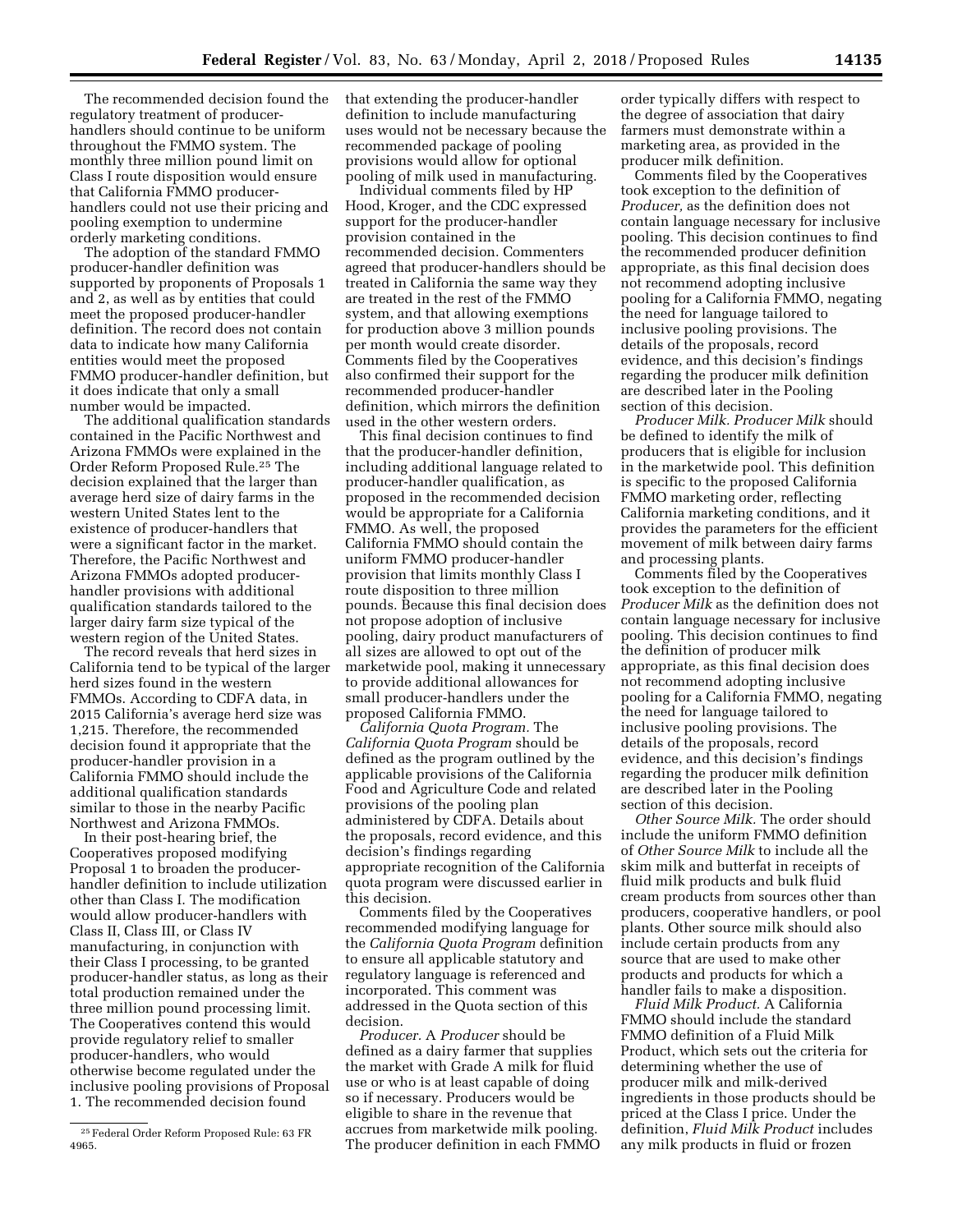form that are intended to be used as beverages containing less than 9 percent butterfat, and containing 6.5 percent or more nonfat solids or 2.25 percent or more true milk protein. Fluid milk products would include, but not be limited to: Milk, eggnog, and cultured buttermilk; and those products could be flavored, cultured, modified with added or reduced nonfat solids, sterilized, concentrated, or reconstituted. Nonfat solid and protein sources include, but are not limited to, casein, whey protein concentrate, dry whey, and lactose, among others.

Products such as whey, evaporated milk, sweetened condensed milk, yogurt beverages containing 20 or more percent yogurt by weight, kefir, and certain packaged infant formula and meal replacements, would not be considered fluid milk products for pricing purposes.

*Fluid Cream Product.* The order should include the standard FMMO definition of *Fluid Cream Product.* Fluid cream product includes cream or milk and cream mixtures containing at least 9 percent butterfat. Plastic cream and frozen cream would not be considered fluid cream products.

*Cooperative Association.* The order should include the uniform FMMO definition of *Cooperative Association* to facilitate administration of the order as it applies to dairy farmer cooperative associations. Under the uniform definition, a *Cooperative Association*  means any cooperative marketing association of producers that the Secretary determines is qualified to be so recognized under the Capper-Volstead Act. Cooperative associations have full authority to engage in the sales and marketing of their members' milk and milk products. The definition also provides the recognition of cooperative association federations that function as cooperative associations for the purposes of determining milk payments and pooling.

*Commercial Food Processing Establishment.* The uniform FMMO definition for *Commercial Food Processing Establishment* should be included in a California FMMO to describe those facilities that use fluid milk and cream as ingredients in other food products. The definition helps identify, for classification purposes, whether disposition to such a facility should be considered anything but Class I, and clarifies that packaged fluid milk products could not be further disposed of by the facility other than those received in consumer-type containers of one gallon or smaller. Producer milk may be diverted to commercial food processing establishments, subject to the diversion and pricing provisions of a California FMMO.

*Market Administrator.* The record supports a provision for the administration of the order by a *Market Administrator,* who is selected by the Secretary and responsible for the oversight of FMMO activities. The market administrator receives and reviews handler reports, allocates handlers' milk receipts to their proper utilization and classification, publicizes monthly milk prices, provides monthly written account statements to handlers, and manages the producer settlement fund which serves as a clearing house for marketwide pool revenues. The market administrator is authorized to make adjustments to the order's shipping and diversion provisions, where justified, and to investigate noncompliance with the order. The market administrator manages the marketwide pool, conducts handler audits, provides laboratory testing of milk samples, and performs many other functions that support the regulation of milk marketing in the area. Market administrator activities are funded through an administrative assessment on handlers.

*Continuity and Separability of Provisions.* Each FMMO prescribes uniform rules governing the implementation and maintenance of the marketing order itself, and a California FMMO should likewise include these provisions. These rules state that the Secretary determines when the FMMO becomes effective and whether and when it should be terminated. The rules also provide for the fulfillment of any outstanding obligations arising under the order and liquidating any assets held by the Market Administrator if the order is terminated or suspended. Finally, the rules provide that if, for some reason, one provision of the order—or its applicability to a person or circumstance—were to be held invalid, the applicability of that provision to other persons or circumstances and the remaining order provisions would otherwise continue in force.

*Handler Responsibility for Records and Facilities.* Provision should be made for the maintenance and retention by handlers of the records pertaining to their operations under a California FMMO. Records of the handler's milk purchases, sales, processing, packaging, and disposition should be included, along with records of the handler's milk utilization, producer payments, and other records required by the market administrator to verify the handler's compliance with order provisions. The market administrator should be able to review and audit each handler's records, and should have access to the handler's facilities, equipment and operations, as needed to verify the handler's obligation under the order. Handlers should be required to retain all pertinent records for three years, or longer, if part of a compliance enforcement action, or as directed by the market administrator.

*Termination of Obligations.* Provision should be made under a California FMMO for notification to any handler who fails to meet financial obligations under the order, including payments to producers, other handlers, and to the market administrator. Such provision is contained in the uniform provisions of all FMMOs, and specifies that the market administrator has two years after the receipt of the handler's report of receipts and utilization to notify the handler of any unmet financial obligation. Provisions are included for the enforcement of the handler's payment requirement and for the handler's opportunity to file a petition for relief as provided under the AMAA.

# **6. Classification**

The AMAA authorizes FMMOs to regulate milk in interstate commerce, and its provisions require that milk be classified according to the form in which or purpose for which it is used. The classification of milk is uniform in all FMMOs to maintain orderly marketing conditions within and between FMMOs and to ensure that handlers competing in the national market for manufactured products have similar raw milk costs.

This decision continues to find that because California would be joining the FMMO system, it should contain the uniform classification provisions included in the 10 existing FMMOs. Adoption of standard FMMO product classification provisions in the proposed California FMMO is appropriate to maintain uniform pricing for similar products both within the California FMMO and throughout the FMMO system. This section provides a summary of the hearing evidence, posthearing arguments, and comments or exceptions submitted regarding the proposed milk classification provisions under a California FMMO.

#### *Summary of Testimony*

Proposals 1 and 2 both offer standard FMMO product classifications for their respective California FMMO provisions. Proposal 2 also provides an additional shrinkage allowance for ESL production at qualified ESL pool distributing plants.

A Cooperative witness testified regarding the proposed classification provisions contained in Proposal 1. The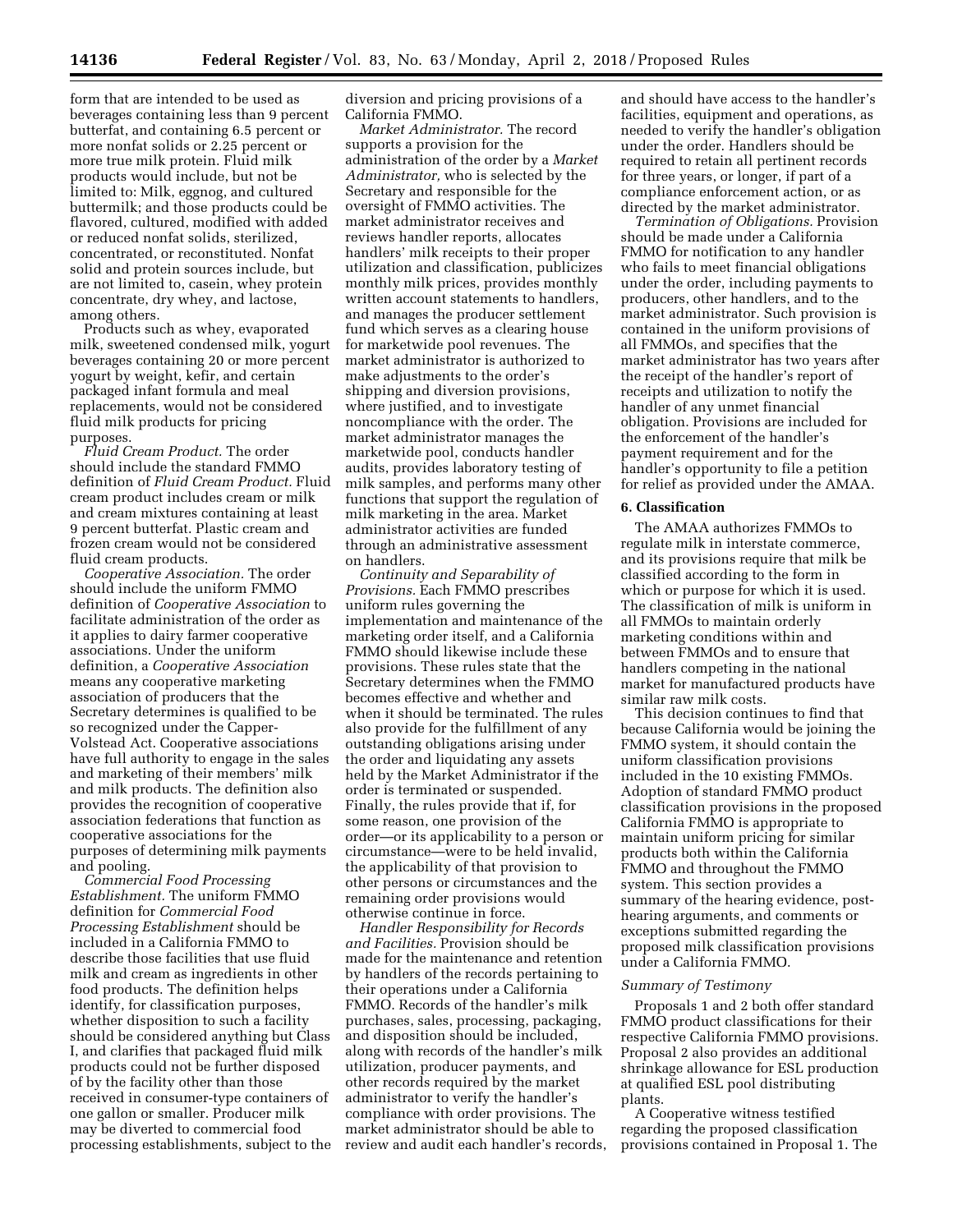witness reviewed the evolution of the FMMO classification provisions and noted that the CSO uses a similar classification system, with limited differences. The witness was of the opinion that the FMMO classification provisions should be adopted in a California FMMO to ensure uniform classification of milk and milk products throughout the entire FMMO system.

A Cooperative witness contended that ESL products are value-added products and should not be granted additional shrinkage allowances under a California FMMO. The Cooperatives further argued that ESL shrinkage allowances should be evaluated at a national hearing because ESL products are manufactured in other FMMO marketing areas, in addition to California.

A consultant witness, appearing on behalf of the Institute, testified in support of the portion of Proposal 2 that establishes an additional shrinkage allowance for the manufacture of ESL and ultra-high temperature (UHT) milk products. The witness explained that the shrinkage allowance recognizes the inherent loss of milk from farm to plant and within the plant. The FMMO system currently allows for up to a 2 percent shrinkage allowance for pool distributing plants, depending on how the milk was received at the plant. The witness contended that the standard 2 percent allowance was developed before extensive use of ESL technology became common-place, and was based on typical shrinkage experienced in traditional high temperature, short time pasteurization (HTST) processing. The witness explained that under current FMMO classification provisions, a portion of the milk accounted for as shrinkage is classified at the lowest priced class for the month and shrinkage losses beyond 2 percent are considered excess shrinkage and classified as Class I.

The consultant witness testified that Proposal 2 provides a shrinkage allowance of an additional 3 percent on ESL production at plants qualified as ESL pool distributing plants. Under the proposed provisions, the plants eligible for the additional shrinkage allowance would be distributing plants located in the marketing area that process 15 percent of the respective plant's total receipts of fluid milk products physically received at the plant into ultra-pasteurized or asepticallyprocessed fluid milk products.

The intent of Proposal 2, explained the witness, is for an eligible plant to have a maximum shrinkage allowance of up to 5 percent on milk used in its ESL production, not on all milk used in the plant. Data from the witness' ESL

processing clients, all located outside of California, showed their total product pound shrinkage averaged above 5 percent. The witness also estimated based on 2013 to 2014 USDA record data, that excess shrinkage in ESL and UHT plants throughout the country averaged 2.09 percent.

Another Institute consultant witness testified regarding a 19-plant shrinkage study of ESL plants; three of the plants in the study were located in California. The study showed a weighted average product pound shrinkage of 2.73 percent.

Two additional Institute consultant witnesses and a witness from HP Hood testified in support of the ESL shrinkage allowance provided in Proposal 2. The witnesses presented historical shrinkage data for ESL and UHT manufacturing facilities and offered extensive technical explanations for why shrinkage levels are higher in those systems than in HTST systems. The witnesses explained that shrinkage refers to milk lost in the manufacturing process due primarily to the fact that it sticks to the equipment pipes and is lost in the cleaning process. The witnesses stressed that ESL equipment has longer piping, and noted numerous operational differences which inherently lead to higher losses of milk when compared to HTST processing.

The HP Hood witness provided a similar explanation of ESL processing and why it lends itself to higher product losses. The witness said that even though fluid milk sales across the United States are declining, HP Hood ESL product sales have grown. The witness was of the opinion that because increases in ESL fluid milk sales benefit the entire dairy industry, dairy producers should share the burden of producing these products through greater shrinkage allowances, as reflected in the classification provisions provided in Proposal 2.

HP Hood, in its post-hearing brief, reiterated its position that the heavy investment in the development of ESL technology and market expansion for those products should be shared by dairy farmers. The Institute, in its posthearing brief, concurred with HP Hood's points and argued the shrinkage allowances provided in Proposal 2 would assure ESL processors, like conventional fluid milk processors, would only be charged Class I prices for milk contained in fluid milk products and not for milk lost during processing. The Institute also stated that a promulgation proceeding for a new FMMO was an appropriate place to consider ESL shrinkage allowances.

The Cooperatives' reply brief reiterated that ESL products are valueadded products and handlers already receive a premium in the market. Additionally, the Cooperatives claimed that the manufacturing costs cited by HP Hood in its brief were not significant enough to warrant the proposed change to the uniform classification rules.

#### Findings

As discussed previously in this decision, the primary objective of FMMOs is to establish and maintain orderly marketing conditions. FMMOs achieve this goal through the classified pricing and the marketwide pooling of the proceeds of milk associated with a marketing area. To that end, the AMAA specifies that a FMMO should classify milk ''in accordance with the form in which or the purpose for which it is used.'' The classification of milk ensures competing handlers have the same minimum regulated price for milk used in a particular product category. Thus, FMMOs have found it is reasonable and appropriate that milk used in identical or nearly identical products should be placed in the same class of use. This reduces the incidence of disorderly marketing that could arise from regulated price differences between competing handlers.

Currently, the provisions providing the classification of milk pooled on the existing FMMOs are identical.26 Uniform classification provisions are particularly important in assuring orderly marketing because markets are no longer isolated, and handlers often sell products outside of their local marketing area. The current FMMO classification provisions provide four classes of milk use, and specify provisions for the classification of milk transfers and diversions, plant shrinkages and overages, allocation of handler receipts to handler utilization, and Market Administrator reporting and announcements concerning classification.

Under the current FMMO uniform provisions, Class I consists of milk used to produce fluid milk products (whole milk, lowfat milk, skim milk, flavored milk such as chocolate milk). Class II milk includes milk used to make a variety of soft products, including cottage cheese, ice cream, yogurt and yogurt beverages, sour cream, baking mixes, puddings, meal replacements, and prepared foods. Class III includes milk used to make hard cheeses that may be sliced, grated, shredded, or crumbled, cream cheese, and other spreadable cheeses. Class IV milk includes milk used to produce butter, evaporated or condensed milk in

<sup>26</sup> 7 CFR 1000.40 through 1000.45.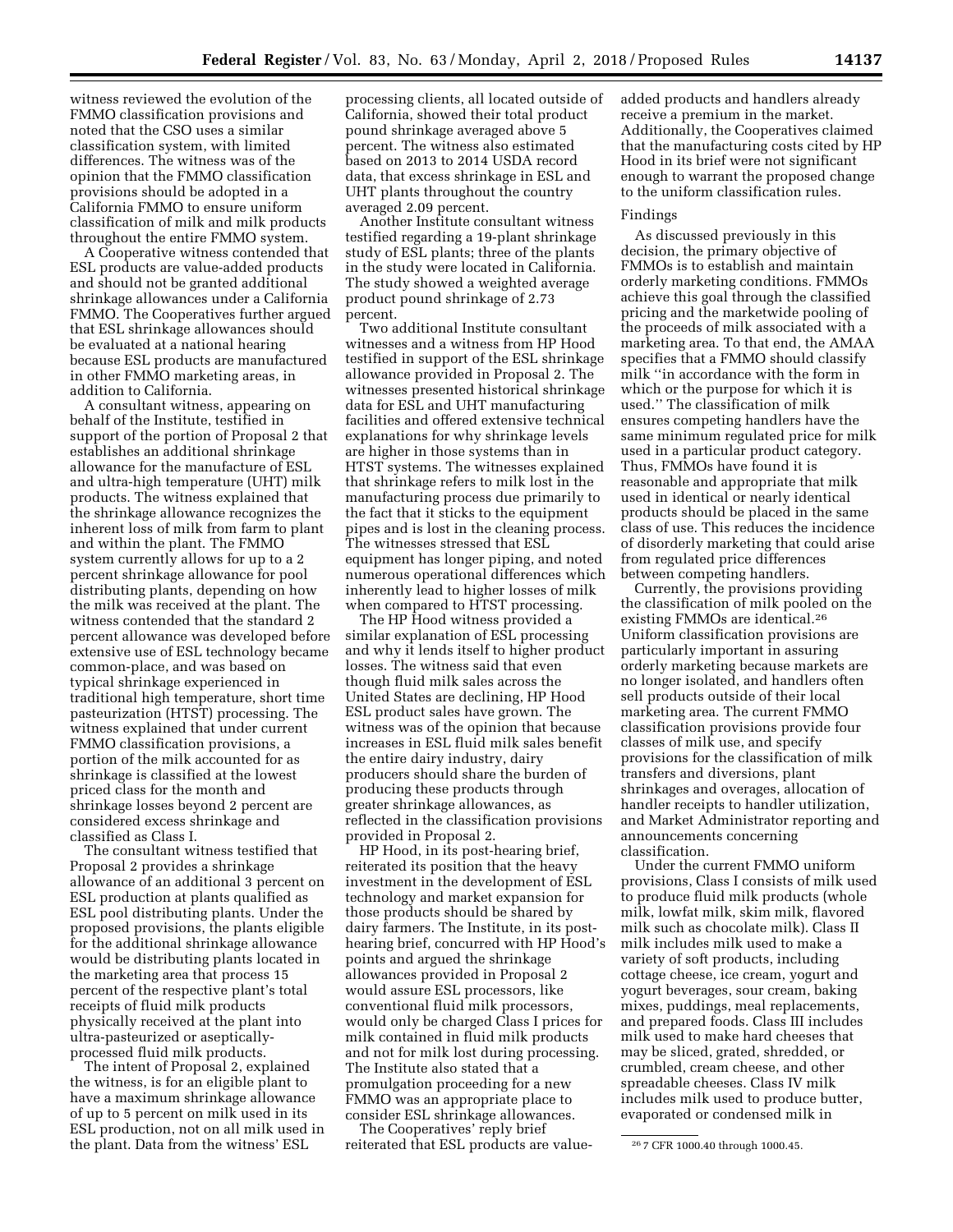consumer-type packages, and dried milk products. Other milk dispositions, including milk that is dumped, fed to animals, or accidentally lost or destroyed, is generally assigned to the lowest priced class for the month.

The record reflects that current product classification provisions under the CSO are comparable to those under FMMOs. While the CSO has five classes of milk (1, 2, 3, 4a and 4b), the record reflects that under the uniform FMMO classification provisions, products currently classified by the CSO as Class 2 and 3 would be classified by the California FMMO as Class II; CSO Class 4b products would be classified as California FMMO Class III; and CSO Class 4a products would be classified as California FMMO Class IV products.

Both the Cooperatives and the Institute support the product classification provisions already provided in the current FMMOs. Neither group was of the opinion that the proposed FMMO classification provisions would disadvantage any handler currently regulated by the CSO.

This decision continues to find that a California FMMO should contain, to the maximum extent possible, provisions that are uniform with the FMMO system California producers are seeking to enter. To that end, the proposed California FMMO should include the same classification provisions as currently provided in existing FMMOs to allow for consistency of regulation between FMMOs. Adoption of these provisions would ensure that milk pooled on the California FMMO is classified uniformly with the rest of the FMMO system, and consequently, competing handlers will incur the same regulated minimum prices.

Therefore, this decision continues to find that a California FMMO should provide the following product classifications used in existing FMMOs: Class I milk should be defined as milk used to produce fluid milk products; Class II milk should be defined as milk used to make a variety of soft products, including cream products, highmoisture cheeses like cottage cheese, ice cream, yogurt and yogurt beverages, sour cream, baking mixes, puddings, meal replacements, and prepared foods; Class III milk should be defined as milk used to make spreadable cheeses like cream cheese, and hard cheeses that may be sliced, grated, shredded, or crumbled; Class IV milk should be defined as milk used to make butter, evaporated or condensed milk in consumer-type packages, and dried milk products. Other uses for milk, including milk that is dumped, fed to animals, or accidentally lost or destroyed, should be assigned to the lowest-priced class for the month.

This decision also finds that the California FMMO should adopt the same provisions as the existing FMMOs regarding the classification of milk transfers and diversions, plant shrinkage and overages, and allocation of handler receipts to handler utilization.

A comment submitted on behalf of the Cooperatives expressed support for the Department's recommendations to adopt a uniform classification system under a California FMMO. They wrote that, with the exception of the issue regarding ESL shrinkage, which is discussed below, all major proponents at the hearing endorsed the Department's findings that uniform classification helps equalize competing handlers throughout the system.

The existing FMMOs also contain uniform provisions recognizing that some milk loss is inevitable in milk processing. This is referred to as shrinkage and is calculated as the difference between the plant's total receipts and total utilization. Pool handlers must account for all receipts and all utilization. Shrinkage provisions assign a value to milk losses at a plant. There is, however, a limit on the quantity of shrinkage that may be allocated to the lowest priced class. The limit depends on how the milk is received. For instance, shrinkage on milk physically received at the plant directly from producers based on farm weights and tests is limited to 2 percent, whereas, shrinkage on milk received directly from producers on a basis other than farm weights and tests is limited to 1.5 percent. Similar limits are placed on other types of bulk receipts. Quantities of milk in excess of the shrinkage limit are considered ''excess shrinkage.'' Excess shrinkage is assigned to the highest class of utilization at the plant to arrive at gross utilization, from which the allocation process begins.

The CSO provides a shrinkage allowance of up to 3 percent of the plant's total receipts, which is allocated on the basis of the plant's utilization. Similar to the FMMOs, excess shrinkage in the CSO is assigned as Class 1.

The recommended decision did not propose an additional shrinkage allowance for ESL products. Comments filed by HP Hood opposed the Department's recommendation, noting that ESL products have gained popularity while overall fluid milk consumption has declined, and processors should be compensated for the investments they have made to buoy the fluid milk sector.

Comments filed by the Cooperatives supported the Department's

recommendation that no additional shrinkage allowance be provided for ESL production. The Cooperatives wrote that adopting a different shrinkage allowance for ESL products would deviate from national uniformity in the FMMO system.

This final decision does not find justification for an additional shrinkage allowance for ESL production at ESL pool distributing plants. While the record contains some ESL plant shrinkage data, data pertaining to ESL production at California plants is limited. The record does indicate that ESL production occurs throughout the country. This decision continues to find that amending provisions that are uniform throughout the FMMO system to allow an additional shrinkage allowance on ESL production should be evaluated on the basis of a separate national rulemaking proceeding.

### **7. Pricing**

The two main proposals in this proceeding offered end-product price formulas as the appropriate method for pricing producer milk pooled on a California FMMO, although the factors in the formulas differed. This section reviews arguments presented in testimony and post-hearing briefs regarding the appropriate method to value producer milk. This section further explains the finding that the recommended California FMMO include adoption of the same endproduct price formulas used in the 10 existing FMMOs and addresses comments and exceptions received in response to the recommended decision.

#### *Summary of Testimony*

A LOL witness, appearing on behalf of the Cooperatives, testified in support of the classified price provisions contained in Proposal 1. The witness testified that under Proposal 1, California would adopt the classified prices (including the commodity price series, product yields, and make allowances), the component prices, and the advanced pricing factors presently used in the FMMO system. The witness stated that 65 percent of the milk produced in the United States is currently priced under these common provisions, and the same should apply to the 20 percent of the national milk supply produced in California.

The witness provided testimony regarding the evolution of a national manufacturing price, starting with the Minnesota-Wisconsin price series in the 1960's, and ending with the national classified end-product price formulas adopted in 2000. The witness discussed the national pricing system that resulted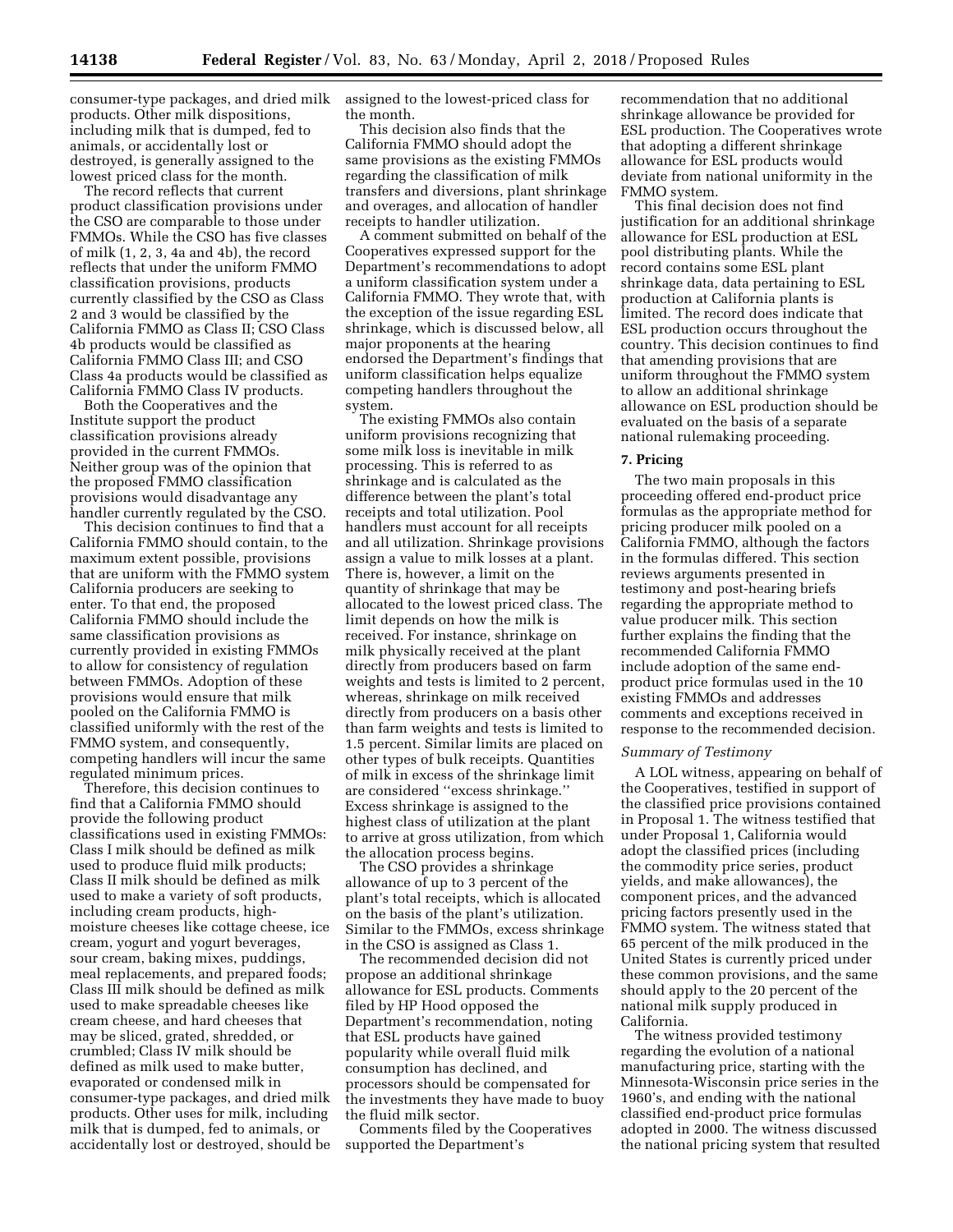from FMMO Order Reform (Order Reform), including the multiple component pricing (MCP) system used in 6 of the 10 current FMMOs. The witness explained that the MCP system met the criteria set forth by Congress to make pricing simple, transparent, and based on sound economic theory. Under the MCP system, the witness said, prices are derived from actual, observed market transactions for wholesale commodity milk products, and utilize yield factors and make allowances to determine the value of raw milk in each class. The witness explained that through the Dairy Product Mandatory Reporting Program (DPMRP), manufacturers of the four commodity dairy products (cheese, butter, NFDM, and dry whey) are required to submit sales information on current market transactions. The witness said that information is aggregated, released in the National Dairy Product Sales Report (NDPSR), and utilized in the FMMO price formulas. The witness stated that because many large-scale California dairy plants are part of the DPMRP, California commodity prices are reflected in the prices paid by FMMO handlers and received by producers in the rest of the country, and the same prices should be applicable to milk pooled under a California FMMO.

The witness also testified regarding the influence of California dairy manufacturing costs on the current FMMO make allowances. The witness noted that a USDA Rural Cooperative Business Service (RCBS) study, a Cornell University study of processing costs, and a CDFA cost-of-processing survey were relied upon by the Department to determine appropriate make allowance levels for cheese, butter, NFDM, and dry whey. In the witness's opinion, the inclusion of CDFA manufacturing cost data in the formulation of FMMO manufacturing allowances justifies the use of the same manufacturing allowances (butter: \$0.1715 per pound; NFDM: \$0.1678 per pound; cheese: \$0.2003 per pound; and dry whey: \$0.1991 per pound) in a California FMMO. The witness also reviewed the rulemaking history on the derivation of the product yields contained in the current FMMO price formulas, and was of the opinion that they are similar to product yields attainable by California manufacturing plants. The witness stated that the FMMO make allowances and product yields remained relevant, as they had been reaffirmed by the Department in a 2013 Final Rule.27

The witness also testified regarding the FMMO national Class I price surface. The witness said that Order Reform resulted in the adoption of a national pricing surface, which assigned a value to milk for every county in the United States based on milk supply and demand at those locations. The witness was of the opinion that since California was factored into the Department's Order Reform analysis to derive the price surface, it would be appropriate for the price surface to be adopted in a California FMMO. The witness noted the price surface identifies five pricing zones covering California, ranging from \$1.60 to \$2.10 per cwt. The witness explained that in the FMMO system, the Class I differential is added to the higher of the Class III or Class IV price to determine the Class I price for a distributing plant at its location. The witness elaborated that since Class I processors compete with Class III and IV manufacturers for a milk supply, Class I prices are linked to manufacturing prices in the FMMO system, and this concept should likewise apply to a California FMMO.

The witness also explained how the base Class I differential, \$1.60 per cwt, was derived during Order Reform. The witness said that the \$1.60 base differential assumes a cost per cwt of \$0.40 to maintain a Grade A facility, \$0.60 for marketing, and \$0.60 for securing a milk supply in competition with manufacturers. The witness noted these values were established in 2000, and although still relevant, the actual costs are higher in the current marketplace. The Cooperatives provided additional information in their posthearing brief, contending that current costs support a base Class I differential of \$2.40, a 50 percent increase over the base listed above.

The witness concluded by saying that California dairy farmers should receive prices reflecting the current national market and that are comparable to what producers receive from FMMO regulated plants in the rest of the country. This position was reiterated in the Cooperatives' post-hearing brief.

Another Cooperative witness provided testimony on the handler's value of milk and related provisions. The witness proposed that handlers regulated by a California FMMO pay classified prices based on the components in the raw milk they receive (otherwise known as ''multiple component pricing''): butterfat, protein, and other solids. Under Proposal 1, the witness said, regulated handlers would pay for milk on the following components:

- Class I: butterfat and skim
- Class II: butterfat and solids nonfat • Class III: butterfat, protein and other solids
- Class IV: butterfat and solids nonfat

The Cooperative witness reiterated the Federal Order Reform recommended decision justification for implementing a national pricing structure and contended the same reasons apply to extending national pricing to a California FMMO. The witness added that while California handlers would be paying the same national prices for milk components, there would be no need to adjust price formulas for regional product yields because handlers only pay for the components they receive. The witness also explained that Proposal 1 did not prescribe location adjustments in the price formulas because California plants are included in the price surveys that determine the national commodity prices used in the FMMO formulas.

The Cooperative witness testified that Proposal 1 includes a fortification allowance on milk solids used to fortify Class I products to meet California's fluid milk standards, as is currently provided in the CSO. The witness noted that Proposal 1 does not propose a somatic cell adjustment or producer location differentials since both features are not currently contained in the CSO.

The Cooperative witness said Proposal 1 seeks to have producers paid on the basis of butterfat, protein and other solids, and does not include a producer price differential (PPD) adjustment per se. The witness said that the PPD is typically viewed as the benefit to FMMO producers for participating in the marketwide pool since the PPD reflects the additional revenue shared from the higher value class utilizations. Instead, the witness explained that under Proposal 1, the California FMMO would calculate a monthly PPD, but the PPD value would be paid to producers according to each component's annual contribution to the Class III price. For example, said the witness, if on an annual basis butterfat accounted for 32 percent of the total value of the Class III price, then 32 percent of the monthly PPD value would be paid out through an adjustment to the butterfat price. This same adjustment, the witness said, would apply to the producer protein and other solids prices. The witness explained that FMMO producers typically find the monthly PPD concept confusing and complicated, especially in months when it is a negative value. The witness said that California producers, who do not receive a PPD

<sup>27</sup>Official Notice is taken of: FMMO Class III and IV Price Formula Final Rule: 78 FR 24334.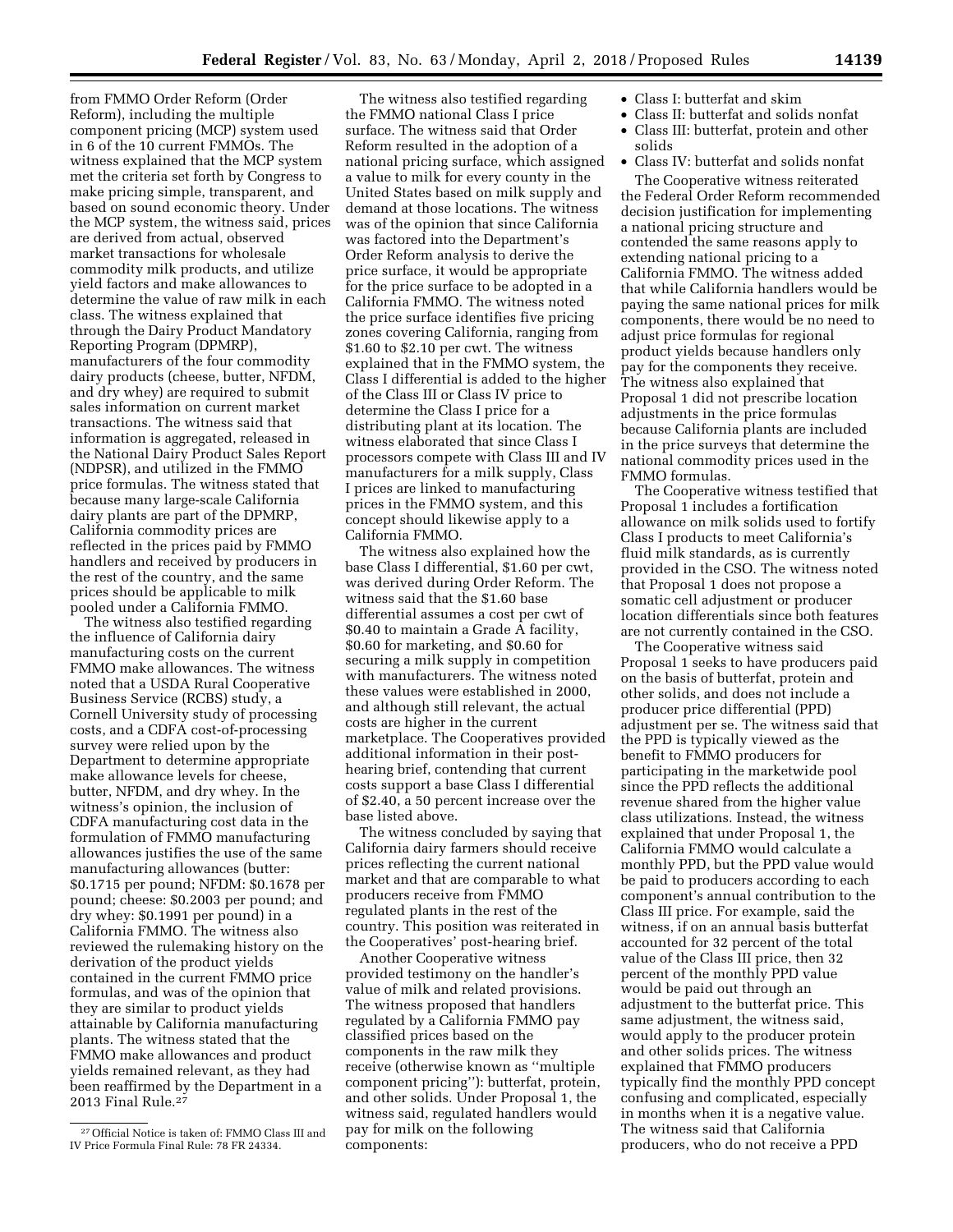adjustment under the CSO, might find Proposal 1's method of distributing the PPD value simpler to understand.

The witness also clarified that the Cooperatives were amending the proposal regarding announcement of producer prices contained in Proposal 1 from ''on or before the 11th'' to ''on or before the 14th'' day after the end of the month.

Support for a national uniform pricing system was reiterated in the Cooperatives' post-hearing brief. The Cooperatives argued that the hearing record demonstrates California cheese competes in the national market. Having California milk priced uniformly in the FMMO system would not disadvantage California processors, reiterated the Cooperatives, but it would diminish the current pricing advantage they have under the CSO. The brief noted record evidence that many FMMO cheese processors paid higher than FMMO minimum prices for milk as proof that FMMO minimum prices are not too high.

The Cooperatives' brief also discussed California whey processing. The brief stated that 85.8 percent of cheese manufactured nationally is produced in plants that also process whey. In California, the Cooperatives wrote, the percentage is closer to 90 percent. Based on these comparable percentages, the Cooperatives stated whey pricing in California should be no different from the rest of the country.

The Cooperatives also stressed opposition to any adjustment to the price formulas to reflect a lower location value in California. The Cooperatives stated milk prices should not be California centric because manufactured products are sold nationally. If California classified prices were to be based solely on California product sales, the Cooperatives were of the opinion that California handlers would receive a raw milk cost advantage over other FMMO regulated handlers. The brief noted that the Cooperatives manufacture a majority of the butter and NFDM produced in California, and they did not believe the proposed California FMMO prices associated with those Class IV products would be too high. The Cooperatives stressed that any changes to the FMMO pricing system should be considered at a national hearing and not in this single-market proceeding.

An Institute witness testified regarding the pricing provisions included in Proposal 2. The witness explained that Class I products have the highest use value in order to encourage adequate milk production to meet Class I needs, and to attract milk to Class I rather than to manufacturing uses. As

manufacturing class uses balance the supply and demand needs of the marketing area, the witness said it would be important that those classified use values not be set above marketclearing levels.

The Institute witness testified that historically, as milk began to travel greater distances for processing, FMMO pricing policy became more coordinated to promote orderly marketing conditions both within and between FMMOs. The witness said that the Minnesota-Wisconsin price series served as the basis for FMMO pricing because the area surveyed represented the largest reserve supply of milk in the country, and therefore generated an appropriate market-clearing price for manufacturing milk. The witness stated that California is now the region with the largest reserve supply and because California products must compete for sales in the east, the value of raw milk in California is lower than in eastern parts of the country. Therefore, emphasized the witness, minimum prices for a California FMMO should not be set above market-clearing levels in California. This position was reiterated in the Institute's post-hearing brief.

The Institute witness cautioned against setting minimum prices too high because it could lead to the inability of dairy farmers to find a willing buyer for their milk. Alternatively, the witness said, if minimum prices are set too low, dairy farmers could be compensated by the market through over-order premiums. The witness said Class III and IV prices for a California FMMO need to be reflective of commodity prices received by California plants, and reflective of current California manufacturing costs. The witness was of the opinion that the national values used in the current FMMO Class III and IV formulas are not appropriate for California.

The Institute witness explained their preference would be to use western commodity prices in the Class III and IV formulas. However, the witness said that, due to data confidentiality issues, the Department is unable to report these prices. As an alternative, the witness said, Proposal 2 contains default commodity values that would adjust the NDPSR prices based on the historical difference between the NDPSR prices and California or western based prices as reported by either CDFA or Dairy Market News. This western adjustment, the witness said, would result in commodity prices in the price formulas being more representative of the prices received by California handlers. The witness noted the only exception to how the adjustors are calculated is the

default adjustor proposed for the Class III protein price. The Class III protein price adjustor utilized CME 40-pound block Cheddar cheese prices, because CDFA stopped reporting California 40 pound block Cheddar prices after August 2011.

The Institute witness also reviewed the manufacturing allowances contained in Proposal 2. Except for the dry whey manufacturing allowance, explained the witness, all are based on the most recent CDFA manufacturing cost survey for 2013.28 The witness explained that CDFA no longer reports dry whey cost data. Therefore, Proposal 2 provides for a dry whey manufacturing allowance that adds the difference between the FMMO manufacturing allowances for nonfat dry milk and dry whey to the most recent CDFA weighted average manufacturing cost for nonfat dry milk. The witness was of the opinion that the yields contained in the FMMO price formulas would be appropriate for California, and are therefore also prescribed in Proposal 2.

The Institute witness testified that many California cheese plants manufacture products other than dry whey that often do not generate revenues to match the dry whey value in the regulated formulas. Other plants, according to the witness, do not have the capability to process the whey byproduct from their cheese making operations. Therefore, the witness offered an alternative Class III other solids price formula that would be based on whey protein concentrate (WPC), and would cap the whey value to recognize that not all plants are able to capture value from their whey stream. The witness testified that a more appropriate reference commodity for whey products, one that would be more applicable to most California cheesemakers' operations, would be WPC. The witness explained that over the previous eight years, the production of dry whey declined 3.3 percent, while the production of various WPC and Whey Protein Isolate (WPI) products has seen increases ranging from 1.1 percent to 9.5 percent.

The Institute witness testified that cheese and whey markets are vastly different, and not all cheese plants find it profitable to invest in whey processing. According to the witness, when cheese plants do invest, it is usually in the limited processing of whey into concentrate solids for transportation savings. The witness said that only one plant in California

<sup>28</sup>Proposed manufacturing allowances were later amended by the Institute to incorporate a marketing cost.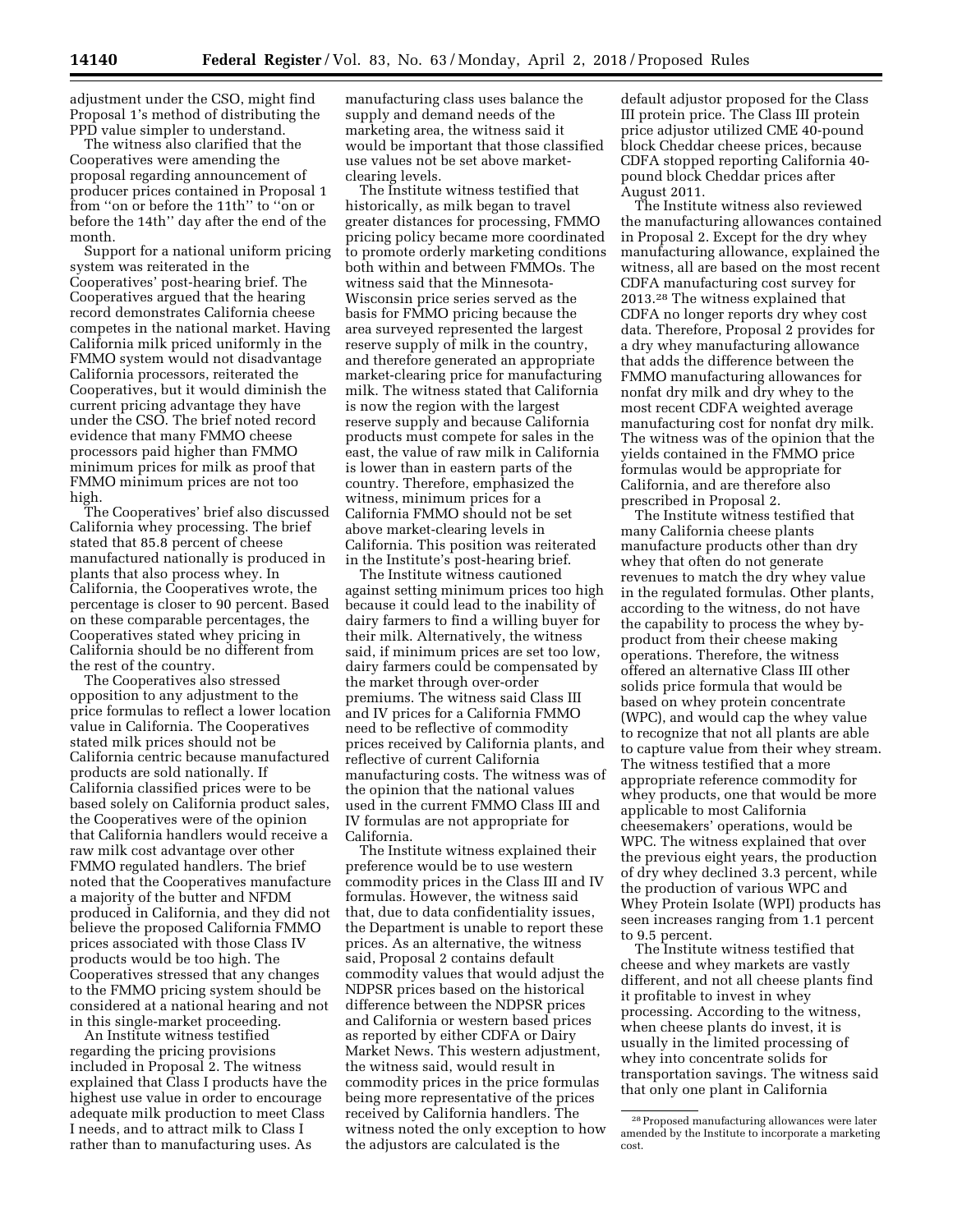consistently dries whey, and of the 57 California cheese plants, only 13 process whey in any fashion. The witness explained that the alternative other solids price formula offered by the Institute incorporates the value of liquid WPC–34 sold to a plant that would then process the product further into a dry product. While there are a variety of liquid whey products marketed, the witness said using WPC–34 prices as a reference price for other solids would be most appropriate because WPC–34 is the predominant form of liquid whey sold. The witness explained how Proposal 2 would convert the WPC–34 reference price to a dry whey equivalent basis so that the other parts of the other solids price formula could be retained. The witness added that the dry whey make allowance would need to be increased to include the cost of cooling and delivering the liquid whey to a processing facility. To provide some protection to small cheesemakers when the price is very high, and to dairy producers when the price is very low, the witness proposed another solids price floor of \$0.25 per pound and a ceiling of \$1.50 per pound.

The Institute's post-hearing brief discussed several of the unique aspects of the California dairy industry. The brief stated that from 1995 to 2014, while the state's population grew 23 percent, California milk production increased 82 percent, which in turn fueled the expansion of cheese processing in the state. The brief stated that three processing facilities account for 25 percent of California's cheese manufacturing, and much of that production is marketed east of the Mississippi River. The brief cautioned that increasing minimum prices would create an economic trade barrier where California processors would no longer have the ability to compete in eastern markets due to higher minimum regulated prices.

The Institute's post-hearing brief also addressed the need for a national FMMO pricing hearing. The Institute reiterated hearing testimony that current pricing formulas are based on data from the 1990s, making the prices out of alignment with current market realities. The brief stated that pricing formulas need to be updated in order to be representative of current marketing conditions. The FMMO pricing system, the Institute stressed, needs all pricing formulas to be set at market clearing levels that enable over-order premiums to be paid when appropriate.

A witness appearing on behalf of Leprino Foods, a mozzarella cheese and whey products manufacturer based in Denver, Colorado, testified regarding the Class III price formula contained in Proposal 2. Leprino operates nine plants in the U.S., three of which are in California. Leprino is a member of the Institute and supports adoption of Proposal 2 if the Department recommends a California FMMO.

The Leprino witness stressed the importance of minimizing the impacts of minimum regulated pricing on the dairy marketplace. The witness testified that the United States dairy industry is increasingly integrated with global dairy markets since more than 15 percent of United States milk solids are exported, and that many manufacturers, including Leprino, have made significant investments in developing export markets to increase demand for United States dairy products. The witness said it is important that any future California FMMO facilitate rather than inhibit the dairy industry's ability to leverage this export opportunity.

The Leprino witness testified about the importance of setting minimum regulated milk prices at market clearing levels that would allow for reasonable returns achievable under good management practices by California manufacturers. The witness testified that 80 percent of California milk production is utilized in Class III and IV products, a large percentage of which are marketed outside of California. Therefore, the witness said, California FMMO minimum prices should reflect values of California-manufactured products, f.o.b. the manufacturing plant. The witness added that because price formulas could only be changed through a hearing process, it would be important to set the regulated price formulas at minimum levels that allow market forces to function outside of the regulated system. The witness said regulated prices that are too high would lead to over-production of milk and disorderly marketing conditions. This concept was reiterated in the posthearing briefs submitted by the Institute and Leprino.

The Leprino witness summarized findings from the Order Reform Final Decision that explained how manufacturing plant operators who find make-allowances inadequate to cover their actual costs are free to not participate in the order. The witness noted this option would not be available under Proposal 1, which underscores the importance of setting appropriate market clearing prices.

The Leprino witness testified that a California FMMO would require a Class III formula that is set in relation to achievable returns in California using the most recent data. The witness explained Leprino's preference that the

Department suspend the California FMMO proceeding to defer implementation until after a national hearing could be held to review and revise the existing Class III formula. The witness added that the Department should hold a national Class III and IV price formula hearing after this rulemaking to utilize more current data and account for the impacts of a California FMMO, if necessary.

The Leprino witness testified in support of establishing a DPMRP western price survey to determine minimum milk prices under a California FMMO. The witness explained how the Department might rely on surveyed commodity prices from other western states, if necessary, to overcome any data confidentiality issues. In its brief, Leprino encouraged the Department to establish a definition for the Western Area, and recommended it include California, Oregon and Washington. In addition to these three states, the witness said that other areas should be considered in order to eliminate confidentiality constraints. However, the witness said that in the event confidentiality concerns continue to arise, Proposal 2 contained alternative default equations.

The Leprino witness discussed the justification for pricing western produced products differently than those in the rest of the country. The witness stressed that the location value of California manufactured products is lower because of the additional transportation costs required to deliver products to the population centers in the east. This opinion was reiterated in Leprino's post-hearing brief. The witness noted that nearly half of Leprino's cheese production sold domestically is shipped to markets east of the Mississippi, and they incur transportation costs ranging from \$0.10 to \$0.15 per pound.

The Leprino witness was of the opinion that bulk Cheddar cheese remains the most appropriate product from which to derive the FMMO Class III price, but California Class III price formulas should rely on 40-pound block Cheddar prices because all California Cheddar production is in blocks. The adoption of 40-pound block Cheddar prices was reiterated in Leprino's posthearing brief.

The witness testified in support of modifying the make allowances in Proposal 2 to incorporate a sales and administrative cost of \$0.0015 per pound. Therefore, the new proposed make allowances per pound of product would be as follows: \$0.2306 for cheese, \$0.1739 for butter, \$0.2310 for whey, and \$0.2012 for NFDM.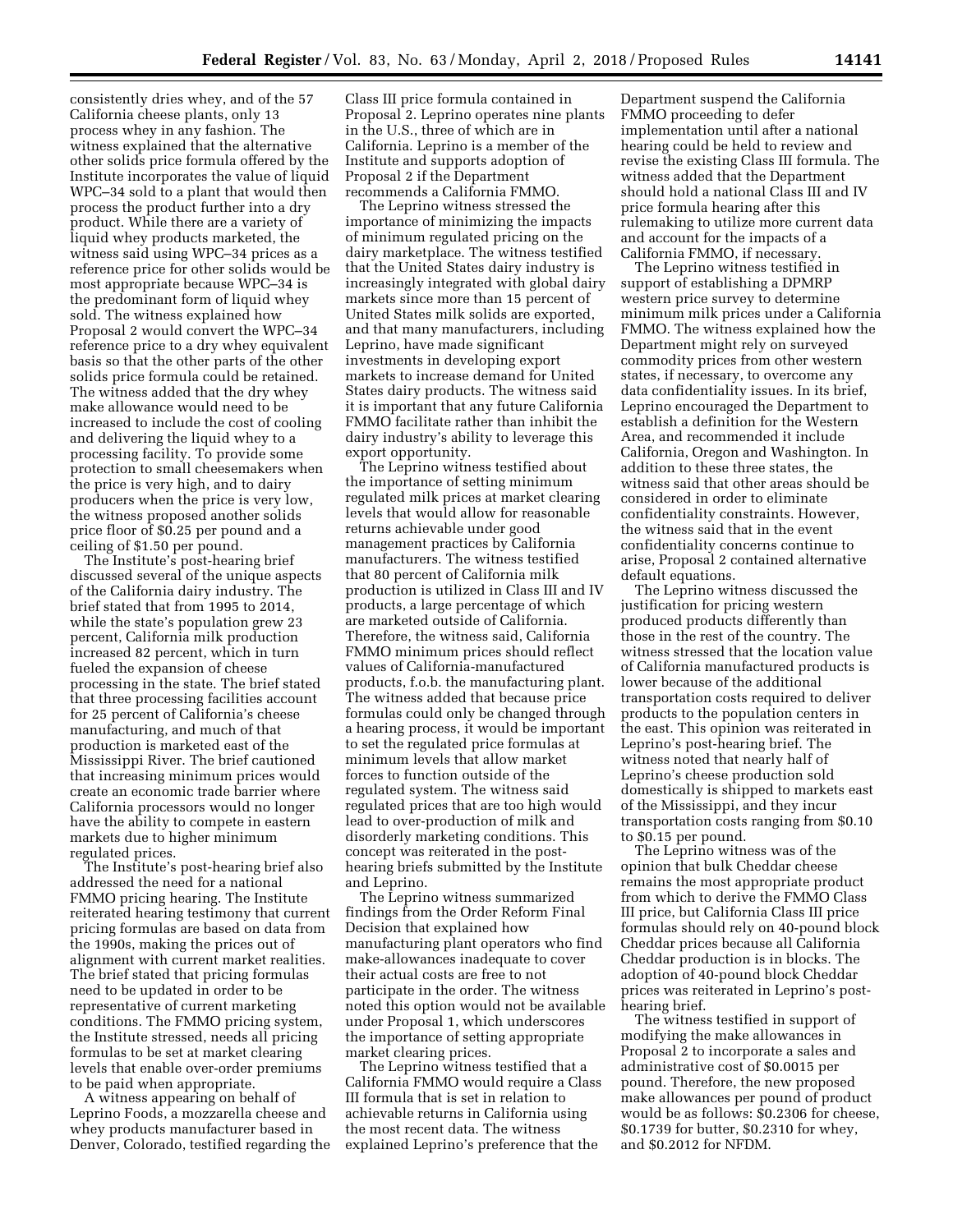The Leprino witness provided extensive testimony on the appropriate valuation of whey in FMMO Class III minimum pricing. The witness explained how the explicit whey factor had been a problem for cheesemakers and led the Institute to propose an alternative valuation. Proposal 2 would value the whey portion of the Class III price formula relative to its concentrated liquid whey value, which the witness said was the most generic whey product produced. The witness stated that the WPC–34 price index is the most common reference used for the sale of liquid whey by cheese plants selling concentrated whey in California. The witness added that the prices received for liquid whey are discounted to reflect additional processing required to produce a full-value whey product. Accordingly, said the witness, California FMMO minimum prices should rely on WPC–34 survey prices to approximate a whey value in the Class III price.

The Leprino witness testified in opposition to the Class III and IV formulas contained in Proposal 1. The formulas, the witness said, do not reflect California market conditions. The witness warned that higher regulated prices in California would lead to disorderly marketing conditions. In its post-hearing brief, Leprino stated the pricing formulas in Proposal 1 use old manufacturing cost data and the national weighted average prices for the four products exceeded the prices received in California. Leprino noted that there was no evidence provided by the Cooperatives related to the relevance of the Proposal 1 formulas to California.

A witness testifying on behalf of Hilmar spoke on how the current FMMO Class III and IV pricing formulas, if applied to a California FMMO incorporating inclusive pooling, would lead to disorderly marketing conditions. In its brief, Hilmar stated that disorderly marketing conditions would negate the competitive equilibrium present between eastern and western markets and lead to a trade barrier that would hinder the California dairy industry.

The witness testified that Hilmar had not experienced difficulties in sourcing raw milk supplies, and that there was currently no disorder in California to warrant promulgation of a California FMMO. The witness described several scenarios in the past where CSO whey pricing methodology over valued whey and led to disorderly marketing conditions for Hilmar, its independent producer suppliers, and other California dairy farmers, which CDFA was able to

remedy through an adjustment to the whey factor.

The Hilmar witness testified that if milk used in California cheese production was subject to the whey factor used in the current FMMO Class III price, the whey product stream in California would be overvalued. Use of that whey factor, along with the inclusive pooling provisions in Proposal 1, would give rise to disorderly marketing conditions.

The Hilmar witness was of the opinion that 2015 California milk production decreased for reasons not relevant to the differences in CSO 4b versus FMMO Class III pricing. Instead, the witness said, production was influenced by low milk powder prices related to global oversupply of milk powder, as well as drought, environmental regulations, and competition for land from other crops.

The Hilmar witness testified that CSO milk prices are minimums, and cooperatives have the ability to negotiate for higher milk prices from their proprietary plant customers. The witness said that Hilmar paid premiums of approximately \$120 million for milk above the CSO 4b price over the last several years. The witness explained that these premiums were paid for milk characteristics such as component content and other market-based factors. The witness added that when CSO 4b prices were temporarily increased through CDFA's adjustment to the sliding scale whey factor, the premiums Hilmar paid for milk decreased.

The Hilmar witness testified that the make-allowances in the FMMO Class III and IV formulas are outdated, and new manufacturing cost studies are necessary. The witness stated that Hilmar's manufacturing costs for cheese and milk powders are higher than those provided for in the FMMO Class III and IV formulas. The witness said that if a California FMMO was adopted with inclusive pooling, it would be impossible for Hilmar to clear the market, unlike in existing FMMOs where manufacturing milk is not required to be pooled.

The Hilmar witness explained that California FMMO minimum milk prices need to reflect local supply and demand conditions. The witness entered Hilmar data showing that prices received for the sale of Hilmar cheese averaged \$0.04 per pound lower than the announced NDPSR weighted average cheese price from 2010 to 2013. This price difference, the witness explained, is a function of the additional transportation cost incurred by Hilmar to transport product to eastern markets. The witness

made similar price comparisons for NFDM and butter.

The Hilmar witness stressed that if California FMMO prices are not reflective of the California market, the California dairy industry will be less competitive in the global marketplace. The witness noted that in 2014, Hilmar exported 10 percent of its cheese, 50 percent of its WPC, and 95 percent of its lactose; and it planned to export all of the skim milk powder to be produced at a manufacturing facility nearing completion in Turlock, California. Inclusive pooling and U.S.-centric milk pricing in California, said the witness, would lead to competitive disadvantages for California manufacturers in international and domestic markets.

The Hilmar witness testified that they produce several types of whey products, but not dry whey. The witness was of the opinion that dry whey is a poor indicator of the value of Hilmar's WPC products. The witness said the potential minimum regulated cost under inclusive pooling provisions in a California FMMO would make production of Hilmar's whey products unprofitable.

In the post-hearing brief submitted by Hilmar, concerns regarding an adequate return on investment were raised. Hilmar was of the opinion that Proposal 1 does not provide an adequate level of return on investment to allow for processors to remain viable. The brief stated that adoption of provisions allowing for handlers to opt not to pool manufacturing milk could alleviate those concerns.

In its post-hearing brief, Hilmar sought to counter the Cooperatives' claim that California manufacturers have a competitive advantage over their FMMO counterparts and thus should be able to pay FMMO minimum prices. Hilmar countered that California handlers have a long-term competitive disadvantage when compared to their FMMO counterparts because of the CSO's mandatory pricing and pooling provisions. Hilmar maintained that the value of milk in California is lower than in the eastern part of the country, and California FMMO price formulas should reflect this reality.

A witness testified in support of Proposal 2 on behalf of Marquez Brothers International (Marquez), a Hispanic cheese manufacturer located in Hanford, California. The witness explained how their company invested in a processing facility in 2004 to address challenges with whey disposal. The witness explained that of the total milk solids they receive, approximately 48 percent is used in cheese, and 52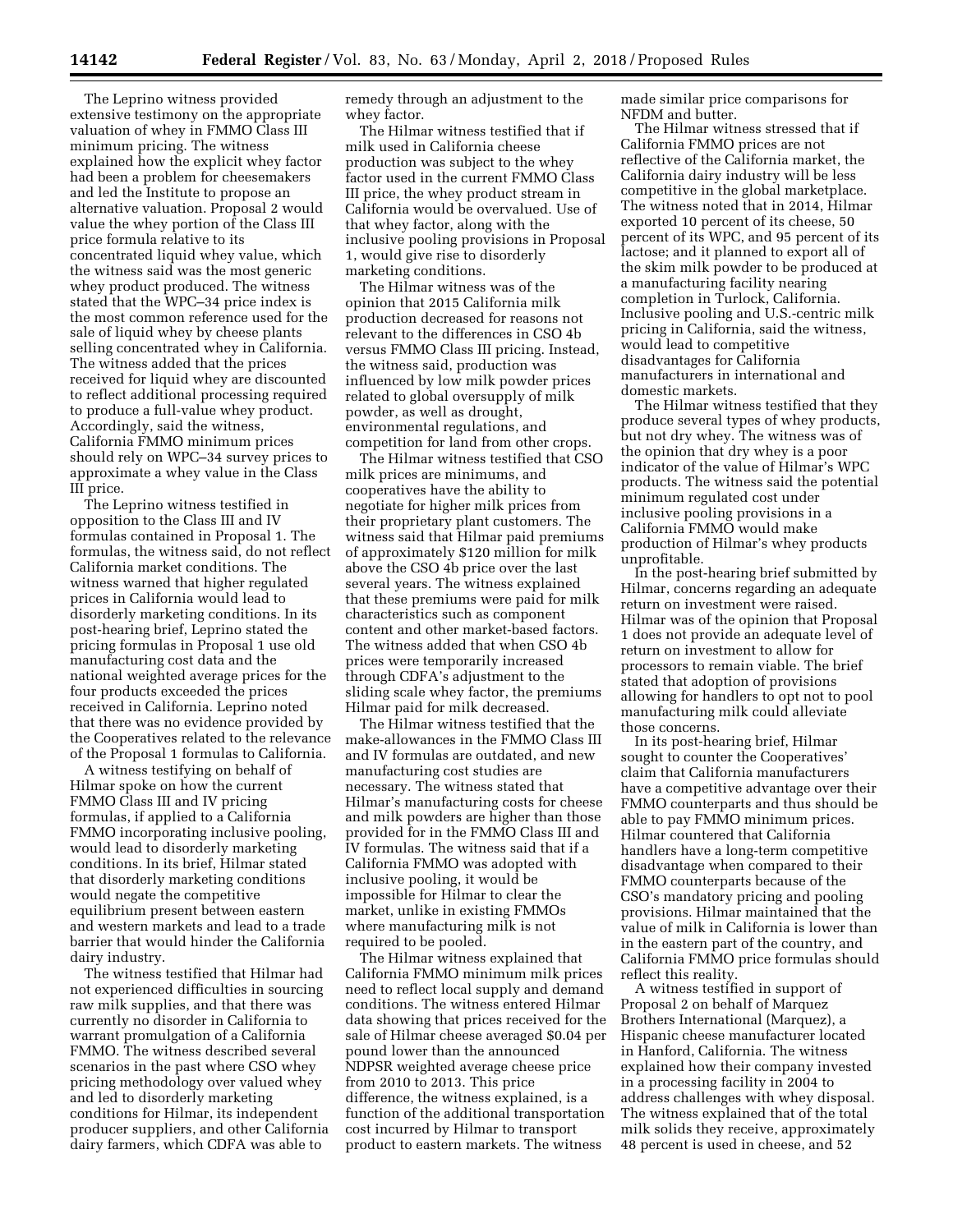percent ends up in the whey stream. The formulation of Marquez's whey stream, the witness noted, is approximately 5.11 percent whey cream, 9.45 percent WPC–80, and 85.44 percent lactose permeate.

The Marquez witness testified that out of 57 California cheese plants, 49 plants (19.1 percent of California cheese production) have limited or no ability to process whey. The witness testified that whey disposal had been a burden for their business in the past, costing \$1.5 million per year with no revenue offset and no recognition in the CSO 4b price of whey disposal costs. The witness added that the same problems existed in the FMMO Class III formula price contained in Proposal 1. The witness testified that the reliance on dry whey to price the other solids component of the FMMO Class III price would be inappropriate since cheesemakers must pay producers for the value of whey that can be generated from their milk, regardless of whether that price is actually obtained from the market.

The Marquez witness testified that adoption of Proposal 1 would discourage investment in cheese processing technologies. The witness said that a system of inclusive pooling coupled with other increases in operating costs would lead to competitive difficulties for California cheese plants.

A witness appeared on behalf of BESTWHEY, LLC (BESTWHEY), in opposition to adoption of Proposal 1. BESTWHEY provides consulting services to cheese manufacturing facilities, with a focus on specialty cheeses and whey handling and disposal. According to the witness, Proposal 1 would restrict the growth of California's cheese industry and eliminate most of the small cheese businesses in the state, and Proposal 1's inclusive pricing and pooling would lead to an over-supply of California milk. The witness highlighted the limited number of California plants with whey processing capabilities. The witness supported adoption of Proposal 2 because, according to the witness, it would provide a more realistic value for whey in the other solids price calculation, based on the actual value of liquid whey sold by cheese plants.

A witness appeared on behalf of Klondike Cheese (Klondike), a Wisconsin-based cheese manufacturer. The witness said that Klondike cools its liquid whey by-product and sells it to a larger whey processing facility. The witness provided detailed descriptions of whey processing methodology and the associated costs. The witness testified that basing the other solids

price on dry whey markets is inappropriate and does not accurately reflect the revenues from whey at their operation. The witness entered Klondike 2014 data showing an average loss on its whey production of \$0.6516 per cwt of milk.

A witness testified on behalf of Decatur Dairy (Decatur), a cooperativeowned, Wisconsin-based cheese manufacturer, in regard to using dry whey as the basis for the other solids price. The witness provided detailed descriptions of whey processing methodology and the associated costs. The witness said that Decatur sells warm wet whey to a nearby plant for further processing. The witness said that dry whey prices contained in the FMMO product-price formulas did not reflect the revenue they receive from their liquid whey sales, and it is not feasible for them to invest in drying equipment. The witness entered Decatur data for 2012 to 2015 showing average annual losses on its whey production ranging from \$0.0627 to \$0.7114 per cwt of milk.

A consultant witness appeared on behalf Joseph Gallo Farms (Gallo Farms). The witness explained that Gallo Farms owns two dairy farms, as well as cheese and whey processing facilities in California, and supports adoption of Proposal 2. Gallo Farms processes WPC from their own cheese operation and from other cheese facilities.

The Gallo Farms witness testified that if they had been required to pay the FMMO Class III price for milk, they would not have been able to make updates or improvements to their facilities. The witness estimated their cheese costs would have increased by \$0.2237 per pound if Proposal 1 had been in effect from January 2014 through September 2015. The witness was of the opinion that California dairy farmers should not compare the prices received in California to prices received in the Midwest or East Coast, where significant population centers are serviced. The witness characterized the California market as significantly different from eastern markets, as it includes not only the West Coast population centers, but also Mexico and other export markets. The witness was of the opinion that a California FMMO, as provided for in Proposal 1, could lead to the closure of small and medium sized manufacturing plants.

The Gallo Farms witness supported the portion of Proposal 2 that relies on WPC to determine the other solids price, as most whey pricing is related to the WPC market rather than dry whey. An Institute witness testified regarding

Class I pricing. The witness was of the opinion that the policy of assigning Class I milk the highest classified value should be reevaluated, given current market realities. The witness said that Proposal 1 relied on the current Class I price surface and fluid milk pricing system incorporated in the existing FMMOs, while other potential fluid milk pricing options have not been thoroughly investigated. The witness argued that although the ''higher of'' pricing mechanisms dampens Class I sales and limits the ability of fluid milk processors to hedge their Class I milk volumes, the Institute still supported the Class I milk pricing mechanism advanced in Proposal 2.

The Institute witness also testified regarding a technical modification to Proposal 2 that would affect how handlers pay for the milk components used in Class I products and how handler credits for fortifying fluid milk products would be determined. The witness explained that milk standards set by the State of California require a higher nonfat solids content than the Food and Drug Administration standard used elsewhere in the country. California fluid milk processors fortify raw milk with either condensed or nonfat dry milk to meet these higher standards.

The Institute witness described the differences between CSO and FMMO accounting for fluid milk fortification. Under FMMOs, the witness said, handlers account to the pool at the Class IV price for the solids used to fortify milk, but then are charged the twofactor (butterfat and skim) Class I price for the volumetric increase in fluid milk realized through fortification. Under the CSO, handlers account to the pool using a three-factor (butterfat, nonfat solids, and fluid carrier) Class 1 price for all solids used in Class 1 products, but then receive a credit for the solids used to fortify milk to meet the state standards. The Institute witness was of the opinion that the CSO three-factor system, coupled with its fortification credits, is superior to the FMMO system because it encourages orderly milk movements by making fluid milk handlers indifferent to the solids content of milk they receive, and it ensures that Class 1 handlers do not have a regulated milk price advantage over one another. The witness explained that plants receiving milk with a higher solids content might pay a higher Class 1 price for the raw milk, but less for fortification, while plants receiving milk with a lower solids content might pay a lower Class 1 price for the milk, but more for fortification, making both plants competitive with each other. The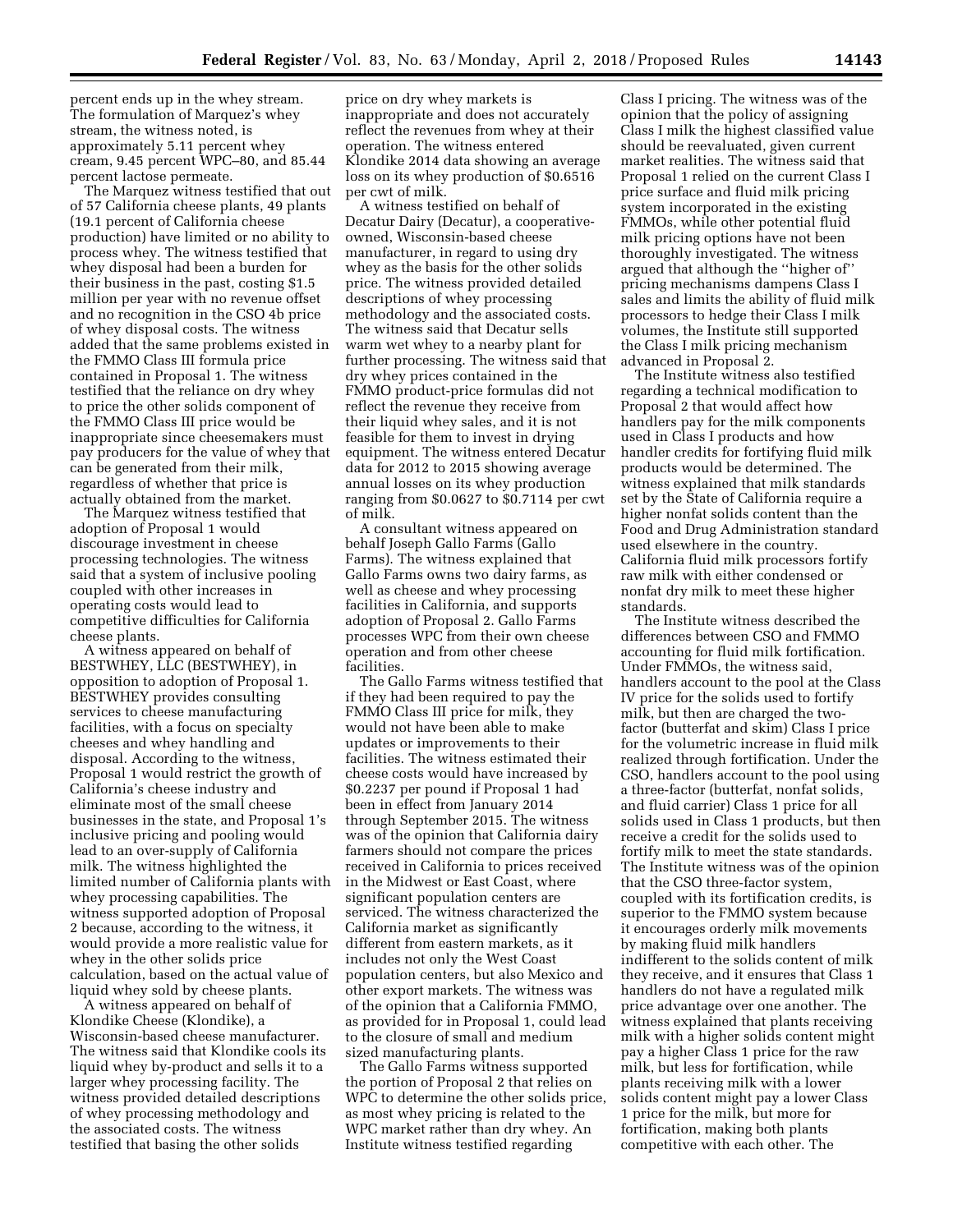witness emphasized that in the absence of a fortification credit for meeting the California milk solids requirement, handlers under a California FMMO might make milk sourcing decisions solely to take advantage of a two-factor Class I price formula.

A witness appeared on behalf of Hilmar to outline the history of FMMO surplus milk pricing policies. The witness, referring to decisions from previous FMMO rulemakings and reports, stated that FMMO minimum pricing should be set at levels aligning with net revenues received by manufacturers in the local marketing area in order for milk to ''clear'' the market. Therefore, the witness concluded, the Department must examine the local California market situation when determining appropriate minimum prices in a California FMMO.

A Cooperative witness addressed the alternative Other Solids price formula that was offered by the Institute. The witness stressed that no verifiable price series for WPC–34 exists, nor did the Institute present any third-party WPC– 34 manufacturing cost studies. The witness estimated that 86 percent of the Class 4b milk was processed at plants that had whey drying capabilities. In addition, the witness said that the Cooperatives' modified exempt plant provision would exempt as many as 25 of the 57 cheese plants from FMMO minimum price regulation.

# *Findings*

#### Handler's Value of Milk

The FMMO program currently uses product price formulas relying on the wholesale price of finished products to determine the minimum classified prices handlers pay for raw milk in the four classes of products. Class III and Class IV prices are announced on or before the 5th day of the month following the month to which they apply. The Class III and Class IV price formulas form the base from which Class I and Class II prices are determined. The Class I price is announced in advance of the applicable month. It is determined by adding a Class I differential assigned to the plant's location to the higher of an advanced Class III or Class IV price computed by using the most recent two weeks' DPMRP data released on or before the 23rd of the preceding month. The Class II skim milk price is announced at the same time as the Class I price, and is determined by adding \$0.70 per cwt to the advanced Class IV skim milk price. The Class II butterfat price is announced at the end of the month, at the same time as the Class III

and Class IV prices, by adding \$0.007 per pound to the Class IV butterfat price.

AMS administers the DPMRP to survey weekly wholesale prices of four manufactured dairy products (cheese, butter, NFDM and dry whey), and releases weekly average survey prices in the NDPSR. The FMMO product price formulas use these surveyed products to determine the component values in raw milk. The pricing system determines butterfat prices for milk used in products in each of the four classes from surveyed butter prices; protein and other solids prices for milk used in Class III products from surveyed cheese and dry whey prices, respectively; and a nonfat solids price for milk used in Class II and Class IV products from surveyed NFDM product prices. The skim milk portion of the Class I price is the higher of either the protein and other solids prices of the advanced Class III skim milk price or the NFDM price of the advanced Class IV skim milk price.

The butterfat, protein, other solids, and nonfat solids prices are derived through the average monthly NDPSR survey price, minus a manufacturing (make) allowance, multiplied by a yield factor. The make allowance factor represents the cost manufacturers incur in making raw milk into one pound of product. The yield factor is an approximation of the product quantity that can be made from a hundredweight of milk received at the plant. The milk received at the plant is adjusted to reflect farm-to-plant shrinkage when using farm weights and tests. This endproduct pricing system was implemented as a part of Order Reform on January 1, 2000,29 and last amended on July 1, 2013.30

The pricing methodology described above was proposed by the Cooperatives to apply in a California FMMO and is contained in Proposal 1. The Cooperatives maintain that the Department has for many years held that the market for manufactured dairy products is national in scope and that the price of milk used to manufacture those products should therefore be the same across the nation. Proponents of Proposal 1 explained that the commodity prices used in the formulas are based on a survey of prices for manufactured dairy products from plants across the country, including California. Proponents went on to point out that the surveyed manufacturing costs were from plants in California, as

well as in other states. These surveyed costs have been used to determine FMMO make allowances in the productprice formulas since their inception.

The Cooperatives, through witness testimony and post-hearing briefs, stressed that prices used to determine California handlers' value of milk should be based on the same national average factors as those used in the FMMOs. The Cooperatives repeatedly stressed that manufactured products compete in a national market, and therefore California dairy farmers should receive a milk price reflective of those commodity values. The Cooperatives' primary justification for a California FMMO is that the CSO does not provide California dairy farmers a milk price reflective of these national values, and they are now seeking to be included in the FMMO system so California dairy farmers can receive prices similar to their counterparts in the rest of the country.

The Institute, through witness testimony and post-hearing briefs, argued that classified prices in a California FMMO must be reflective of the current market conditions in California. They were of the opinion that not only has data used in the formulas become outdated, but that the value of California milk is inherently lower because of California's geographic location in the West and the additional cost of transporting finished product to population centers in the East. The Institute argued that these conditions make it hard for its dairy manufacturing member companies to remain competitive in the market.

In Proposal 2, the Institute proposed several changes to the current FMMO pricing formulas that would be applicable in California. First, the Institute proposed a western states price series for each commodity surveyed by the DPMRP. If a western price could not be used because of data confidentiality issues, the Institute proposed that a fixed value for each commodity be subtracted from the current NDPSR prices to represent the lower value of products in the West. Second, the Institute suggested that a Western states manufacturing cost survey be conducted to determine relevant California make allowances for each commodity, and if this was not feasible, they proposed specific make allowance levels they asserted are representative of manufacturing costs in California. Third, they proposed the NDPSR Cheddar cheese price used in the FMMO protein price formula for California only consider 40-pound block prices. They proposed that 500-pound barrel Cheddar cheese prices should not

<sup>29</sup>Federal Order Reform Final Rule: 64 FR 70868. 30FMMO Class III and IV Price Formula Final Rule: 78 FR 24334.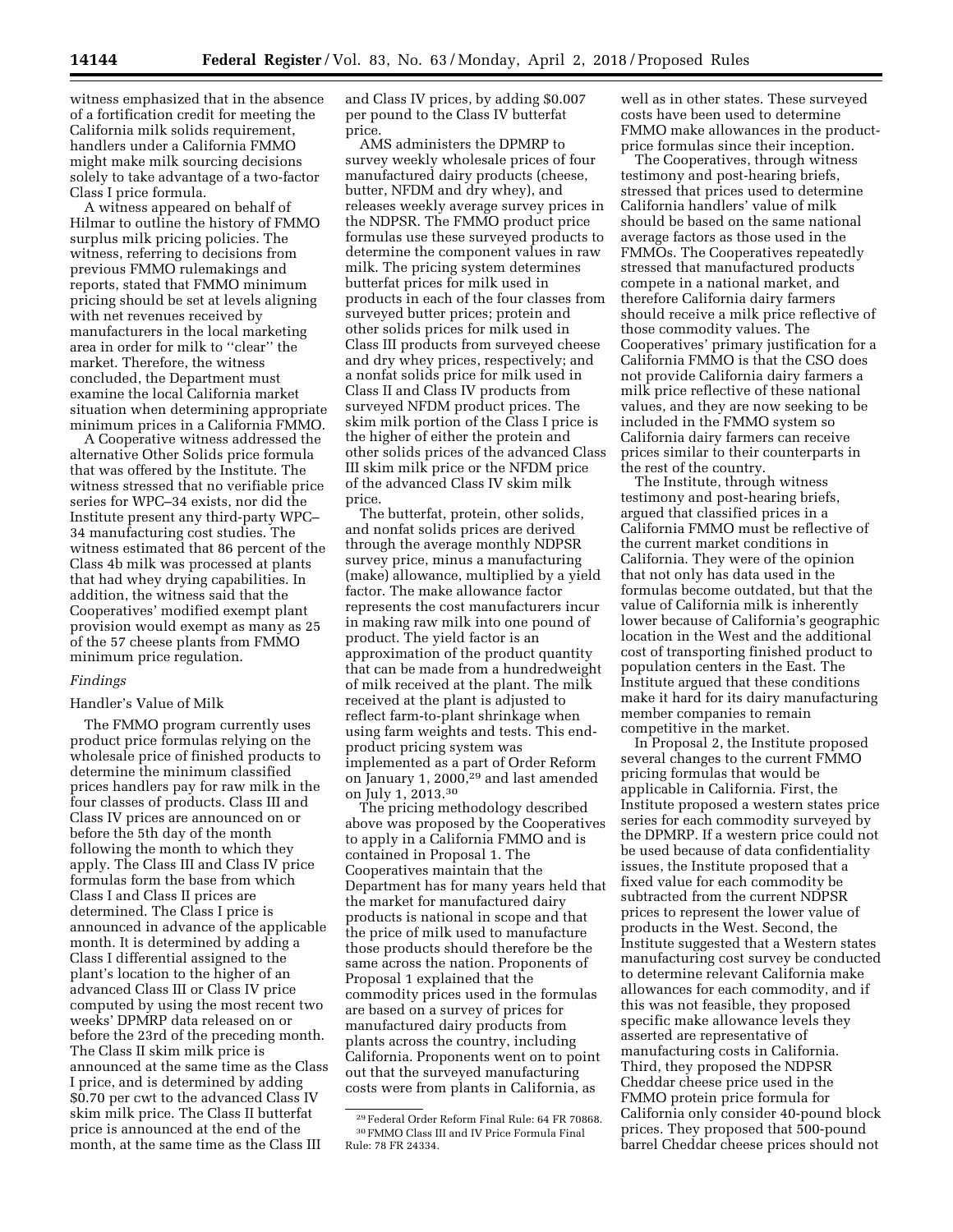be included as they are in current FMMOs.

*Class III and Class IV Pricing.* The record evidence supports the finding that the classified and component price formulas used in the 10 current FMMOs 31 be utilized without change in the proposed California FMMO. These national formulas were adopted as part of Federal Order Reform and are described earlier in this decision. The Order Reform Final Decision 32 found that because commodity dairy products compete in the national market, it was appropriate that the raw milk used in those products be priced uniformly across the FMMO system. This hearing record contains testimony explaining the FMMO evolution toward national uniform pricing for manufactured products. Such explanation was also outlined in the Order Reform Final Decision.

In the early 1960s, FMMOs used a Minnesota-Wisconsin (M–W) manufacturing grade milk price series to determine a price for milk used in manufactured products based on the supply and demand for Grade B milk. As Grade B milk production and the number of plants purchasing Grade B milk declined, FMMOs moved to a Basic Formula Price (BFP). The BFP price incorporated an updating formula with the base M–W price to account for the month-to-month changes in the prices paid for butter, NFDM, and cheese. The Order Reform decision recognized that Grade B milk would only continue to decline and that the FMMO system needed a more accurate method for determining the value of producer milk.

As outlined in the Order Reform Final Decision, the goals for replacing the BFP price were: (1) To meet the supply and demand criteria set forth in the AMAA; (2) not to deviate greatly from the general level of the current BFP; and (3) to demonstrate the ability to change in reaction to changes in supply and demand. The product-price and component formulas currently used in the FMMO system were found to be the appropriate market-oriented alternative to the BFP. Additionally, that final decision specifically addressed the national market for commodity dairy products:

''. . . the current BFP may have a greater tendency to reflect supply and demand conditions in Minnesota and Wisconsin rather than national supply/ demand conditions. The formulas in this decision use national commodity

price series, thereby reflecting the national supply and demand for dairy products and the national demand for milk.'' 33

The Department subsequently reiterated the necessity for FMMO classified prices to reflect national markets in a later final decision on Class III and IV pricing when it specifically addressed public comments pertaining to the relationship between the CSO and FMMOs:

''Class III and Class IV dairy products compete in a national market. Because of this, Class III and Class IV milk prices established for all Federal milk marketing order areas are the same.'' 34

The evidentiary record of this proceeding supports and validates the same conclusion that prices used in a California FMMO should reflect the national marketplace for cheese, butter, NFDM and dry whey. The record reflects that commodity products produced in California compete in the same national market as products produced throughout the country. Uniform FMMO price formulas ensure similarly situated handlers have equal minimum raw milk costs regardless of where the handler is regulated, and as California is seeking to join the FMMO system, it is appropriate that the milk pooled on the California FMMO be priced under the same uniform price provisions found in all current FMMOs. Additionally, the record evidence supports the finding that by pricing California milk under these uniform pricing provisions, prices received by farmers whose milk is pooled on the California FMMO would be more reflective of the national market for commodity products for which their milk is utilized. Therefore, adopting a western adjusted price series, a 40 pound only Cheddar cheese price, and California-specific make allowances is not appropriate.

FMMO price formulas already account for California market conditions; therefore, it is reasonable and appropriate to use these price formulas in a California FMMO. This decision finds that the national FMMO pricing policy continues to reflect the marketing conditions of the entire FMMO system and is appropriate for adoption in California.

FMMO product-price formulas generally consist of three factors: commodity price, manufacturing allowance, and yield factor. Product yields contained in the formulas reflect

standard industry norms. Yield factors were last updated in 2013,35 and the record shows that these values continue to reflect current market conditions, as there was no dispute as to their continued relevancy.

Commodity prices used in the FMMO formulas are announced by AMS in the NDPSR every month and reflect current commodity prices received for products over the previous four or five weeks. While surveyed plant names and locations are not released by USDA, several witnesses testified that California dairy product sales meeting the reporting specifications 36 are included in the NDPSR. These California sales are part of the NDPSR prices used by the FMMOs in the same way that sales from plants located in other areas of the United States are currently included. FMMO pricing formulas currently contain the following per-pound make allowances: Cheese— \$0.2003, butter—\$0.1715, NFDM— \$0.1678, and dry whey—\$0.1991. These make allowances were last updated in 2013.37 They were determined on the basis of a 2006 CDFA survey (plants located inside of California) and a 2006 Cornell Program on Dairy Markets and Policy (CPDMP) survey (plants located outside of California) of manufacturing costs. The butter and NFDM make allowances were computed by taking a weighted average of the CDFA and CPDMP surveys, weighted by national commodity production volumes, and adjusting for marketing costs. The cheese make allowance was computed by relying solely on the CDFA survey and adjusting for marketing costs. The dry whey make allowance was computed by relying solely on the CPDMP survey and adjusting for marketing costs. California dry whey data was not considered because at the time it was restricted and therefore not available.

As the record demonstrates, most of the manufacturing allowances already account for California manufacturing costs. In regard to the Institute's position that data used to determine make allowance levels is not current, this decision recognizes 2006 data was used to determine current make allowance levels. Since that time, the Department has not received a hearing request to amend the levels. It may be appropriate to amend these levels in the future, and the Department would evaluate any changes to those levels on

<sup>31</sup> 7 CFR 1000.50 and 1000.52.

<sup>32</sup>Official Notice is taken of Federal Order Reform Final Decision: 64 FR 16026.

<sup>33</sup>Federal Order Reform Final Decision: 64 FR 16026.

<sup>34</sup>Official Notice is taken of: FMMO Class III and IV Final Decision: 67 FR 67906.

<sup>35</sup>FMMO Class III and IV Price Formula Final Rule: 78 FR 24334.

<sup>36</sup> 7 CFR 1170.8.

<sup>37</sup>FMMO Class III and IV Price Formula Final Rule: 78 FR 24334.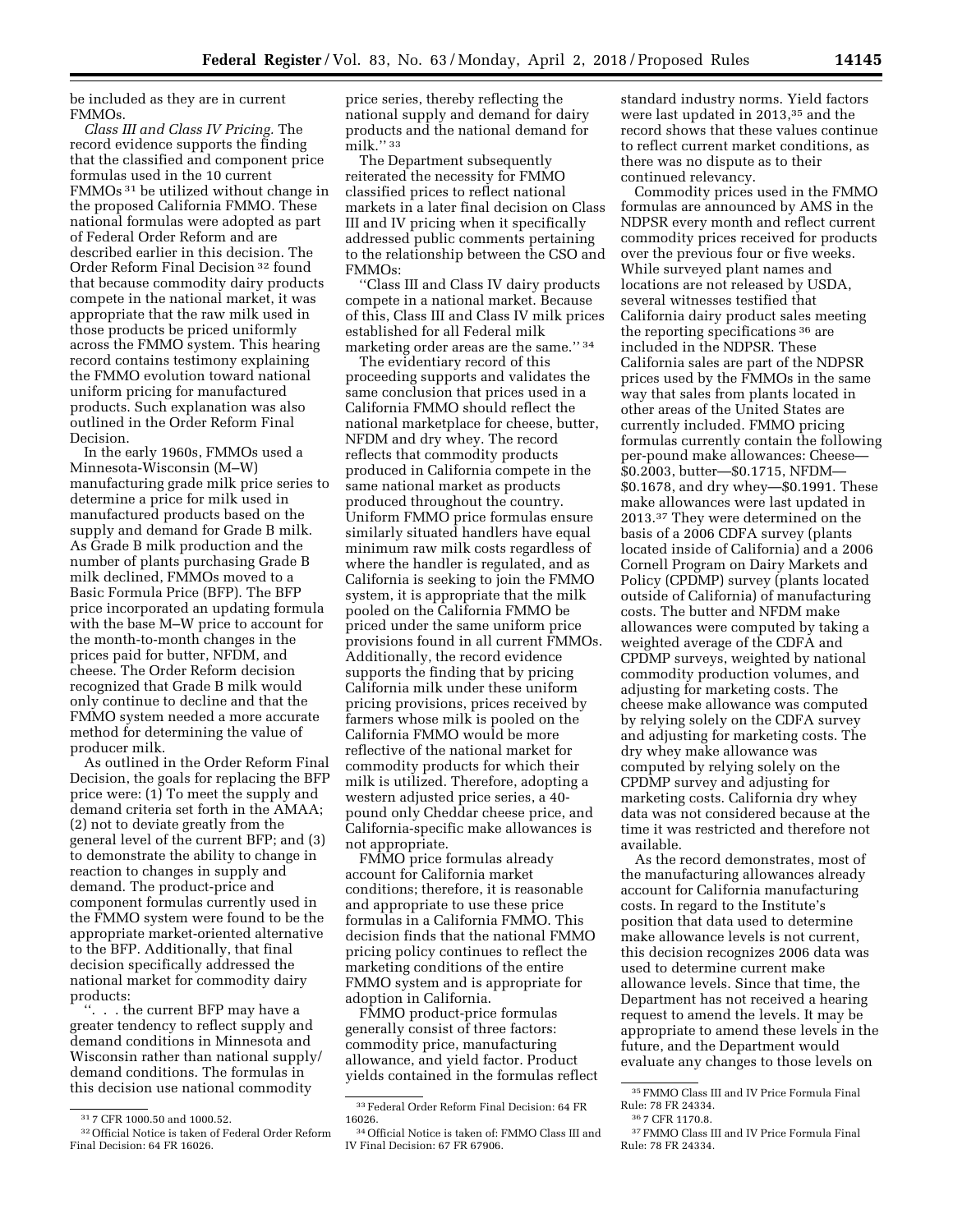the basis of a formal rulemaking record in that proceeding.

Institute witnesses stressed that California manufacturers would be competitively harmed should California FMMO minimum classified prices not reflect a solely western location value. This decision finds that California manufacturers would not face competitive harm with the adoption of the uniform FMMO prices. Western manufacturing handlers who purchase milk pooled on the Pacific Northwest and Arizona FMMOs already routinely pay these prices. The record reflects that the Institute's primary concern was the adoption of the current FMMO price formulas for California, coupled with the adoption of the inclusive pooling provisions contained in Proposal 1. The provisions recommended by this decision allow handlers to elect to not pool milk used in manufacturing as determined appropriate for their individual business operations. Further, the proposed California FMMO provisions would not prohibit handlers and producers from utilizing the Dairy Forward Pricing Program 38 to forward contract for pooled manufacturing milk.

*Other Solids Price.* Currently, the FMMO system determines the other solids price using the same basic formula used to determine the other component prices: Commodity price, less a make allowance, times a yield factor, using dry whey as the NDPSRreferenced commodity price. As the market price for dry whey moves and is reflected in the NDPSR price, it moves the other solids price moves accordingly.

At the hearing, the Institute proposed an alternative method for computing the whey value in the other solids formula. The Institute argued, in testimony and post-hearing brief, that dry whey is not an appropriate reference commodity for California because little dry whey is produced in the state. Instead, they testified that prices from the more commonly produced WPC–34 should be used. The Institute provided evidence regarding WPC–34 production in California. The record contains testimony explaining how WPC–34 and dry whey production practices and manufacturing costs differ.

This decision finds that the prices adopted in the California FMMO should be uniform with all current FMMOs and be reflective of the dry whey market. Therefore, it is not appropriate on the basis of this hearing record to adopt a change in other solids pricing for only one FMMO. While, the data and testimony presented by the Institute

may warrant further consideration for that purpose, to consider such a change for only one FMMO is not appropriate. While an academic expert did provide testimony on the record about a WPC– 34 manufacturing cost survey, results of the survey, which would be of interest if such a proposal was being evaluated, were not available.

Comments filed by the Cooperatives in response to the recommended decision supported the Class III and IV price formulas contained in the proposed California FMMO. Their comments reiterated that because manufactured dairy products, including those manufactured in California, compete in a national market, classified prices paid by all regulated handlers should reflect that national market through the uniform, national Class III and IV end-product price formulas.

Additional comments submitted by Select, CDC, and WUD supported adoption of the end-product price formulas contained in the recommended decision. These entities were of the opinion that through national uniform manufacturing prices, California producers would receive the same prices as producers in the rest of the country, and milk movements would be based on economic decisions, not government regulation.

Comments filed by the Institute, Hilmar and Leprino took exception to the classified prices contained in the proposed California FMMO. The Institute maintained that the Department did not properly analyze all record evidence nor indicate what record evidence was accepted and rejected when making its determination. The Institute specifically took exception to the factors contained in the Class III price formula, arguing that they did not take into account local marketing conditions that demonstrate higher manufacturing costs and lower Class III product values. The Institute was of the opinion that the Department provided no basis for why record evidence on whey data was not considered.

Hilmar argued that the Department relied on past decisions and outdated data to wrongly conclude that the proposed California FMMO should contain the same price formulas as the current 10 FMMOs. Hilmar objected to the recommended decision's finding that adoption of the proposed price formulas would not result in competitive harm. Hilmar provided extensive comments on the competitive harm, in the form of loss in manufacturing revenue, profits, or market share they assert would result if the proposed California FMMO is established.

Hilmar reiterated comments similar to the Institute's that the proposed price formulas are not justified because they do not take into account local marketing conditions. It contended that the proposed price formulas would require California manufacturers to pay more for milk than is needed to clear the market and make a profit. Hilmar argued that because the Department did not rule on each proposed finding of fact, interested parties do not know what data did or did not factor into the Department's recommendation.

Hilmar also took exception with the Department's finding that changes to the pricing formulas should be done on a national, not individual market level. Hilmar concluded that adoption of the proposed California FMMO as contained in the recommended decision would, at a minimum, put California manufacturers in a less competitive position than they are in now. It further objected to waiting for a future national hearing to address any changes to the national uniform end-product product formulas.

Leprino was of the opinion that the Department did not consider record evidence regarding local California marketing conditions that they assert should result in different product price formula factors. Leprino wrote the Department incorrectly found the national uniform minimum regulated price structure should remain throughout the FMMO system, including a proposed California FMMO. Leprino reiterated a California FMMO should have different price formulas that recognize the different manufacturing costs, commodity prices received, and whey products produced in California.

Leprino contended that incorporation of Western-based commodity prices and manufacturing allowances, as contained in Proposal 2, was the only method for accurately valuing manufactured dairy products produced in California. It also reiterated support for deriving the whey value in the Class III product price formula through liquid whey rather than dry whey values, the latter being more representative of California whey production.

Leprino noted that a national hearing should be held to address these factors throughout the FMMO system, and that promulgation of a California FMMO should be delayed until such hearing is held.

Comments filed by Cacique Cheese (Cacique), Farmdale Creamery, and Pacific Gold Creamery took exception to the proposed end-product price formulas as appropriate for the California market. Cacique argued that

<sup>38</sup> 7 CFR part 1145.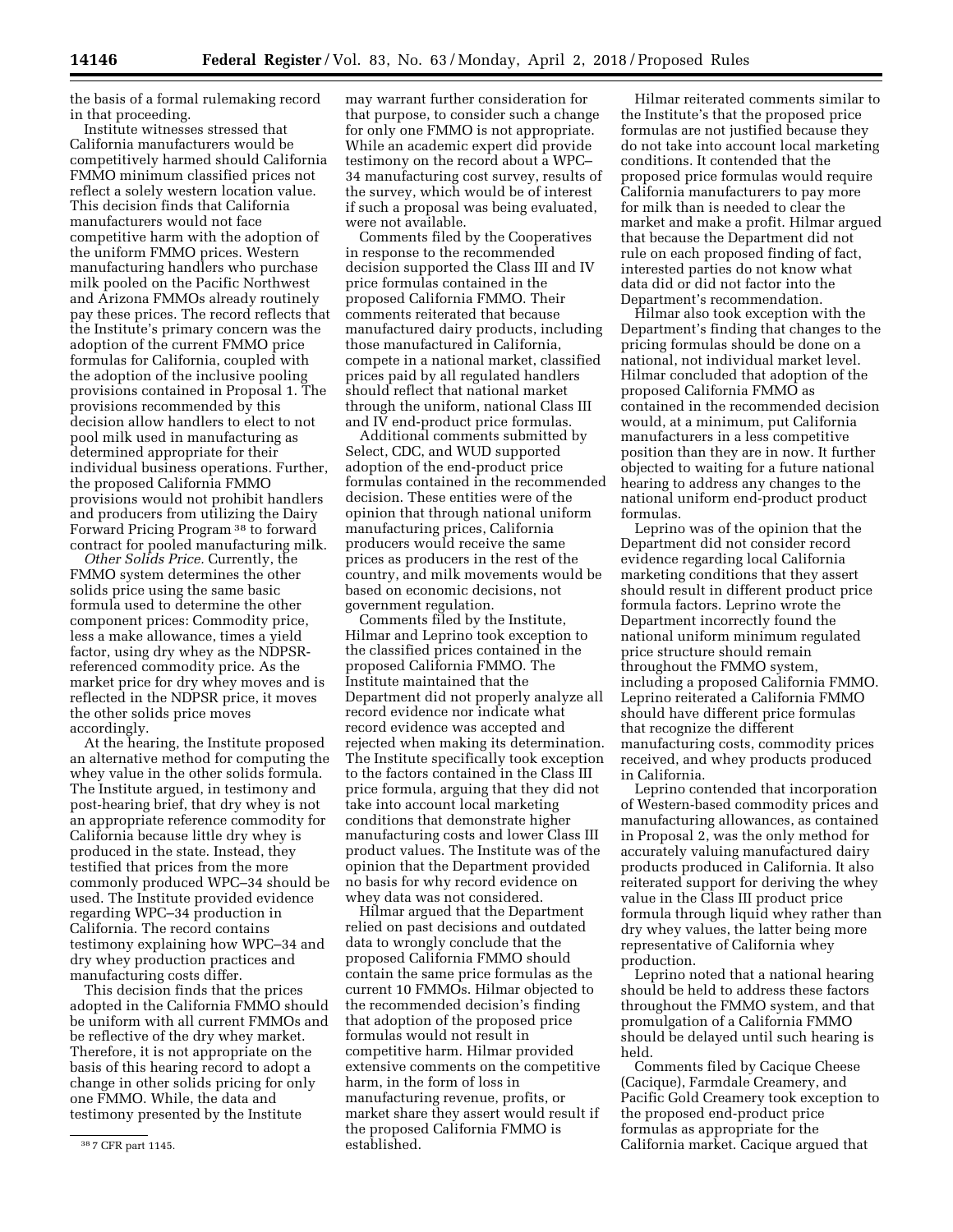the recommended make allowances underestimate the cost of manufacturing and should be updated to reflect current costs. Cacique took exception to the Department's finding to price other solids on dry whey, instead of proposed liquid whey. Pacific Gold was of the opinion that regional differences should be accounted for through a Westernbased price series and Californiaspecific make allowances.

As detailed above, the primary theme of exceptions filed regarding the recommend price formulas revolve around the assertion that the Department ignored record evidence demonstrating local market conditions warrant different price formulas for California. Commenters suggested that because a California FMMO is only now being proposed, the pricing formulas in a California FMMO must only reflect the local marketing conditions of California. Additional exceptions were raised that the Department did not rule on every proposed finding of fact and only took Official Notice of a selected number of documents that were requested by stakeholders in post-hearing and reply briefs.

The decision to recommend promulgating a California FMMO and its specific provisions was based on the entire hearing record. The record reveals that during Order Reform, end-product price formulas were found to be an appropriate methodology for reflecting the national market for manufactured products as well as the local marketing conditions for the consolidated orders. Because of California's prominence in the national marketplace, California local marketing conditions were considered and factored into the endproduct price formulas when those formulas were established, even though California did not join the FMMO system at that time.

As proposed, California regulated handlers would pay FMMO minimum classified prices that already account for their local marketing conditions, rather than a different set of state-regulated prices. By incorporating manufacturing costs and commodity prices received throughout the country, FMMO minimum classified prices reflect national supply and demand conditions. California products, sold throughout the country, are an integral part of the national supply and demand conditions of manufactured products. Therefore, adoption of these national end-product price formulas, without change, into a California FMMO is appropriate as they will continue to include California local marketing conditions and meet the pricing requirement of the AMAA.

It should be noted that regulated handler minimum prices throughout the country are currently affected by California marketing conditions through California plants whose DPMRP prices are incorporated in the NDPSR, and through California manufacturing costs that were incorporated into the current FMMO manufacturing allowances. In a national uniform pricing system, it is appropriate for California plants that become regulated by a FMMO to pay minimum classified prices that likewise incorporate local marketing conditions in other parts of the country through the same factors.

This final decision continues to find that any change to the nationally coordinated pricing system should be considered through a national rulemaking. FMMOs hearings are requested by the industry. To delay implementation of a California FMMO for a national pricing hearing that may or may not be requested, as suggested by some commenters, is not appropriate.

Evidence was introduced in the record regarding specific California manufacturing costs, commodities produced, and prices received. However, the FMMO system has a nationally coordinated pricing system and any changes to that system must be evaluated together in a rulemaking where all industry stakeholders can participate and all factors can be considered. While changes to the nationally coordinated FMMO pricing system may or may not be found to provide for more orderly marketing conditions, the current pricing system already takes into account marketing conditions from throughout the country, including California, which are incorporated in the pricing system on a monthly basis.

Comments received took exception to the finding that adoption of the recommended price formulas would not cause competitive harm by citing examples of reduced revenue, profits, and market share. The REIA released in conjunction with this decision demonstrates there would be an impact in all sectors of the industry and throughout the country. This final decision continues to find the recommended end-product price formulas appropriate for California and clarifies that manufacturers would not face competitive harm in the form of different minimum regulated prices than their competitors located in the other FMMOs.

One comment received stated that because the CSO had already increased prices to offset higher milk production costs, adoption of a California FMMO with higher minimum prices is not

warranted. Throughout this decision, it has been repeated that adoption of the recommended end-product price formulas is warranted because they more accurately reflect the national commodity markets where dairy products are sold. The recommended decision did not find, nor does this final decision find, that these price formulas should be adopted in order to offset higher milk production costs, except to the extent that the prices indirectly reflect higher production costs through the supply and demand conditions that generate the resulting commodity prices received.

Some commenters took exception to the fact that the Department did not rule on each offered finding of fact presented in post-hearing and reply briefs. The Department is required to discuss relevant issues and the evidence relied upon in making its findings. The recommended decision encompassed those issues, taking into account arguments made on all sides of the issues presented. Particularized rulings on every argument presented by interested parties are not required.

In its post-hearing brief, the Institute filed a Negative Inference Motion asserting that because the Cooperatives did not enter into the record of this proceeding a study they commissioned evaluating their proposed milk pricing provisions, the Department should conclude that the study results contradict the Cooperatives' justification for adopting the price formulas contained in Proposal 1 without a need to draw any inferences about documents not in the record.

It is left to the discretion of the trier of fact to determine whether or not a negative inference will be drawn from the failure to present any specific piece of evidence under one party's exclusive control. The Department finds that the recommended pricing provisions are properly based on testimony of those witnesses who appeared and the evidence that has been presented by all parties on the record.

*Class II Pricing.* The FMMO system currently prices milk used in Class II products uniformly. The Class II skim milk price is computed as the advanced Class IV skim price plus \$0.70 per cwt. The Class II butterfat price is the Class III butterfat price for the month, plus \$0.007 per pound. The \$0.70 differential between the Class IV and Class II skim milk prices adopted in the Order Reform Final Decision was an estimate of the cost of drying condensed milk and rewetting the solids for use in Class II products.

The record reflects, and this decision continues to find, that milk pricing in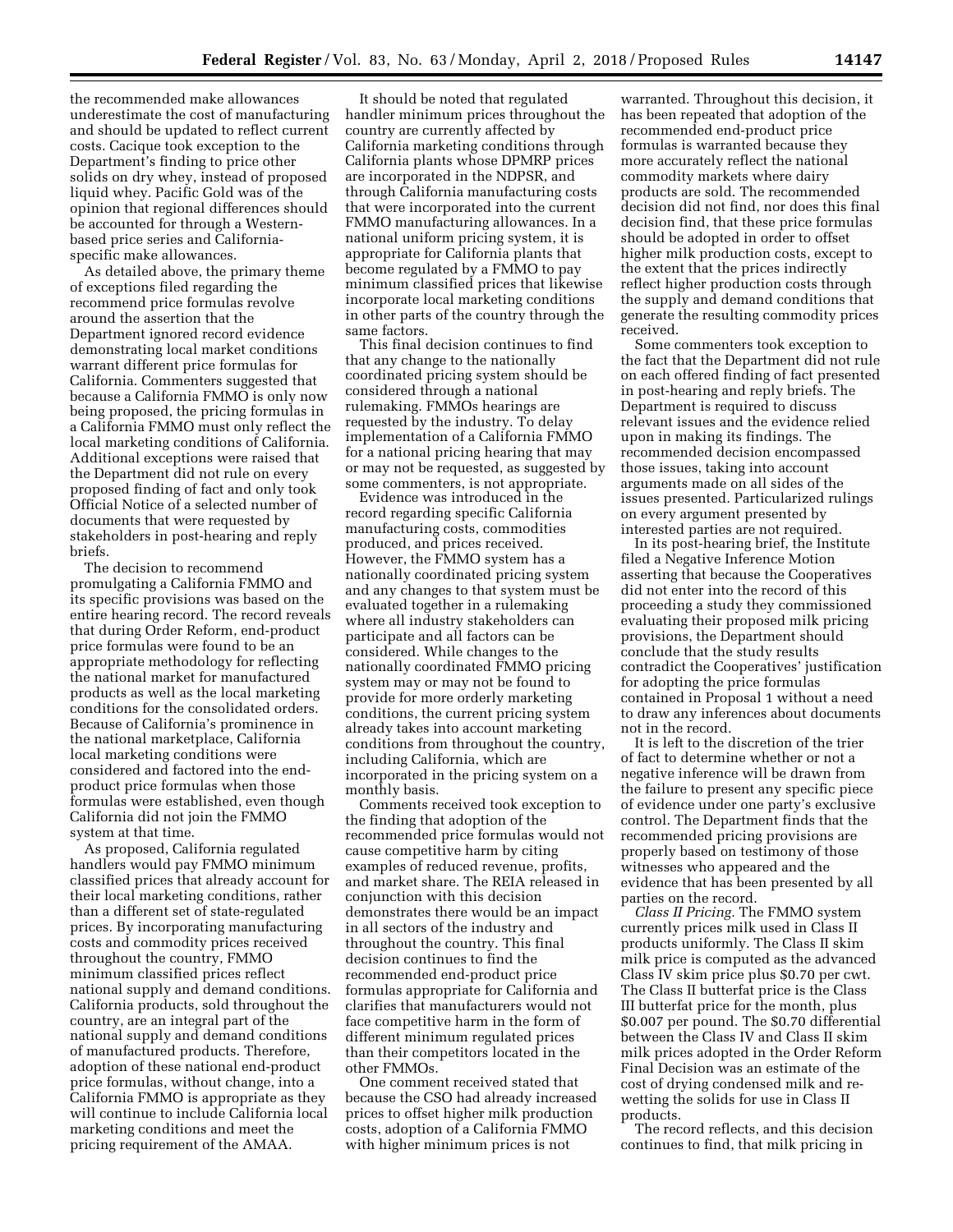the FMMO system should be as uniform as possible. Therefore, this decision finds that Class II pricing in the California FMMO should be the same as in current FMMOs. Class II pricing in the California FMMO would result in forward pricing the skim portion of Class II while pricing butterfat on a current basis. Butterfat used in Class II products competes on a current-month basis with butterfat used in cheese and butter, and its price should be determined on the basis of the same month's value.

No comments or exceptions were received in regard to the Class II price as proposed in the recommended decision.

*Class I Pricing.* Currently, FMMOs determine Class I prices as the higher of the advanced Class III or Class IV price, plus a location-specific differential referred to as a Class I differential. Class I differentials have been determined for every county in the continental United States, including those in California.39 Class I prices paid in all current FMMO's are on a skim/butterfat basis. Handlers who fortify their Class I products have the NFDM or condensed skim used to fortify classified as a Class IV use, and pay the Class I price for the volumetric increase attributed to fortification.

The Cooperatives have proposed that the California FMMO adopt the same Class I pricing structure: the higher of the advanced Class III or Class IV price plus a Class I differential based on the plant location. They argued that the Class I price surface was designed as a nationally coordinated structure and already includes differential levels for all California counties. According to the Cooperatives, any change to the Class I differential surface should be done through a national rulemaking hearing where all interested parties can participate.

The Institute argued, in testimony and post-hearing briefs, that the Class I differential surface adopted as part of Order Reform did not consider California in its inception, and is not appropriate for adoption here. The Institute did not offer an alternative.

This decision continues to find that the Class I price formula contained in Proposal 1, and as currently used in all current FMMOs, and proposed in the recommended decision, would be appropriate for the proposed California FMMO. This decision finds that prices for milk pooled on the California FMMO and used in Class I products should be location-specific, since Class I products generally compete on a more local

market. Therefore, the Class I differential surface that applies in all current FMMOs continues to be recommended for the California FMMO. As such, Class I prices for milk pooled on the California FMMO would be determined by the higher of the advanced Class III or Class IV milk price announced on or before the 23rd day of the preceding month, adjusted by the Class I differential at a plant's location.

This decision continues to recommend for a California FMMO the same Class I differential surface used in the current FMMOs. Contrary to Institute testimony, this differential surface was determined through a United States Dairy Sector Simulator (USDSS) model that included California supply and demand factors. An academic expert testifying in this proceeding was one of the lead authors of the model and stated that California was included when the model was constructed. This price surface was designed to facilitate the movement of milk to Class I markets without causing disorderly marketing conditions within or across markets. Therefore, it is not appropriate on the basis of this hearing record to make a change to the nationally coordinated Class I price surface.

Prior to January 1, 2000, there were 31 FMMOs. As part of the 1996 Farm Bill, the Department was instructed by Congress to consolidate the existing orders into as few as 10, and no more than 14, FMMOs, reserving one place for California. Since California stakeholders did not express a desire to enter the FMMO system at that time, the Order Reform process only considered the FMMO marketing areas in existence at the time for consolidation. In the Order Reform Final Decision, the reference to ''not including the State of California'' 40 pertained to determining appropriate consolidated marketing areas, not the analysis pertaining to Class I pricing, which included California.

Comments filed by the Cooperatives supported the proposed Class I price surface and concurred that California market conditions were considered when the surface was first established. Their comments stressed that the nationally coordinated price surface accounted for California market conditions and is appropriate for adoption in the proposed California FMMO.

Exceptions filed by the Institute in response to the recommended decision continued to assert that California was

not considered when the price surface was developed and the Department did not provide an evidentiary citation from which to conclude otherwise. The Order Reform Recommended Decision outlined the committee process undertaken by the Department to address specific issues during the Reform process. The decision explained that partnerships were established with two university consortia to provide expert analysis on issues relating to price structure. The decision referenced two published papers by researchers at Cornell University, ''U.S. Dairy Sector Simulator: A Spatially Disaggregated Model of the U.S. Dairy Industry'' (USDSS) and ''An Economic and Mathematical Description of the U.S. Dairy Sector Simulator''.41 The Department also explained the USDSS model results were used as a basis for developing the Class I price surface.42

The ''U.S. Dairy Sector Simulator: A Spatially Disaggregated Model of the U.S. Dairy Industry'' paper 43 expressly explains how the USDSS transshipment model took into account milk production, manufacturing and consumption points for all states, including California. This final decision continues to find that California marketing conditions were accounted for in the development of the FMMO Class I price surface, and therefore inclusion of that price surface in a California FMMO is appropriate.

The Institute argued in their exceptions the Department did not take into account changes in the dairy industry after Federal Order Reform which should lead to a finding that a different price surface for California is justified.

As reiterated in other parts of this decision, establishing a California FMMO is not done in isolation. California is seeking to enter a Federally regulated system with current policy predicated on a system of nationally coordinated regulated prices. This includes the current Class I price surface. The record of this proceeding demonstrates that California market conditions, which continue to be reflected in the price formulas, were considered when the end-product pricing and Class I price surface provisions were developed. This nationally coordinated system has been

<sup>39</sup> 7 CFR 1000.52.

<sup>40</sup>Federal Order Reform Final Decision: 64 FR 16044.

<sup>41</sup>Federal Order Reform Proposed Rule: 63 FR 4802.

<sup>42</sup>Federal Order Reform Proposed Rule: 63 FR 4807.

<sup>43</sup>Official Notice is taken of: Cornell University: *U.S. Dairy Sector Simulator: A Spatially Disaggregated Model of the U.S. Dairy Industry,*  November 1996. *[https://dairymarkets.org/pubPod/](https://dairymarkets.org/pubPod/pubs/SP9606.pdf)  [pubs/SP9606.pdf.](https://dairymarkets.org/pubPod/pubs/SP9606.pdf)*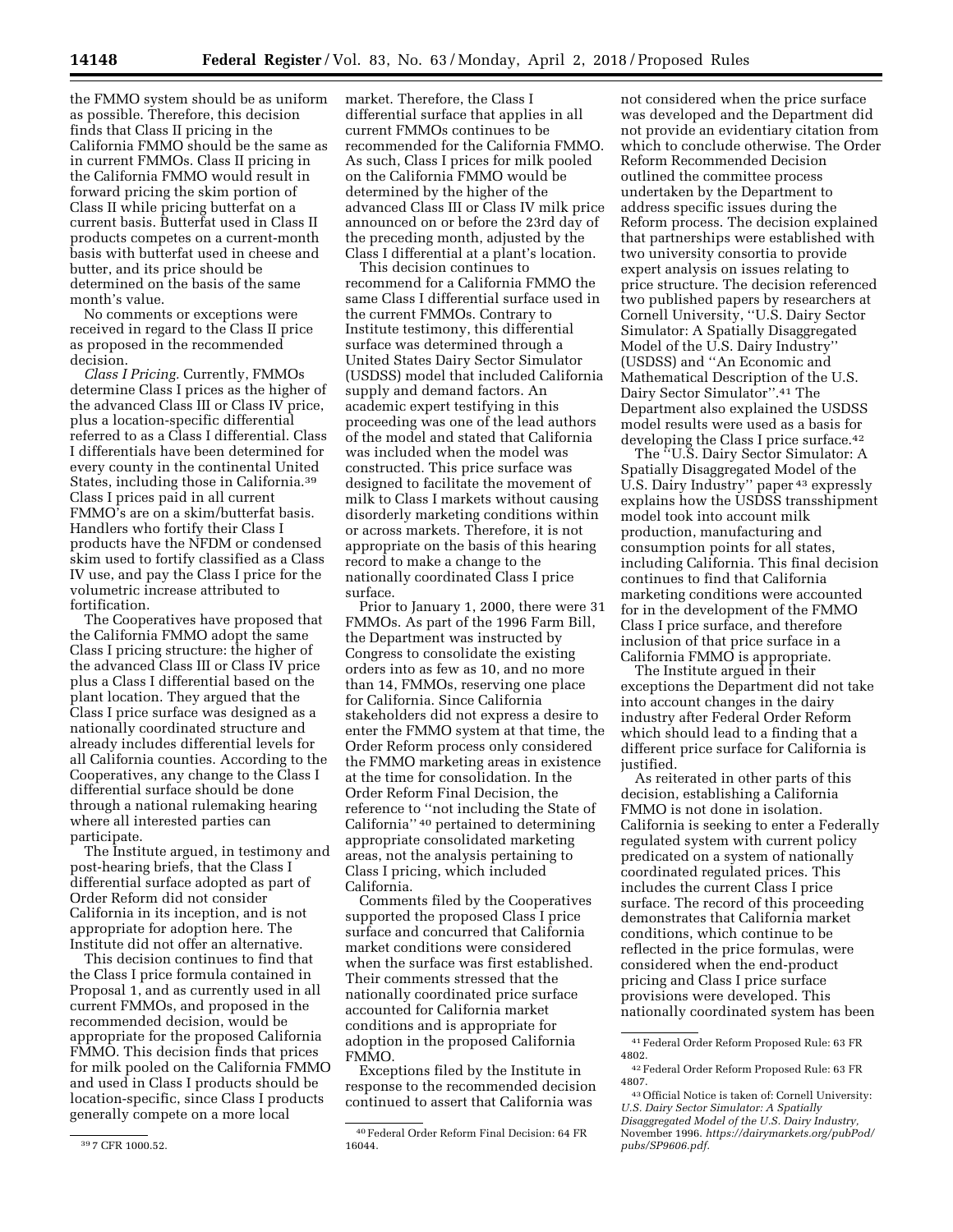in place since January 1, 2000, and this decision does not find it appropriate on the basis of this record to alter the system for one region of the country.

*Three-Factor FMMO Class I Pricing and Fortification.* The Institute proposed that California Class I prices be paid on a 3-factor basis: Butterfat, nonfat solids, and fluid carrier, as well as incorporate a fortification credit similar to what is currently provided for in the CSO. The fortification credit offered in Proposal 2 provides a credit to a Class I handler's pool obligation for the NFDM or condensed skim milk a handler uses to fortify Class I products to meet the State's higher nonfat solids content requirement. The proposed fortification credit would be paid out of the California FMMO marketwide pool funds.

The Institute explained these two features are currently provided for in the CSO and work together to financially assist Class 1 handlers in meeting the State-mandated higher nonfat solids content for Class 1 products. The Institute explained that handlers receiving high solids milk pay a higher Class 1 price, but use less solids to fortify Class 1 products, and thus incur less cost to meet the state's nonfat solids standards for fluid milk products. Conversely, handlers purchasing low solids content milk pay a lower Class 1 price, but then incur a higher cost to fortify their Class 1 products. The Cooperatives supported this concept in their post-hearing brief.

The record of this proceeding does not contain sufficient evidence to justify deviation from the uniform FMMO treatment of Class I pricing. Therefore, Class I milk pooled on the proposed California FMMO is proposed to be paid on a skim and butterfat basis. This uniform treatment would avoid disorderly marketing with adjacent or other Federal orders, as otherwise handlers could engage in inefficient milk movements solely for the purpose of seeking a Class I price advantage.

Comments and exceptions received in response to the recommended decision uniformly supported 3-factor Class I pricing.

The Institute, Dean, HP Hood, and Kroger requested that the Department reconsider this issue. The Institute was of the opinion that the State-mandated higher nonfat solids standard, a local marketing condition, should be recognized in the California FMMO through 3-factor Class I pricing and the fortification allowances outlined in Proposal 2.

Dean said the Department did not provide an adequate justification to reject 3-factor Class I pricing, which they contend would prevent disorderly marketing conditions and was supported by the Cooperatives in their reply-brief. Dean reiterated its hearing arguments that 3-factor Class I pricing is necessary to avoid unequal raw product costs for products requiring fortification to meet state-mandated standards and would remove incentives for processors to seek higher nonfat solids content producer milk. Dean contended that without 3-factor Class I pricing, fortification costs between handlers would vary such that handlers would face non-uniform raw milk costs for the same end product. Dean wrote that the Department erred when finding for uniform Class I pricing among all FMMOs instead of recognizing the local California marketing conditions that Dean contends require 3-factor Class I pricing.

Comments filed by the Cooperatives and CDC supported the reconsideration of 3-factor Class I pricing but did not support reconsideration of the fortification credits denied in the recommended decision.

This decision continues to find that additional fortification credits as contained in Proposal 2 are not justified. The record indicates the CSO fortification credit system was designed in response to California's legislatively mandated higher nonfat solids standard for Class 1 products. The record does not address how incorporation of the CSO fortification credit system would operate in the context of the existing FMMO fortification classification provisions without resulting in a double credit for fortification. Dean contends in their exceptions that the proposed fortification credits are for the handling of fortification ingredients, not a reduction in the cost of those ingredients and therefore would not be double counting.

The record indicates the current CSO fortification credit system accounts for the fortification ingredients as Class 1 and then provides the handler with a per pound fortification credit based on the amount of the nonfat solids in the fortifying ingredient used. This is different than how current FMMOs provide for fortification by allocating the fortifying ingredients to Class IV, and then classifying the incremental volume increase as Class I. If the fortification credits provided for in Proposal 2 were adopted, it would result in the handler not only receiving the lower Class IV allocation for its fortifying ingredients (as opposed to accounting for them as Class 1 as is currently done under the CSO), but they would then also receive a handling credit based on the amount of product

used to fortify. This would result in the handler receiving two forms of credit for fortifying, as opposed to only one form of credit currently provided for in some way in both the FMMO and CSO.

Furthermore, the record of this proceeding does not provide a justification for why the fortification credit levels contained in Proposal 2 are appropriate. Those credit levels, of \$0.1985 per pound of nonfat solids in nonfat dry milk and \$0.0987 per pound of nonfat solids in condensed milk, were established by CSO. No evidence was presented at the hearing to justify how the credits for handling were determined and why they might still be set at appropriate levels.

In regard to 3-factor pricing, record evidence offered by proponents concentrated on the pricing impact for reduced fat and lowfat milk products that have to be fortified to meet minimum state requirements using theoretical component tests for milk supplies. While record evidence does examine how 3-factor pricing would equalize costs between reduced fat and lowfat products, the analysis is incomplete as it does not address the net effect of such pricing across all Class I products, including whole and nonfat milk. Considering that a typical fluid processor makes a full array of Class I products, the total impact must be considered, given that each product has its own associated costs per gallon and a fluid processor would not typically process one or two products. Lastly, theoretical component tests may provide an understanding of relationships in manufacturing costs of different products. However, in the absence of actual tests of Class I handler milk supplies and an analysis encompassing the net effect across all Class I products, record evidence is not sufficient to justify deviation from 2 factor pricing of Class I milk.

#### Producer's Value of Milk

Currently, six of the 10 FMMOs utilize multiple component pricing to determine both the handler's and producer's value of milk. In those six orders, producers are paid for the pounds of butterfat, pounds of protein, pounds of other solids of milk pooled, as well as a per hundredweight (cwt) price known as the producer price differential (PPD). The PPD reflects the producer's pro rata share of the value of Class I, Class II, and Class IV use in the market relative to Class III use. The Class III butterfat, protein, and other solids prices are the same component prices charged to handlers based on the value of the use of milk in Class III. In four of these six FMMOs, there is an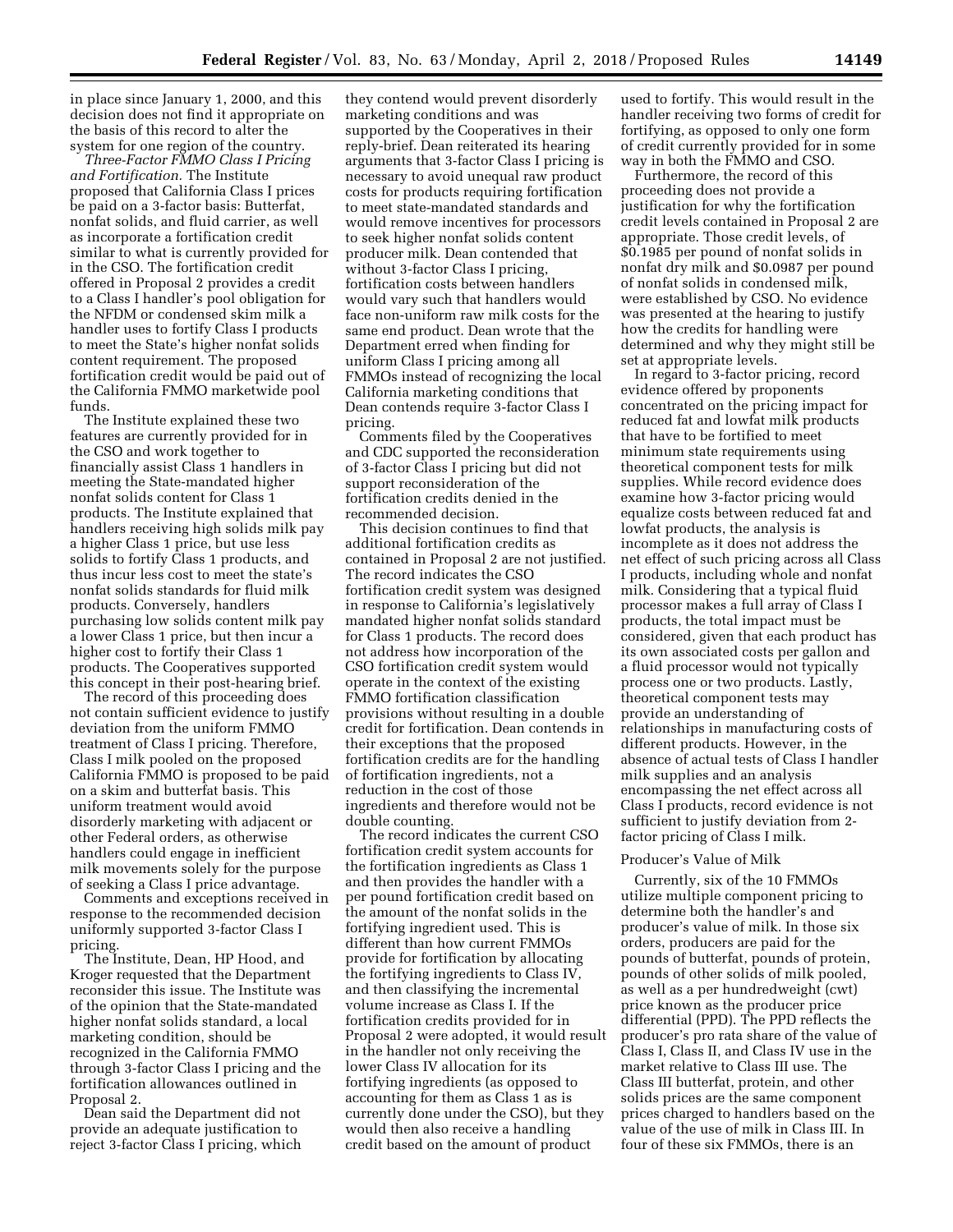adjustment to the producer's payment for the somatic cell count (SCC) of the producers' milk.

Proposal 1 and Proposal 2 seek to pay producers on a multiple component basis for the milk they produce. As will be discussed below, the proposals differ on how they would apply a PPD to producer payments. Unlike Proposal 2, Proposal 1 does not specify a somatic cell adjustment to the producer's value of milk.

The record reflects that milk use in California is concentrated in manufactured dairy products. In 2015, California Class 1 utilization was 13 percent, Class 2 and Class 3 utilization combined was 8.6 percent, while 78.4 percent was used in Class 4a and Class 4b products (cheese, butter and dried milk powders). As California is clearly a manufacturing market, it is appropriate for producers to be paid for the components they produce that are valued by the manufacturers. Therefore, this final decision continues to recommend producer payments on a multiple component basis. Producers would be paid for the butterfat, protein, and other solids components in their producer milk and for the cwt of milk pooled.

This decision continues to propose that producers under the proposed California FMMO be paid a PPD calculated in the same manner as in six current FMMOs. The PPD represents to the producer the value from the Class I, Class II, and Class IV uses they are entitled to share for supplying the market and participating in the FMMO pool. In general, the PPD is computed by deducting the Class III component values from the total value of milk in the pool, and then dividing the result by the total pounds of producer milk in the pool. The PPD paid to producers participating in the California FMMO pool would be adjusted to reflect the applicable producer location adjustment for the handler location where their milk is received.

Therefore, under the proposed California FMMO, the minimum payment to producers would be determined by summing the result of: Multiplying the hundredweight of a producer's milk pooled by the PPD adjusted for handler location; multiplying the pounds of butterfat in the producer's milk by the butterfat price; multiplying the pounds of protein in a producer's milk by the protein price; and multiplying the pounds of other solids in a producer's milk by the other solids price.

Proponents of Proposal 1 proposed distributing the PPD value across the butterfat, protein and other solids

components, based on the average value each component contributed to the Class III price during the previous year. The Cooperatives purported that the PPD is confusing to producers, particularly when it is negative, and spreading the value of the PPD across the components would be a simpler method of distribution.

The PPD is the difference between value associated with all the milk pooled during the month and the producers' value for the butterfat, protein, and other solids priced at the Class III component prices for the month. In general, if the marketwide utilization value of all milk in the pool, on a per cwt basis, is greater than the marketwide utilization value of the producer's components priced at Class III component values, dairy farmers receive a positive PPD.

A negative PPD occurs when the value of the priced producer components in the pool exceeds the total value generated by all classes of milk. This is possible since all producer components are priced at the Class III components values, but pooled milk is utilized in all four classes, each with its own separately derived value.

Specifically, negative PPDs can happen when large increases occur in NDPSR survey prices from one month to the next, resulting in the Class III price (announced at the close of the month) exceeding, or being in a close relationship to, the Class I price (announced in advance of the month). Negative PPDs can also occur in markets with a large Class IV use when the Class IV price is significantly lower than the Class III price. A negative PPD does not mean that there is less total revenue available to producers. It often means the Class III component values are high relative to Class I prices. Because component values are the biggest portion of a producer's total revenue, high component prices coupled with negative PPDs often result in higher *overall* revenue to producers than when component prices are lower and PPDs are large and positive.

This final decision does not find justification for distributing the PPD through the component prices as offered in Proposal 1. Current FMMO producers receive and understand that the PPD represents the additional value from the higher classified markets that they are able to share because they participate in the FMMO. This includes months when the PPD is negative.

While the proponents claim a negative PPD is confusing, this decision continues to find that distributing the PPD through the component prices would distort market signals to

producers. As in the current FMMOs, a negative PPD in the California FMMO would inform producers that component values are rising rapidly. Regulated FMMO prices should not block those market signals. Producers in other FMMOs have been able to adapt to a multiple component pricing system that incorporates an announced PPD. This decision finds that California producers can do the same.

Comments filed by the Cooperatives, the Institute and MPC in response to the recommended decision expressed support for the proposed producer milk pricing provisions. The Cooperatives noted in their comments they did not object to the PPD provisions as proposed in the recommended decision.

Comments filed by NAJ also expressed support for the producer payment provisions, and contended any changes to the producer price formulas should occur through a national hearing.

Four of the current FMMOs provide for a SCC adjustment on producer milk values. The CSO does not include any such adjustment. Proposal 1 did not include a provision for a SCC adjuster, and a Cooperative witness specifically testified against its inclusion. Proposal 2 included a SCC adjuster, but no Proposal 2 witnesses testified regarding this aspect of their proposal. This final decision does not recommend a SCC adjuster for the California FMMO, as the record does not contain evidence to support its inclusion.

This final decision proposes that handlers regulated by the California FMMO should be allowed to make various deductions from a producer's milk check, identical to what is allowed in the current FMMOs. These deductions include such things as hauling expenses and National Dairy Promotion Program charges, as well as other authorized deductions such as insurance payments, feed bills, equipment expenses, and other dairyrelated expenses. Authorized deductions from the producer's check must be authorized in writing by the producer. For the California FMMO, authorized deductions would necessarily include any assessment identified by CDFA for the payment of California quota values. A quota assessment would be authorized upon announcement by CDFA; it would not have to be authorized in writing by the producer.

Some hearing witnesses suggested that changes to the FMMO pricing system need to be considered in a separate rulemaking proceeding before California producers vote on a FMMO. Similar arguments were presented in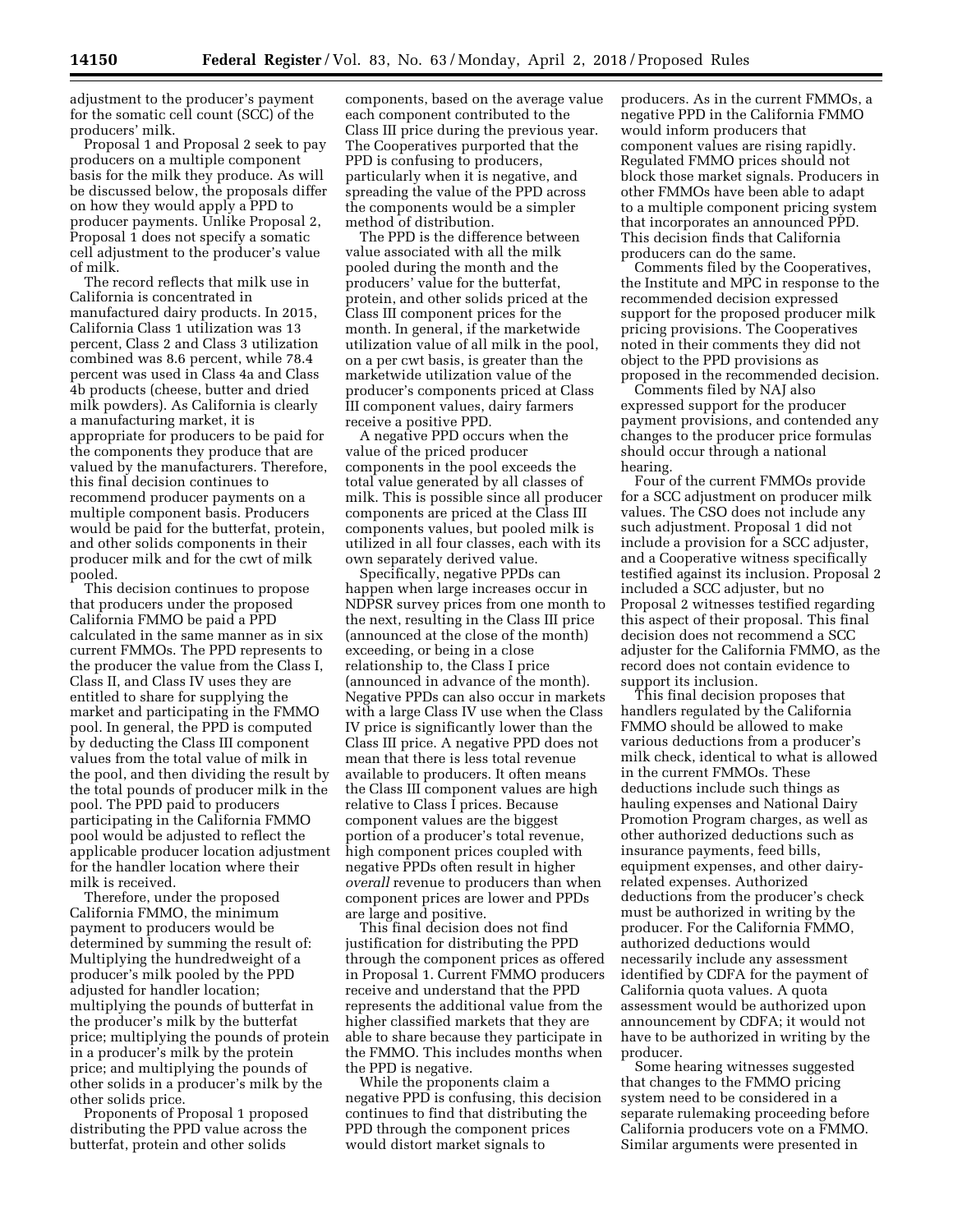some comments and exceptions filed in response to the recommended decision. This final decision finds no justification for California producers to wait for a decision on a California FMMO until after what would most likely be a lengthy proceeding on national FMMO pricing. California producers should have the opportunity to vote on whether to join the FMMO system and adopt the provisions recommended in this decision with the full awareness that prices can be re-evaluated at a future hearing.

# **8. Pooling**

This section addresses the pooling provisions of the proposed California FMMO. A summary of the proposals, hearing testimony, post-hearing briefs, and comments on and exceptions to the recommended decision related to pooling provisions is provided below. Additionally, the proposed treatment of out-of-state milk is addressed in this section, as one of the initial proposals submitted to AMS sought to allow handlers to elect partially regulated distributing plant status with respect to milk received from farmers located outside of the marketing area. The proposal would have continued the reported practice of handlers paying the plant blend price—instead of the market's blend price—for milk produced from outside of the state, since such interstate transactions cannot be regulated by the CSO. Essentially, the proposal addressed whether out-of-state milk should be incorporated into the proposed California FMMO marketwide pool. Therefore, the topic is addressed in this section.

This final decision recommends pooling provisions for a California FMMO conceptually similar to those in the 10 current FMMOs, but tailored for the California market. The recommended pooling provisions are performance-based and are designed to identify those producers who consistently supply the Class I market and therefore should share in the revenues from the market. There would be no regulatory difference in producer payments for milk based on the location of the dairy farm where it was produced.

#### *Summary of Testimony*

A Cooperative witness testified regarding the pooling provisions contained in Proposal 1. The witness said the Proposal 1 pooling provisions are designed to address the wide disparity between current producer and handler prices in California and those under the FMMO system. The witness stated that in order to design adequate

California pooling standards, the Cooperatives evaluated historical producer blend prices using both CSO classified prices and the proposed California FMMO classified prices, from January 2000 through July 2015. The witness estimated that producer blend prices would have averaged \$14.65 per cwt using CSO classified prices and \$15.22 per cwt using the proposed California FMMO classified prices, an average difference of \$0.57 per cwt. The witness's analysis showed that in every month, the estimated CSO blend price was less than the FMMO blend price, and that when considering only the most recent data (January 2015 through July 2015), the average difference was \$0.86 per cwt. The witness stressed that to bring California producer blend prices into closer alignment with FMMO producer blend prices, the pooling provisions of a California FMMO must require the pooling of all classified use values.

The witness was of the opinion that California's combination of low utilization in the higher valued classes (Class 1, 2, and 3) and a stateadministered quota program requires strict pooling provisions to prevent handlers from electing not to pool a significant portion of California milk each month. The witness was of the opinion that when the California overbase price is below Class 4a or 4b prices, there is an incentive to not pool milk in those classes because the handler can avoid a payment into the marketwide pool. The witness stated that from January 2000 through July 2015, the California overbase price was below either the Class 4a or 4b price 91 percent of the time. Thus, in those months, if all milk had not been pooled, producers would have received different minimum prices: Those producers whose milk was pooled would have received the minimum FMMO blend price, while the producers whose milk was not pooled would have had the potential to receive a higher price because the handler could have avoided sharing the additional revenue with all the producers in the market through the marketwide pool. This concern regarding producer price disparity was reiterated in the Cooperatives' posthearing brief.

The Cooperative witness added that even after adjusting producer blend prices to account for quota payments  $(-\$0.37)$ , transportation credits  $(-\$0.09)$ , and RQAs (\$0.03), there would have been a financial incentive to not pool a significant portion of California milk in most months. Using the pricing provisions contained in Proposal 1, the witness estimated that

from August 2012 through July 2015, handlers would have chosen not to pool Class III or Class IV milk 94 percent of the time. The consequence, the witness emphasized, would not only be unstable producer prices, but the inability of the FMMO to achieve uniform producer prices. The witness stressed that to accumulate the revenue needed to provide adequate, uniform producer blend prices and facilitate orderly marketing, all the milk delivered to California plants must be pooled. Provisions requiring all milk to be pooled cannot be found in any other current FMMO.

However, the witness explained that FMMO pooling provisions have always been tailored to the market, and the pooling provisions contained in Proposal 1 are no different. The Cooperatives' post-hearing brief stressed California's need to have tailored pooling provisions that are different from other FMMOs. The Cooperatives' brief reiterated that allowing for milk to not be pooled would inhibit a California producer's ability to receive the national FMMO prices they are seeking.

The Cooperative witness proceeded to describe the pooling provisions contained in Proposal 1. The witness explained that under Proposal 1, any California plant receiving milk from California farms would be qualified as a pool plant, and all California milk delivered to that plant would be qualified as producer milk. The witness said Proposal 1 also provides for plants located outside of the marketing area that demonstrate adequate service to the California Class I market to qualify as pool plants on the order. The witness highlighted an additional provision that would regulate all plants located in Churchill County, Nevada, and receiving milk from farms located in Churchill County or California. According to the witness, producers in the Churchill County milkshed have historically supplied milk to the California Class 1 market, and this provision would ensure they could remain affiliated. The witness proposed the partially regulated distributing plant (PRDP) provision should be the same as in other FMMOs: A plant qualifies as a PRDP if not more than 25 percent of its total route disposition is within the marketing area.

The Cooperative witness defined a producer as any dairy farmer producing Grade A milk received by a pool plant or a cooperative handler. This definition would allow dairy farmers located inside or outside of the marketing area to qualify as producers under the order, the witness added. The witness said a majority of the producer milk pooled on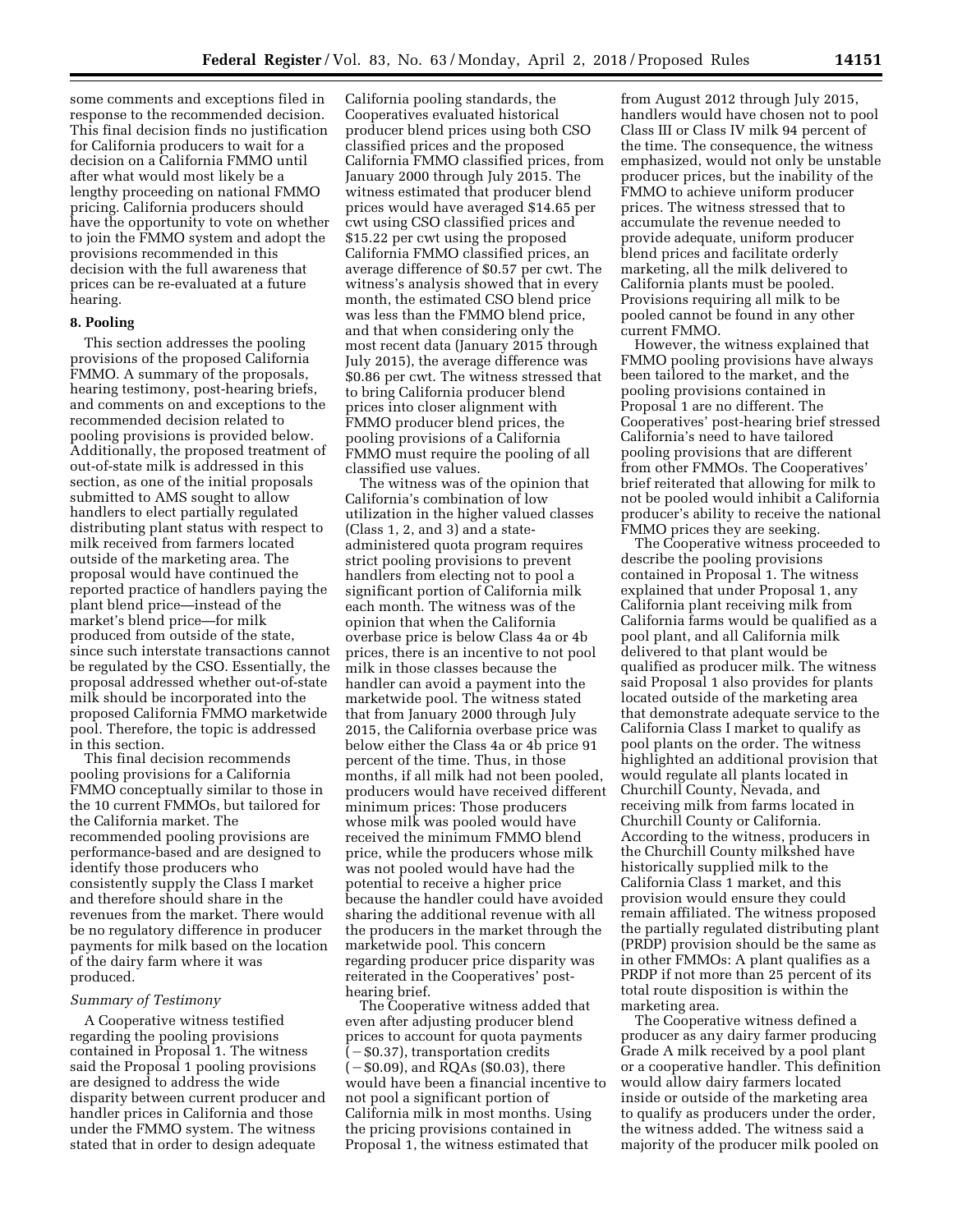a California FMMO would be milk received by a pool plant directly from qualified producers or cooperative handlers. Proposal 1 also contains a provision to allow producer milk to be pooled on the order if the milk is received by a cooperative handler, the witness noted.

The Cooperative witness explained that Proposal 1 would prohibit milk from being diverted to nonpool plants outside of the marketing area and qualifying for pooling on a California FMMO until five days' production is delivered to a pool plant; subsequent diversions would be limited according to the amount the plant delivers to distributing plants. The witness said the California market appears to have an adequate reserve supply of Class I milk, so strict diversion limit standards are needed to ensure that additional milk being pooled is needed in the market.

The Cooperative witness provided examples of previous FMMO changes that the witness described as significant policy shifts, including the elimination of individual handler pools in favor of marketwide pools, the regulation of large producer-handlers, adoption of multiple component pricing, and the establishment of transportation credit programs. The witness said that in these examples the Department found it appropriate to significantly deviate from historical precedent because market conditions justified such changes. The witness stated Federal Order Reform provided a FMMO foundation national in scope, while also allowing for some provisions to be tailored to meet the marketing conditions of individual orders. The witness concluded the AMAA provides the Department the flexibility to tailor pooling provisions, and Proposal 1 recognizes the unique needs of the California market.

Another Cooperative witness offered testimony modifying Proposal 1 to include call provisions. The witness explained that call provisions are currently contained in the CSO, and while not often utilized, their existence alone encourages milk to be supplied to fluid processing plants when needed. As proposed, the witness said, call provisions should only be used on a temporary basis when the market's milk supply cannot meet distributing plant demand, not when an individual distributing plant is short on milk.

The Cooperatives' post-hearing brief reiterated the justification for the inclusive pooling provisions contained in Proposal 1. The brief stressed the AMAA authorizes the pooling of milk, irrespective of use.

The Cooperatives' post-hearing brief also offered a modification to extend

exempt plant status to small plants that process products other than, or in addition to, fluid milk products. The modification would increase the exempt plant production limit from route sales under 150,000 pounds of fluid milk product to sales under 300,000 pounds of milk in Class I, II, III or IV products during the month. The brief explained this would allow for small fluid and manufacturing plants to be exempt from the pricing and pooling provisions of the order that would otherwise be required to participate in the marketwide pool under Proposal 1.

A witness testifying on behalf of WUD said that without inclusive pooling provisions, as outlined in Proposal 1, handlers could opt not to pool large amounts of milk. The witness said this would have a substantial impact on the pool value and consequently lower blend prices to those producers who remain pooled.

An Institute witness testified regarding the pooling provisions contained in Proposal 2. The witness explained how current FMMO provisions work together to assure an adequate milk supply for fluid use. First, said the witness, higher Class I revenues attract producers and producer milk to participate in the pool, then pooling provisions direct the producer milk to fluid plants. Class I plants, which by regulation are required to be pooled and pay the higher Class I price, receive in exchange the assurance that the regulations provide them an adequate supply of milk, the witness explained. The witness summarized a previous USDA decision finding that performance-based pooling provisions are the appropriate method for determining those producers who are eligible to share in the marketwide pool. The witness stressed performance-based pooling provisions are essential in maintaining orderly milk movements to Class I.

The Institute witness objected to the Cooperatives' assertion that Class I premiums would be sufficient to move milk to Class I use. The witness was of the opinion that Class I plants already pay a high regulated Class I price and they should not have to pay additional over-order Class I premiums to attract milk to their plant. The witness questioned the purpose of Class I differentials if the use of premiums would be the primary way to attract milk for fluid uses in a California FMMO.

The Institute witness also spoke to Proposal 1's dependence on transportation credits to ensure the Class I market is served. The witness was of the opinion that transportation credits are not an appropriate substitute for performance-based pooling standards.

The Institute witness testified that Proposal 1 provides no incentive for plants to serve the Class I market in order to qualify its producers to share in the market's Class I revenues. Instead, said the witness, Proposal 1 would allow plants to gain access to Class I revenues for their producers without bearing any burden in servicing the Class I market, thus making pooling provisions ineffective.

Another issue the Institute witness highlighted was inclusive pooling provisions in combination with regulated classified prices that are not market-clearing. The witness asserted that if regulated classified prices are set above what plants can pay for that milk, many of those plants would exit the industry and available market plant capacity would shrink. According to the witness, this would lead to uneconomic milk movements, as excess milk would need to find willing processing capacity.

The Institute witness opposed Proposal 1's provision to automatically grant pooling status to any dairy manufacturing plant located in Churchill County, Nevada. The witness said that all plants, whether located in state or out of state, should qualify for pooling by meeting appropriate performance-based pooling standards.

The Institute witness concluded that pooling standards play a pivotal role in ensuring consumers an adequate supply of fluid milk. Inclusive pooling challenges the usefulness of pooling standards by allowing producers and handlers to benefit from the pool without actually being required to serve the Class I market, the witness said. The witness urged the Department to adopt the performance-based pooling standards contained in Proposal 2.

The Institute's post-hearing brief reiterated its position that the Department's policy has consistently ensured marketwide pool proceeds are distributed to those who demonstrate service to the Class I market. The brief maintained this standard should be upheld through performance-based pooling standards in a California FMMO. The Institute stressed the inclusion of provisions to recognize the California quota program is not an adequate justification to exclude performance-based pooling standards.

The Institute also raised the issue in its post-hearing brief that adoption of mandatory pooling in California would result in trade barriers prohibited by the AMAA. The brief stressed that with no way to avoid minimum regulatory pricing, California handlers would be at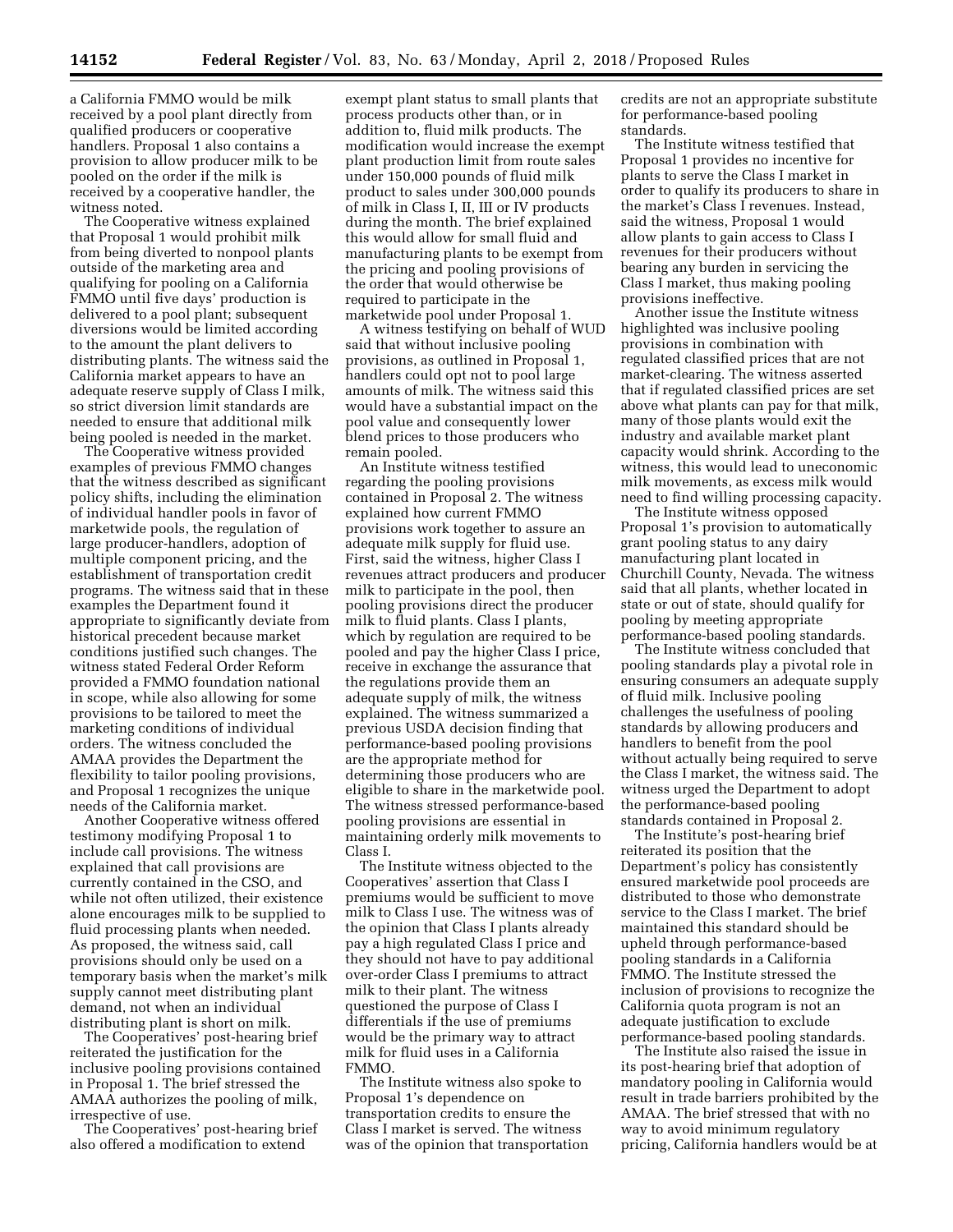a disadvantage, since handlers regulated by other FMMOs can elect not to pool milk and avoid minimum regulated prices. The Institute was of the opinion that if manufacturing handlers couldn't elect not to pool, they would be discouraged from expanding plant capacity to handle surplus milk because they would be required to pay prices above market-clearing values for that surplus. Lastly, as it pertains to the proposed pooling provisions, the Institute expressed the opinion that inclusive pooling would de facto regulate farmers, something expressly prohibited by the AMAA.

A Dean Foods witness, on behalf of the Institute, testified regarding specific pooling provisions contained in Proposal 2. The witness revised Proposal 2 and expressed support for the distributing plant in-area route disposition standard of 25 percent offered by the Cooperatives. The witness explained the Class I route disposition levels that determine a plant's pool status are set by each of the individual orders, depending on the Class I utilization of the market, among other factors. The witness was of the opinion that a 25 percent in-area route disposition standard is appropriate for a California FMMO with a low Class I utilization.

The Dean Foods witness also supported the unit pooling provision provided in Proposal 2. The witness testified that the unit pooling provision would allow two or more plants, operated by the same handler and located in the marketing area, to qualify for pooling as a unit by meeting the total and in-area route disposition standards as an individual distributing plant. Proposal 2 would require one of the plants to qualify as a distributing plant and other plant(s) in the unit to process 50 percent or more of the total milk processed or diverted by the plant into Class I or II products.

The witness expressed concern that the pooling provisions contained in Proposal 1 would not ensure an adequate milk supply to meet Dean Foods' needs because the provisions offered no incentive to supply Class I plants.

A Hilmar consultant testified on behalf of the Institute regarding the pool supply plant performance standards contained in Proposal 2. The witness explained the proposed supply plant performance standards and diversion limits would establish the volume of milk that could be associated with the California marketwide pool. The witness said that 10 percent is an appropriate base shipping standard for supply plants seeking to be pooled on

a California FMMO. The witness explained this standard is similar to that in the Upper Midwest FMMO, which has a similar Class I utilization. The witness described Proposal 2's sliding scale system that would automatically change the supply plant shipping standard based on market Class I utilization over the previous three months. The witness was of the opinion that the sliding scale system would ensure the Class I market is adequately served by automatically adjusting, should there be a change in the market's Class I utilization.

The Hilmar consultant witness also described different performance standards proposed for pool supply plants that receive quota milk. Proposal 2 would require 60 percent, or a volume equivalent, of a pool supply plant's quota receipts to be delivered to pool distributing plants, the witness said. The witness was of the opinion this additional requirement on quota milk would ensure that Class I needs would always be met. However, if additional milk is needed, that responsibility would fall first on quota milk, as the Market Administrator would have the ability to adjust the quota milk shipping standard up to 85 percent if warranted. The witness added that this additional standard on quota milk is similar to provisions in the CSO.

The Hilmar consultant witness also testified that servicing the fluid milk needs of the market, the responsibility of quota milk to service the fluid market, and flexibility and supply chain efficiency should guide the Department in its decision making. The witness highlighted additional proposed provisions that would provide regulatory flexibility, such as allowing for split-plants, the pooling of supply plant systems, and a provision to allow the Market Administrator to investigate market conditions and adjust shipping percentages if warranted by current market conditions.

The Hilmar consultant witness also addressed what Hilmar believes are appropriate producer milk provisions for a California FMMO, namely provisions modeled after the Upper Midwest FMMO. The witness was of the opinion that an appropriate producer touch-base standard would be the lesser of one-day's production or 48,000 pounds of milk, delivered to a pool plant during the first month the dairy farmer is a producer. In the following months, explained the witness, the producer's milk would be eligible for diversion to nonpool plants and still be pooled and priced under the terms of a California FMMO. The witness testified that handlers should not be allowed to

pool more than 125 percent of the volume they pooled during the previous month, except during March when the appropriate limit should be 135 percent, due to the fewer number of days in February. The witness testified that the Institute relied on justification and methodology provided in Upper Midwest FMMO rulemaking decisions to determine appropriate repooling standards for a California FMMO.

In addition, the Hilmar consultant witness said that a California FMMO should not allow milk to be simultaneously pooled on a FMMO and a State order with marketwide pooling. Handlers, or a group of handlers, should be penalized if they attempt to not pool large volumes of Class III or Class IV milk to avoid pooling standards, the witness added.

A Leprino witness expressed opposition to mandatory-regulated minimum prices as advanced in Proposal 1. The witness characterized the inclusive pooling provisions of Proposal 1 as actually being mandatory minimum pricing provisions because they would cause all California milk to be pooled and priced under the terms of the FMMO. The witness explained how the CSO has applied minimum regulated pricing to all Grade A milk produced and processed in the state for decades, which the witness believed has led to negative market impacts. For example, the witness described how mandatory pricing and pooling has reduced competition across manufactured product classes and lessened incentives for milk to move to higher-valued uses.

The Leprino witness did not characterize the CSO as disorderly, but rather explained how there had been periods of dysfunction when CDFA set regulated minimum prices that exceeded market-clearing levels, leading to overproduction of milk. The witness added that when there have been periods of large milk surpluses, milk has been shipped and sold outside of the state at discounted rates. The witness said this led to losses for California producers that could have been reduced under a more flexible regulatory scheme.

The Leprino witness stressed that a California FMMO should have voluntary pricing and pooling for manufactured milk, as is the case in all other FMMOs. The witness was of the opinion this promotes market efficiency, allowing milk to move to its highest valued use. In its brief, Leprino stated that the inclusive pooling provisions that would regulate all milk are overreaching and inconsistent with the goals of the AMAA. Leprino stated that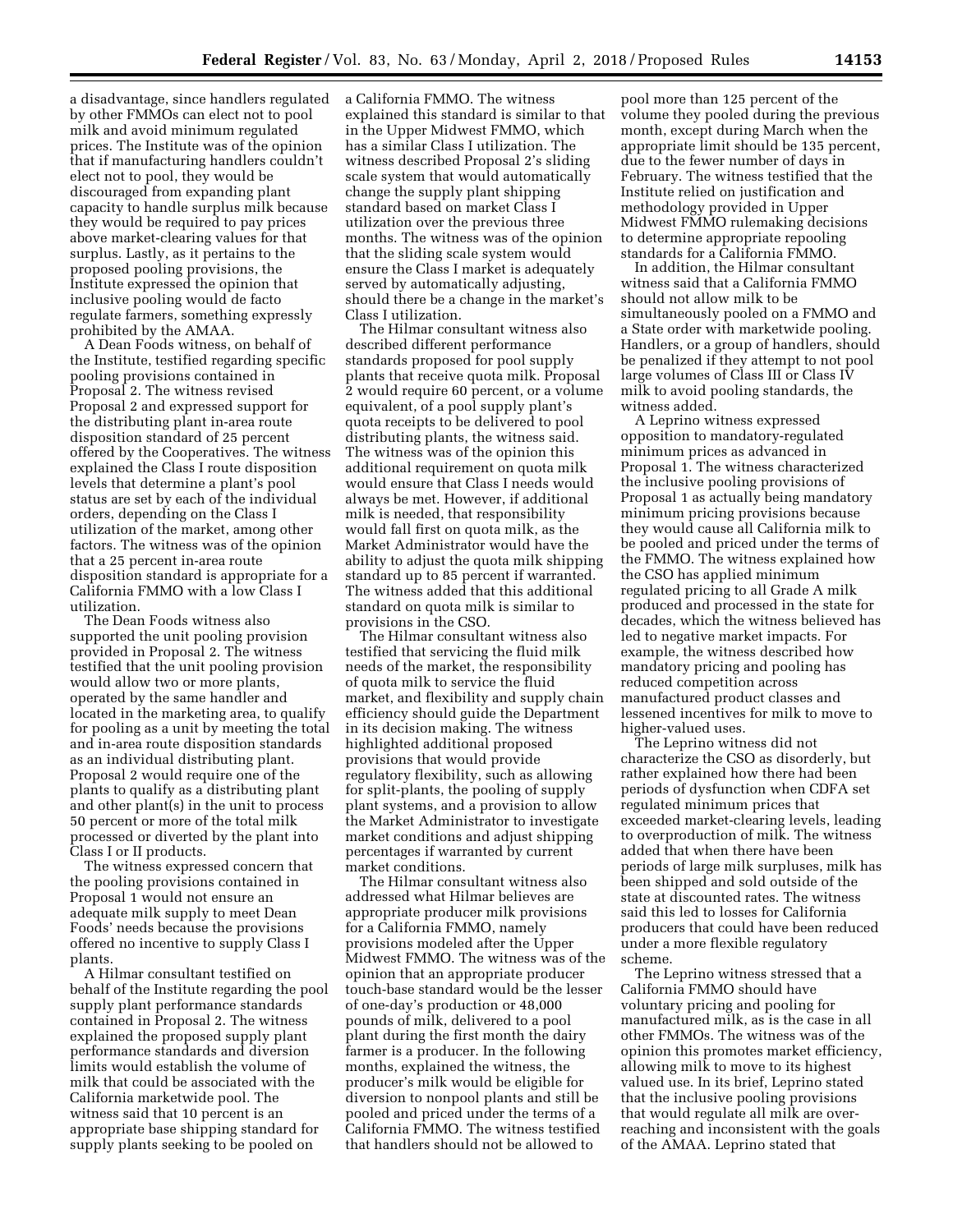inclusive pooling standards combined with overvalued pricing formulas would result in a disorderly California market.

Another witness appeared on behalf of HP Hood in support of adoption of Proposal 2. HP Hood operates fluid milk processing facilities in California and in existing FMMO areas, and is a member of the Institute. The witness testified that if a California FMMO were adopted that included inclusive pooling, there would be an oversupply of California milk, leading to decreased investment in dairy product manufacturing facilities. The witness supported a California FMMO that allows for optional milk pooling for non-fluid milk uses.

A Gallo Farms consultant witness testified that unlike under other FMMOs, Proposal 1 would not allow handlers the option not to pool manufacturing milk, which would lead to disorderly marketing conditions and increased operational costs for cheese plants. The witness supported the ability of cheese plants to elect not to pool milk, as provided in Proposal 2.

A witness spoke on behalf of Nestle S.A. (Nestle) in support of Proposal 2. Nestle is the world's largest food company, headquartered in Switzerland. Its U.S. operations include Nestle USA, Nestle Nutrition, Nestle Purina Pet Care Company, and Nestle Waters North America.

The Nestle witness was of the opinion that milk marketing in California is orderly. However, if a California FMMO is adopted, Nestle supports Proposal 2, which would allow for optional pooling of manufactured milk. The witness stated that in all current FMMOs, handlers have the option to pool manufacturing milk. Inclusive pooling as contained in Proposal 1, according to the witness, would place Nestle at a disadvantage with competitors in other FMMOs that can avoid regulated minimum prices. Should mandatory pooling standards, in conjunction with the higher regulated prices contained in Proposal 1 be adopted, the witness asserted that Nestle would seek to move more of its manufacturing outside of the state.

The Nestle witness added that the vast majority of the manufactured dairy powder products it utilizes in its international plants are purchased in California. The witness said that if California regulated prices increase and pooling becomes mandatory, Nestle would look elsewhere globally to replace those products. The witness concluded that Nestle would like to see a consistent approach to regulations in all FMMOs so that its business could continue to be competitive and grow.

Proposal 4 was submitted by Ponderosa Dairy (Ponderosa) in response to the Cooperatives' original Proposal 1. Proposal 4 would amend the provisions that regulate payments by a handler operating a partially-regulated distributing plant—under either Proposal 1 or Proposal 2—to allow handlers to elect partially regulated distributing plant status with respect to milk received from out-of-state farms.

A consultant witness on behalf of Ponderosa testified in support of Proposal 4. The witness described past judicial decisions regarding the treatment of out-of-state milk delivered to California handlers. According to the witness, out-of-state producers cannot currently obtain quota, are not eligible for transportation benefits under the CSO, and do not participate in the CSO marketwide pool. Instead, the witness said, they negotiate separate prices with the California handlers who buy their milk. The witness speculated that outof-state producers receive the plant's blend price, although that practice is neither enforced nor verified by CDFA. The Ponderosa consultant witness outlined the provisions of Proposal 4, which would modify the standard payment provisions for partiallyregulated plants under a California FMMO.

Proposal 4 would allow California handlers to elect partially-regulated status with respect to milk from out-ofstate producers, and out-of-state milk would be classified according to the plant's overall utilization and receive the plant blend price. Since the milk would not be pooled under the FMMO, it would not necessarily receive the marketwide blend price. The witness clarified that although the out-of-state milk would be isolated for payment purposes, the handler's status as a fully regulated pool plant should not be lost if it otherwise meets the definition of a pool plant.

The Ponderosa consultant witness said that features of Proposal 4 are similar to those of individual handler pools that are no longer provided in the FMMO system. Such accommodation is needed, the witness said, to counter the inherent inequalities of California's unique quota system, which would otherwise disadvantage out-of-state producers. In the witness's opinion, the provisions of Proposal 4 should be contained in any California FMMO recommended by the Department, as they would establish a regulated and audited pricing mechanism to ensure out-of-state producers receive at least the price they would have if they shipped to an otherwise fully-regulated

plant—something that is not provided in the CSO.

A witness representing Ponderosa explained that Ponderosa Dairy was founded in southern Nevada to supply raw milk to the Rockview plant in southern California with the expectation of receiving the plant blend price reflective of Rockview's plant utilization even though the plant was regulated by the CSO. With a Class 1 utilization of approximately 85 percent, the witness said that the plant blend price compensates Ponderosa for its inability to participate in the California quota program and for the higher transportation expenses to haul its milk 280 miles to Rockview.

Another Nevada producer, representing Desert Hills Dairy (Desert Hills), a dairy farm with 4,000 cows that delivers 50 percent of its production to California processing plants, testified in opposition to any California FMMO. However, the witness said that should a FMMO be adopted, Proposal 4 should be included as it most closely resembles the current CSO provisions for out-ofstate milk. The witness testified that Desert Hills receives the plant blend price for the milk shipped to California, and that the dairy farm pays all transportation costs. The Desert Hills witness said it would be harmed financially if Proposal 4 is not adopted. Otherwise, the witness claimed, its milk would be pooled on a California FMMO and the price it currently receives for milk shipped to California would be reduced by more than \$1.00 per cwt.

Without addressing Ponderosa's concern that out-of-state producers are unable to own quota, the Cooperatives modified Proposal 1 in their posthearing brief. Modified Proposal 1 would provide for the payment of a blend price adjuster to out-of-state producers so that those producers' total receipts would not be diminished by the deduction of quota premium payments from the marketwide pool.

The Cooperatives' brief argued that out-of-state producers have taken advantage of the fact that the CSO cannot regulate out-of-state milk and have sold milk to California Class 1 handlers for prices higher than the CSO regulated blend price but lower than the CSO classified use value. According to the Cooperatives, modified Proposal 1 would not erect trade barriers as it would provide for uniform payment to California producers in similar circumstances by establishing uniform payments for milk covered by quota, and establishing a uniform blend price for milk not covered by quota.

An Institute witness explained that under Proposal 2, out-of-state producers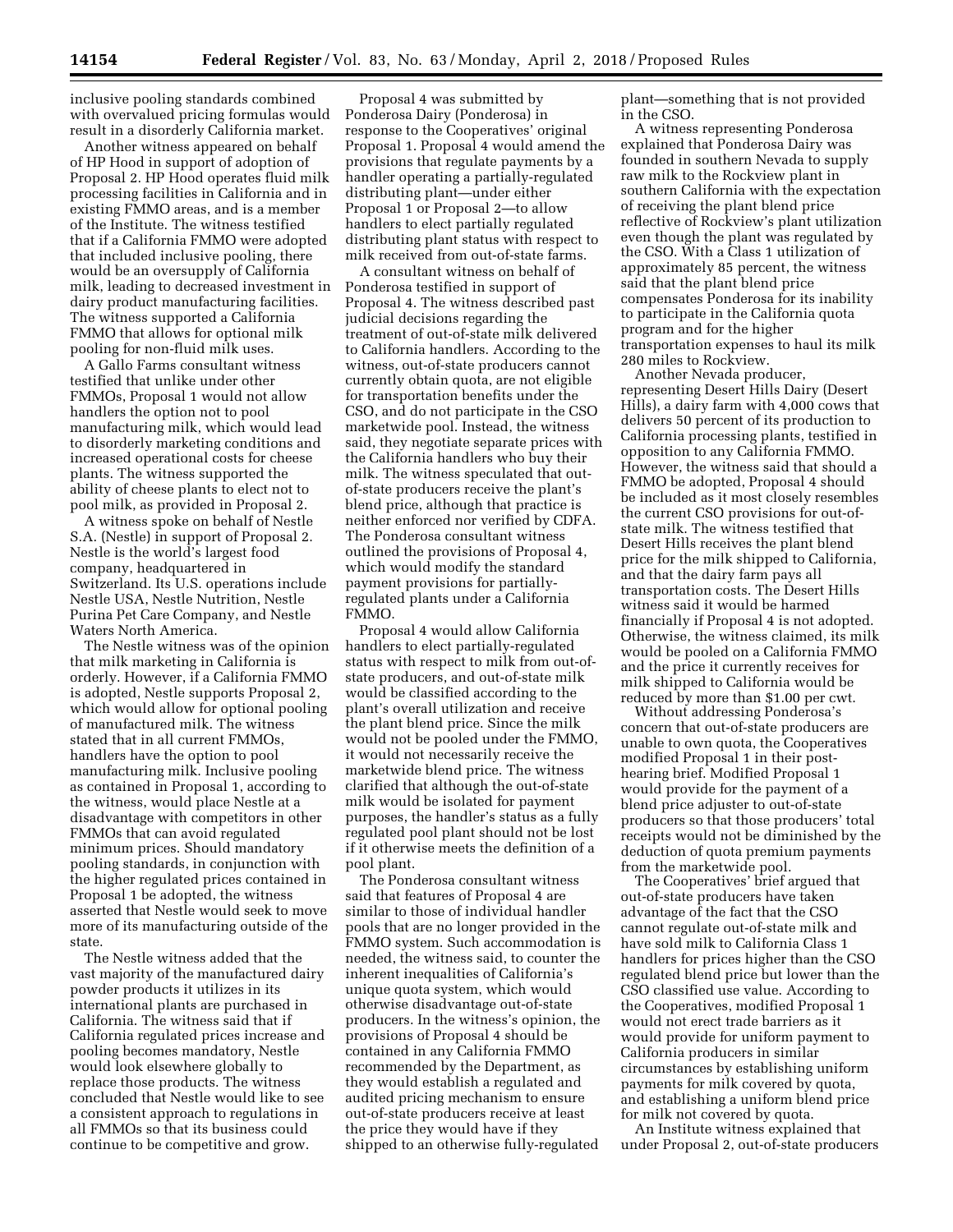would receive the traditional FMMO blend price for their milk pooled on a California FMMO. That blend price, the witness said, would be determined before the value of quota is deducted from total marketwide pool revenues. According to the witness, out-of-state producers, who could never own quota under California's current laws, and instate producers should be paid uniformly through a traditional FMMO blend price calculation.

The Institute witness explained they originally considered proposing the establishment of two marketwide pools or blend price calculations. The first would pay out-of-state producers, and then the second would recalculate and apportion all the remaining funds to California producers in the pool on the bases of quota/non-quota prices and whether handlers elected to pool their milk. But the witness said that upon further consideration they realized this solution would present additional problems.

The Institute witness provided hypothetical examples of two producers shipping into the same California plant receiving different prices by virtue of their farms' locations. The witness was of the opinion that this treatment would erect a trade barrier, provide nonuniform payments to producers, and violate the AMAA.

The Institute witness said Proposal 2 would address these issues by providing for out-of-state producers to receive the traditional FMMO blend price for their milk pooled on a California FMMO. According to the witness, no trade barrier would be erected with respect to out-of-state milk by paying the traditional blend to out-of-state producers rather than the non-quota price. A consultant witness representing Hilmar supported the Institute's position regarding the treatment of outof-state milk.

Ponderosa's reply brief argued that the Cooperatives' proposed remedy—the out-of-state adjustment rate—would not resolve the discriminatory trade barrier issue raised in Ponderosa's initial brief. Ponderosa asserted the mechanics of the Cooperatives' proposal are unclear, but they seemed to add complication to the pooling process without fairly compensating out-of-state producers for their inability to participate in the quota program. According to Ponderosa, outof-state producers can never realize the historic and ongoing benefits of quota ownership and can only avoid discriminatory treatment by being allowed to receive the plant blend price.

### *Findings*

Two fundamentally different pooling philosophies have been proposed in this proceeding. The first, contained in Proposal 1, has been termed ''inclusive pooling'' and would automatically pool all California produced milk delivered to California plants, similar to how milk currently becomes pooled by the CSO. The Cooperatives are of the opinion that any change that would allow handlers to opt not to pool milk would be disorderly in an industry where all of the milk has historically been regulated. The Cooperatives testified that because California has a high percentage of both Class III and Class IV milk, in any given month handlers would elect to not pool a large portion of one of those classes of milk because of price. The Cooperatives estimated there could be an incentive to not pool one or both classes of manufacturing milk 94 percent of the time. The resulting fluctuation in uniform producer prices, they claim, would be disorderly.

The second pooling philosophy, offered by the Institute, relies on performance-based pooling standards that are more typical of the 10 current FMMOs. These standards require the pooling of plants with predominantly Class I milk sales. Handlers have the option of pooling Class II, III and IV milk diverted to unregulated plants. The provisions set out standards for which plants, producers, and producer milk are eligible to be pooled and priced by the FMMO. The Institute testified that the inclusive pooling standards offered in Proposal 1 are not authorized by the AMAA, and that performance-based pooling standards are the only means of ensuring that Class I demand is always met.

The pooling standards of all current FMMOs are contained in the *Pool Plant, Producer* and *Producer Milk* provisions of an order. Taken together, these provisions are intended to ensure an adequate supply of milk is available to meet the Class I needs of the market and provide the criteria for determining which producers have demonstrated a reasonable measure of service to the Class I market and thereby should share in the marketwide distribution of pool proceeds. Performance-based pooling standards provide a viable method for determining those eligible to share in the marketwide pool. It is primarily the additional revenue generated from the higher-valued Class I use of milk that adds value to the pool, and it is reasonable to expect that only producers who consistently bear the costs of supplying the market's fluid needs should share in the returns arising from

higher-valued Class I sales. Therefore, FMMOs require the pooling of milk received at pool distributing plants, which is predominately Class I milk. Pooling of Class II, III and IV milk is optional at unregulated plants. Handlers of Class II, III and IV uses of milk qualify their milk to be pooled by meeting the pooling and performance standards of an order. By delivering a portion of their milk receipts to Class I distributing plants, handlers can benefit from the marketwide pool and receive the difference between their use-value of milk and the order's blend price in order to pay their producer suppliers the uniform producer blend price. The record supports adoption of performance-based pooling provisions as appropriate for the proposed California FMMO.

Ten public comments filed in regard to the recommended decision supported the recommended pooling provisions, agreeing that they would be consistent with those in other FMMOs, would fairly determine those producers and milk eligible to participate in the marketwide pool, and would enable dairy product manufacturers to manage costs and remain competitive in the national market.

The Institute, which continued to argue against the need for a California FMMO, nevertheless concurred with the Department's position that performancebased pooling standards are the appropriate method for determining handlers who are ready, willing, and able to serve the fluid market and should share the benefits of the Class I market. Similar sentiments were expressed in comments from HP Hood, Select, Kroger, Farmdale, NAJ, Dean, and an anonymous commenter, noting that the pooling provisions in the proposed California FMMO would be consistent with the Department's principles and with other FMMOs in the system. Kroger added that the recommended pooling provisions and performance standards are appropriately tailored to local California marketing conditions.

Cacique noted in their comment that the ability to opt out of the marketwide pool allows manufacturers to compete fairly with their counterparts elsewhere in the country. A comment from Pacific Gold added that voluntary depooling is essential to ensure survival for California cheese manufacturers, who would otherwise be faced with Class III prices that are too high under Proposal 1, prices that would not recognize the cost to make or transport California cheese to market.

Comments filed by the Cooperatives took exception to the proposed pooling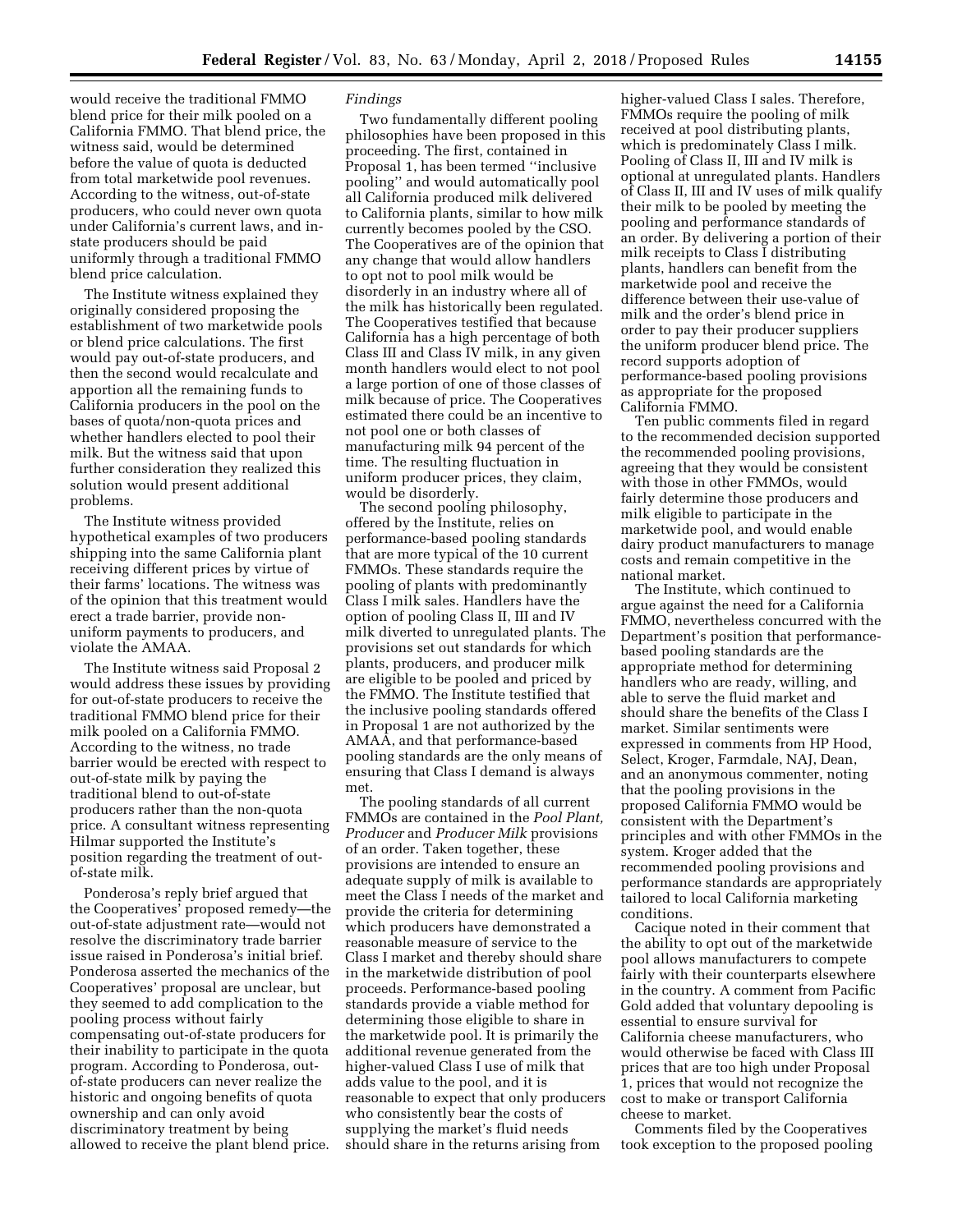provisions and continued to support the inclusive pooling provisions in Proposal 1. The Cooperatives reiterated their argument that California FMMO provisions should be tailored to address local marketing conditions. The Cooperatives argued that relying on pooling provisions that work in other FMMOs because of certain similarities such as Class I utilization fails to recognize California's unique market characteristics, such as the size and location of its handlers, wide differences in location differentials, and high Class III and IV utilization. The Cooperatives stressed that divergence from the prevailing performance-based pooling model is authorized under the AMAA and is necessary for California.

DFA filed a separate comment to supplement the Cooperatives' comments and exceptions. DFA concurred with the Cooperatives on the need for inclusive pooling, and opined that voluntary pooling in California would create disparate producer prices and shifting handler advantages on a scale different from any other FMMO.

A comment submitted by WUD stated that allowing high percentages of milk to go in and out of the pool each month would undermine the pool's integrity and lead to unstable producer pricing. WUD said that allowing depooling defeats the California industry's purpose for seeking a FMMO—to enjoy class prices like the rest of the country. CDC echoed WUD's sentiment, commenting that less certainty about milk prices would jeopardize California's dairy farm futures and fail to establish orderly marketing.

While the Cooperatives have continued to argue that inclusive pooling is authorized by the AMAA, the analysis of the record of this proceeding, including the comments on and exceptions to the recommended decision, finds that performance-based pooling standards remain the appropriate method for identifying the producers and producer milk that serve the Class I market. Therefore, performance-based pooling provisions, tailored to the local market, are recommended for a California FMMO.

*Pool Plant.* The *Pool Plant* definition for each order provides the standards to identify plants engaged in serving the fluid needs of the marketing area and that receive milk eligible to share in the marketwide pool. The *Pool Plant*  provisions proposed in this final decision reflect a combination of those offered in both Proposal 1 and Proposal 2. Both proposals recommended similar distributing plant and supply plant provisions. However, Proposal 1 would automatically regulate any plant located in California that receives milk from a producer located in the marketing area, while the remaining proposed pool plant provisions (both distributing plant and supply plant provisions) would apply to only plants located outside of the marketing area. As discussed earlier, this decision continues to find that pooling provisions should be performance based, and therefore it is not appropriate to propose provisions that would regulate plants based solely on location.

There are two performance standards applicable to distributing plants. First, this decision continues to find that a minimum of 25 percent of the total quantity of fluid milk products physically received at a pool distributing plant (excluding concentrated milk received from another plant by agreement for other than Class I use) should be disposed of as route disposition or transferred in the form of packaged fluid milk products to other distributing plants. This decision continues to find that a 25 percent route disposition standard for the proposed California FMMO is adequate to determine those plants that are sufficiently associated with the fluid market. The second criterion is an ''inarea'' standard and is designed to recognize plants that have an adequate association with the fluid market in the California marketing area. The record supports the adoption of the same inarea standard that is found in the 10 current FMMOs, specifying that 25 percent of the pool distributing plant's route distribution or transfers must be to outlets in the marketing area.

The *Pool Plant* definition would also provide for regulation of distributing plants that distribute ultra-pasteurized or aseptically-processed fluid milk products. The record evidence shows that plants specializing in these types of products tend to have irregular distribution patterns that could cause plants to shift regulatory status. This shifting can be considered disorderly to the producers and cooperatives who supply those plants. Regulating those plants according to their location, as is done in other FMMOs, would provide regulatory stability, and continues to be proposed for a California FMMO. Under current FMMOs, these plants are regulated in the marketing areas where they are located, as long as they process a minimum percentage of their milk receipts into ultra-pasteurized or aseptically-processed fluid milk products during the month.

The record indicates that both the Cooperatives and the Institute used the Upper Midwest FMMO, which contains a 15 percent standard for distributing

plants producing ultra-pasteurized or aseptically-processed products, as a template for pooling provisions. However, as explained in the Federal Order Reform Final Decision,44 this standard in each order was set equal to the total route disposition standard required for pool distributing plants in the respective FMMOs. In this final decision, the pool distributing plant standard continues to be proposed at 25 percent. Accordingly, this final decision continues to propose that plants located in the marketing area that process at least 25 percent of their total quantity of fluid milk products into ultrapasteurized or aseptically-processed fluid milk products would be fully regulated by the proposed California FMMO.

Performance standards for pool supply plants are designed to attract an adequate supply of milk to meet the demands of the fluid milk market by encouraging pool supply plants to move milk to pool distributing plants that service the marketing area. The record shows that California utilizes significant volumes of manufacturing milk, while California Class 1 utilization in 2015 was only 13 percent.

The recommended decision proposed that a pool supply plant should deliver at least 10 percent of its total milk receipts from producers, including milk diverted by the handler, to plants (qualified as pool distributing plants, plants in a distributing plant unit, producer-handlers, partially regulated distributing plants, or distributing plants fully regulated by another order) each month in order to qualify all of the milk associated with the supply plant for pricing and pooling under a California FMMO.

In response to the recommended decision, the Cooperatives commented that a lower supply plant shipping standard of 7.5 percent would prevent uneconomic deliveries made just for the sake of pool eligibility. According to the Cooperatives, the recommended 10 percent performance standard would likely disrupt current supply relationships and cause disorder. The Cooperatives noted that the supply plant shipping standard for the Upper Midwest FMMO had recently been lowered, which should signal a comparably appropriate level for California. In any event, the commenter added that the Market Administrator should be authorized to adjust the level as appropriate.

MPC also urged the Department to propose a lower supply plant shipping

<sup>44</sup>Federal Order Reform Final Decision: 64 FR 16026.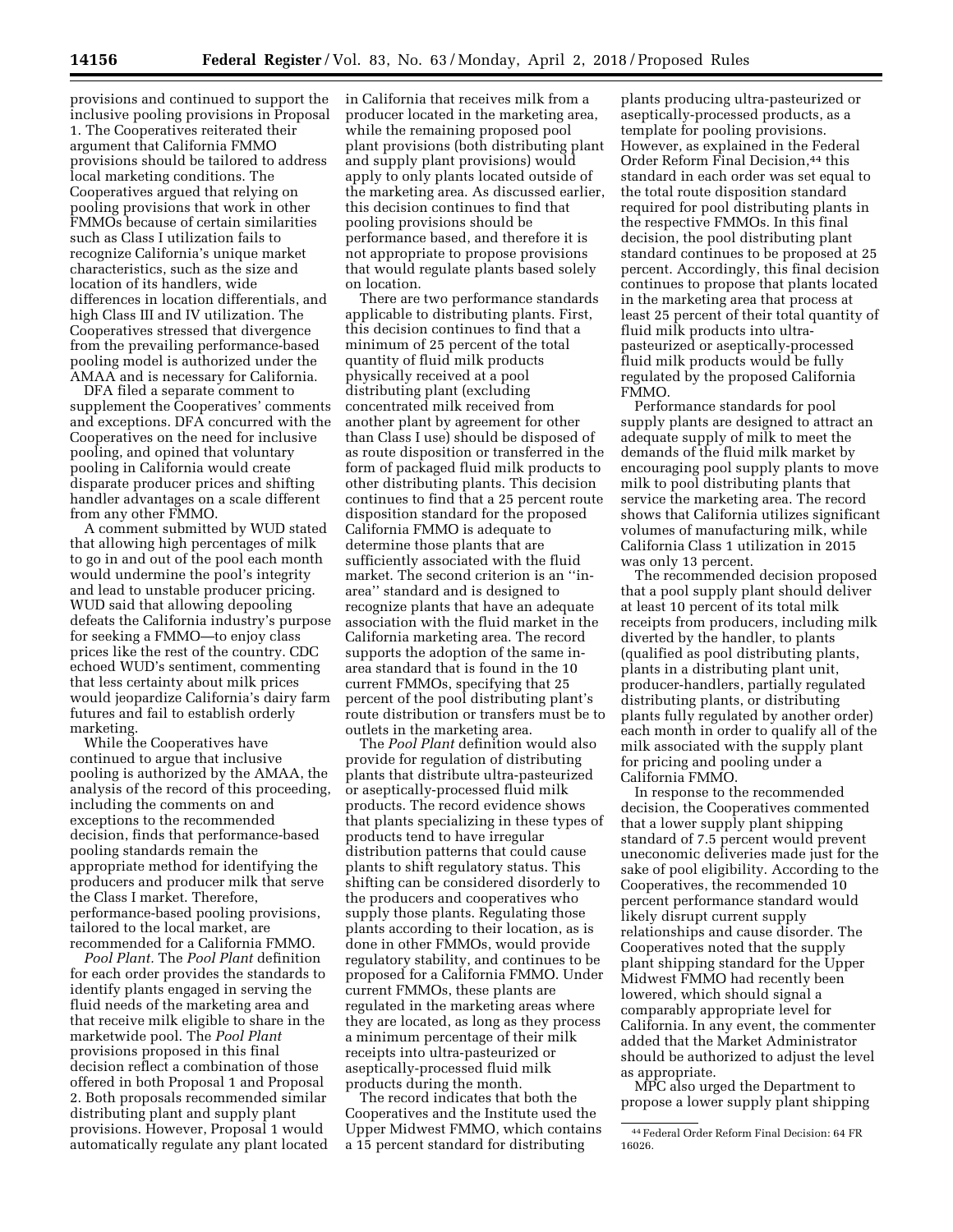standard to better reflect California's geography and market characteristics and encourage maximum pool participation.

This final decision continues to find that the recommended 10 percent supply plant shipping standard would be appropriate for the proposed California FMMO. The record of this proceeding lacks data from which to justify changing the proposed standard. Given the market's approximate Class I utilization and the fact that the Market Administrator would be able to make adjustments in response to changing circumstances, the standard is reasonable and should help identify the milk that should be associated with the pool. The adjustment to the Upper Midwest FMMO standards was based on market conditions in that marketing area and does not automatically justify a similar adjustment to the proposed standards for California.

To prevent uneconomic shipments of milk solely for the purpose of pool qualification, this final decision continues to propose two additional pooling provisions. First, a unit pooling provision is proposed that would allow two or more plants located in the marketing area and operated by the same handler to qualify for pooling as one unit. This would apply as long as one or more of the plants in the unit qualified as a pool distributing plant and the other plant(s) processed at least 50 percent of its bulk fluid milk products into Class I or II products. The unit pooling provision is designed to provide regulatory flexibility and deter uneconomic milk movements in markets, like California, where there is often specialization in plant operations.

Second, a system pooling provision is proposed to allow two or more supply plants, located in the marketing area and operated by one or more handlers, to qualify for pooling as a system by meeting the supply plant shipping requirements jointly as a single plant. The system pooling provision recognizes the role supply plants play in balancing the market's fluid needs, while ensuring that the plants in the system are consistent market suppliers and therefore eligible to benefit from participation in the marketwide pool. Both unit and system pooling provisions are included in other FMMOs.

The Cooperative and Institute witnesses testified in support of authorizing the market administrator to adjust shipping percentages if warranted by changing market conditions. Public comments filed in response to the recommended decision supported the inclusion of such a provision. This final decision continues to find it appropriate

to adopt such a provision, should the market administrator conclude, after conducting an investigation, that adjusting shipping standards for supply plants and systems of supply plants to encourage shipments of milk to meet Class I demand, or to prevent uneconomic shipments of milk, is warranted. This provision would ensure that California FMMO provisions can quickly be adapted to changing market conditions and that orderly marketing can be maintained. Additionally, this flexibility would negate the need to add call provisions, as advanced by the Cooperatives, to ensure that fluid milk demand is always met.

Like other FMMOs, the proposed California FMMO would allow a plant, qualifying as a pool plant in the immediately preceding three months, to be granted relief from performance standards for no more than two consecutive months if it is determined by the market administrator that it cannot meet the performance standards because of circumstances beyond the control of the handler operating the plant. Examples of such circumstances include natural disaster, breakdown of equipment, or work stoppage.

In their post-hearing brief, the Cooperatives offered a modification to the exempt plant definition that would expand exempt plant status to plants with less than 150,000 pounds of Class I route disposition, and less than 300,000 pounds of total Class I, II, III or IV milk usage during the month. This modification was offered to exempt smaller manufacturing plants that would otherwise be regulated under the inclusive pooling provisions of Proposal 1. However, since any size plant with manufacturing uses could elect not to participate in the marketwide pool under the proposed California FMMO, there is no need to alter the exempt plant definition.

Proposal 2 offered a sliding scale supply plant shipping standard that would automatically be adjusted if the average Class I utilization percentage over the prior three months changed. Justification provided for this provision centered on administrative ease and flexibility of the regulations to change in order to reflect market conditions without necessitating a formal rulemaking hearing. However, under the proposed supply plant shipping standards, the market administrator would have flexibility to adjust supply plant shipping standards if warranted by changing market conditions. Therefore, it is not necessary to incorporate automatic adjustments to the standards.

This final decision does not propose separate pooling standards for plants receiving California quota milk, as offered in Proposal 2. As discussed previously, this decision continues to find that proper recognition of the California quota program could be through an authorized deduction from producer payments, if deemed appropriate by CDFA. Therefore, it would not be appropriate for the supply plant shipping standards to differ on the basis of whether a plant receives quota milk.

Proposal 1 contained a provision that would regulate a plant located in Churchill County, Nevada, receiving milk from producers within the county or in the California marketing area. The Cooperatives argued that currently a plant located in Churchill County has a long standing association with the California market, and this provision would ensure the plant would remain associated within the FMMO framework. The recommended decision did not find it appropriate to regulate a supply plant based on its location and not in combination with some form of performance standard. No public comments were submitted on this finding. This final decision continues to find it unnecessary to include such a provision. If the Churchill County plant meets the pool plant provisions of the recommended California FMMO, and thus demonstrates an adequate association to the market, then that plant would become regulated and enjoy the benefits of participating in a California FMMO marketwide pool.

Lastly, this final decision continues to propose the incorporation of provisions contained in all other FMMOs, implementing the provisions of the Milk Regulatory Equity Act of 2005 (MREA). The MREA amended the AMAA to ensure regulatory equity between and among dairy farmers and handlers for sales of packaged fluid milk in FMMO areas and into certain non-Federally regulated milk marketing areas from Federal milk marketing areas. Incorporation of these provisions is required to ensure that the proposed California FMMO does not violate the MREA. No comments were received regarding this proposal, other than the previously mentioned comments generally supporting the provisions that are similar in all FMMOs.

*Producer.* The *Producer* definition identifies dairy farmers supplying the market with milk for fluid use, or who are at least capable of doing so if necessary. Producers are eligible to share in the revenue that accrues from the marketwide pooling of milk. The *Producer* provisions proposed in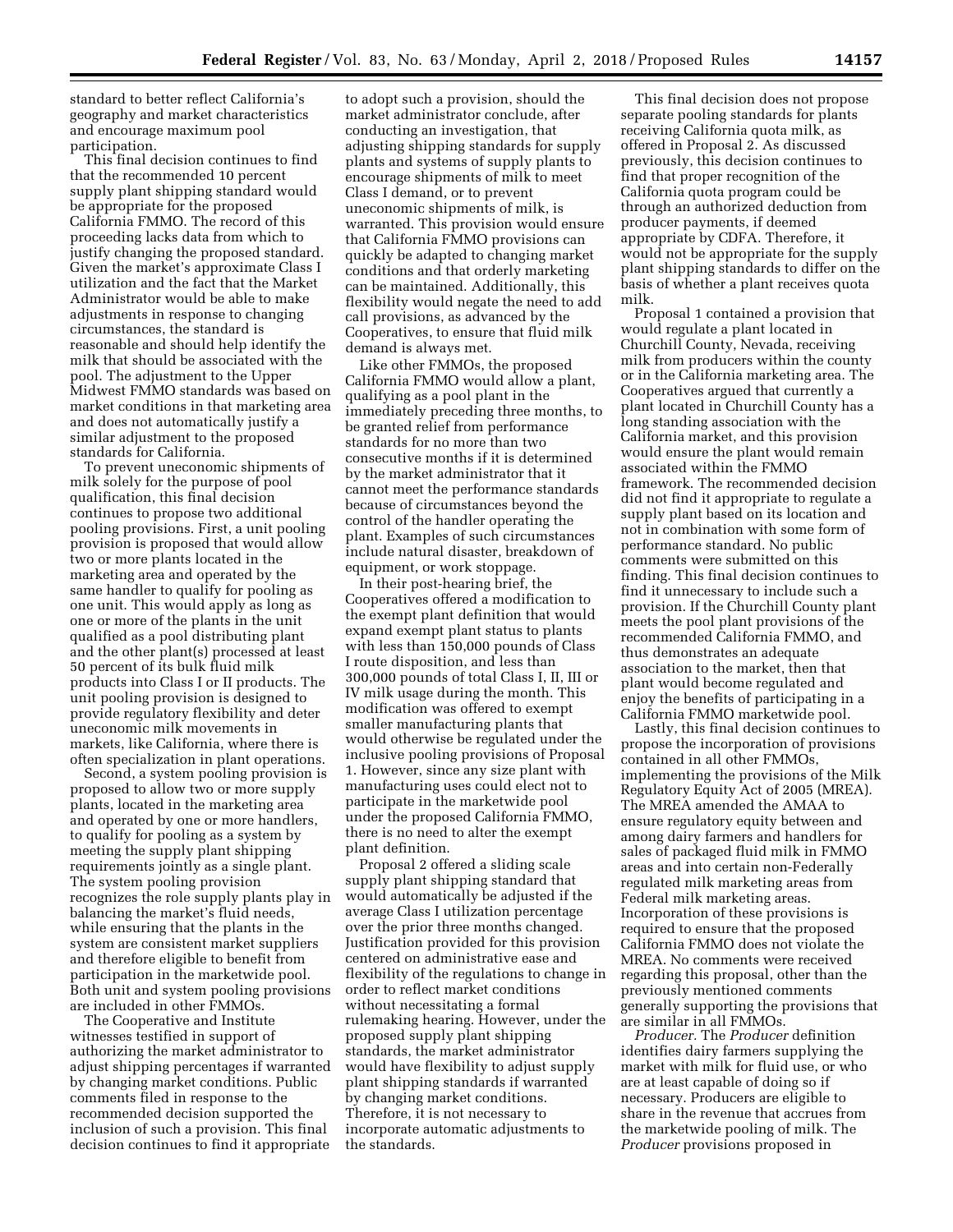Proposals 1 and 2 were virtually identical. This final decision continues to find that the proposed California FMMO should recognize a producer as any person who produces Grade A milk that is received at a pool plant directly from the producer or diverted from the plant, or received by a cooperative in its capacity as a handler. A dairy farmer would not be considered a producer under more than one FMMO with respect to the same milk. Additionally, the proposed California FMMO would exempt producer-handlers and exempt plants from the pricing provisions, so the term producer would not apply to a producer-handler, or any dairy farmer whose milk is delivered to an exempt plant, excluding producer milk diverted to such exempt plant.

The Cooperatives proposed an additional provision that would identify dairy farmers who had lost their Grade A permit for more than 30 consecutive days as dairy farmers for other markets and therefore would lose their ability to qualify as a producer on a California FMMO for 12 consecutive months. The Cooperatives explained that this provision was part of the inclusive pooling provisions and was designed to prevent producers from voluntarily giving up their Grade A status to avoid regulation. This final decision continues to recommend performance-based pooling provisions, making such a provision as proposed by the Cooperatives unnecessary. The performance-based pooling provisions would serve to identify dairy farmers who meet the producer definition and should be entitled to share in the marketwide pool. Under the proposed order, any dairy farmer who delivers Grade A milk to a pool plant would be considered a producer.

*Producer milk.* The *Producer Milk*  definition identifies the milk of producers that is eligible for inclusion in the marketwide pool. The proposed definition reflects a combination of the provisions contained in Proposals 1 and 2, and upholds the performance-based pooling philosophy advanced in this final decision.

This decision finds that, for the proposed California FMMO, producer milk should be defined as the milk of a producer that is received at a pool plant or received by a cooperative association in its capacity as a handler.

The proposed California FMMO must also provide for the diversion of producer milk to facilitate its orderly and efficient disposition when not needed for fluid use. Diversion provisions are needed to ensure that milk pooled on the order but not used for Class I purposes is part of the

legitimate reserve supply of Class I handlers. Providing for milk diversion is a desirable and necessary FMMO feature because it facilitates the orderly and efficient disposition of milk when it is not needed for fluid use.

Accordingly, the proposed California FMMO would allow a pool plant to divert milk to another pool plant, and pool plants and cooperatives in their capacity as handlers could also divert milk to nonpool plants located in California, or in the surrounding states of Arizona, Nevada, and Oregon. Milk could not be diverted to a nonpool plant and remain priced and pooled under the terms of the proposed California FMMO unless at least one day of the dairy farmer's production was physically received as producer milk at a pool plant during the first month the dairy farmer was qualifying as a producer on the order. Given the large supply of milk for manufacturing use in California, the record supports a one-day ''touch base'' provision during the first month to define the producer milk that should be included in a California marketwide pool. Proposal 2 offered an alternative touch base standard of the lesser of oneday's production or 48,000 pounds. This final decision continues to find that a one-day touch base standard is an adequate demonstration of a dairy farmer's ability to service the market. Conversely, a higher standard, such as the five-day standard contained in Proposal 1, could lead to uneconomic milk movements for the sole purpose of meeting regulatory standards.

It is equally appropriate to safeguard against excessive milk supplies becoming associated with the market, as the proposed California FMMO one-day touch base standard could lead to milk from far distances associating with a California marketwide pool without actually being available to service the market's fluid needs. Therefore, this final decision proposes that diversions be limited to 100 percent minus the supply plant shipping percentage (or 90 percent of all milk being pooled by the handler). Diversions would further be limited to nonpool plants within California and its surrounding states. This limit should allow the economic movement of milk to balance the fluid needs of the market, while simultaneously preventing the milk of distant producers from associating with the California FMMO pool, and thus receiving the order's blend price, when most of the milk is diverted to distant plants and not a legitimate reserve supply of the market.

The proposed California FMMO includes repooling limits of 125 percent for the months of April through

February, and 135 percent for the month of March, of the producer milk receipts pooled by the handler in the previous month. The record contains evidence that other FMMOs have experienced large swings in the volume of milk pooled on the order. This volatility was attributed to manufacturing handlers opting to not pool all their eligible milk in order to avoid payment to the marketwide pool for a given month. The Department has found unrestricted repooling conditions in some FMMO's to be inequitable and contrary to the intent of the FMMO system based on the hearing record of those proceedings.<sup>45</sup> The recommended decision found that the proposed repooling limits would not prevent manufacturing handlers or cooperatives from electing to not pool milk, but they should serve to maintain and enhance orderly marketing by encouraging participation in the marketwide pooling of all classified uses of milk.

In comments to the recommended decision, the Institute was of the opinion that the proposed repooling standards were an appropriate starting level given the lack of historical California data that could be used as a basis for change.

In their comments to the recommended decision, the Cooperatives and MPC supported lowering the repooling standards to 110 percent in order to further discourage handlers from electing to not pool large volumes of milk if inclusive pooling standards are not adopted.

Cacique commented that the recommended repooling limits proposed for California are more restrictive than those in other low Class I utilization orders and advocated for uniform repooling limits throughout the FMMO system.

Hilmar noted that even through the proposed California FMMO would provide manufacturers the option to not pool, the proposed repooling limits would competitively harm California manufacturers who compete with manufacturers in nearby FMMOs (Pacific Northwest and Arizona) whose provisions do not contain repooling limits.

In their exceptions to the recommended decision, DFA cautioned that significant volumes of milk could be depooled under the proposed California FMMO, a condition that the Department previously characterized as disorderly. DFA explained that because

<sup>45</sup>Official Notice is taken of: Upper Midwest Final Decision: 71 FR 54136, Central Final Decision: 71 FR 54152, and Mideast Final Decision: 71 FR 54172.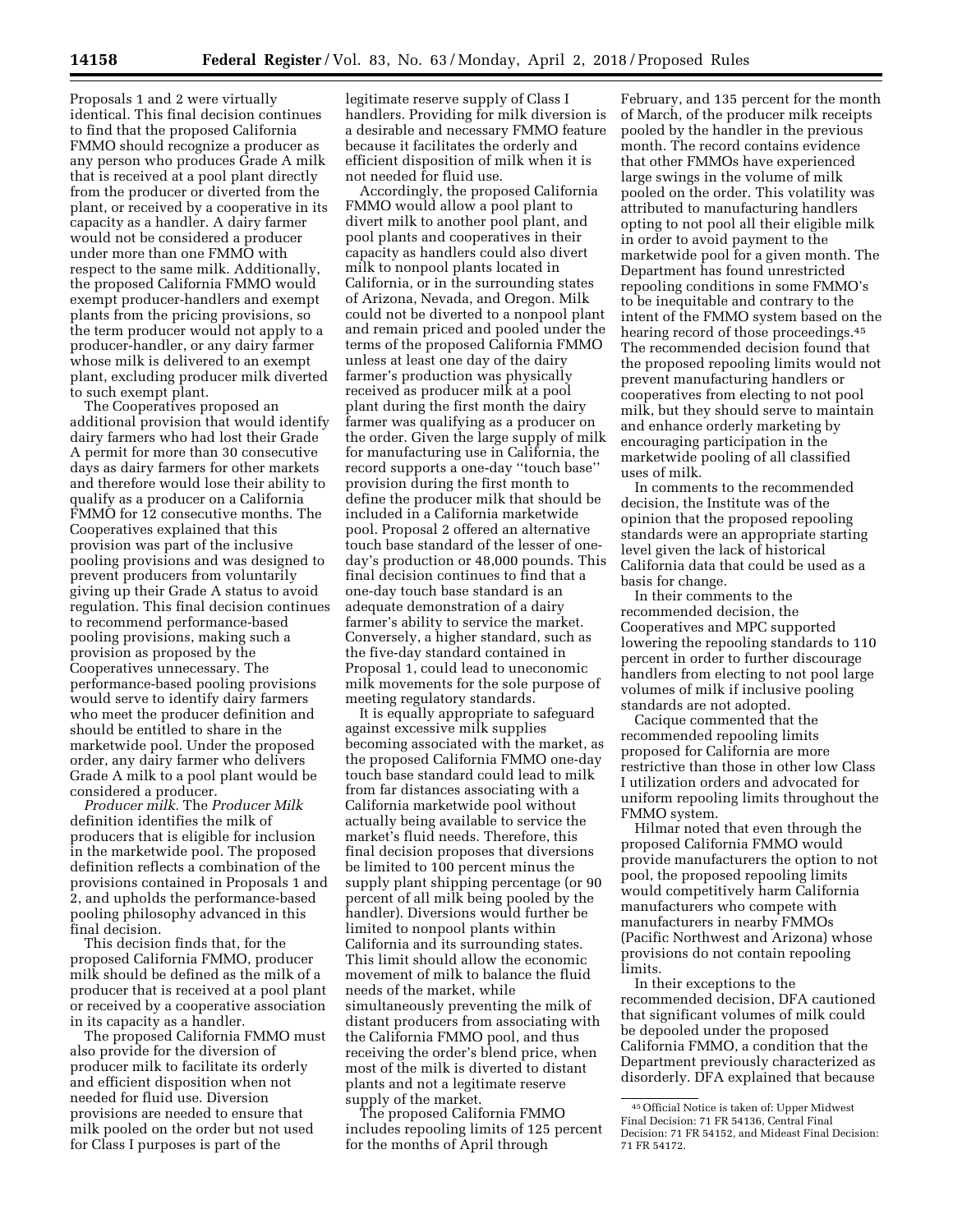of the relatively high percentages of both Class III and Class IV utilization in California, repooling standards would not adequately deter handlers from electing to not pool large volumes of milk from month-to-month. Using updated hearing data, DFA provided an analysis to demonstrate how handlers could opt to not pool large volumes of milk in one month and then opt to pool essentially 100 percent of its milk the following month without any financial penalty.

Several factors were considered when evaluating the need for repooling standards and the appropriate levels. When determining appropriate levels, it was important to not set levels so low that they could not account for normal fluctuations in production volumes due to the number of days in each month and to the natural seasonality of milk production and manufacturing. As well, handlers need the ability to absorb unexpected surpluses while continuing to have the option to pool all the producer milk associated with that handler. If repooling limits are too restrictive, handlers may be unwilling to manufacture additional milk volumes because they would not have the flexibility to pool the additional milk volume.

This final decision continues to find repooling standards are justified for the proposed California FMMO to ensure orderly marketing conditions. The hearing record reflects that the proposed repooling standards were offered because of the similarities between California and the Upper Midwest FMMO, which currently has the same repooling standards.

Typically, when determining repooling standards, record data considered includes monthly and daily fluctuations in handler pooled volumes. As California is currently regulated by the CSO, which does not provide for voluntary pooling, there is no data on the record to discern which milk plants would qualify as pool plants, and how much milk would be associated with those plants on the recommended California FMMO. Lacking additional record evidence, the proposed 125 and 135 percent repooling standards serve as a starting point for identifying a handler's consistent supply of milk available to service the market's fluid milk needs under a California FMMO.

FMMOs are tailored to the local Class I market and therefore their provisions may not be identical in all cases. The Hilmar comment mentioned that two of California's neighboring marketing areas have no repooling limits which Hilmar claims put California manufacturers at a competitive disadvantage as they would

be subject to repooling limits. The pooling provisions for those areas were established based on the dairy industry market characteristics of those marketing order areas. Likewise, the pooling provisions proposed in this final decision are intended to fit the specific needs of the California milk market.

It should be noted that any milk delivered to a pool distributing plant in excess of the previous month's pooled volume would not be subject to the repooling standards. The recommended California FMMO would also authorize the market administrator to waive these restrictions for new handlers, or for existing handlers with significant changes in their milk supplies due to unusual circumstances.

Lastly, milk that is subject to inclusion and participation in a Stateauthorized marketwide equalization pool and classification system should not be considered producer milk. Without such exclusion, milk could be simultaneously pooled on a California FMMO and on a marketwide equalization pool administered by another government entity, resulting in a double payment on the same milk and giving rise to competitive equity issues between producers.

The record indicates that milk serving the California Class 1 market, but produced from outside the state, is not currently priced and pooled under the CSO. According to witnesses, out-ofstate producers commonly receive the plant blend price. Proposal 4 seeks to allow plants that would otherwise qualify as fully regulated distributing plants to elect partially regulated distributing plant status with respect to milk received from out-of-state farms. If Proposal 4 were adopted, the proposed California FMMO would enforce payment to out-of-state producers of at least the plant blend price on the outof-state milk and out-of-state producers would presumably continue to receive the same prices they do now.

Throughout the hearing, California producers extolled the virtues of joining the FMMO system and enjoying system wide uniform product classification and pricing, which they believed would put them on a level-playing field with their producer counterparts across the country. In an effort to fairly compensate out-of-state producers while accommodating the California quota program under the proposed FMMO, proponents offered various payment alternatives. Under the modified provisions of Proposal 1, out-of-state producers would be entitled to a uniform blend price adjusted for quota. Under Proposal 2, out-of-state producers

would be entitled to the traditional FMMO blend price calculated before quota premiums are paid.

Proponents of Proposal 4 argued that out-of-state producers should be allowed to continue receiving the plant blend price for milk shipped to plants regulated under a California FMMO to compensate for the fact that they have not historically been entitled to own and benefit from California quota and cannot expect to do so in the future. Under Proposal 4, otherwise fully regulated handlers could elect partially regulated distributing plant status with respect to out-of-state milk, for which they would pay the plant's blend price, based on classified use.

The record reflects that out-of-state milk is not priced and pooled by the CSO because the State of California, like all other states, is prohibited from regulating interstate commerce. One benefit of Federal regulation is the ability to regulate interstate milk marketing. FMMO provisions ensure that all milk servicing a market's Class I needs is appropriately classified and priced, and the producers who supply that milk share in the marketwide revenues from all Class I sales in the market.

A key feature of FMMOs is that producer milk is classified and priced at the plant where it is utilized, regardless of its source. Similarly situated handlers pay at least the class prices under each order, and producers are paid at least the order's minimum uniform blend price, determined through marketwide pooling. This allows producers to share equally in the classified use value of milk in the market, while minimizing uneconomic milk movements.

Three commenters, the Cooperatives, CDC and MPC, supported the recommended regulation of milk from outside the state, which would be pooled on the proposed California FMMO in the same manner of treatment as in other FMMOs. CDC wrote that California producers have been harmed by out-of-state milk sales not subject to the CSO because handlers can purchase that milk for less than the price of CSO pooled milk. Both the Cooperatives and MPC commented that regulating out-ofstate milk would enhance orderly marketing.

As explained earlier, this final decision continues to propose that a California FMMO operate independent of the State's quota program. Under the proposed provisions, no quota premium would be subtracted from the FMMO pool, and all producers delivering to regulated pool plants under the order would be paid at least the same minimum producer blend price, less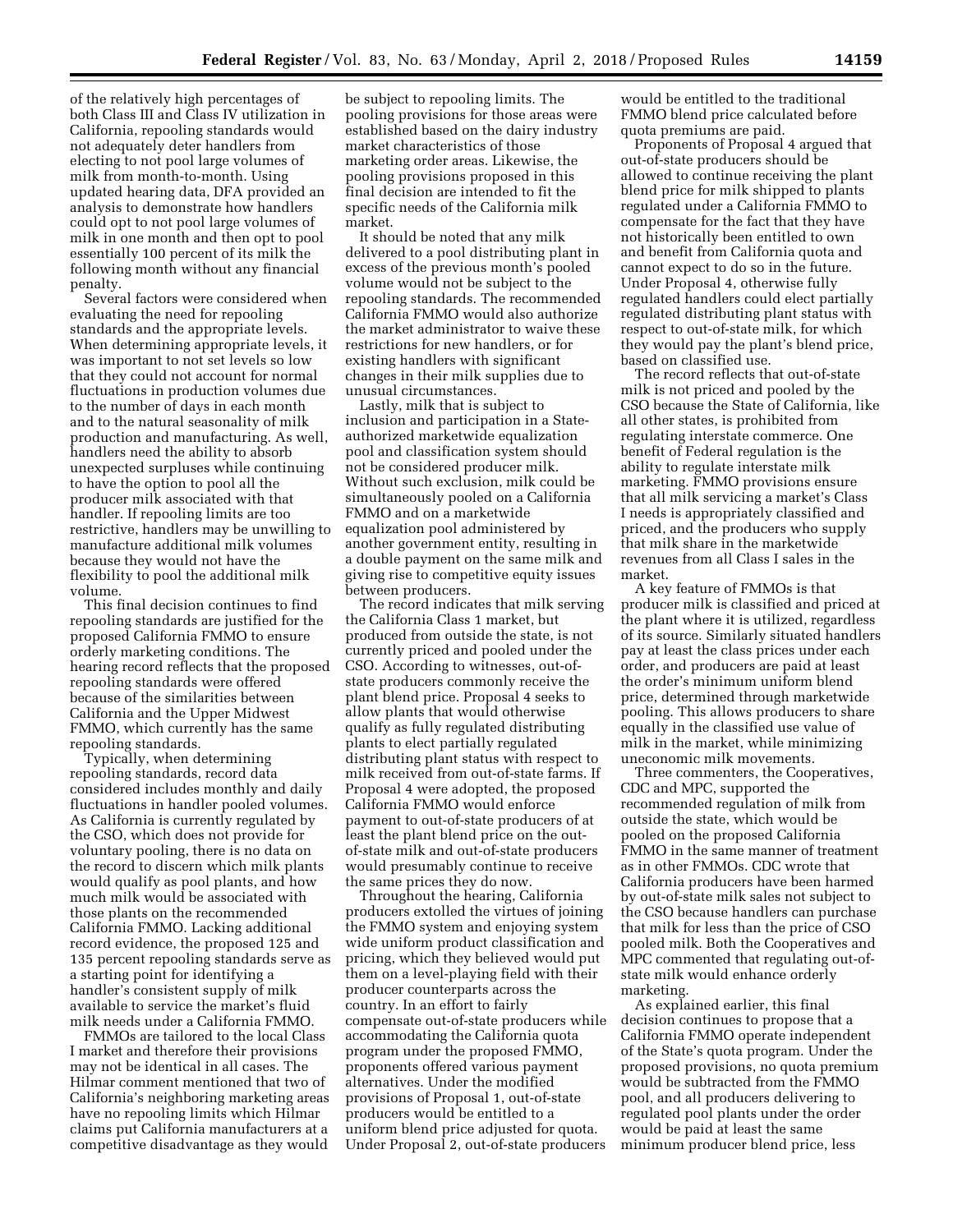authorized deductions. Therefore, all producers would be paid uniformly, as specified by the uniform payments provision of the AMAA.

Accordingly, this final decision continues to find no justification for differential producer treatment for milk servicing California's Class I needs when it is produced outside the marketing area. If an out-of-state dairy farmer qualifies as a producer under the proposed California FMMO, the producer's milk would be priced and pooled uniformly with the milk of all other producers serving the Class I market.

# **9. Transportation Credits**

Transportation credits were contained in both Proposals 1 and 2 to reimburse handlers for part of the cost of transporting milk to Class I and/or Class II use. This final decision continues to propose no transportation credit provisions for a California FMMO.

# *Summary of Testimony*

A witness appearing on behalf of the Cooperatives testified in support of the transportation credit provisions contained in Proposal 1. The witness said that transportation credits are needed because Class I differentials are not high enough to cover the cost of moving milk from the Central Valley where most of the milk is produced, to Class I distributing plants, which are primarily located on the coast where most of the population resides.

The Cooperative witness utilized April 2013 to October 2014 CDFA hauling cost data of milk deliveries to plants with Class 1, 2 and/or 3 utilization, and compared it to the proposed California FMMO Class I differentials that would be applicable for comparable hauls. The witness said the average cost to haul a load of milk from a supply region to a demand region was \$0.75 per cwt, with a range of \$0.35 to \$1.82 per cwt. According to the witness, in all instances, the difference in FMMO Class I differentials between the two locations was much less than the actual haul cost, therefore an additional cost recovery mechanism is needed to assure orderly movements of milk to Class I plants.

The Cooperative witness explained that Proposal 1 contains transportation credit provisions similar to the current CSO where marketwide pool monies are used to provide a credit for farm-toplant milk movements within designated transportation zones to handlers with greater than 50 percent Class 1, 2, and/or 3 utilization. The witness said that the transportation credit zones represent current market

procurement patterns where transportation credit assistance is necessary, and a similar credit system should be incorporated into a California FMMO. The witness stressed that the proposed credits would be mileage and transaction based, with a reimbursement rate cap of 175 miles,<sup>46</sup> and a fuel cost adjustor. The witness noted that the transportation credit rate would be calculated on a per-farm basis, so one haul route could have more than one farm stop and each farm stop would be eligible individually for a transportation credit. In their post-hearing brief, the Cooperatives modified their proposal to allow for milk outside the marketing area to be eligible for transportation credits.

The Cooperative witness explained that their proposed reimbursement equations were a result of Cooperative members' transportation cost data analyzed by the Pacific Northwest FMMO office. The Cooperatives requested that the FMMO office analyze the data and determine cost equations based on actual observed costs, minus \$0.30 per cwt, which represents the producer's responsibility for a local haul. The witness said that the resulting equations are valid because they calculated a \$5.205 million payment, which was close to the actual observed costs of \$5.261 million. The witness explained that because diesel prices are a key variable cost to transportation, a monthly fuel cost adjustor is needed to ensure that the transportation credit provisions maintain an accurate reflection of costs. The witness noted that Proposal 1 does not contain transportation credit reimbursement for plant-to-plant milk movements.

The Cooperative witness elaborated that Proposal 1 seeks to pay all producers the same FMMO blend price, unadjusted for location. Therefore the incentive to supply milk to Class I plants is borne solely through their proposed transportation credit provisions. The witness said that because all producers share in the higher valued class uses, it is appropriate that they share in the cost of supplying and balancing those markets by using marketwide pool monies to provide a handler credit on those milk movements.

The Institute, in its post-hearing brief, expressed support for the transportation credit provisions contained in Proposal 1, subject to the transportation credits being adjusted for the difference in location differentials.

A witness representing Ponderosa testified that any proposed California FMMO should allow for transportation credits of out-of-state milk that serves the California Class I and/or Class II market. The witness explained that Ponderosa experiences high transportation costs because they haul their milk approximately 280 miles to a southern California Class I plant. The witness was of the opinion that this milk should be eligible for transportation credits if it is serving the California fluid market.

# *Findings*

The record of this proceeding reflects that the California fluid market is structured such that some handlers and cooperative associations rely on the current CSO transportation credit system to assist them in making an adequate milk supply available for fluid use. The record reveals the Los Angeles, San Francisco, San Diego, and Sacramento metropolitan areas contain an overwhelming majority of the state's population, as well as the Class I plants servicing those areas. However, these plants must often source milk from milk production regions of the state located farther away. The record reveals that this supply/demand imbalance, coupled with flat producer pricing, necessitated the development of the CSO transportation credits for milk deliveries from designated supply regions to Class 1, 2, and/or 3 handlers located in demand regions where a majority of the population resides. The Cooperatives designed their transportation credit proposal to replicate the transportation credits currently paid by the CSO on farm-to-plant milk shipments, but attempted to make the proposed system more transaction based.

As previously discussed, this decision does not recommend flat producer pricing. The record of this proceeding supports the finding that producer payments should be adjusted to reflect the applicable producer location adjustment for the handler location where their milk is received. Therefore, the incentive to producers to supply Class I plants is embodied within the proposed producer payment provisions. As in all FMMOs, producers are responsible for finding a market for their milk, and consequently bear the cost of transporting their milk to a plant. Therefore the record of this proceeding does not support reducing the producers' value of the marketwide pool through the payment of transportation credits to handlers.

Comments filed by the Cooperatives took exception with the Department's finding on this issue. According to the

<sup>46</sup>The mileage rate cap was modified at the hearing to 175 miles.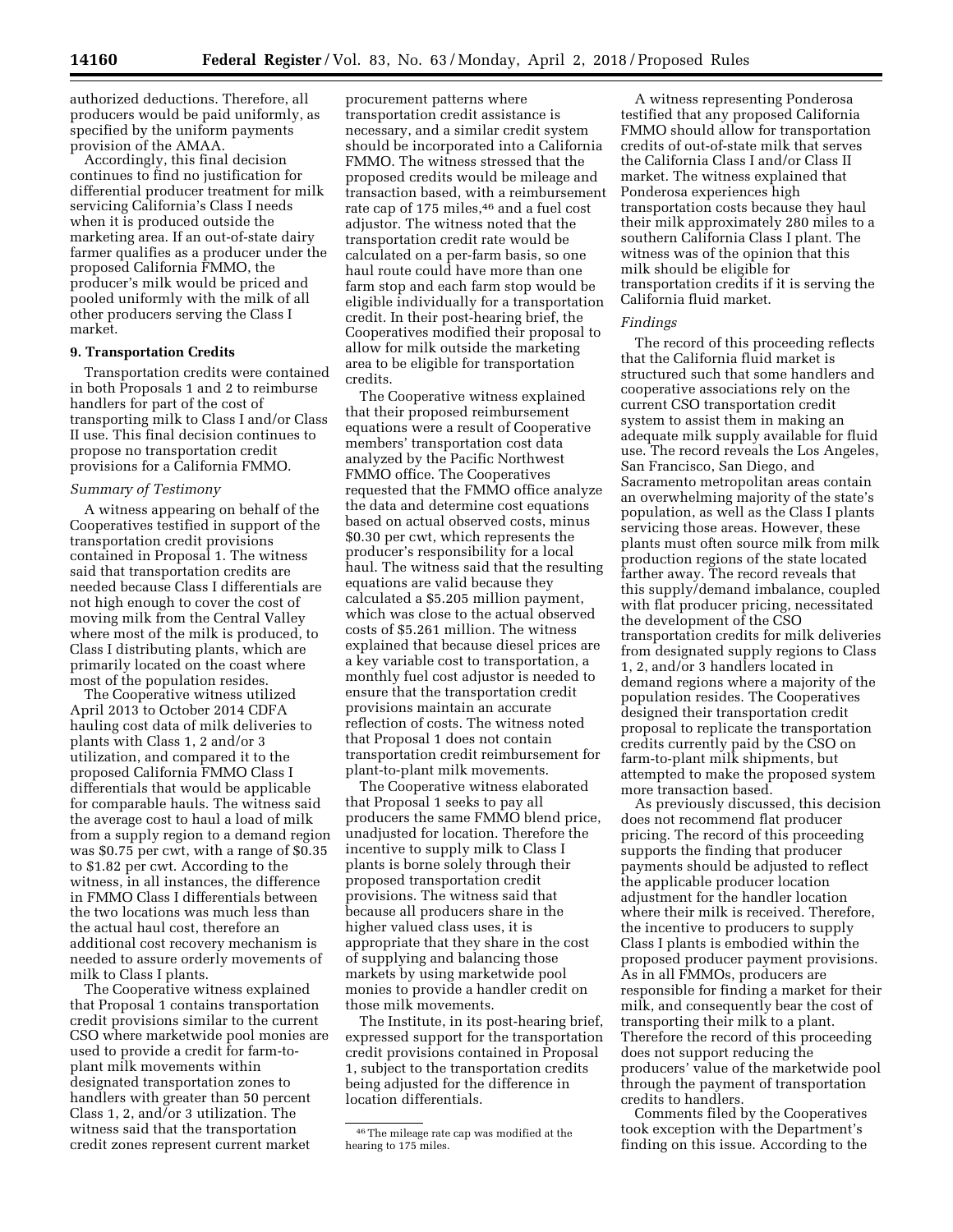Cooperatives, the proposed Class I price differentials do not adequately account for the higher cost of moving milk from production points to California Class I markets. The Cooperatives argued that failure to provide transportation credits undermines the foundation of the FMMO system by eroding both producer and handler price uniformity. The Cooperatives reiterated their position that the Department should adopt Class I transportation credits at rates indicated in Proposal 1, adjusted for the location price difference between the point of origin and the receiving plant. In their exceptions, the Cooperatives proposed that the credits be processor-, not producer-funded. The Cooperatives opined that if a system of transportation credits is not adopted, the California FMMO as proposed would lead to significant tension between similarly located producers supplying local manufacturers and those supplying distant Class I plants. The Cooperatives argued that either the Class I plants would pay significant over order charges on all milk delivered to them, or that supplying producers would need to accept significantly less in their mailbox price than neighboring producers supplying local markets.

Comments filed by Dean Foods expressed support for the Cooperatives' position on transportation credits. Other commenters opined that the proposed Class I differentials would not be adequate to draw the necessary milk supplies to the Southern California deficit area, and argued that lack of transportation assistance of some sort would be detrimental to producers, handlers, and ultimately consumers.

Comments filed by HP Hood recognized that while Class I differentials were intended to attract milk to processing plants, California has long had a transportation assistance program funded through the pool that has helped attract milk to fluid plants.

Comments filed by Kroger noted that both the Cooperatives and the Institute offered workable proposals for transportation assistance. Kroger stated that existing location differentials are not adequate to draw enough milk into the Southern California deficit area, which is why the CSO adopted its current system of transportation credits and allowances.

Comments filed by the Institute urged the Department to reconsider its position on transportation credits, but agreed with the Department's finding that flat producer pricing must not be implemented in a California FMMO.

Comments filed by MPC supported the Department's recommendation and reiterated its opposition to any

producer-funded transportation subsidy system that would deduct producer revenue from the pool.

This decision continues to find that including a producer-funded transportation credit program in a California FMMO is not warranted. In their exceptions, the Cooperatives suggested implementing a processorfunded transportation credit program. This suggestion was not part of any proposal evaluated at the hearing and the record lacks evident to support its adoption.

Currently, the CSO uses a flat producer payment, which contains no built-in incentive for moving milk from production to population areas. The CSO accomplishes this milk movement through transportation credits. Implementing a FMMO would change the current CSO flat producer payment structure into a Class I differential structure with higher differentials for California's population centers. The incentive to producers to supply Class I plants is therefore embodied within the FMMO Class I differential structure, as producers would receive the higher location differential for supplying plants located in major metropolitan areas, as the cost to supply those plants is higher. Some commenters noted that this would result in neighboring producers receiving different prices based on where there milk is delivered. The objective of the producer price surface is to encourage producers to service Class I plants through a higher location differential. While this will lead to producers receiving different prices, those producers receiving the higher differential also incur higher costs to service those plants. If additional monies are needed above minimum classified prices to supply Class I plants, marketplace principles should dictate the source and amount of those additional funds.

# **10. Miscellaneous and Administrative Provisions**

This section discusses the various miscellaneous and administrative provisions necessary to administer the proposed California FMMO. All current FMMOs contain administrative provisions that provide for the handler reporting dates, announcements by the Market Administrator, and payment dates necessary to administer the provisions of the FMMOs. A California FMMO likewise needs similar administrative provisions to ensure its proper administration. The provisions outlined below generally conform to provisions contained in the 10 current FMMOs with reporting and payment

dates tailored to the California dairy market.

### *Findings*

*Handler Reports.* Handlers subject to a California FMMO would be required to submit monthly reports detailing the sources and uses of milk and milk products so market average use values, or uniform prices, could be determined and administered. Under a California FMMO, handler reports of receipts and utilization would be due by the 9th day following the end of the month. To ensure the minimum payments to producers are made in accordance with the terms of a California FMMO, handlers would need to report producer payroll by the 20th day following the end of the month to the Market Administrator.

*Announcements by the Market Administrator.* In the course of administering a California FMMO, the Market Administrator would be required to make several announcements each month with respect to classification, class prices and component prices, an ''equivalent price'' when necessary, and various producer prices. Under a California FMMO, the Market Administrator would make these announcements on or before the 14th day following the end of the month.

*Producer-Settlement Fund.* Handlers regulated by a California FMMO would be required to pay minimum class prices for the milk received from producers. These minimum values would be aggregated in a California FMMO marketwide pool so producers could receive a uniform price or blend price for their milk. The equalization of a handler's use value of milk and the uniform value would occur through the producer-settlement fund established and administered by the Market Administrator.

The producer-settlement fund ensures all handlers would be able to return the market blend price to producers whose milk was pooled under the order. Payments into the producer-settlement fund would be made each month by handlers whose total classified use value of milk exceeds the values of such milk calculated at the announced producer prices. In a California FMMO, handlers would be required to pay into the producer-settlement fund by the 16th day following the end of the month.

Payments out of the producersettlement fund would be made each month to any handler whose use value is below the value of their milk at producer prices. Under a California FMMO, the Market Administrator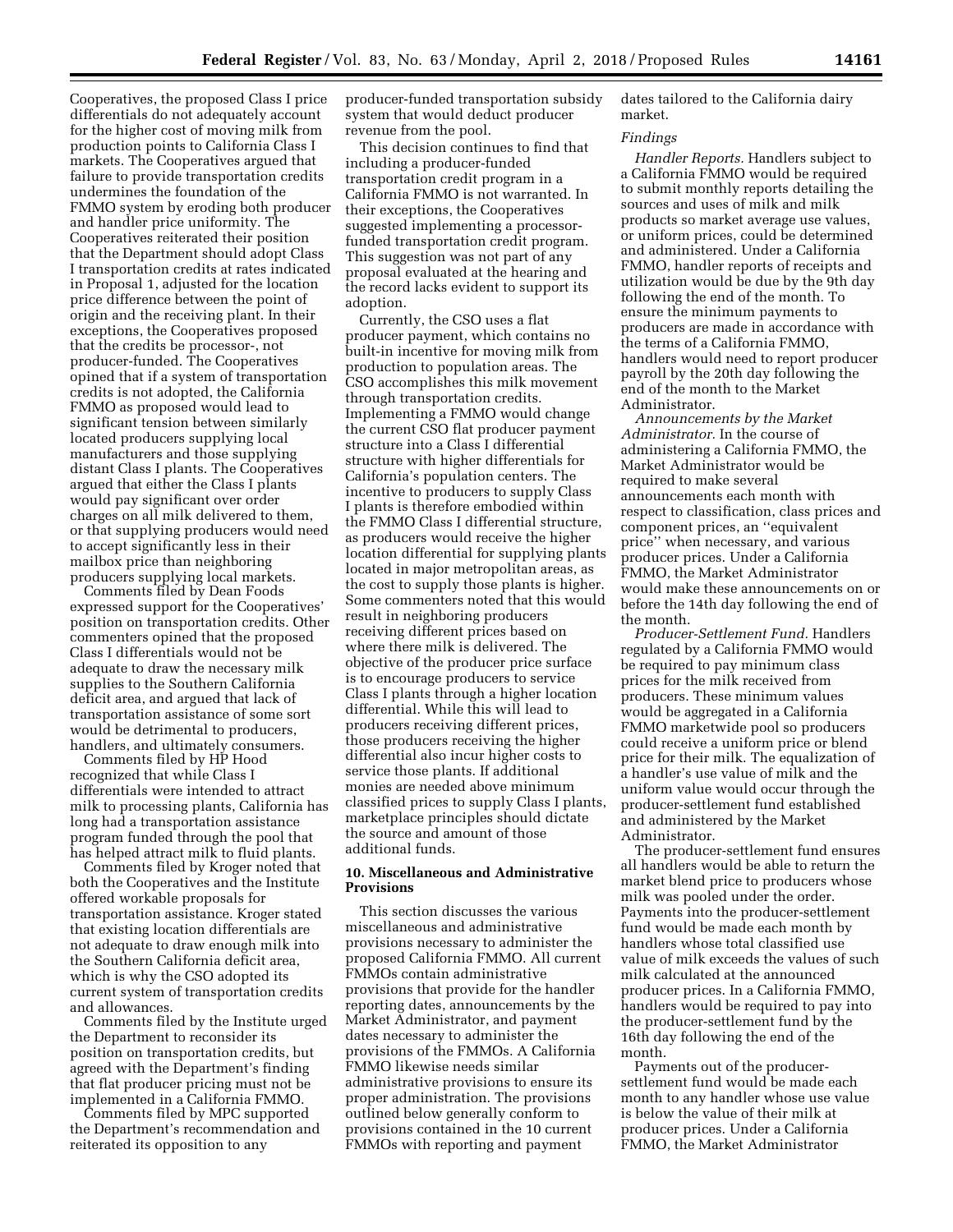would distribute payments from the producer-settlement fund by the 18th day following the end of the month. This transfer of funds would enable handlers with a classified use value of milk below the average for the market to pay their producers the same uniform price as handlers whose classified use value of milk exceeds the market average.

In view of the need to make timely payments to handlers from the producer-settlement fund, it is essential that money due to the fund is received by the due date. Accordingly, payment to the producer-settlement fund is considered made upon receipt of funds by the Market Administrator. Payment cannot be received on a non-business day. Therefore, if the due date for a payment, including a payment to or from the producer-settlement fund, falls on a Saturday, Sunday, or national holiday, the payment would not be due until the next business day.

*Payments to Producers and Cooperative Associations.* The AMAA states that handlers must pay the uniform price to all producers and producer associations. As under other FMMOs, a California FMMO would provide for proper deductions authorized by the producer in writing. Such authorized deductions would be expenses unrelated to the minimum value of milk in the transaction between the producer and handler. The proposed California FMMO would also allow a deduction for any assessment announced by CDFA for the administration of the California quota program. The producer would not need to authorize this deduction in writing.

As in other FMMOs, producer associations would be allowed to ''reblend'' their payments to their producer members. The Capper Volstead Act and the AMAA make it clear that cooperative associations are unique in this regard.

A California FMMO would require handlers to make at least one partial payment to producers in advance of the announcement of the applicable uniform prices. The partial payment rate for milk received during the first 15 days of the month could not be less than the lowest announced class price for the preceding month, and would be paid to producers by the last day of the month. The final payment for milk under a California FMMO would be required to be made so that it is received by producers no later than the 19th day after the end of the month.

Handlers would pay Cooperatives for bulk milk and skim milk, and for bulk milk received by transfer from a cooperative's pool plant, on the terms

described for individual producers, with the exception that payment would be due one day earlier. An earlier payment date for cooperative associations is warranted because it would then give cooperative associations the time they need to distribute payments to individual producer members.

All payment dates specified in the proposed California FMMO are receipt dates. Since payment cannot be received on a non-business day, payment dates that fall on a Saturday, Sunday, or national holiday would be delayed until the next business day. While this has the effect of delaying payments to cooperatives and producers, the delay is offset by the shift from ''date of payment'' to ''date of payment receipt.''

*Payment Obligation of a Partially Regulated Distributing Plant.* All FMMOs provide a method for determining the payment obligations due to producers by handlers that operate plants not fully regulated under any Federal order. These unregulated handlers are not required to account to dairy farmers for their milk at classified prices or to return a minimum uniform price to producers who have supplied the handler with milk. However, such handlers may sell fluid milk products on routes in a regulated area in competition with handlers who are fully regulated. To address this, FMMOs provide a minimum degree of regulation to all handlers who have route sales in a regulated marketing area. Partial regulation preserves the integrity of the FMMO classified pricing and pooling provisions and assures that orderly marketing conditions are maintained. Without these provisions, milk prices under an order would not be uniform among handlers competing for sales in the marketing area, a milk pricing requirement of the AMAA. Like the other FMMOs, a California FMMO would partially regulate handlers who have route sales into the marketing area, but do not meet the threshold to be fully regulated.

The proposed California FMMO provides regulatory options for a partially regulated plant handler. All partially regulated plant handlers would account to the California FMMO producer-settlement fund on the volume of packaged Class I sales in the California marketing area that exceeds receipts previously priced as Class I under a FMMO. Under the first option, a payment could be made by the partially regulated plant handler into the producer-settlement fund of the California FMMO at a rate equal to the difference between the Class I price and the California FMMO uniform price. Under the second option, the operator of a partially regulated plant handler could pay any positive difference between the gross obligation of the plant, had it been fully regulated, and the actual payments made for its milk supply. This is commonly referred to as the Wichita Option. The third option applies to a partially regulated plant handler that is subject to a marketwide pool operated under the authority of a state. In this last case, the partially regulated plant handler would account to the producer settlement fund at the difference between the Federal order Class I value and the value at which the handler accounts to the State order pool on such route sales, but not less than zero.

*Adjustment of Accounts.* Current FMMOs provide for the audit of handler reports by the Market Administrator. The Market Administrator may adjust, based on verification of handler records, any amount due to or from the Market Administrator, or to a producer or cooperative association. Adjustments can affect the Producer-Settlement Fund, the Administrative Fund, and/or the Marketing Service Fund. A California FMMO would likewise provide for the adjustment of handler accounts based on audits of handler reports and records. The Market Administrator would promptly notify the handler of any necessary adjustments so that payments could be made on or before the next date for the payment related to the adjustment.

*Charges for Overdue Accounts.* The proposed California FMMO provisions require handlers to make payments to producers and cooperatives by the dates described earlier in this section. Payments not made by the specified due dates would be subject to a late payment charge of 1 percent per month by the Market Administrator and would accrue to the administrative fund. Additional late payment charges would accrue on any amounts that continue to be late on the corresponding due dates each succeeding month.

*Assessment of Order Administration.*  The AMAA provides that the cost of order administration be financed by an assessment on handlers. Under the proposed California FMMO, a maximum rate of \$0.08 per cwt would apply to all of a handler's receipts pooled under the order. The specific rate would be announced by the Market Administrator. Partially-regulated handlers would be assessed the same administrative rate on their volume of Class I route disposition inside of the marketing area. The money paid to the administrative fund is each handler's proportionate share of the cost of administering the FMMO.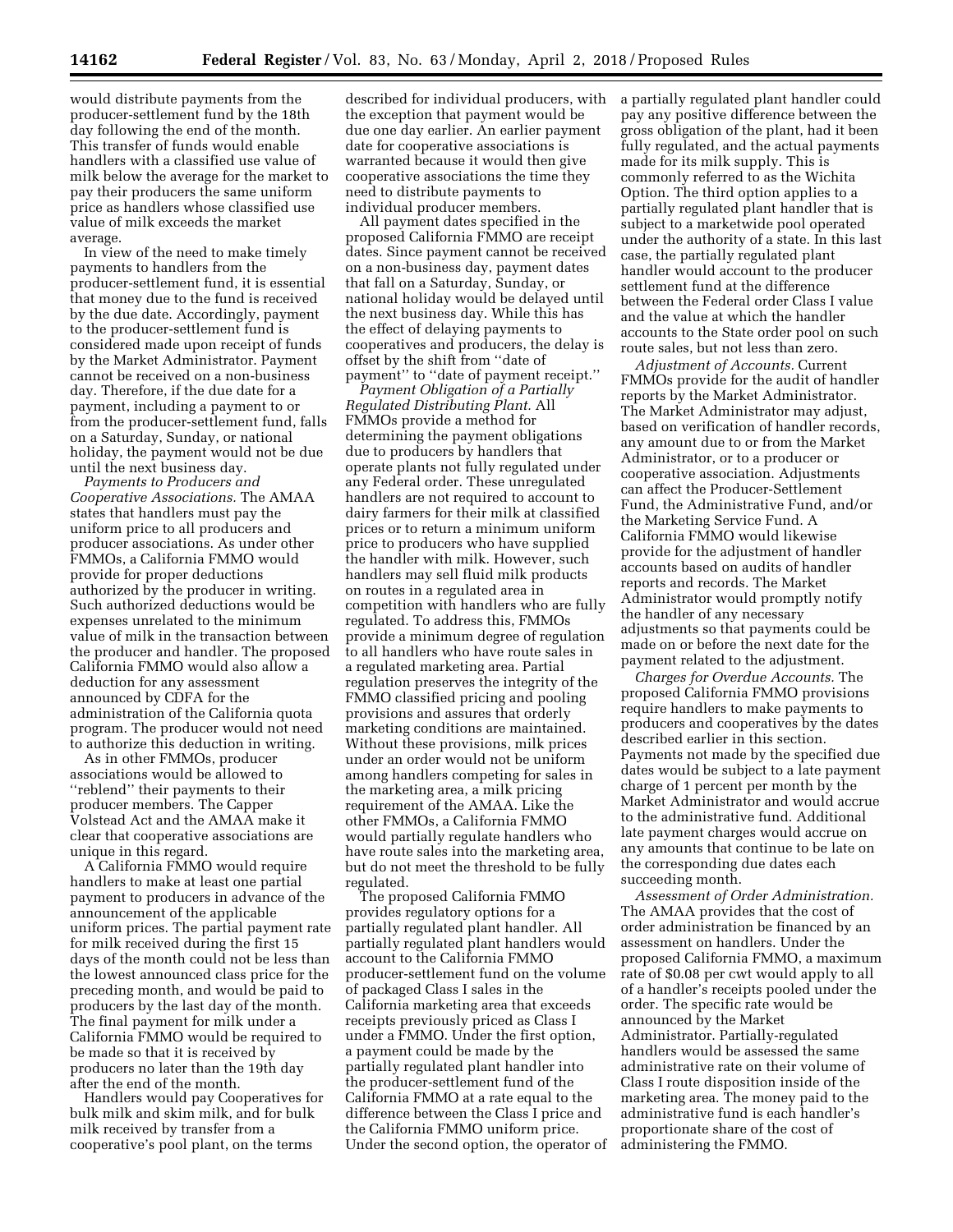*Deduction for Marketing Services.* The proposed California FMMO would provide marketing services to producers for whom cooperative associations do not perform services. Such services include providing market information and establishing or verifying weights, samples, and tests of milk received from such producers. In accordance with the AMAA, these marketing services are intended to benefit all nonmember producers under a California FMMO. Accordingly, as is uniform in the current FMMOs, each handler regulated by a California FMMO would be allowed to deduct a maximum of \$0.07 per cwt from amounts due each producer for whom a cooperative association does not provide such services. The specific allowable rate would be announced by the Market Administrator and would be subtracted from the handler's obligation.

# **11. Ruling on Official Notice Documents**

In accordance with 7 CFR 900.8, USDA published a Request for Public Comments (82 FR 37827; published August 14, 2017) (request) inviting interested parties to submit comments on whether various documents were relevant to the material issues of this proceeding. Three public comments were received. All the commenters supported taking official notice of the documents listed in the request. Accordingly, official notice is taken of the documents listed in the notice (82 FR 37827).

In addition to the documents referenced above, commenters highlighted the unintentional omission of 31 documents for consideration. Those documents are either previous **Federal Register** publications, USDA and CDFA publically available data, or previous AMS publications. As all of these documents are published government resources, the Department does not object to their inclusion in the hearing record. Three of the 31 documents were already contained in the list within the request, but two did not reflect the exact lines referenced in the requests for official notice. As a result, AMS is taking official notice of the 29 documents as listed below. A complete list of these documents, along with links and sources to access them, is available at *[www.ams.usda.gov/](http://www.ams.usda.gov/caorder)  [caorder.](http://www.ams.usda.gov/caorder)* 

Agricultural Marketing Service (AMS) Data and Publications:

• AMS FMMO Reform Basic Formula Price Committee, Preliminary Report, April 1997;

• AMS FMMO Reform Classification Committee, Preliminary Report, November 1996;

• AMS FMMO Reform Identical Provisions Committee, Preliminary Report, November 1996;

• AMS FMMO Reform Price Structure Committee, Preliminary Report, November 1996; and

• AMS National Dairy Product Sales Reports National Average Survey Prices for Commodity Butter and Nonfat Dry Milk, January 2016–July 2016

California Department of Food and Agriculture (CDFA) Data and Publications:

• CDFA Commodity Butter Market Price Reports, January 2016–July 2016;

• CDFA Nonfat Dry Milk Market Price Reports, January 2016–July 2016;

USDA Office of the Chief Economist Publication:

• North American Drought Monitor Map: April 2017, released May 12, 2017;

**Federal Register** Publications:

• 30 FR 13143, 13144 regarding milk in the Tampa Bay marketing area, October 1965;

• 31 FR 7062, 7065 regarding a Puget Sound, Washington, market area expansion and amendments to producer-handler definition, May 1966;

• 34 FR 960, 962 regarding milk in the Georgia marketing area, January 1969;

• 46 FR 21944, 21950–21951 regarding milk in the Southwestern Idaho and Eastern Oregon marketing area, April 1981;

• 47 FR 5214, 5125–5128 regarding milk in the Alabama-West Florida marketing area, February 1982;

• 52 FR 38240 regarding Milk in the Chicago marketing area, October 1987;

• 53 FR 49154, 49169–49170 regarding milk in the Oregon-Washington and Puget Sound-Inland Empire marketing areas, December 1988;

• 54 FR 27179, 27182 regarding milk in the Texas and Southwest Plains marketing areas, June 1989;

• 56 FR 42240, 42248 regarding milk in the Rio Grande Valley and Other Marketing Areas, August 1991;

• 59 FR 12436, 12461–12462 regarding milk in the Minneapolis-St. Paul and Other Marketing Areas, March 1976;

• 64 FR 16026–16169 regarding milk in the Northeast and Other Marketing Areas, April 1999;

• 67 FR 67906, 67939 regarding Milk in the Northeast and Other Marketing Areas, November 2002;

• 68 FR 37674, 37678 regarding Milk in the Upper Midwest Marketing Area, April 2004;

• 69 FR 18834, 18838 regarding Milk in the Pacific Northwest Marketing Area, April 2004;

• 69 FR 19292, 19298 regarding Milk in the Mideast Marketing Area, April 2004;

• 69 FR 57233, 57238–57239 regarding Milk in the Northeast and Other Marketing Areas, September 2004;

• 70 FR 4932, 4943 regarding Milk in the Northeast Marketing Area, January 2005;

• 70 FR 74166, 74185–74186, 74188 regarding amendments to the Pacific Northwest and Arizona-Las Vegas Marketing Areas, December 2005;

• 71 FR 54152, 54157 regarding Milk in the Central Marketing Area, September 2006;

• 75 FR 10122, 10151–1015 regarding Milk in the Northeast and Other Marketing Areas, March 2010; and

• 79 FR 12963, 12976 regarding Milk in the Appalachian, Florida and Southeast Marketing Areas, March 2014.

# **12. Rulings on Proposed Findings, Conclusions, and Exceptions**

In accordance with the Administrative Procedure Act, 5 U.S.C. 557(c), USDA has analyzed and reached a conclusion on all material issues of facts, law, and discretion presented on the record. Briefs, proposed findings and conclusions, comments and exceptions, and the evidence in the record were considered in making the findings and conclusions set forth in this final decision. To the extent that the suggested findings and conclusions filed by interested parties are inconsistent with the findings and conclusions of this final decision, the requests to make such findings or reach such conclusions are denied for the reasons stated in this decision.

# *General Findings*

(a) The proposed marketing agreement and order, and all of the terms and conditions thereof, will tend to effectuate the declared policy of the Act;

(b) The parity prices of milk, as determined pursuant to Section 2 of the AMAA, are not reasonable in view of the price of feeds, available supplies of feeds, and other economic conditions that affect market supply and demand for the milk in the marketing area, and the minimum prices specified in the proposed marketing agreement and order are such prices as will reflect the aforesaid factors, insure a sufficient quantity of pure and wholesome milk, and be in the public interest; and

(c) The proposed marketing agreement and order will regulate the handling of milk in the same manner as, and will be applicable only to, persons in the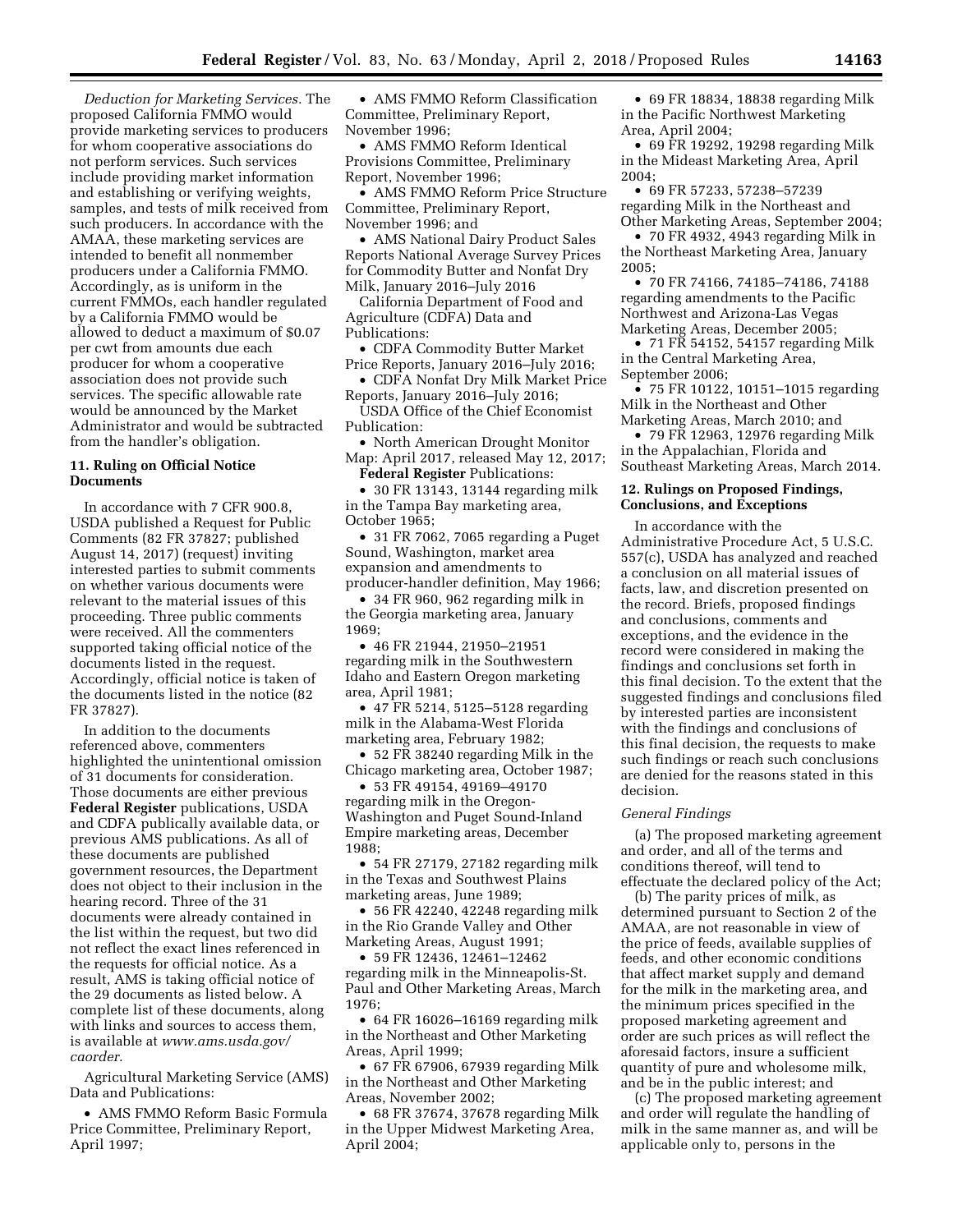respective classes of industrial and commercial activity specified in the marketing agreement and order upon which a hearing has been held.

(d) All milk and milk products handled by handlers covered by the proposed marketing agreement and order are in the current of interstate commerce or directly burden, obstruct, or affect interstate commerce in milk or its products; and

(e) It is hereby found that the necessary expense of the market administrator for the maintenance and functioning of such agency will require the payment by each handler, as their *pro rata* share of such expense, 8 cents per hundredweight or such lesser amount as the Secretary may prescribe with respect to the milk specified in § 1051.85 of the aforesaid tentative marketing agreement and the order.

(This order shall not become effective until the requirements of 7 CFR 900.14 of the rules of practice and procedure governing proceedings to formulate marketing agreements and marketing orders have been met.)

# *Marketing Agreement and Order*

The proposed order regulating the handling of milk in the California marketing area is recommended as the detailed and appropriate means by which the foregoing conclusions may be carried out. The proposed marketing agreement is not included in this decision because the regulatory provisions thereof would be the same as those contained in the order, as hereby proposed to be established.

*Referendum Order To Determine Producer Approval; Determination of Representative Period; and Designation of Referendum Agent* 

*It is hereby directed* that a referendum be conducted and completed on or before the 45th day from the date this decision is published in the **Federal Register**, in accordance with the procedures for the conduct of referenda [7 CFR 900.300–311], to determine whether the issuance of the order regulating the handling of milk in the California marketing area is approved or favored by producers, as defined under the terms of the order, who during such representative period were engaged in the production of milk for sale within the aforesaid marketing area. The representative period for the conduct of such referenda is hereby determined to be May 2017.

The agent of the Secretary of Agriculture to conduct such referenda is hereby designated to be the Director of Operations and Accountability, Dairy Program, AMS, USDA.

# **List of Subjects in 7 CFR Part 1051**

Milk marketing orders.

■ For the reasons stated in the preamble, the Agricultural Marketing Service proposes to add 7 CFR part 1051 to read as follows:

# **PART 1051—MILK IN THE CALIFORNIA MARKETING AREA**

# **Subpart A—Order Regulating Handling**

# **General Provisions**

Sec.

1051.1 General provisions.

#### **Definitions**

- 1051.2 California marketing area.
- Route disposition.<br>Plant
- 1051.4<br>1051.5
- 1051.5 Distributing plant.<br>1051.6 Supply plant.
- 1051.6 Supply plant.<br>1051.7 Pool plant.
- 1051.7 Pool plant.<br>1051.8 Nonpool p
- Nonpool plant.
- 1051.9 Handler.
- 1051.10 Producer-handler.<br>1051.11 California quota pi
- 1051.11 California quota program.
- 1051.12 Producer.<br>1051.13 Producer
- 1051.13 Producer milk.<br>1051.14 Other source m
- 1051.14 Other source milk.<br>1051.15 Fluid milk product
- 1051.15 Fluid milk product.<br>1051.16 Fluid cream product
- 1051.16 Fluid cream product.<br>1051.17 [Reserved]
- 1051.17 [Reserved]<br>1051.18 Cooperativ Cooperative association.
- 1051.19 Commercial food processing
- establishment.

#### **Market Administrator, Continuing Obligations, and Handler Responsibilities**

- 1051.25 Market administrator.
- 1051.26 Continuity and separability of provisions.
- 1051.27 Handler responsibility for records and facilities.
- 1051.28 Termination of obligations.

#### **Handler Reports**

- 1051.30 Reports of receipts and utilization.
- 1051.31 Payroll reports.
- 1051.32 Other reports.

# **Subpart B—Milk Pricing**

#### **Classification of Milk**

- 1051.40 Classes of utilization.
- 1051.41 [Reserved]
- 1051.42 Classification of transfers and diversions.
- 1051.43 General classification rules.
- 1051.44 Classification of producer milk.
- 1051.45 Market administrator's reports and announcements concerning classification.

#### **Class Prices**

- 1051.50 Class prices, component prices, and advanced pricing factors.
- 1051.51 Class I differential and price.
- 1051.52 Adjusted Class I differentials.
- 1051.53 Announcement of class prices, component prices, and advanced pricing factors.

# 1051.54 Equivalent price.

# **Producer Price Differential**

1051.60 Handler's value of milk.

- 1051.61 Computation of producer price differential.
- 1051.62 Announcement of producer prices.

# **Subpart C—Payments for Milk**

# **Producer Payments**

- 1051.70 Producer-settlement fund.
- 1051.71 Payments to the producersettlement fund.
- 1051.72 Payments from the producersettlement fund.
- 1051.73 Payments to producers and to cooperative associations.<br>1051.74 [Reserved]
	- [Reserved]
- 1051.75 Plant location adjustments for
- producer milk and nonpool milk.
- 1051.76 Payments by a handler operating a partially regulated distributing plant.
- 1051.77 Adjustment of accounts.
- 1051.78 Charges on overdue accounts.

### **Administrative Assessment and Marketing Service Deduction**

- 1051.85 Assessment for order administration.
- 1051.86 Deduction for marketing services.

#### **Subpart D—Miscellaneous Provisions**

1051.90 Dates.

**Authority:** 7 U.S.C. 601–608.

### **Subpart A—Order Regulating Handling**

#### **General Provisions**

# **§ 1051.1 General provisions.**

The terms, definitions, and provisions in part 1000 of this chapter apply to this part unless otherwise specified. In this part, all references to sections in part 1000 refer to part 1000 of this chapter.

# **Definitions**

#### **§ 1051.2 California marketing area.**

The marketing area means all territory within the bounds of the following states and political subdivisions, including all piers, docks, and wharves connected therewith and all craft moored thereat, and all territory occupied by government (municipal, State, or Federal) reservations, installations, institutions, or other similar establishments if any part thereof is within any of the listed states or political subdivisions:

# *California*

All of the State of California.

#### **§ 1051.3 Route disposition.**

See § 1000.3 of this chapter.

#### **§ 1051.4 Plant.**

See § 1000.4 of this chapter.

#### **§ 1051.5 Distributing plant.**

See § 1000.5 of this chapter.

#### **§ 1051.6 Supply plant.**

See § 1000.6 of this chapter.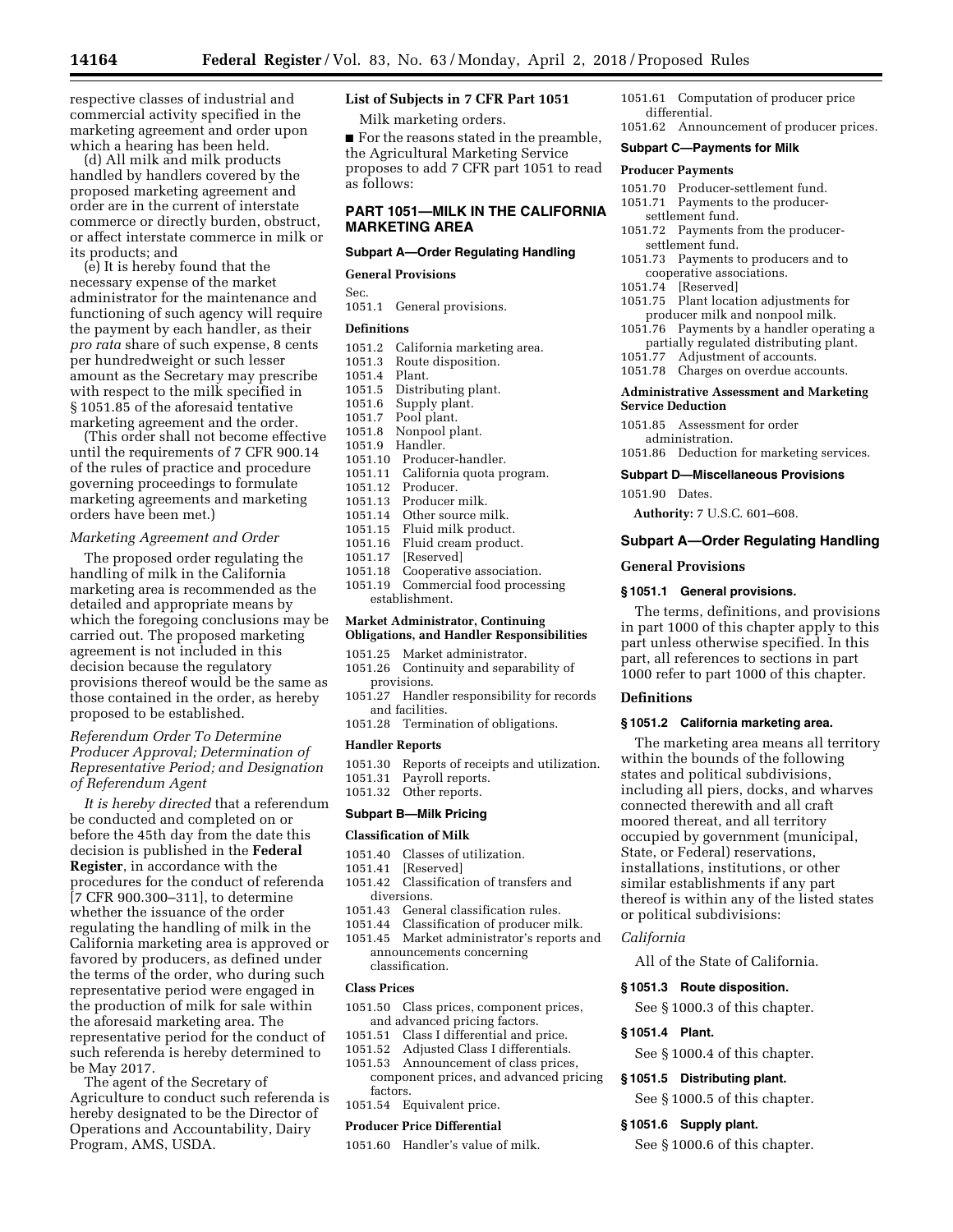# **§ 1051.7 Pool plant.**

*Pool plant* means a plant, unit of plants, or system of plants as specified in paragraphs (a) through (f) of this section, but excluding a plant specified in paragraph (h) of this section. The pooling standards described in paragraphs (c) and (f) of this section are subject to modification pursuant to paragraph (g) of this section:

(a) A distributing plant, other than a plant qualified as a pool plant pursuant to paragraph (b) of this section or § \_\_\_\_\_\_\_.7(b) of any other Federal milk order, from which during the month 25 percent or more of the total quantity of fluid milk products physically received at the plant (excluding concentrated milk received from another plant by agreement for other than Class I use) are disposed of as route disposition or are transferred in the form of packaged fluid milk products to other distributing plants. At least 25 percent of such route disposition and transfers must be to outlets in the marketing area.

(b) Any distributing plant located in the marketing area which during the month processed at least 25 percent of the total quantity of fluid milk products physically received at the plant (excluding concentrated milk received from another plant by agreement for other than Class I use) into ultrapasteurized or aseptically-processed fluid milk products.

(c) A supply plant from which the quantity of bulk fluid milk products shipped to (and physically unloaded into) plants described in paragraph (c)(1) of this section is not less than 10 percent of the Grade A milk received from dairy farmers (except dairy farmers described in § 1051.12(b) of this chapter) and handlers described in § 1000.9(c) of this chapter, including milk diverted pursuant to § 1051.13 of this chapter, subject to the following conditions:

(1) Qualifying shipments may be made to plants described in paragraphs (c)(1)(i) through (iv) of this section, except that whenever shipping requirements are increased pursuant to paragraph (g) of this section, only shipments to pool plants described in paragraphs (a), (b), and (d) of this section shall count as qualifying shipments for the purpose of meeting the increased shipments:

(i) Pool plants described in § 1051.7(a), (b), and (d) of this chapter;

(ii) Plants of producer-handlers;

(iii) Partially regulated distributing plants, except that credit for such shipments shall be limited to the amount of such milk classified as Class I at the transferee plant; and

(iv) Distributing plants fully regulated under other Federal orders, except that credit for shipments to such plants shall be limited to the quantity shipped to (and physically unloaded into) pool distributing plants during the month and credits for shipments to other order plants shall not include any such shipments made on the basis of agreedupon Class II, Class III, or Class IV utilization.

(2) Concentrated milk transferred from the supply plant to a distributing plant for an agreed-upon use other than Class I shall be excluded from the supply plant's shipments in computing the supply plant's shipping percentage.

(d) Two or more plants operated by the same handler and located in the marketing area may qualify for pool status as a unit by meeting the total and in-area route disposition requirements of a pool distributing plant specified in paragraph (a) of this section and subject to the following additional requirements:

(1) At least one of the plants in the unit must qualify as a pool plant pursuant to paragraph (a) of this section;

(2) Other plants in the unit must process Class I or Class II products, using 50 percent or more of the total Grade A fluid milk products received in bulk form at such plant or diverted therefrom by the plant operator in Class I or Class II products; and

(3) The operator of the unit has filed a written request with the market administrator prior to the first day of the month for which such status is desired to be effective. The unit shall continue from month-to-month thereafter without further notification. The handler shall notify the market administrator in writing prior to the first day of any month for which termination or any change of the unit is desired.

(e) A system of two or more supply plants operated by one or more handlers may qualify for pooling by meeting the shipping requirements of paragraph (c) of this section in the same manner as a single plant subject to the following additional requirements:

(1) Each plant in the system is located within the marketing area. Cooperative associations or other handlers may not use shipments pursuant to § 1000.9(c) of this chapter to qualify supply plants located outside the marketing area;

(2) The handler(s) establishing the system submits a written request to the market administrator on or before July 15 requesting that such plants qualify as a system for the period of August through July of the following year. Such request will contain a list of the plants participating in the system in the order, beginning with the last plant, in which

the plants will be dropped from the system if the system fails to qualify. Each plant that qualifies as a pool plant within a system shall continue each month as a plant in the system through the following July unless the handler(s) establishing the system submits a written request to the market administrator that the plant be deleted from the system or that the system be discontinued. Any plant that has been so deleted from a system, or that has failed to qualify in any month, will not be part of any system for the remaining months through July. The handler(s) that have established a system may add a plant operated by such handler(s) to a system if such plant has been a pool plant each of the 6 prior months and would otherwise be eligible to be in a system, upon written request to the market administrator no later than the 15th day of the prior month. In the event of an ownership change or the business failure of a handler who is a participant in a system, the system may be reorganized to reflect such changes if a written request to file a new marketing agreement is submitted to the market administrator; and

(3) If a system fails to qualify under the requirements of this paragraph (e), the handler responsible for qualifying the system shall notify the market administrator which plant or plants will be deleted from the system so that the remaining plants may be pooled as a system. If the handler fails to do so, the market administrator shall exclude one or more plants, beginning at the bottom of the list of plants in the system and continuing up the list as necessary until the deliveries are sufficient to qualify the remaining plants in the system.

(f) Any distributing plant, located within the marketing area as described in § 1051.2 of this chapter:

(1) From which there is route disposition and/or transfers of packaged fluid milk products in any non-federally regulated marketing area(s) located within one or more States that require handlers to pay minimum prices for raw milk, provided that 25 percent or more of the total quantity of fluid milk products physically received at such plant (excluding concentrated milk received from another plant by agreement for other than Class 1 use) is disposed of as route disposition and/or is transferred in the form of packaged fluid milk products to other plants. At least 25 percent of such route disposition and/or transfers, in aggregate, are in any non-federally regulated marketing area(s) located within one or more States that require handlers to pay minimum prices for raw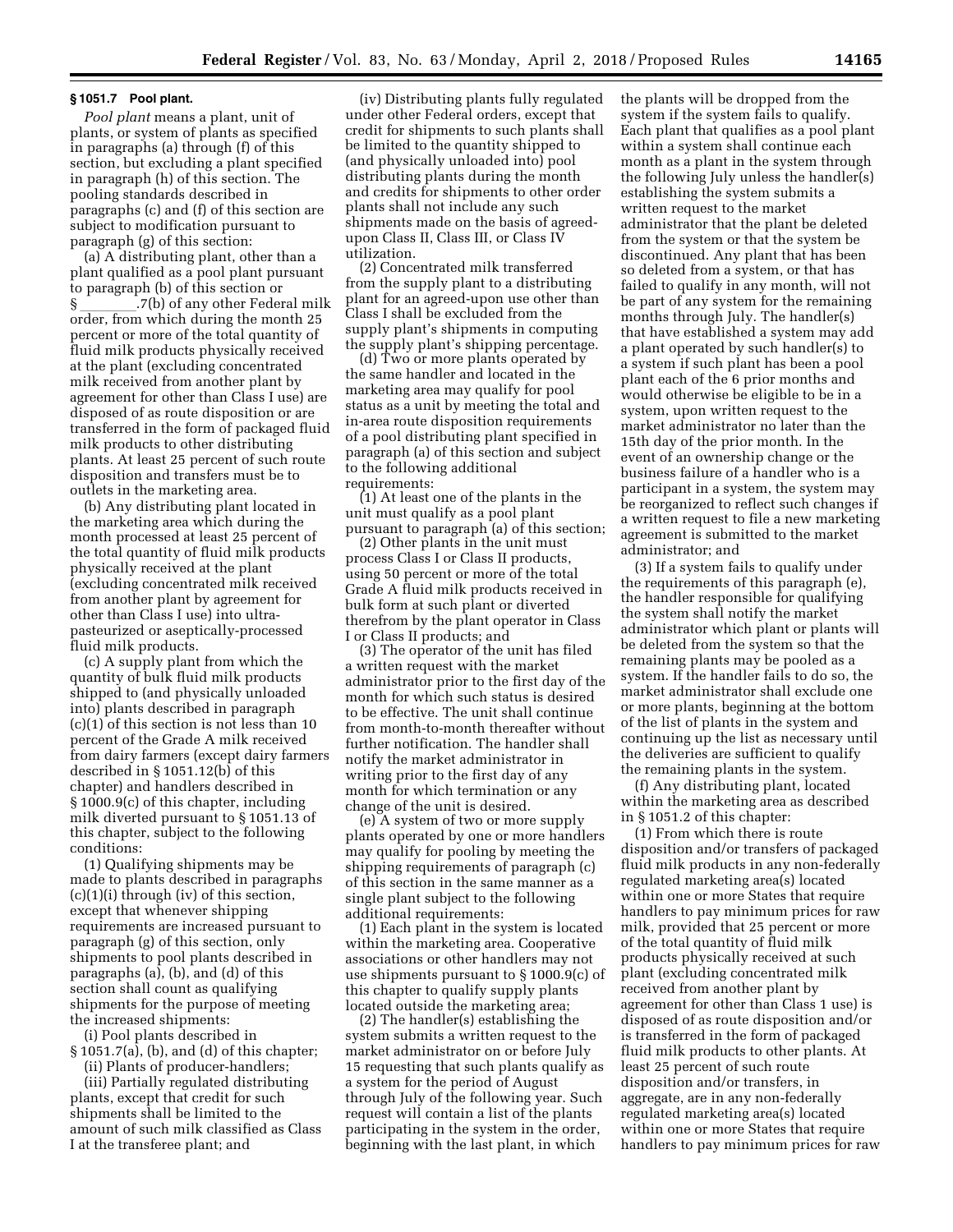milk. Subject to the following exclusions:

(i) The plant is described in § 1051.7(a), (b), or (e) of this chapter;

(ii) The plant is subject to the pricing provisions of a State-operated milk pricing plan which provides for the payment of minimum class prices for raw milk;

(iii) The plant is described in § 1000.8(a) or (e) of this chapter; or

(iv) A producer-handler described in § 1051.10 of this chapter with less than three million pounds during the month of route disposition and/or transfers of packaged fluid milk products to other plants.

(2) [Reserved]

(g) The applicable shipping percentages of paragraphs (c) and (e) of this section and  $\S 1051.13(d)(2)$  and  $(3)$ of this chapter may be increased or decreased, for all or part of the marketing area, by the market administrator if the market administrator finds that such adjustment is necessary to encourage needed shipments or to prevent uneconomic shipments. Before making such a finding, the market administrator shall investigate the need for adjustment either on the market administrator's own initiative or at the request of interested parties if the request is made in writing at least 15 days prior to the month for which the requested revision is desired effective. If the investigation shows that an adjustment of the shipping percentages might be appropriate, the market administrator shall issue a notice stating that an adjustment is being considered and invite data, views, and arguments. Any decision to revise an applicable shipping or diversion percentage must be issued in writing at least one day before the effective date.

(h) The term pool plant shall not apply to the following plants:

(1) A producer-handler as defined under any Federal order;

(2) An exempt plant as defined in § 1000.8(e) of this chapter;

(3) A plant located within the marketing area and qualified pursuant to paragraph (a) of this section which meets the pooling requirements of another Federal order, and from which more than 50 percent of its route disposition has been in the other Federal order marketing area for 3 consecutive months;

(4) A plant located outside any Federal order marketing area and qualified pursuant to paragraph (a) of this section that meets the pooling requirements of another Federal order and has had greater route disposition in such other Federal order's marketing area for 3 consecutive months;

(5) A plant located in another Federal order marketing area and qualified pursuant to paragraph (a) of this section that meets the pooling requirements of such other Federal order and does not have a majority of its route disposition in this marketing area for 3 consecutive months, or if the plant is required to be regulated under such other Federal order without regard to its route disposition in any other Federal order marketing area;

(6) A plant qualified pursuant to paragraph (c) of this section which also meets the pooling requirements of another Federal order and from which greater qualifying shipments are made to plants regulated under the other Federal order than are made to plants regulated under the order in this part, or the plant has automatic pooling status under the other Federal order; and

(7) That portion of a regulated plant designated as a nonpool plant that is physically separate and operated separately from the pool portion of such plant. The designation of a portion of a regulated plant as a nonpool plant must be requested in advance and in writing by the handler and must be approved by the market administrator.

(i) Any plant that qualifies as a pool plant in each of the immediately preceding 3 months pursuant to paragraph (a) of this section or the shipping percentages in paragraph (c) of this section that is unable to meet such performance standards for the current month because of unavoidable circumstances determined by the market administrator to be beyond the control of the handler operating the plant, such as a natural disaster (ice storm, wind storm, flood, fire, earthquake, breakdown of equipment, or work stoppage, shall be considered to have met the minimum performance standards during the period of such unavoidable circumstances, but such relief shall not be granted for more than 2 consecutive months.

# **§ 1051.8 Nonpool plant.**

See § 1000.8 of this chapter.

# **§ 1051.9 Handler.**

See § 1000.9 of this chapter.

# **§ 1051.10 Producer-handler.**

*Producer-handler* means a person who operates a dairy farm and a distributing plant from which there is route disposition in the marketing area, from which total route disposition and packaged sales of fluid milk products to other plants during the month does not exceed 3 million pounds, and who the

market administrator has designated a producer-handler after determining that all of the requirements of this section have been met.

(a) *Requirements for designation.*  Designation of any person as a producer-handler by the market administrator shall be contingent upon meeting the conditions set forth in paragraphs (a)(1) through (5) of this section. Following the cancellation of a previous producer-handler designation, a person seeking to have their producerhandler designation reinstated must demonstrate that these conditions have been met for the preceding month:

(1) The care and management of the dairy animals and the other resources and facilities designated in paragraph (b)(1) of this section necessary to produce all Class I milk handled (excluding receipts from handlers fully regulated under any Federal order) are under the complete and exclusive control, ownership, and management of the producer-handler and are operated as the producer-handler's own enterprise and at its sole risk.

(2) The plant operation designated in paragraph (b)(2) of this section at which the producer-handler processes and packages, and from which it distributes, its own milk production is under the complete and exclusive control, ownership, and management of the producer-handler and is operated as the producer-handler's own enterprise and at its sole risk.

(3) The producer-handler neither receives at its designated milk production resources and facilities nor receives, handles, processes, or distributes at or through any of its designated milk handling, processing, or distributing resources and facilities other source milk products for reconstitution into fluid milk products or fluid milk products derived from any source other than:

(i) Its designated milk production resources and facilities (own farm production);

(ii) Pool handlers and plants regulated under any Federal order within the limitation specified in paragraph (c)(2) of this section; or

(iii) Nonfat milk solids which are used to fortify fluid milk products.

(4) The producer-handler is neither directly nor indirectly associated with the business control or management of, nor has a financial interest in, another handler's operation; nor is any other handler so associated with the producer-handler's operation.

(5) No milk produced by the herd(s) or on the farm(s) that supplies milk to the producer-handler's plant operation is: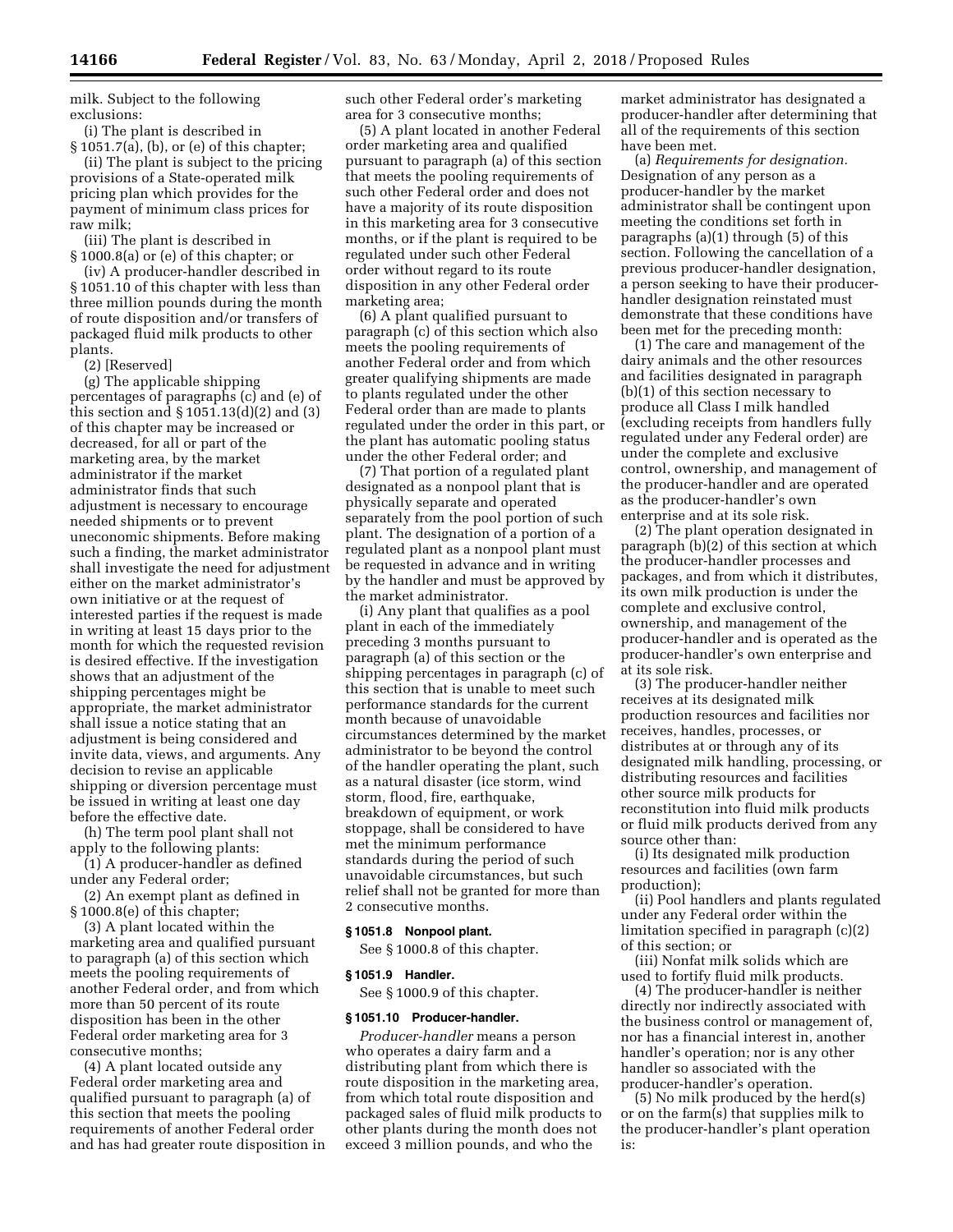(i) Subject to inclusion and participation in a marketwide equalization pool under a milk classification and pricing program under the authority of a State government maintaining marketwide pooling of returns; or

(ii) Marketed in any part as Class I milk to the non-pool distributing plant of any other handler.

(b) *Designation of resources and facilities.* Designation of a person as a producer-handler shall include the determination of what shall constitute milk production, handling, processing, and distribution resources and facilities, all of which shall be considered an integrated operation, under the sole and exclusive ownership of the producerhandler.

(1) Milk production resources and facilities shall include all resources and facilities (milking herd(s), buildings housing such herd(s), and the land on which such buildings are located) used for the production of milk which are solely owned, operated, and which the producer-handler has designated as a source of milk supply for the producerhandler's plant operation. However, for purposes of this paragraph (b)(1), any such milk production resources and facilities which do not constitute an actual or potential source of milk supply for the producer-handler's operation shall not be considered a part of the producer-handler's milk production resources and facilities.

(2) Milk handling, processing, and distribution resources and facilities shall include all resources and facilities (including store outlets) used for handling, processing, and distributing fluid milk products which are solely owned by, and directly operated or controlled by the producer-handler or in which the producer-handler in any way has an interest, including any contractual arrangement, or over which the producer-handler directly or indirectly exercises any degree of management control.

(3) All designations shall remain in effect until canceled pursuant to paragraph (c) of this section.

(c) *Cancellation.* The designation as a producer-handler shall be canceled upon determination by the market administrator that any of the requirements of paragraph (a)(1) through (5) of this section are not continuing to be met, or under any of the conditions described in paragraph (c)(1), (2), or (3) of this section. Cancellation of a producer-handler's status pursuant to this paragraph (c) shall be effective on the first day of the month following the month in which the requirements were

not met or the conditions for cancellation occurred.

(1) Milk from the milk production resources and facilities of the producerhandler, designated in paragraph (b)(1) of this section, is delivered in the name of another person as producer milk to another handler.

(2) The producer-handler handles fluid milk products derived from sources other than the milk production facilities and resources designated in paragraph (b)(1) of this section, except that it may receive at its plant, or acquire for route disposition, fluid milk products from fully regulated plants and handlers under any Federal order if such receipts do not exceed 150,000 pounds monthly. This limitation shall not apply if the producer-handler's own-farm production is less than 150,000 pounds during the month.

(3) Milk from the milk production resources and facilities of the producerhandler is subject to inclusion and participation in a marketwide equalization pool under a milk classification and pricing plan operating under the authority of a State government.

(d) *Public announcement.* The market administrator shall publicly announce:

(1) The name, plant location(s), and farm location(s) of persons designated as producer-handlers;

(2) The names of those persons whose designations have been cancelled; and

(3) The effective dates of producerhandler status or loss of producerhandler status for each. Such announcements shall be controlling with respect to the accounting at plants of other handlers for fluid milk products received from any producer-handler.

(e) *Burden of establishing and maintaining producer-handler status.*  The burden rests upon the handler who is designated as a producer-handler to establish through records required pursuant to § 1000.27 of this chapter that the requirements set forth in paragraph (a) of this section have been and are continuing to be met, and that the conditions set forth in paragraph (c) of this section for cancellation of the designation do not exist.

(f) Any producer-handler with Class I route dispositions and/or transfers of packaged fluid milk products in the marketing area described in § 1131.2 of this chapter of this chapter shall be subject to payments into the Order 1131 producer settlement fund on such dispositions pursuant to § 1000.76(a) of this chapter and payments into the Order 1131 administrative fund, provided such dispositions are less than three million pounds in the current month and such producer-handler had

total Class I route dispositions and/or transfers of packaged fluid milk products from own farm production of three million pounds or more the previous month. If the producer-handler has Class I route dispositions and/or transfers of packaged fluid milk products into the marketing area described in § 1131.2 of this chapter of three million pounds or more during the current month, such producer-handler shall be subject to the provisions described in § 1131.7 of this chapter or § 1000.76(a) of this chapter.

# **§ 1051.11 California quota program.**

*California Quota Program* means the applicable provisions of the California Food and Agriculture Code, and related provisions of the pooling plan administered by the California Department of Food and Agriculture (CDFA).

# **§ 1051.12 Producer.**

(a) Except as provided in paragraph (b) of this section, *producer* means any person who produces milk approved by a duly constituted regulatory agency for fluid consumption as Grade A milk and whose milk is:

(1) Received at a pool plant directly from the producer or diverted by the plant operator in accordance with § 1051.13 of this chapter; or

(2) Received by a handler described in § 1000.9(c) of this chapter.

(b) Producer shall not include:

(1) A producer-handler as defined in any Federal order;

(2) A dairy farmer whose milk is received at an exempt plant, excluding producer milk diverted to the exempt plant pursuant to § 1051.13(d) of this chapter;

(3) A dairy farmer whose milk is received by diversion at a pool plant from a handler regulated under another Federal order if the other Federal order designates the dairy farmer as a producer under that order and that milk is allocated by request to a utilization other than Class I; and

(4) A dairy farmer whose milk is reported as diverted to a plant fully regulated under another Federal order with respect to that portion of the milk so diverted that is assigned to Class I under the provisions of such other order.

#### **§ 1051.13 Producer milk.**

Except as provided for in paragraph (e) of this section, *producer milk* means the skim milk (or the skim equivalent of components of skim milk), including nonfat components, and butterfat in milk of a producer that is:

(a) Received by the operator of a pool plant directly from a producer or a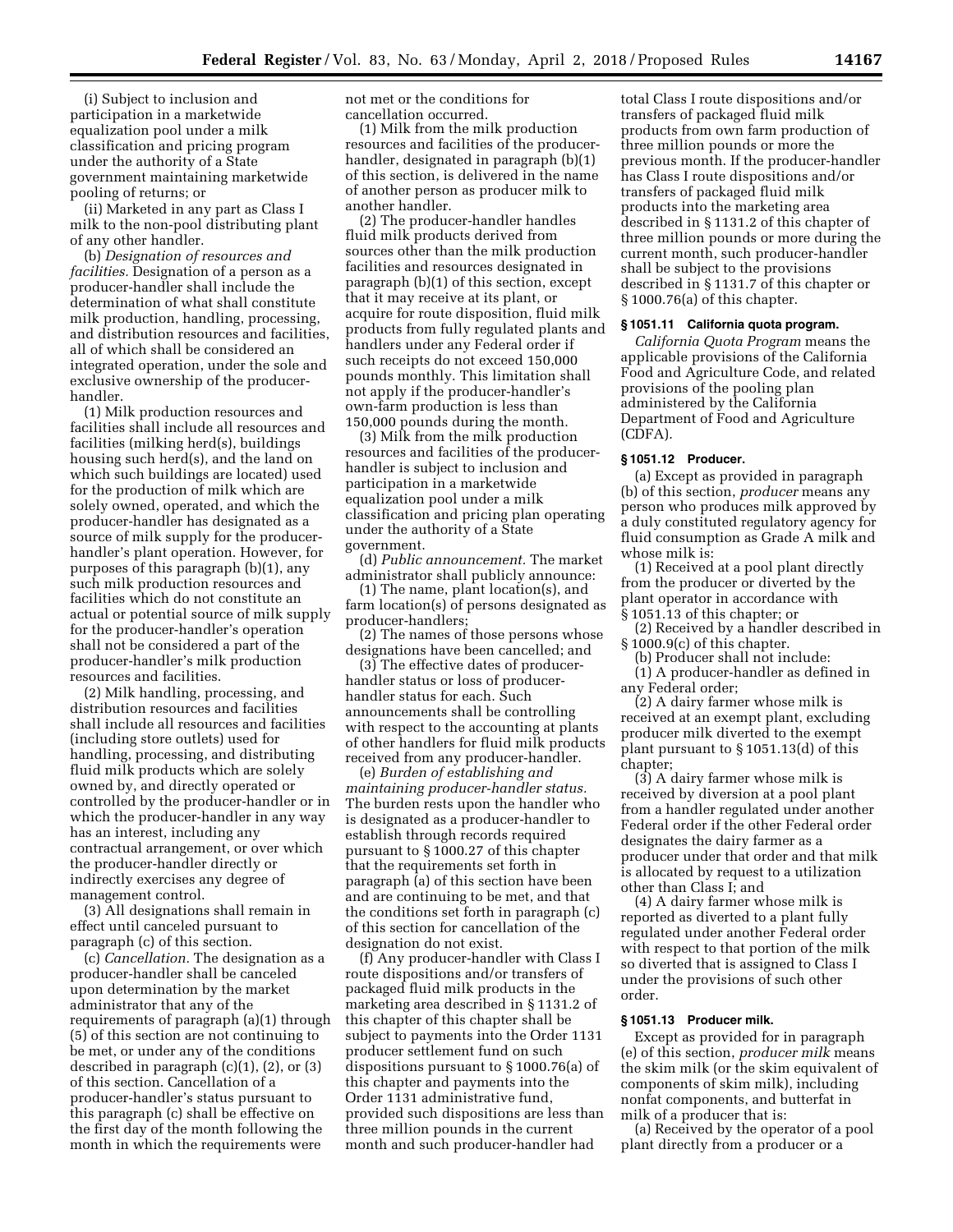handler described in § 1000.9(c) of this chapter. All milk received pursuant to this paragraph (a) shall be priced at the location of the plant where it is first physically received;

(b) Received by a handler described in § 1000.9(c) of this chapter in excess of the quantity delivered to pool plants;

(c) Diverted by a pool plant operator to another pool plant. Milk so diverted shall be priced at the location of the plant to which diverted; or

(d) Diverted by the operator of a pool plant or a cooperative association described in § 1000.9(c) of this chapter to a nonpool plant located in the States of California, Arizona, Nevada, or Oregon, subject to the following conditions:

(1) Milk of a dairy farmer shall not be eligible for diversion unless at least one day's production of such dairy farmer is physically received as producer milk at a pool plant during the first month the dairy farmer is a producer. If a dairy farmer loses producer status under the order in this part (except as a result of a temporary loss of Grade A approval or as a result of the handler of the dairy farmer's milk failing to pool the milk under any order), the dairy farmer's milk shall not be eligible for diversion unless at least one day's production of the dairy farmer has been physically received as producer milk at a pool plant during the first month the dairy farmer is re-associated with the market;

(2) The quantity of milk diverted by a handler described in § 1000.9(c) of this chapter may not exceed 90 percent of the producer milk receipts reported by the handler pursuant to § 1051.30(c) of this chapter provided that not less than 10 percent of such receipts are delivered to plants described in § 1051.7(c)(1)(i) through (iii) of this chapter. These percentages are subject to any adjustments that may be made pursuant to § 1051.7(g) of this chapter; an

(3) The quantity of milk diverted to nonpool plants by the operator of a pool plant described in § 1051.7(a), (b) or (d) of this chapter may not exceed 90 percent of the Grade A milk received from dairy farmers (except dairy farmers described in § 1051.12(b) of this chapter) including milk diverted pursuant to this section. These percentages are subject to any adjustments that may be made pursuant to § 1051.7(g) of this chapter.

(4) Diverted milk shall be priced at the location of the plant to which diverted.

(e) Producer milk shall not include milk of a producer that is subject to inclusion and participation in a marketwide equalization pool under a milk classification and pricing program imposed under the authority of a State government maintaining marketwide pooling of returns.

(f) The quantity of milk reported by a handler pursuant to either § 1051.30(a)(1) or (c)(1) of this chapter for April through February may not exceed 125 percent, and for March may not exceed 135 percent, of the producer milk receipts pooled by the handler during the prior month. Milk diverted to nonpool plants reported in excess of this limit shall be removed from the pool. Milk in excess of this limit received at pool plants, other than pool distributing plants, shall be classified pursuant to  $\S 1000.44(a)(3)(v)$  and (b) of this chapter. The handler must designate, by producer pick-up, which milk is to be removed from the pool. If the handler fails to provide this information, the market administrator will make the determination. The following provisions apply:

(1) Milk shipped to and physically received at pool distributing plants in excess of the previous month's pooled volume shall not be subject to the 125 or 135 percent limitation;

(2) Producer milk qualified pursuant to § .13 of any other Federal Order and continuously pooled in any Federal Order for the previous six months shall not be included in the computation of the 125 or 135 percent limitation;

(3) The market administrator may waive the 125 or 135 percent limitation:

(i) For a new handler on the order, subject to the provisions of paragraph (f)(4) of this section; or

(ii) For an existing handler with significantly changed milk supply conditions due to unusual circumstances; and

(4) A bloc of milk may be considered ineligible for pooling if the market administrator determines that handlers altered the reporting of such milk for the purpose of evading the provisions of this paragraph (f).

#### **§ 1051.14 Other source milk.**

See § 1000.14 of this chapter.

# **§ 1051.15 Fluid milk product.**

See § 1000.15 of this chapter.

# **§ 1051.16 Fluid cream product.**

See § 1000.16 of this chapter.

#### **§ 1051.17 [Reserved]**

**§ 1051.18 Cooperative association.** 

See § 1000.18 of this chapter.

# **§ 1051.19 Commercial food processing establishment.**

See § 1000.19 of this chapter.

# **Market Administrator, Continuing Obligations, and Handler Responsibilities**

#### **§ 1051.25 Market administrator.**

See § 1000.25 of this chapter.

#### **§ 1051.26 Continuity and separability of provisions.**

See § 1000.26 of this chapter.

#### **§ 1051.27 Handler responsibility for records and facilities.**

See § 1000.27 of this chapter.

# **§ 1051.28 Termination of obligations.**  See § 1000.28 of this chapter.

#### **Handler Reports**

# **§ 1051.30 Reports of receipts and utilization.**

Each handler shall report monthly so that the market administrator's office receives the report on or before the 9th day after the end of the month, in the detail and on the prescribed forms, as follows:

(a) Each handler that operates a pool plant shall report for each of its operations the following information:

(1) Product pounds, pounds of butterfat, pounds of protein, pounds of solids-not-fat other than protein (other solids) contained in or represented by:

(i) Receipts of producer milk, including producer milk diverted by the reporting handler, from sources other than handlers described in § 1000.9(c) of this chapter; and

(ii) Receipts of milk from handlers described in § 1000.9(c) of this chapter;

(2) Product pounds and pounds of butterfat contained in:

(i) Receipts of fluid milk products and bulk fluid cream products from other pool plants;

(ii) Receipts of other source milk; and (iii) Inventories at the beginning and end of the month of fluid milk products and bulk fluid cream products;

(3) The utilization or disposition of all milk and milk products required to be reported pursuant to this paragraph (a); and

(4) Such other information with respect to the receipts and utilization of skim milk, butterfat, milk protein, and other nonfat solids as the market administrator may prescribe.

(b) Each handler operating a partially regulated distributing plant shall report with respect to such plant in the same manner as prescribed for reports required by paragraph (a) of this section. Receipts of milk that would have been producer milk if the plant had been fully regulated shall be reported in lieu of producer milk. The report shall show also the quantity of any reconstituted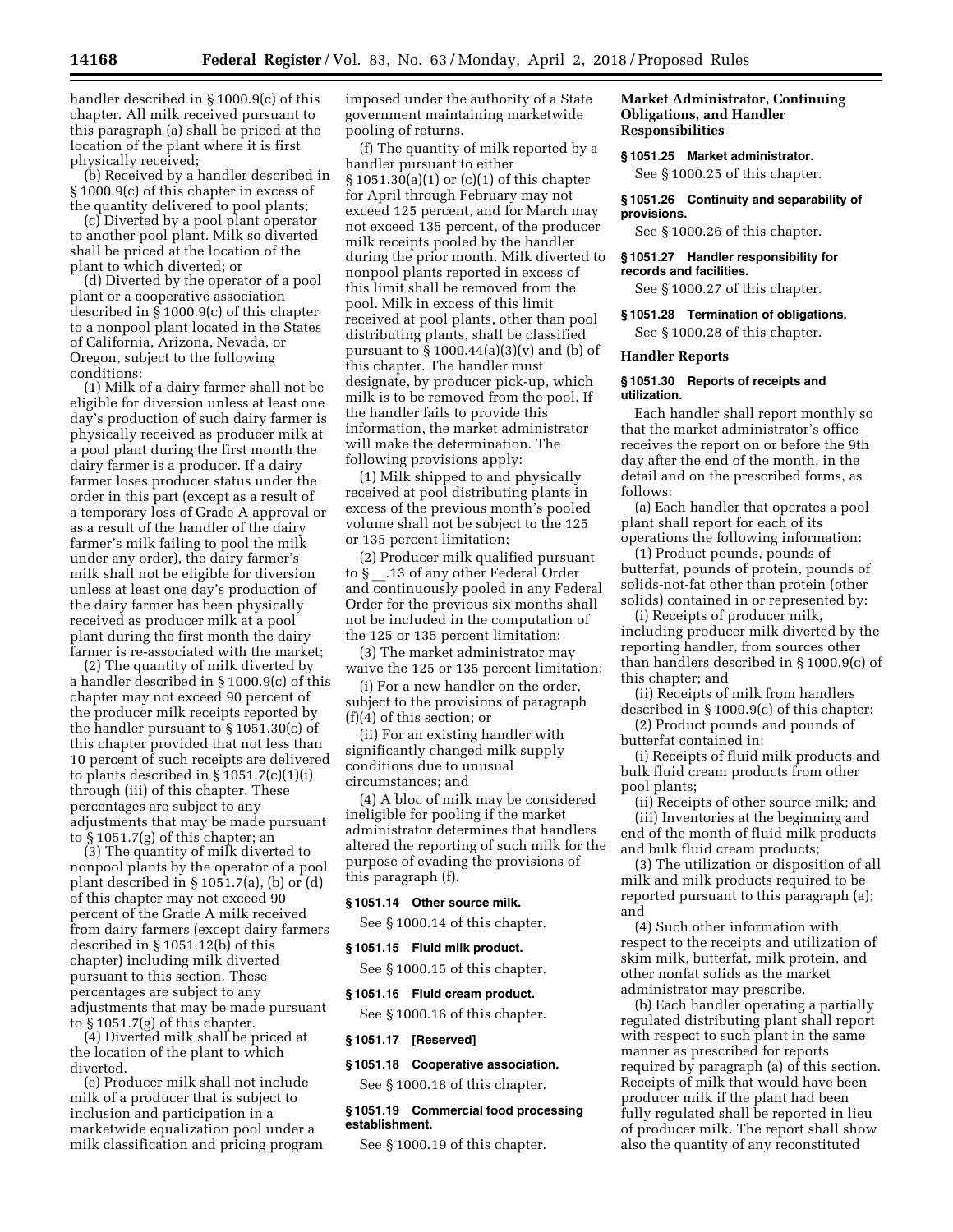skim milk in route disposition in the marketing area.

(c) Each handler described in § 1000.9(c) of this chapter shall report:

(1) The product pounds, pounds of butterfat, pounds of protein, pounds of solids-not-fat other than protein (other solids) contained in receipts of milk from producers; and

(2) The utilization or disposition of such receipts.

(d) Each handler not specified in paragraphs (a) through (c) of this section shall report with respect to its receipts and utilization of milk and milk products in such manner as the market administrator may prescribe.

#### **§ 1051.31 Payroll reports.**

(a) On or before the 20th day after the end of each month, each handler that operates a pool plant pursuant to § 1051.7 of this chapter and each handler described in § 1000.9(c) of this chapter shall report to the market administrator its producer payroll for the month, in the detail prescribed by the market administrator, showing for each producer the information described in § 1051.73(f) of this chapter.

(b) Each handler operating a partially regulated distributing plant who elects to make payment pursuant to § 1000.76(b) of this chapter shall report for each dairy farmer who would have been a producer if the plant had been fully regulated in the same manner as prescribed for reports required by paragraph (a) of this section.

#### **§ 1051.32 Other reports.**

In addition to the reports required pursuant to §§ 1051.30 and 1051.31 of this chapter, each handler shall report any information the market administrator deems necessary to verify or establish each handler's obligation under the order.

# **Subpart B—Milk Pricing**

**Classification of Milk** 

**§ 1051.40 Classes of utilization.**  See § 1000.40 of this chapter.

#### **§ 1051.41 [Reserved]**

# **§ 1051.42 Classification of transfers and diversions.**

See § 1000.42 of this chapter.

- **§ 1051.43 General classification rules.**  See § 1000.43 of this chapter.
- **§ 1051.44 Classification of producer milk.**  See § 1000.44 of this chapter.

#### **§ 1051.45 Market administrator's reports and announcements concerning classification.**

See § 1000.45 of this chapter.

# **Class Prices**

# **§ 1051.50 Class prices, component prices, and advanced pricing factors.**

See § 1000.50 of this chapter.

# **§ 1051.51 Class I differential and price.**

The Class I differential shall be the differential established for Los Angeles County, California, which is reported in § 1000.52 of this chapter. The Class I price shall be the price computed pursuant to § 1000.50(a) of this chapter for Los Angeles County, California.

### **§ 1051.52 Adjusted Class I differentials.**

See § 1000.52 of this chapter.

#### **§ 1051.53 Announcement of class prices, component prices, and advanced pricing factors.**

See § 1000.53 of this chapter.

# **§ 1051.54 Equivalent price.**

See § 1000.54 of this chapter.

# **Producer Price Differential**

# **§ 1051.60 Handler's value of milk.**

For the purpose of computing a handler's obligation for producer milk, the market administrator shall determine for each month the value of milk of each handler with respect to each of the handler's pool plants and of each handler described in § 1000.9(c) of this chapter with respect to milk that was not received at a pool plant by adding the amounts computed in paragraphs (a) through (h) of this section and subtracting from that total amount the values computed in paragraphs (i) and (j) of this section. Unless otherwise specified, the skim milk, butterfat, and the combined pounds of skim milk and butterfat referred to in this section shall result from the steps set forth in § 1000.44(a), (b), and (c) of this chapter, respectively, and the nonfat components of producer milk in each class shall be based upon the proportion of such components in producer skim milk. Receipts of nonfluid milk products that are distributed as labeled reconstituted milk for which payments are made to the producer-settlement fund of another Federal order under § 1000.76(a)(4) or (d) of this chapter shall be excluded from pricing under this section.

(a) Class I value.

(1) Multiply the hundredweight of skim milk in Class I by the Class I skim milk price; and

(2) Add an amount obtained by multiplying the pounds of butterfat in Class I by the Class I butterfat price; and (b) Class II value.

(1) Multiply the pounds of nonfat solids in Class II skim milk by the Class II nonfat solids price; and

(2) Add an amount obtained by multiplying the pounds of butterfat in Class II times the Class II butterfat price. (c) Class III value.

(1) Multiply the pounds of protein in Class III skim milk by the protein price;

(2) Add an amount obtained by multiplying the pounds of other solids in Class III skim milk by the other solids price; and

(3) Add an amount obtained by multiplying the pounds of butterfat in Class III by the butterfat price.

(d) Class IV value.

(1) Multiply the pounds of nonfat solids in Class IV skim milk by the nonfat solids price; and

(2) Add an amount obtained by multiplying the pounds of butterfat in Class IV by the butterfat price.

(e) Multiply the pounds of skim milk and butterfat overage assigned to each class pursuant to  $\S 1000.44(a)(11)$  of this chapter and the corresponding step of § 1000.44(b) by the skim milk prices and butterfat prices applicable to each class.

(f) Multiply the difference between the current month's Class I, II, or III price, as the case may be, and the Class IV price for the preceding month and by the hundredweight of skim milk and butterfat subtracted from Class I, II, or III, respectively, pursuant to § 1000.44(a)(7) of this chapter and the corresponding step of § 1000.44(b).

(g) Multiply the difference between the Class I price applicable at the location of the pool plant and the Class IV price by the hundredweight of skim milk and butterfat assigned to Class I pursuant to § 1000.43(d) of this chapter and the hundredweight of skim milk and butterfat subtracted from Class I pursuant to  $\S 1000.44(a)(3)(i)$  through (vi) of this chapter and the corresponding step of § 1000.44(b), excluding receipts of bulk fluid cream products from plants regulated under other Federal orders and bulk concentrated fluid milk products from pool plants, plants regulated under other Federal orders, and unregulated supply plants.

(h) Multiply the difference between the Class I price applicable at the location of the nearest unregulated supply plants from which an equivalent volume was received and the Class III price by the pounds of skim milk and butterfat in receipts of concentrated fluid milk products assigned to Class I pursuant to §§ 1000.43(d) of this chapter and 1000.44(a)(3)(i) of this chapter and the corresponding step of § 1000.44(b) and the pounds of skim milk and butterfat subtracted from Class I pursuant to  $\S 1000.44(a)(8)$  and the corresponding step of § 1000.44(b), excluding such skim milk and butterfat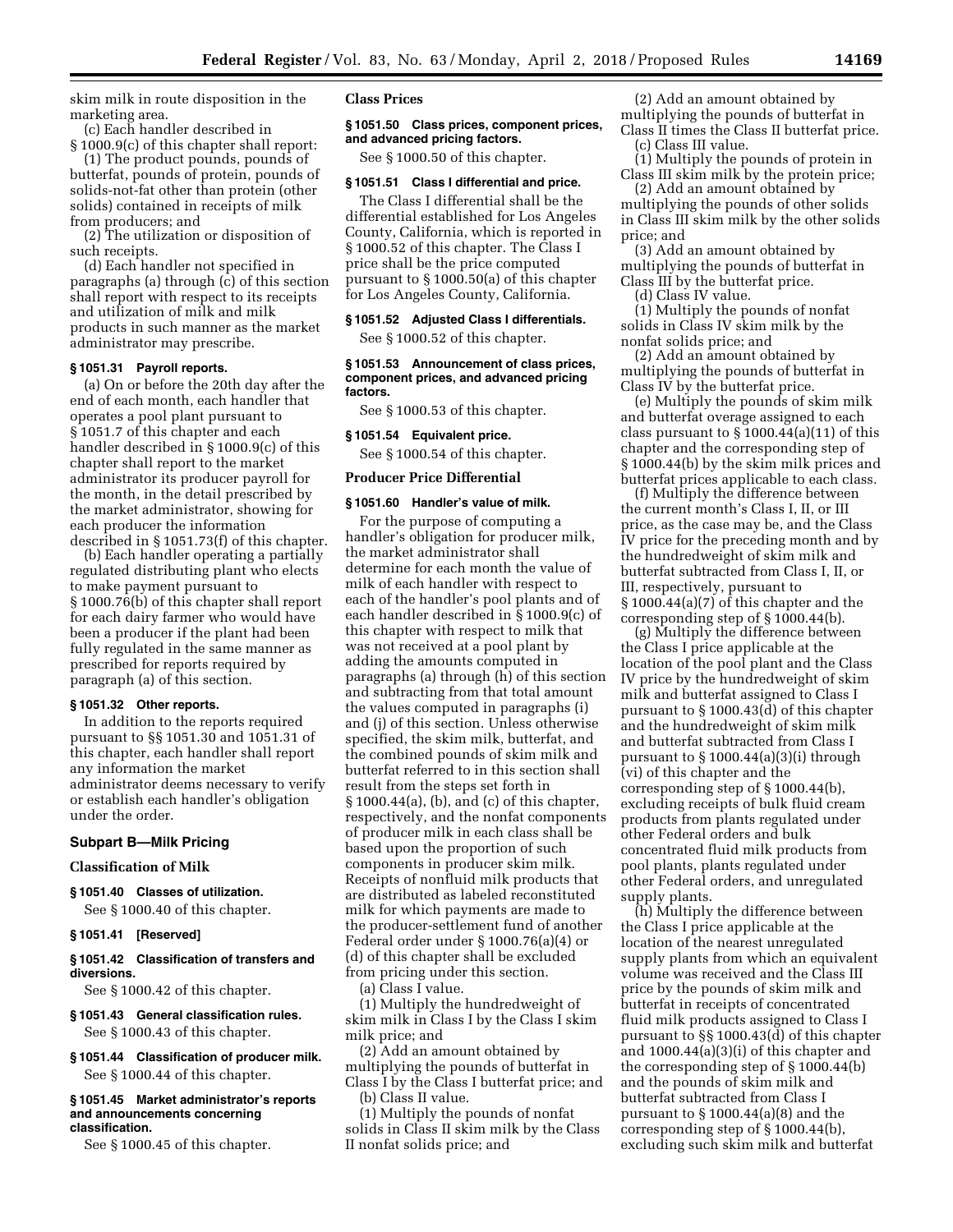in receipts of fluid milk products from an unregulated supply plant to the extent that an equivalent amount of skim milk or butterfat disposed of to such plant by handlers fully regulated under any Federal milk order is classified and priced as Class I milk and is not used as an offset for any other payment obligation under any order.

(i) For reconstituted milk made from receipts of nonfluid milk products, multiply \$1.00 (but not more than the difference between the Class I price applicable at the location of the pool plant and the Class IV price) by the hundredweight of skim milk and butterfat contained in receipts of nonfluid milk products that are allocated to Class I use pursuant to § 1000.43(d) of this chapter.

# **§ 1051.61 Computation of producer price differential.**

For each month the market administrator shall compute a producer price differential per hundredweight. The report of any handler who has not made payments required pursuant to § 1051.71 of this chapter for the preceding month shall not be included in the computation of the producer price differential, and such handler's report shall not be included in the computation for succeeding months until the handler has made full payment of outstanding monthly obligations. Subject to the conditions of this introductory paragraph, the market administrator shall compute the producer price differential in the following manner:

(a) Combine into one total the values computed pursuant to § 1051.60 of this chapter for all handlers required to file reports prescribed in § 1051.30 of this chapter;

(b) Subtract the total values obtained by multiplying each handler's total pounds of protein, other solids, and butterfat contained in the milk for which an obligation was computed pursuant to § 1051.60 of this chapter by the protein price, other solids price, and the butterfat price, respectively;

(c) Add an amount equal to the minus location adjustments and subtract an amount equal to the plus location adjustments computed pursuant to § 1051.75 of this chapter;

(d) Add an amount equal to not less than one-half of the unobligated balance in the producer-settlement fund;

(e) Divide the resulting amount by the sum of the following for all handlers included in these computations:

(1) The total hundredweight of producer milk; and

(2) The total hundredweight for which a value is computed pursuant to § 1051.60(i) of this chapter; and

(f) Subtract not less than 4 cents nor more than 5 cents from the price computed pursuant to paragraph (e) of this section. The result shall be known as the producer price differential for the month.

### **§ 1051.62 Announcement of producer prices.**

On or before the 14th day after the end of each month, the market administrator shall announce publicly

the following prices and information: (a) The producer price differential;

(b) The protein price;

(c) The nonfat solids price;

- (d) The other solids price;
- (e) The butterfat price;

(f) The average butterfat, nonfat solids, protein and other solids content of producer milk; and

(g) The statistical uniform price for milk containing 3.5 percent butterfat, computed by combining the Class III price and the producer price differential.

# **Subpart C—Payments for Milk**

#### **Producer Payments**

# **§ 1051.70 Producer-settlement fund.**

See § 1000.70 of this chapter.

#### **§ 1051.71 Payments to the producersettlement fund.**

Each handler shall make payment to the producer-settlement fund in a manner that provides receipt of the funds by the market administrator no later than the 16th day after the end of the month (except as provided in § 1000.90 of this chapter). Payment shall be the amount, if any, by which the amount specified in paragraph (a) of this section exceeds the amount specified in paragraph (b) of this section:

(a) The total value of milk to the handler for the month as determined pursuant to § 1051.60 of this chapter. (b) The sum of:

(1) An amount obtained by multiplying the total hundredweight of producer milk as determined pursuant to § 1000.44(c) of this chapter by the producer price differential as adjusted pursuant to § 1051.75 of this chapter;

(2) An amount obtained by multiplying the total pounds of protein, other solids, and butterfat contained in producer milk by the protein, other solids, and butterfat prices respectively; and

(3) An amount obtained by multiplying the pounds of skim milk and butterfat for which a value was computed pursuant to § 1051.60(i) of this chapter by the producer price differential as adjusted pursuant to § 1051.75 of this chapter for the location of the plant from which received.

# **§ 1051.72 Payments from the producersettlement fund.**

No later than the 18th day after the end of each month (except as provided in § 1000.90 of this chapter), the market administrator shall pay to each handler the amount, if any, by which the amount computed pursuant to § 1051.71(b) of this chapter exceeds the amount computed pursuant to § 1051.71(a). If, at such time, the balance in the producer-settlement fund is insufficient to make all payments pursuant to this section, the market administrator shall reduce uniformly such payments and shall complete the payments as soon as the funds are available.

# **§ 1051.73 Payments to producers and to cooperative associations.**

(a) Each handler shall pay each producer for producer milk for which payment is not made to a cooperative association pursuant to paragraph (b) of this section, as follows:

(1) *Partial payment.* For each producer who has not discontinued shipments as of the date of this partial payment, payment shall be made so that it is received by each producer on or before the last day of the month (except as provided in § 1000.90 of this chapter) for milk received during the first 15 days of the month from the producer at not less than the lowest announced class price for the preceding month, less proper deductions authorized in writing by the producer.

(2) *Final payment.* For milk received during the month, payment shall be made so that it is received by each producer no later than the 19th day after the end of the month (except as provided in § 1000.90 of this chapter) in an amount not less than the sum of:

(i) The hundredweight of producer milk received times the producer price differential for the month as adjusted pursuant to § 1051.75 of this chapter;

(ii) The pounds of butterfat received times the butterfat price for the month;

(iii) The pounds of protein received times the protein price for the month;

(iv) The pounds of other solids received times the other solids price for the month;

(v) Less any payment made pursuant to paragraph (a)(1) of this section;

(vi) Less proper deductions authorized in writing by such producer, and plus or minus adjustments for errors in previous payments to such producer subject to approval by the market administrator;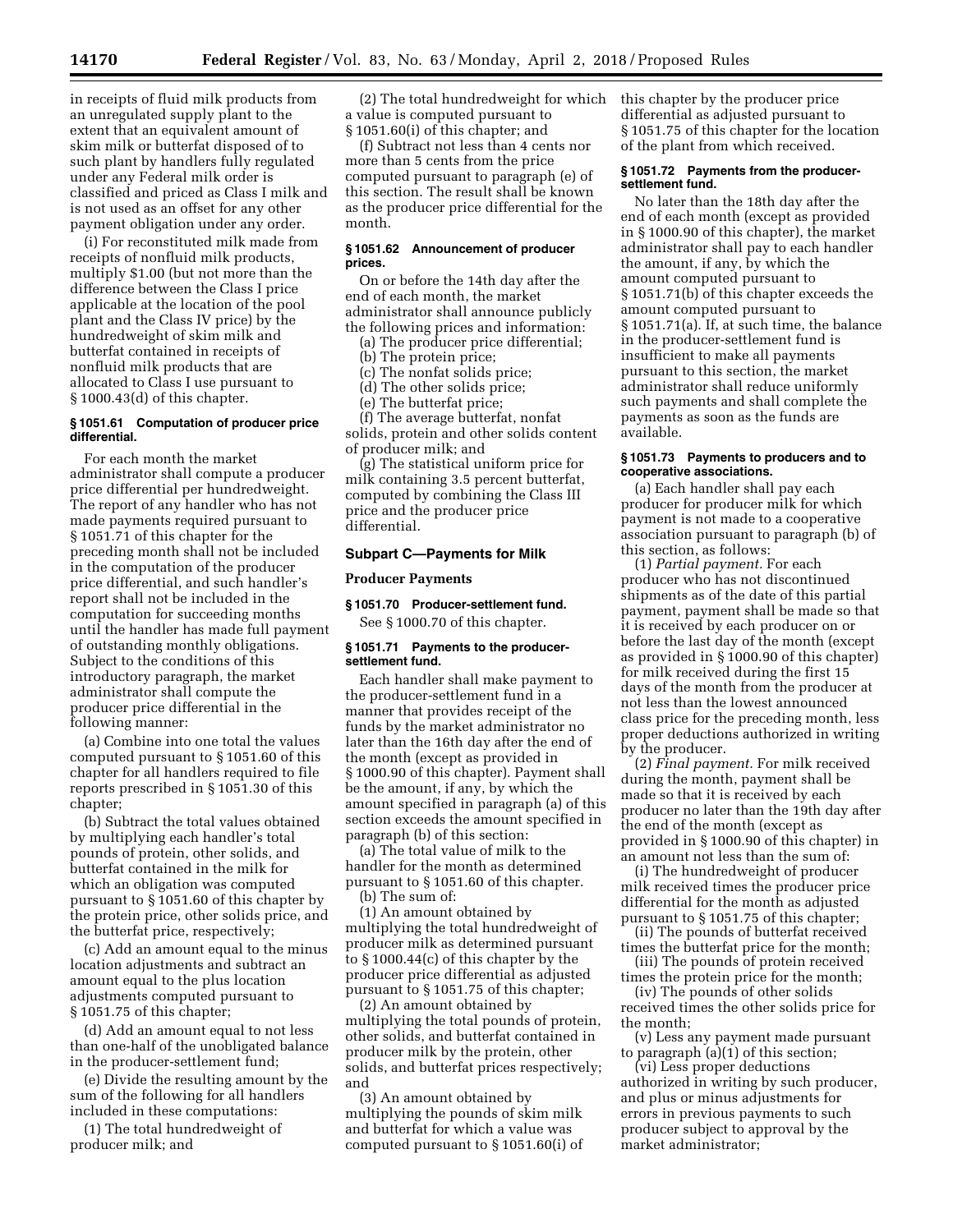(vii) Less deductions for marketing services pursuant to § 1000.86 of this chapter; and

(viii) Less deductions authorized by CDFA for the California Quota Program pursuant to § 1051.11 of this chapter.

(b) *Payments for milk received from cooperative association members.* On or before the day prior to the dates specified in paragraphs (a)(1) and (2) of this section (except as provided in § 1000.90 of this chapter), each handler shall pay to a cooperative association for milk from producers who market their milk through the cooperative association and who have authorized the cooperative to collect such payments on their behalf an amount equal to the sum of the individual payments otherwise payable for such producer milk pursuant to paragraphs (a)(1) and (2) of this section.

(c) *Payment for milk received from cooperative association pool plants or from cooperatives as handlers pursuant to § 1000.9(c).* On or before the day prior to the dates specified in paragraphs (a)(1) and (2) of this section (except as provided in § 1000.90 of this chapter), each handler who receives fluid milk products at its plant from a cooperative association in its capacity as the operator of a pool plant or who receives milk from a cooperative association in its capacity as a handler pursuant to § 1000.9(c) of this chapter, including the milk of producers who are not members of such association and who the market administrator determines have authorized the cooperative association to collect payment for their milk, shall pay the cooperative for such milk as follows:

(1) For bulk fluid milk products and bulk fluid cream products received from a cooperative association in its capacity as the operator of a pool plant and for milk received from a cooperative association in its capacity as a handler pursuant to § 1000.9(c) of this chapter during the first 15 days of the month, at not less than the lowest announced class prices per hundredweight for the preceding month;

(2) For the total quantity of bulk fluid milk products and bulk fluid cream products received from a cooperative association in its capacity as the operator of a pool plant, at not less than the total value of such products received from the association's pool plants, as determined by multiplying the respective quantities assigned to each class under § 1000.44 of this chapter, as follows:

(i) The hundredweight of Class I skim milk times the Class I skim milk price for the month plus the pounds of Class I butterfat times the Class I butterfat

price for the month. The Class I price to be used shall be that price effective at the location of the receiving plant;

(ii) The pounds of nonfat solids in Class II skim milk by the Class II nonfat solids price;

(iii) The pounds of butterfat in Class II times the Class II butterfat price; (iv) The pounds of nonfat solids in

Class IV times the nonfat solids price; (v) The pounds of butterfat in Class III

and Class IV milk times the butterfat price;

(vi) The pounds of protein in Class III milk times the protein price;

(vii) The pounds of other solids in Class III milk times the other solids price; and

(vii) Add together the amounts computed in paragraphs (c)(2)(i) through (vii) of this section and from that sum deduct any payment made pursuant to paragraph (c)(1) of this section; and

(3) For the total quantity of milk received during the month from a cooperative association in its capacity as a handler under § 1000.9(c) of this chapter as follows:

(i) The hundredweight of producer milk received times the producer price differential as adjusted pursuant to § 1051.75 of this chapter;

(ii) The pounds of butterfat received times the butterfat price for the month;

(iii) The pounds of protein received times the protein price for the month;

(iv) The pounds of other solids received times the other solids price for the month; and

(v) Add together the amounts computed in paragraphs (c)(3)(i) through (v) of this section and from that sum deduct any payment made pursuant to paragraph (c)(1) of this section.

(d) If a handler has not received full payment from the market administrator pursuant to § 1051.72 of this chapter by the payment date specified in paragraph (a), (b), or (c) of this section, the handler may reduce pro rata its payments to producers or to the cooperative association (with respect to receipts described in paragraph (b) of this section, prorating the underpayment to the volume of milk received from the cooperative association in proportion to the total milk received from producers by the handler), but not by more than the amount of the underpayment. The payments shall be completed on the next scheduled payment date after receipt of the balance due from the market administrator.

(e) If a handler claims that a required payment to a producer cannot be made because the producer is deceased or cannot be located, or because the

cooperative association or its lawful successor or assignee is no longer in existence, the payment shall be made to the producer-settlement fund, and in the event that the handler subsequently locates and pays the producer or a lawful claimant, or in the event that the handler no longer exists and a lawful claim is later established, the market administrator shall make the required payment from the producer-settlement fund to the handler or to the lawful claimant, as the case may be.

(f) In making payments to producers pursuant to this section, each handler shall furnish each producer, except a producer whose milk was received from a cooperative association handler described in § 1000.9(a) or (c) of this chapter, a supporting statement in a form that may be retained by the recipient which shall show:

(1) The name, address, Grade A identifier assigned by a duly constituted regulatory agency, and payroll number of the producer;

(2) The daily and total pounds, and the month and dates such milk was received from that producer;

(3) The total pounds of butterfat, protein, and other solids contained in the producer's milk;

(4) The minimum rate or rates at which payment to the producer is required pursuant to the order in this part;

(5) The rate used in making payment if the rate is other than the applicable minimum rate;

(6) The amount, or rate per hundredweight, or rate per pound of component, and the nature of each deduction claimed by the handler; and

(7) The net amount of payment to the producer or cooperative association.

# **§ 1051.74 [Reserved]**

# **§ 1051.75 Plant location adjustments for producer milk and nonpool milk.**

For purposes of making payments for producer milk and nonpool milk, a plant location adjustment shall be determined by subtracting the Class I price specified in § 1051.51 of this chapter from the Class I price at the plant's location. The difference, plus or minus as the case may be, shall be used to adjust the payments required pursuant to §§ 1051.73 and 1000.76 of this chapter.

# **§ 1051.76 Payments by a handler operating a partially regulated distributing plant.**

See § 1000.76 of this chapter.

# **§ 1051.77 Adjustment of accounts.**

See § 1000.77 of this chapter.